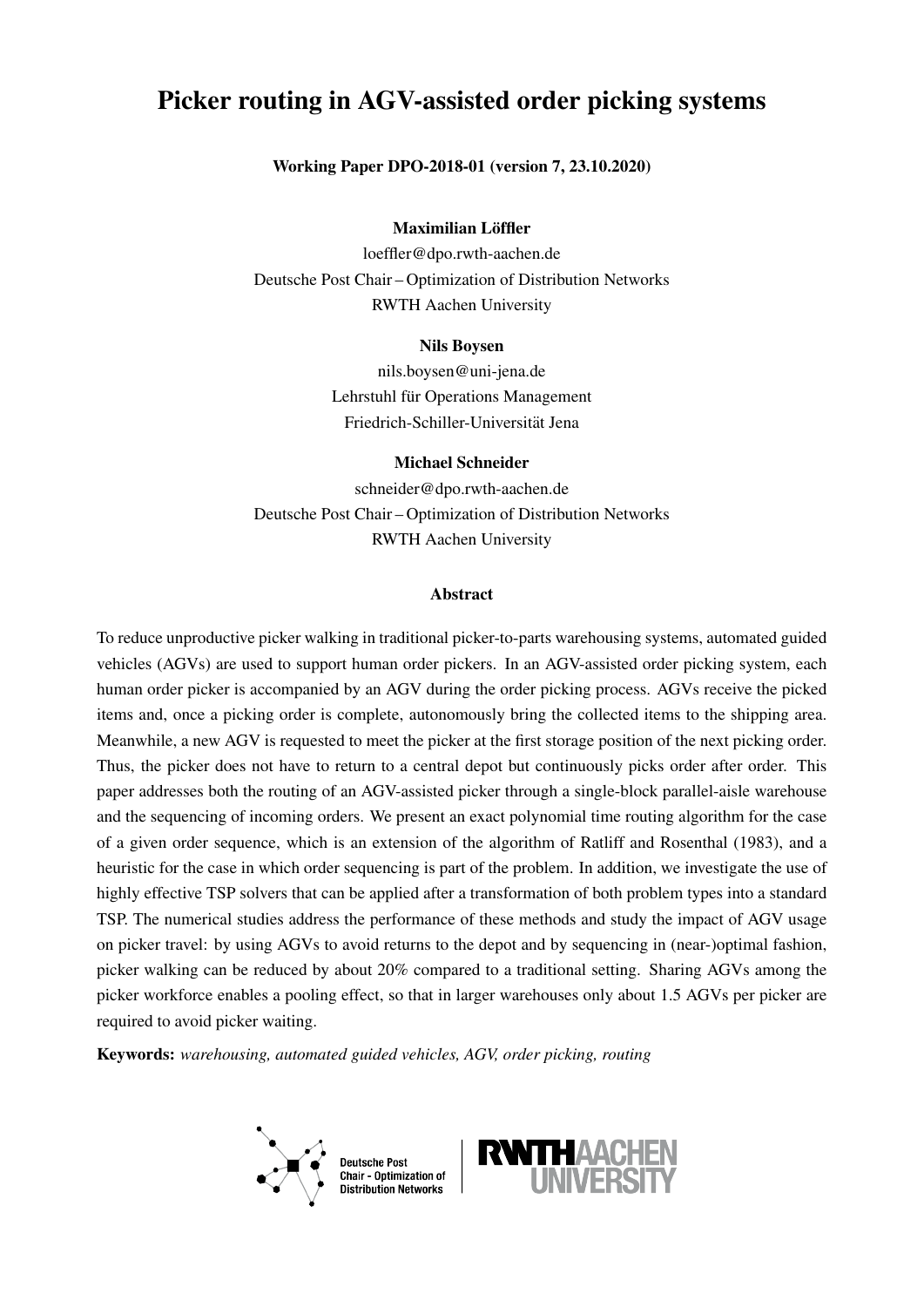# 1 Introduction

More than 80% of all warehouses in Western Europe still follow the traditional picker-to-parts setup (see [Napolitano](#page-30-0) [2012\)](#page-30-0). In such warehouses, stock keeping units (SKUs) are stored in low-level racks, and human order pickers collect requested items by traveling from shelf to shelf. While, on the positive side, the investment costs for this setup are low, the biggest disadvantage is certainly the large fraction of unproductive picker walking time. The latter is frequently cited to consume 50% and more of the pickers' working hours in a typical picker-to-parts warehouse [\(Tompkins et al.](#page-31-0) [2003,](#page-31-0) [de Koster et al.](#page-30-1) [2007\)](#page-30-1). In recent years, especially triggered by the steadily increasing sales volumes of e-commerce [\(Statista](#page-31-1) [2019\)](#page-31-1), many alternative warehousing concepts have been developed to increase the efficiency of order picking. These concepts, which are systematically reviewed by the recent survey papers of [Azadeh et al.](#page-30-2) [\(2019\)](#page-30-2), [Boysen et al.](#page-30-3) [\(2019\)](#page-30-3), and [Van](#page-31-2) [Gils et al.](#page-31-2) [\(2018\)](#page-31-2), reach from adaptations of the traditional picker-to-parts setup, e.g., batching, zoning and sorting as well as mixed-shelves storage, to automated parts-to-picker solutions. The novel concept treated in this paper belongs to the former group: the human order pickers of the traditional picker-to-parts setup are supported by automated guided vehicles (AGVs).

### 1.1 AGV-assisted order picking

In AGV-assisted order picking, human order pickers are accompanied by AGVs while collecting the items requested by the current picking order at their respective storage positions. The picker puts the collected items into a bin, container, or roll cage (if large-sized SKUs are processed) carried by the AGV. Once a picking order is complete, the AGV autonomously returns to the depot with the collected items, while the picker remains in the storage area. A new AGV is requested to meet the picker at the first storage position of the next picking order. This concept has the following advantages:

- *Reduced walking*: Pickers can continuously pick order after order without intermediate returns to the depot. This increases the pick density per picking tour and reduces the pickers' unproductive walking. It is one of the main intentions of this paper to quantify this positive effect.
- *Easy implementation*: Adding AGVs to an existing picker-to-parts system barely alters the basic fulfillment processes. Consequently, AGV-assisted picking can quickly be implemented without much organizational overhead.
- *Scalability*: By adding additional pickers and AGVs (or by removing them), the concept can quickly be adapted to varying workloads, e.g., when the number of picking orders increases during end-ofseason sales. Other concepts based on fixed hardware (e.g., conveyors, automated storage systems or sorters) are not that flexible.

<span id="page-1-0"></span>On the negative side, investment costs for the AGVs have to be considered. However, AGVs are a longestablished and standardized technology, so that the investments costs are often not overly large, and many warehouses require AGV support anyway, especially if large pick lists, e.g., due to batching, or heavy and bulky items need to be handled. In these cases, updating the existing AGV fleet to capacitate them for AGVassisted picking generally comes with acceptable additional costs [\(Boysen et al.](#page-30-3) [2019\)](#page-30-3). Consequently, most applications of AGV-assisted picking are reported for warehouses handling white goods, home electronic equipment, and carpets [\(Boysen et al.](#page-30-3) [2019\)](#page-30-3). However, AGV-assisted picking is not bound to heavy and bulky items; Figure [1](#page-2-0) depicts an AGV that handles multiple order bins for small-sized items.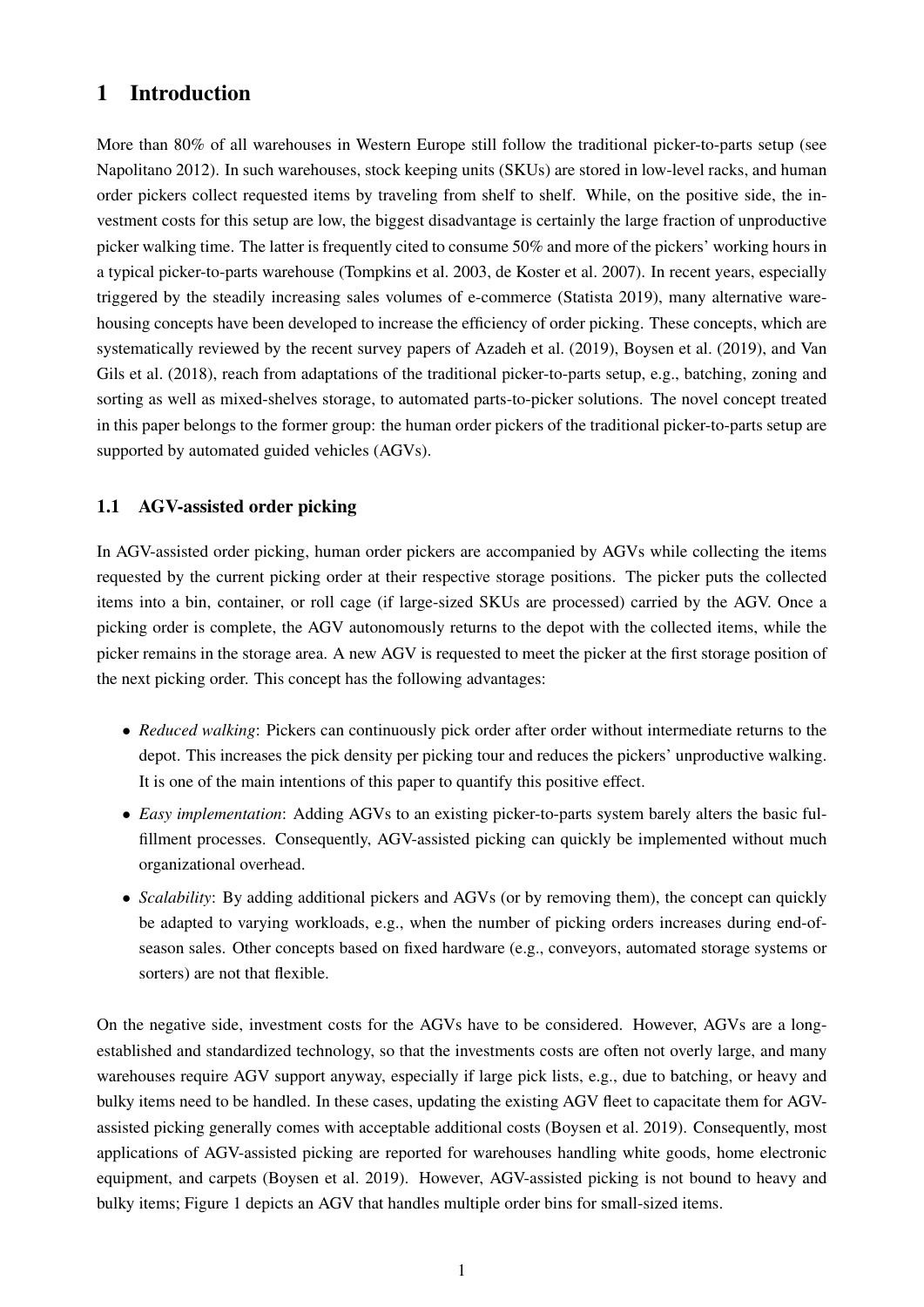<span id="page-2-0"></span>

Figure 1: SSI Schäfer's FTS 2Pick<sup>TM</sup>

## 1.2 Decision problems and literature review

AGV-assisted picking is a relatively new concept, and, to the best of our knowledge, this paper is the first to address it. This statement is supported by the recent survey papers of [Azadeh et al.](#page-30-2) [\(2019\)](#page-30-2) and [Boysen et al.](#page-30-3) [\(2019\)](#page-30-3), which both mention *Pick Support AGVs* as an important, yet unexplored technology. Therefore, we briefly summarize the main decision problems related to this concept [\(Boysen et al.](#page-30-3) [2019\)](#page-30-3):

- *Setup*: The most critical decision when setting up an AGV-assisted picking system is the sizing of the AGV fleet. To save investment costs, the fleet should be as small as possible. However, if the fleet is too small and pickers frequently have to wait for an AGV, the reduced walking does not translate into a better picking performance. Obviously, one picker per AGV is the lower bound for a reasonable fleet size when introducing AGV-assisted order picking. A straightforward heuristic solution is to equip each picker with two AGVs. This allows one AGV to return the previous picking order to the depot and then continue to the first storage position of the subsequent picking order, while the other AGV accompanies the processing of the current order. Except for uncommon warehouse layouts with excessive distances from the depot, two AGVs per picker are thus likely to avoid picker idle time very reliably. In Section [6.4,](#page-27-0) however, we show that the pooling effect when sharing AGVs among a larger picker workforce allows to considerably reduce the AGV-per-picker ratio.
- *Storage assignment*: To reduce walking distances, traditional storage assignment policies (e.g., classbased storage or full turnover storage (see [de Koster et al.](#page-30-1) [2007\)](#page-30-1)) assign frequently requested SKUs storage space close to the depot. In AGV-assisted picking, however, pickers remain in the storage area, so that locating frequently requested SKUs rather in the center of the warehouse, where they are quickly accessible, seems a valid idea. Exploring this policy and deriving further storage policies for AGV-assisted picking is an interesting field for future research. In our research, we assume a given storage assignment of SKUs.
- *Order batching*: Picking orders need not be identical with customer orders. Especially, if customer orders are small and only contain a few order lines each comprising just a few items, a batching of customer orders to larger picking orders can increase the pick density per tour and thus increase picking performance. Figure [1,](#page-2-0) for instance, depicts an AGV where six customer orders, each associated with a separate bin to avoid an additional order consolidation after picking, are unified to a single picking order. More details on order batching are, e. g., provided by the survey paper of [Henn et al.](#page-30-4) [\(2012\)](#page-30-4). In this paper, we presuppose that order batching has been completed and assume given picking orders.
- *Picker routing*: Given a set of picking orders assigned to a picker, the picker routing problem decides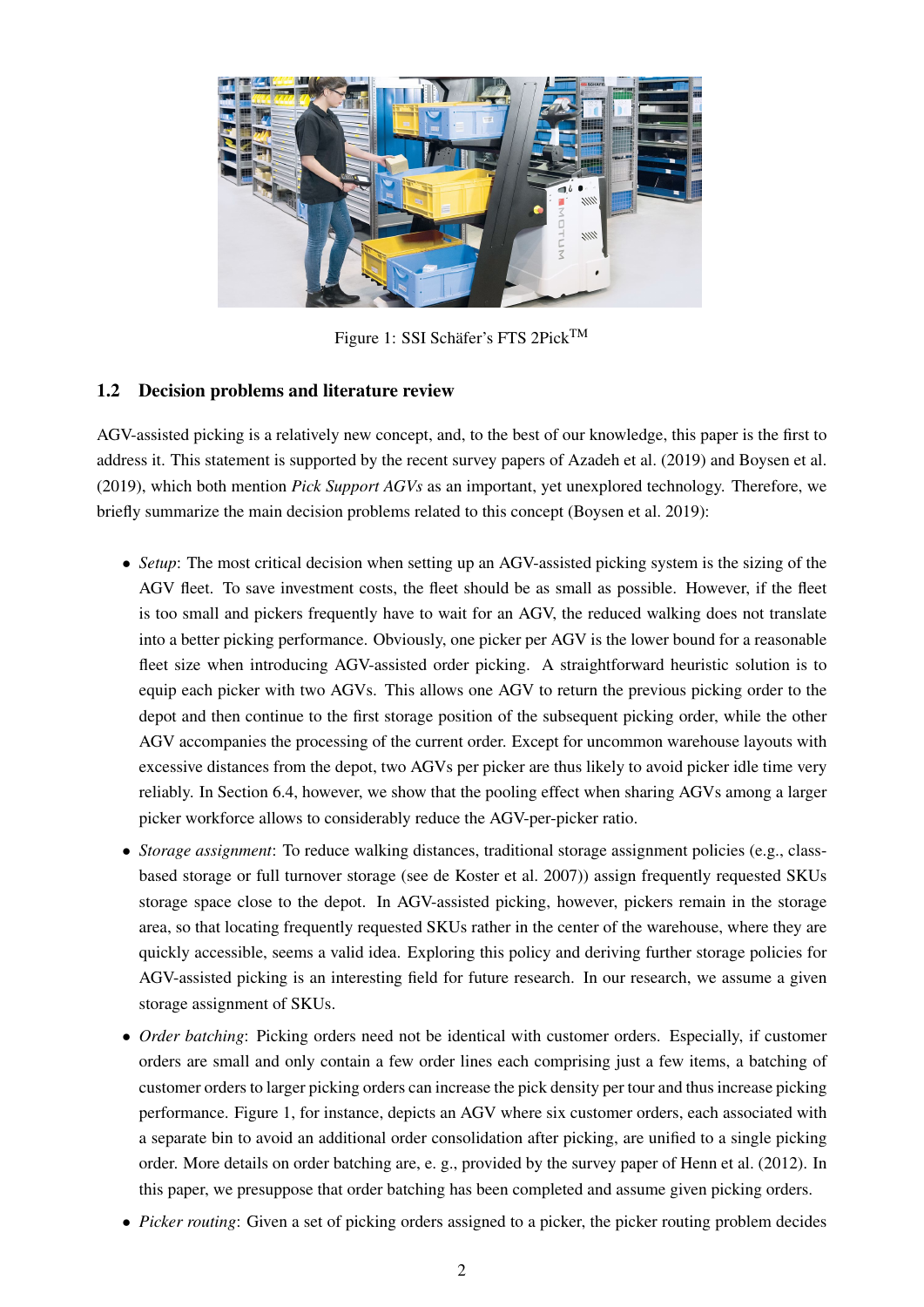the processing sequence of orders and the picker tour along the storage positions defined by each picking order with the goal of minimizing travel distance or travel time. In traditional picker-to-parts warehouses with a central depot and without AGV support, the order sequence does not impact the walking distance of a picker; the problem decomposes into separate problems for each picking order. The seminal paper of [Ratliff and Rosenthal](#page-31-3) [\(1983\)](#page-31-3) has shown that the resulting traveling salesman problem (TSP) can be solved in polynomial time in a single-block parallel-aisle warehouse, in which the SKUs are stored in racks along both sides of multiple parallel picking aisles that are enclosed by a storage-free cross aisle at the top and at the bottom (see Figure [2a](#page-3-0)). This result has been extended to parallel-aisle warehouses with a middle cross aisle (see Figure [2b](#page-3-0)) by [Roodbergen and de Koster](#page-31-4) [\(2001\)](#page-31-4). Recently, [Pansart et al.](#page-30-5) [\(2018\)](#page-30-5) have introduced an exact picker routing algorithm whose runtime increases exponentially only in the number of cross aisles. [Goeke and Schneider](#page-30-6) [\(2018\)](#page-30-6) present effective modeling approaches for the single-block case, also considering extensions like scattered storage, decoupling of picker and cart, and multiple end depots. [De Koster and van der Poort](#page-30-7) [\(1998\)](#page-30-7) study an extension in which the picker tour is allowed to start and end at the bottom end of any picking aisle, and start and end point do not have to coincide. [Vis and Roodbergen](#page-31-5) [\(2009\)](#page-31-5) investigate the routing of straddle carriers in a container terminal. Here, the start point of the tour is assumed to be given whereas the end point can be freely selected. Both start and end point of the tour must be located at the top or bottom end of a picking aisle.

In AGV-assisted order picking, the picker processes order after order without intermediate returns to the depot. Thus, the resulting picker routing problem does not decompose into separate problems, and we have to determine the optimal order sequence and the picker tour to collect all items of the picking orders in the given sequence. This problem corresponds to the clustered TSP (CTSP, [Chisman](#page-30-8) [1975\)](#page-30-8), which is an extension of the TSP in which the cities are partitioned into clusters, and the salesman has to visit the cities of each cluster consecutively. The cities of the CTSP are our picking positions, and the clusters correspond to picking orders. The CTSP is a well-researched standard problem, for which many well-performing solution procedures exist (see, e.g., [Jongens and Volgenant](#page-30-9) [1985,](#page-30-9) [Guttmann-](#page-30-10)[Beck et al.](#page-30-10) [2000,](#page-30-10) [Bao and Liu](#page-30-11) [2012,](#page-30-11) [Mestria](#page-30-12) [2018\)](#page-30-12).



(a) single-block layout (b) two-block layout

<span id="page-3-0"></span>

Figure 2: Parallel-aisle warehouses with and without intermediate cross aisle.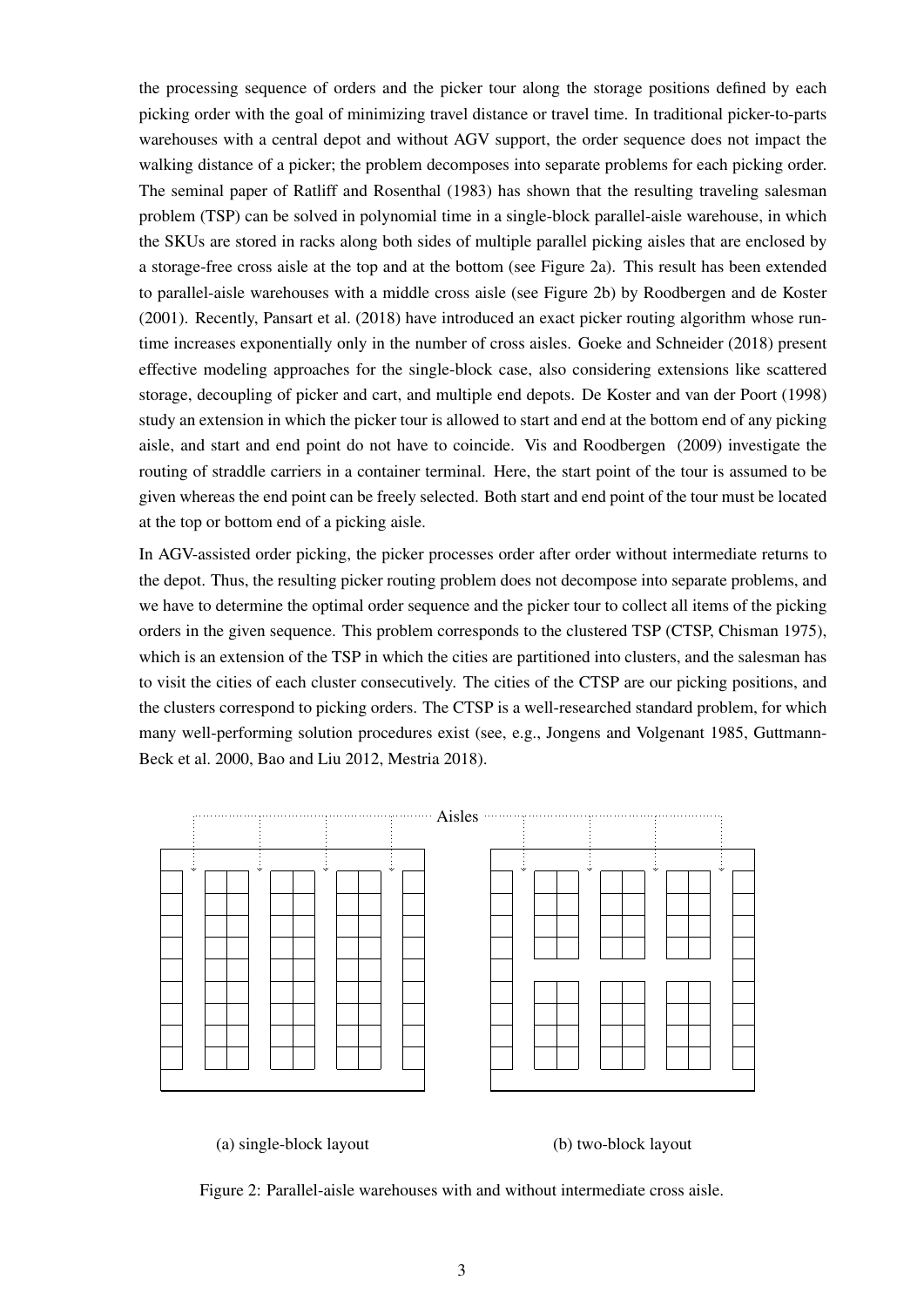### 1.3 Contributions and structure of the paper

This paper investigates the picker routing problem of a single order picker in a single-block parallel-aisle warehouse with AGV support. We are given a set of picking orders, each containing a set of SKUs defining the requested items. Because we assume that each SKU is stored at a given dedicated storage position, a picking order consists of a set of picking positions that have to be visited. A feasible picker tour visits the picking positions of all picking orders and respects the order sequence, i.e., picking positions belonging to the same order have to be visited in direct succession, so that each AGV is loaded with a unique picking order. Among all feasible picker tours, we seek one that minimizes the total travel distance of the picker. For classical picker-to-parts systems (i.e., without picker idle time while waiting for late AGVs), the travel time is an increasing function of the travel distance, so that minimizing the latter is considered as a primary objective in warehouse design and optimization [\(de Koster et al.](#page-30-1) [2007\)](#page-30-1). The same is true for an AGV-assisted system with an adequately sized AGV fleet, and therefore we use the same objective function. The resulting optimization problem can be modeled as a CTSP (see Section [2\)](#page-5-0), which—as a generalization of the TSP—is well-known to be strongly NP-hard.

However, in parallel-aisle warehouses, which are prevalent in practice, only very specially structured distance matrices occur, so that the general CTSP, which assumes arbitrary distance matrices, is needlessly general, and the respective algorithms are unnecessarily complex. For a better distinction, we use the term general CTSP (GCTSP) if we assume arbitrary distance matrices, and the term warehouse CTSP (WCTSP), if we assume the distance matrices arising in parallel-aisle warehouses. We further distinguish CTSPs with given cluster sequence (abbreviated as GCTSP-GCS and WCTSP-GCS, respectively), where the order in which clusters must be visited is given, and CTSPs with open cluster sequence (abbreviated as GCTSP-OCS and WCTSP-OCS, respectively), in which the order in which clusters are visited is a decision. Note that CTSPs with given cluster sequence are important optimization problems in many warehouses. Timely fulfilling customer demands is among the top priorities in most warehouses, so that customer orders are often prioritized according to increasing due dates. Once such a sequence of customer orders exists, picker routing corresponds to solving a CTSP with given cluster sequence.

It is well known that the GCTSP-GCS is already strongly NP-hard (see, e.g., [Potvin and Guertin](#page-30-13) [1998\)](#page-30-13). In this paper, we show that the WCTSP-GCS in a single-block parallel-aisle warehouse—we will refer to this problem as single-block WCTSP-GCS in the following—is polynomially solvable by means of a dynamic programming (DP) approach (Section [3\)](#page-7-0). Indeed, analogous to the TSP in traditional picker-to-parts systems with a central depot, the special parallel-aisle structure of warehouses simplifies the problem. Inside the DP, we have to find optimal tours for picking the items of one cluster for a given start and end point of the tour (that do not have to coincide). Consequently, the algorithm of [Ratliff and Rosenthal](#page-31-3) [\(1983\)](#page-31-3) cannot be directly used because the authors assume that the start and end point represent the same location, namely the depot. Therefore, we develop a dedicated method for the more general case of arbitrary start and end points, which extends the algorithm of [Ratliff and Rosenthal](#page-31-3) [\(1983\)](#page-31-3), see Section [4.](#page-8-0) Note that it is not possible to mimic this algorithm by applying the original algorithm of [Ratliff and Rosenthal](#page-31-3) [\(1983\)](#page-31-3) to a problem instance with modified distance matrix because by modifying the matrix the special structure required for the application of the algorithm of [Ratliff and Rosenthal](#page-31-3) [\(1983\)](#page-31-3) is destroyed. Also note that this case is not covered by the algorithms presented in [de Koster and van der Poort](#page-30-7) [\(1998\)](#page-30-7) or [Vis and Roodbergen](#page-31-5) [\(2009\)](#page-31-5). In addition, we show how the widespread heuristic routing strategies S-shape and largest-gap (see, e.g., [de Koster et al.](#page-30-1) [2007\)](#page-30-1) can be modified to handle the more general case of given start and end point. Solving the WCTSP-GCS in two-block parallel-aisle warehouses (see Figure [2b](#page-3-0)) requires an analogous extension of the polynomial time routing procedure of [Roodbergen and de Koster](#page-31-4) [\(2001\)](#page-31-4), which we leave to future research.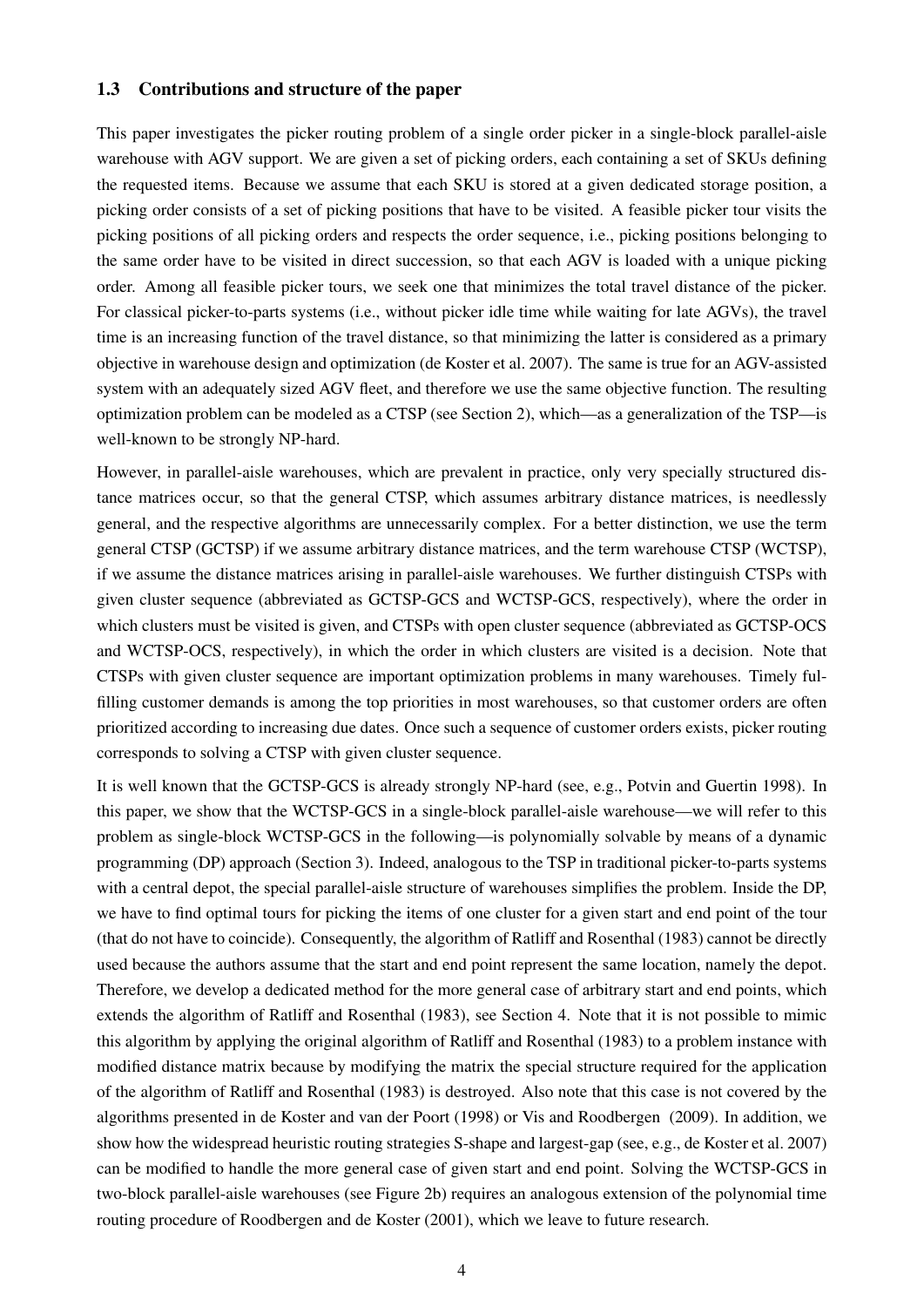In Section [5,](#page-18-0) we prove that the single-block WCTSP with open cluster sequence (WCTSP-OCS)—and also the two-block WCTSP-OCS) are strongly NP-hard. We embed the DP for solving the single-block WCTSP-GCS within a greedy heuristic to solve the single-block WCTSP-OCS. Section [6](#page-20-0) explores the computational performance of our algorithms using traditional GCTSP solution methods (based on transformations to the standard TSP) as comparison methods. Special emphasis is put on comparing the resulting walking distances with and without AGV support. In this way, warehouse managers can assess the tradeoff between additional investment costs into AGVs and the reduced walking distances. In our problem setting, we presuppose that AGVs are no bottleneck resource. Thus, we assume that an AGV is always available if required, and no picker has to wait for an AGV arriving late. Ensuring this comes at the price of additional AGVs. However, we show that the pooling effect when sharing AGVs among several pickers allows to considerably reduce the fleet size (Section [6.4\)](#page-27-0). Finally, Section [7](#page-28-0) concludes the paper.

## <span id="page-5-0"></span>2 Problem description and notation

This section formally describes the AGV-assisted picker-routing problem assuming general warehouse layouts and introduces the required notation. We present formulations for the GCTSP-OCS (Section [2.1\)](#page-5-1) and the GCTSP-GCS (Section [2.2\)](#page-6-0). Section [2.3](#page-6-1) shows how GCTSP instances can be transformed into standard TSP instances, which allows to solve them using highly effective TSP methods.

### <span id="page-5-1"></span>2.1 General CTSP with open cluster sequence

Given  $k = 1, \ldots, l$  picking orders  $P_k$  each defining the set of picking positions where the SKUs requested by the respective order are stored. We denote with  $m = \sum_{k=1}^{l} |P_k|$  the total number of required picking positions and with P the set of all picking positions to be visited including position 0 representing the start and end point of the picking tour, i.e.,  $P = \bigcup_{k=1,\dots,l} P_k \cup \{0\}$ . Position 0 can refer to the depot or any other position in the warehouse, e.g., a rest area. To make the presentation of the paper concise, we refer to position 0 as the depot throughout the remainder of the paper. Multiple picking orders may request the same SKU, so that a picking position may have to be visited multiple times. Each of these individual visits has an identity (i.e., a specific order it belongs to) and is therefore contained in  $P$ . For any pair of picking positions j and j', we know the walking distance  $d_{jj'}$  between them. We seek a tour starting and ending at the depot 0 and visiting all required picking positions in a way that picking positions belonging to an order  $P_k$  are picked in direct succession and the length of the tour is minimal.

<span id="page-5-2"></span>

|                  | Table 1: Notation                                                                           |
|------------------|---------------------------------------------------------------------------------------------|
|                  | number of picking orders                                                                    |
| $\boldsymbol{P}$ | set of all required picking positions (with $P = \{0, 1, \dots, m\}$ including the depot 0) |
| $P_k$            | set of picking positions of picking order $k$                                               |
| $d_{jj'}$        | walking distance between picking positions $j$ and $j'$                                     |
| $x_{jj'}$        | binary variable: 1, if position $j'$ is visited directly after position j; 0, otherwise     |
| $u_i$            | continuous variable: sequence position of picking position $j$                              |

Using the notation summarized in Table [1,](#page-5-2) a mixed-integer program (MIP) for the GCTSP-OCS can be formulated (see, e.g., [Mestria](#page-30-12) [2018\)](#page-30-12):

<span id="page-5-3"></span>**GCTSP-OCS:** Minimize 
$$
\sum_{j \in P} \sum_{j' \in P} d_{jj'} \cdot x_{jj'}
$$
 (1)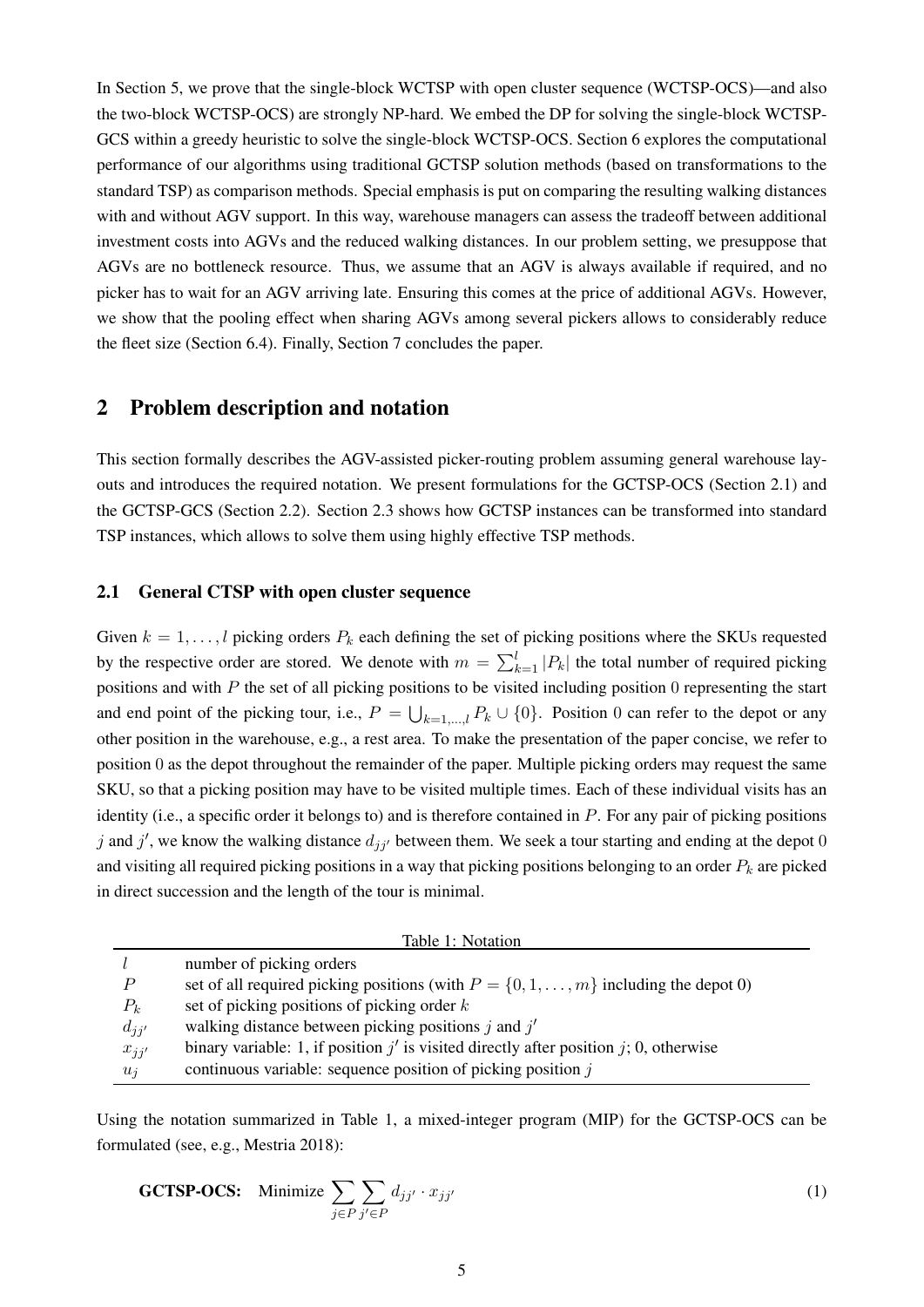subject to

<span id="page-6-4"></span><span id="page-6-3"></span><span id="page-6-2"></span>
$$
\sum_{j \in P} x_{jj'} = 1 \qquad \qquad \forall j' \in P \tag{2}
$$

$$
\sum_{j' \in P} x_{jj'} = 1 \qquad \forall j \in P \tag{3}
$$

$$
\sum_{j \in P_k} \sum_{j' \in P_k} x_{jj'} = |P_k| - 1 \qquad \forall k = 1, \dots, l \qquad (4)
$$

$$
u_{j'} - u_j \geq m \cdot x_{jj'} - m + 1 \qquad \forall j, j' \in P \setminus \{0\} \text{ with } j \neq j' \tag{5}
$$

$$
u_0 = 0
$$
\n
$$
1 \le u_j \le m
$$
\n
$$
\forall j \in P \setminus \{0\}
$$
\n(6)

<span id="page-6-8"></span><span id="page-6-7"></span><span id="page-6-6"></span><span id="page-6-5"></span>
$$
x_{jj'} \in \{0, 1\} \qquad \forall j, j' \in P \tag{8}
$$

Objective function [\(1\)](#page-5-3) minimizes the total travel distance. Constraints [\(2\)](#page-6-2) and [\(3\)](#page-6-3) assign each picking position exactly one predecessor and one successor, respectively. All picking positions belonging to the same order have to be picked in direct succession, which is ensured by [\(4\)](#page-6-4). The well-known Miller-Tucker-Zemlin constraints defined by [\(5\)](#page-6-5), [\(6\)](#page-6-6), and [\(7\)](#page-6-7) eliminate subtours of the picker [\(Miller et al.](#page-30-14) [1960\)](#page-30-14), and finally, [\(8\)](#page-6-8) defines the binary variables.

#### <span id="page-6-0"></span>2.2 General CTSP with given cluster sequence

For adapting the MIP presented in Section [2.1](#page-5-1) to the GCTSP-GCS, constraints [\(4\)](#page-6-4) are replaced with

<span id="page-6-9"></span>
$$
x_{jj'} \leq \sum_{k=1}^{l-1} a_{jk} \cdot (a_{j'k} + a_{j'k+1}) + a_{jl} \cdot a_{j'l} \qquad \forall j, j' \in P \setminus \{0\} \text{ with } j \neq j', \tag{9}
$$

where  $a_{jk}$  is a binary parameter having value 1 if picking position j is to be visited during processing the k-th picking order (0 otherwise). This leads to  $m(m - 1)$  additional constraints. To reduce the number of additional constraints to m, the following constraints can be used instead of constraints  $(9)$ 

<span id="page-6-10"></span>
$$
\alpha_k \leq u_j \leq \omega_k \qquad \forall k = 1, \dots, l; j \in P_k,\tag{10}
$$

where  $\alpha_k = \sum_{k'=1}^{k-1} |P_{k'}| + 1$  ( $\omega_k = \sum_{k'=1}^{k} |P_{k'}|$ ) is the first (last) sequence position that is valid as a picking position of order k. Alternatively, we can simply set all distances  $d_{jj'}$  for all  $j \in P_1, j' \in P_k$  with  $l > k$  or  $l + 2 \leq k$  to a prohibitively high value, so that only cluster changes among adjacent clusters are enabled. With these adapted distances the MIP for the GCTSP-OCS can directly be applied without [\(9\)](#page-6-9) or [\(10\)](#page-6-10).

Both GCTSPs are challenging optimization problems and suitable algorithms considering the general structure are listed in Section [1.2.](#page-1-0) The best performing solution methods rely on a transformation of the CTSP into a standard TSP, which is solved by means of high-performance TSP methods. Thus, we also follow this path and explain the instance transformations that are used by the state-of-the-art solution methods in the following section.

### <span id="page-6-1"></span>2.3 Transformation from GCTSP to TSP

Because the standard TSP is one of the most researched problems in the field of Operations Research, highly effective solution methods exist. In this section, we present transformations from both the GCTSP-OCS and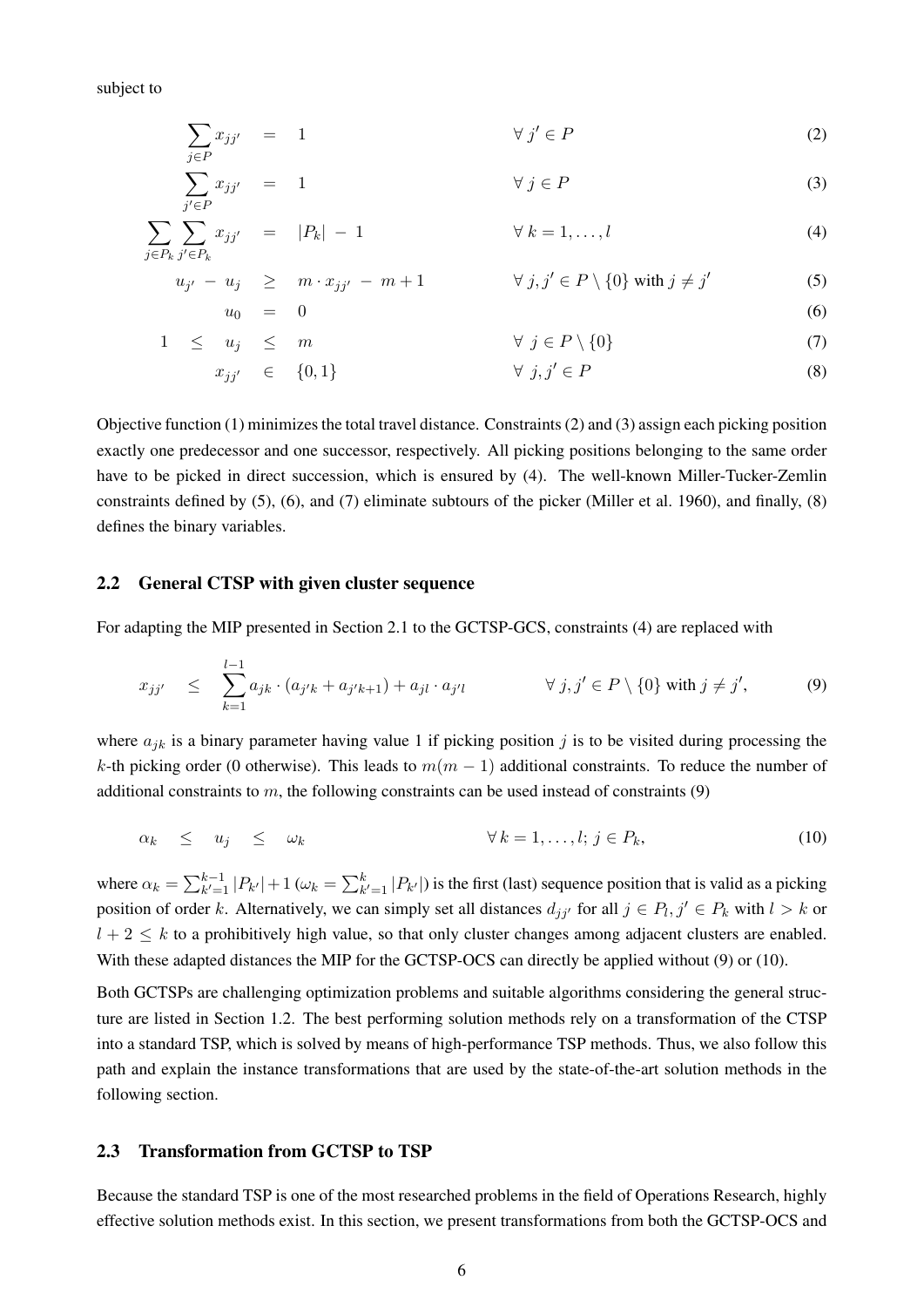GCTSP-GCS to the TSP, which enable us to apply TSP methods to solve GCTSP and WCTSP instances (see also [Chisman](#page-30-8) [1975,](#page-30-8) [Helsgaun](#page-30-15) [2014\)](#page-30-15). In the following,  $M$  is a sufficiently large number (greater than the maximum distance in the respective instance). Because we are only interested in solving WCTSP instances, which feature symmetric distances, we assume the distance matrix  $d_{ij}$  of the GCTSP instance to be symmetric. The transformations are designed to produce symmetric TSP instances because the state-ofthe-art exact TSP solver used in our numerical experiments is only able to solve symmetric TSP instances.

**GCTSP-OCS**  $\rightarrow$  TSP: We can transform a GCTSP-OCS instance to a TSP instance with |P| vertices and distance matrix  $d'_{jj'}$  with  $j, j' \in P$  as follows:

$$
d'_{jj'} = \begin{cases} d_{jj'}, & \text{if } j \text{ and } j' \text{ are in the same cluster,} \\ d_{jj'} + M, & \text{otherwise.} \end{cases}
$$
 (11)

In the above definition, all edges between vertices from different clusters are penalized with a value of M, so that in an optimal solution all nodes in a cluster are visited consecutively. Recall that the GCTSP includes one cluster for every order  $P_k$  and one additional cluster for the depot 0 ( $l + 1$  in total). Therefore, the objective value of a solution to the TSP instance is smaller than  $(l + 2) \cdot M$  if and only if it is a feasible GCTSP solution. In this case, a value of  $(l + 1) \cdot M$  must be subtracted from the objective value of the TSP solution to obtain the objective value of the corresponding GCTSP solution.

**GCTSP-GCS**  $\rightarrow$  **TSP:** A GCTSP-GCS instance can be transformed into a TSP instance with |P| vertices and distance matrix  $d'_{jj'}$ ,  $j, j' \in P$ :

$$
d'_{jj'} = \begin{cases} d_{jj'}, & \text{if } j \text{ and } j' \text{ are in the same cluster,} \\ d_{jj'} + M, & \text{if the cluster of } j \text{ directly precedes or follows that of } j' \\ 2 \cdot M, & \text{otherwise} \end{cases}
$$
(12)

Analog to the previous transformation, objective values smaller than  $(l + 2) \cdot M$  indicate that the TSP solution represents a feasible GCTSP-GCS solution and the corresponding GCTSP-GCS objective value is obtained by subtracting  $(l + 1) \cdot M$ . Because of the symmetry of the distance matrix, any TSP tour can be reversed and the resulting tour has identical objective value. In a GCTSP-GCS solution, a reversed tour also results in a reversed cluster sequence. Thus, this case needs to be handled by checking whether the first visited node in the TSP tour belongs to the first or last cluster of the given cluster sequence.

Recall that both the GCTSP-GCS and GCTSP-OCS allow for arbitrary distance matrices defining the distances among picking positions derived from any distance metric. In the following sections, however, we will show that the special distance matrices in parallel-aisle warehouses can be exploited to derive more efficient algorithms.

# <span id="page-7-0"></span>3 Solving the single-block warehouse CTSP with given cluster sequence

The GCTSP-GCS is well-known to be strongly NP-hard [\(Potvin and Guertin](#page-30-13) [1998\)](#page-30-13). However, in the following, we show that this does not hold for the single-block WCTSP-GCS.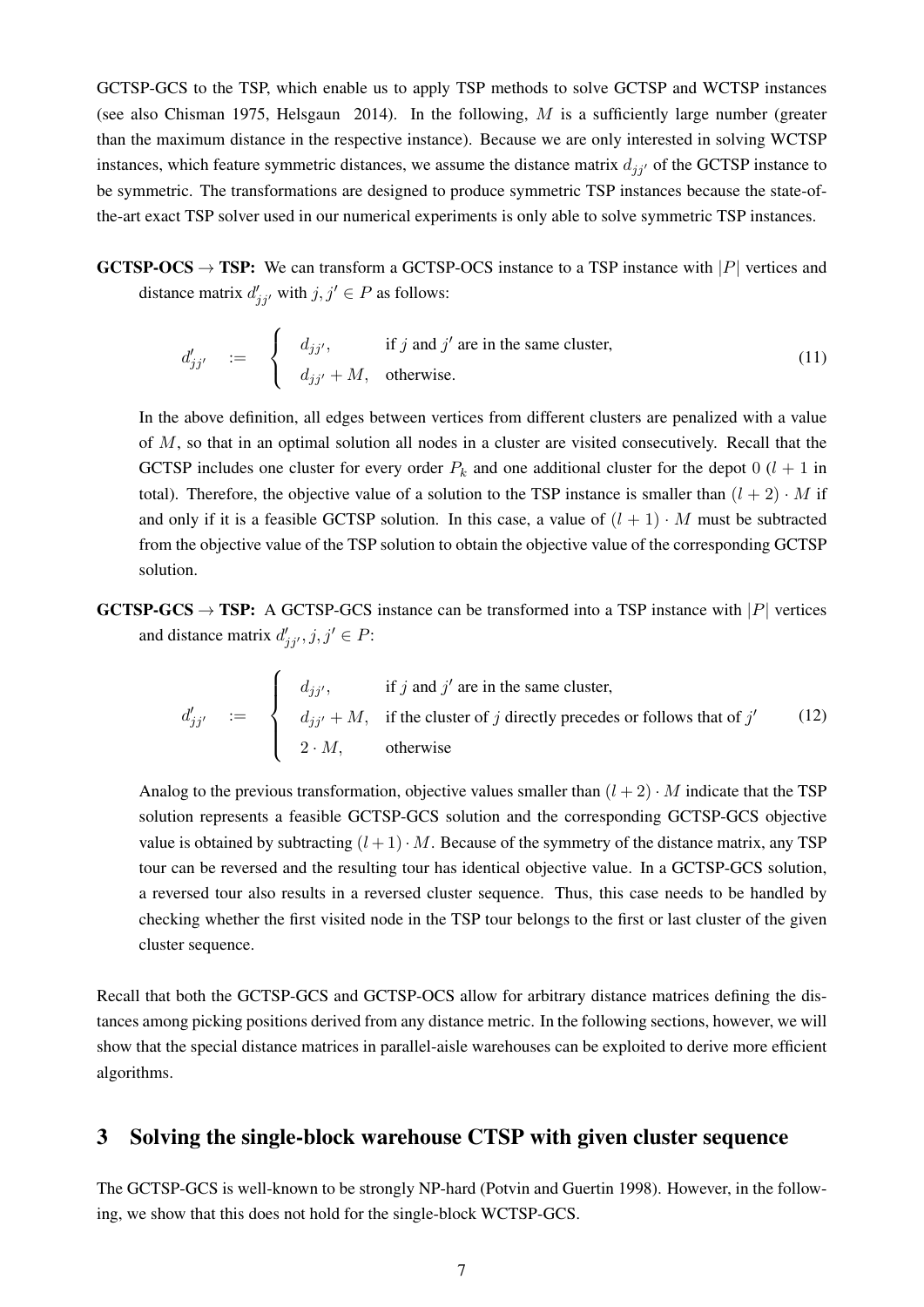<span id="page-8-1"></span>**Theorem 1** The single-block WCTSP-GCS is solvable in  $\mathcal{O}(m^3 + rm^2)$ , where r is the number of aisles in *the warehouse and* m *is the total number of required picking positions.*

*Proof of Theorem [1.](#page-8-1)* We present a DP procedure, which is able to solve the single-block WCTSP-GCS in polynomial time. Let  $k = 1, ..., l$  denote the given processing order of the picking orders  $P_k$ , and let  $P_0$  and  $P_{l+1}$  be two virtual picking orders containing only the depot 0. The DP consists of stages  $s = 0, \ldots, l+1$ (with virtual start stage  $s = 0$  and end stage  $s = l + 1$ ) representing the picking orders (clusters)  $P_s$ . Each stage s contains a number of  $|P_s|$  states  $(s, j')$  with  $j' \in P_s$ , which define that picking position j' is the last one visited when completing picking order  $P_s$ .

The following Bellman recursion applies:

$$
W(s, j') = \min_{j \in P_{s-1}} \left( W(s-1, j) + \Omega((s-1, j), (s, j')) \right). \tag{13}
$$

 $W(s, j')$  denotes the objective value of state  $(s, j')$ , i.e., the total distance which the picker has traveled after picking orders  $P_0$  through  $P_s$  with  $j'$  as the last item picked for order  $P_s$ .  $\Omega$  is the partial objective value associated with a transition from state  $(s-1, j)$  to  $(s, j')$ , i.e., the distance required to pick all items in order  $P_s$  when starting at picking position j from order  $P_{s-1}$  and ending at position j'.

For the initial objective value, we set  $W(0, 0) = 0$ . Solving the single-block WCTSP-GCS then corresponds to finding a state of final stage  $s = l + 1$  with minimum objective value (total walking distance).

To calculate  $\Omega$ , we determine a shortest order picking path starting at j, visiting all picking positions  $P_s \setminus j'$ and ending in position  $j'$  using the routing algorithm presented in Section [4,](#page-8-0) which extends the algorithm of [Ratliff and Rosenthal](#page-31-3) [\(1983\)](#page-31-3) and has a runtime complexity of  $\mathcal{O}(m + r)$ . The DP has no more than  $m^2$ transitions, and each transition requires the computation of a partial objective value by means of the routing algorithm. Thus, the runtime complexity is  $\mathcal{O}(m^3 + rm^2)$ .  $\Box$ 

# <span id="page-8-0"></span>4 Picking a single order with given start and end point in a single-block parallel-aisle warehouse

This section describes the computation of the partial objective value  $\Omega$  associated with a transition from stage s − 1 to s in the DP method described above. It extends the algorithm of [Ratliff and Rosenthal](#page-31-3) [\(1983\)](#page-31-3) such that the picking tour does not need to form a closed loop but is a picking path. Input to the algorithm is a designated start point  $j \in P_{s-1}$ , a designated end point  $j' \in P_s$ , and a set of vertices  $P'_s$  representing the remaining set of picking positions  $P_s \setminus j'$  of order s. In the context of the DP, j and j' correspond to the last picking positions of orders  $s - 1$  and s, respectively. Like the original algorithm of [Ratliff and Rosenthal](#page-31-3) [\(1983\)](#page-31-3), our method relies on a single-block parallel-aisle warehouse structure.

The basic property utilized by the algorithm of [Ratliff and Rosenthal](#page-31-3) [\(1983\)](#page-31-3) is that in optimal solutions aisles can only be passed by the picker in a restricted number of ways, e.g., once through the complete aisle or two loops from the back and front cross aisle. These vertical aisle configurations are to be interconnected horizontally via the cross aisles, for which also only a limited number of possible traversals exists. Given these potential vertical and horizontal configurations, where only some of the former are compatible with the latter, a dynamic programming scheme then connects fitting configurations to states in a step-wise manner until all relevant aisles of the warehouse are visited. In this section, we elaborate on how these basic ingredients have to be adapted in order to integrate a given start and end point.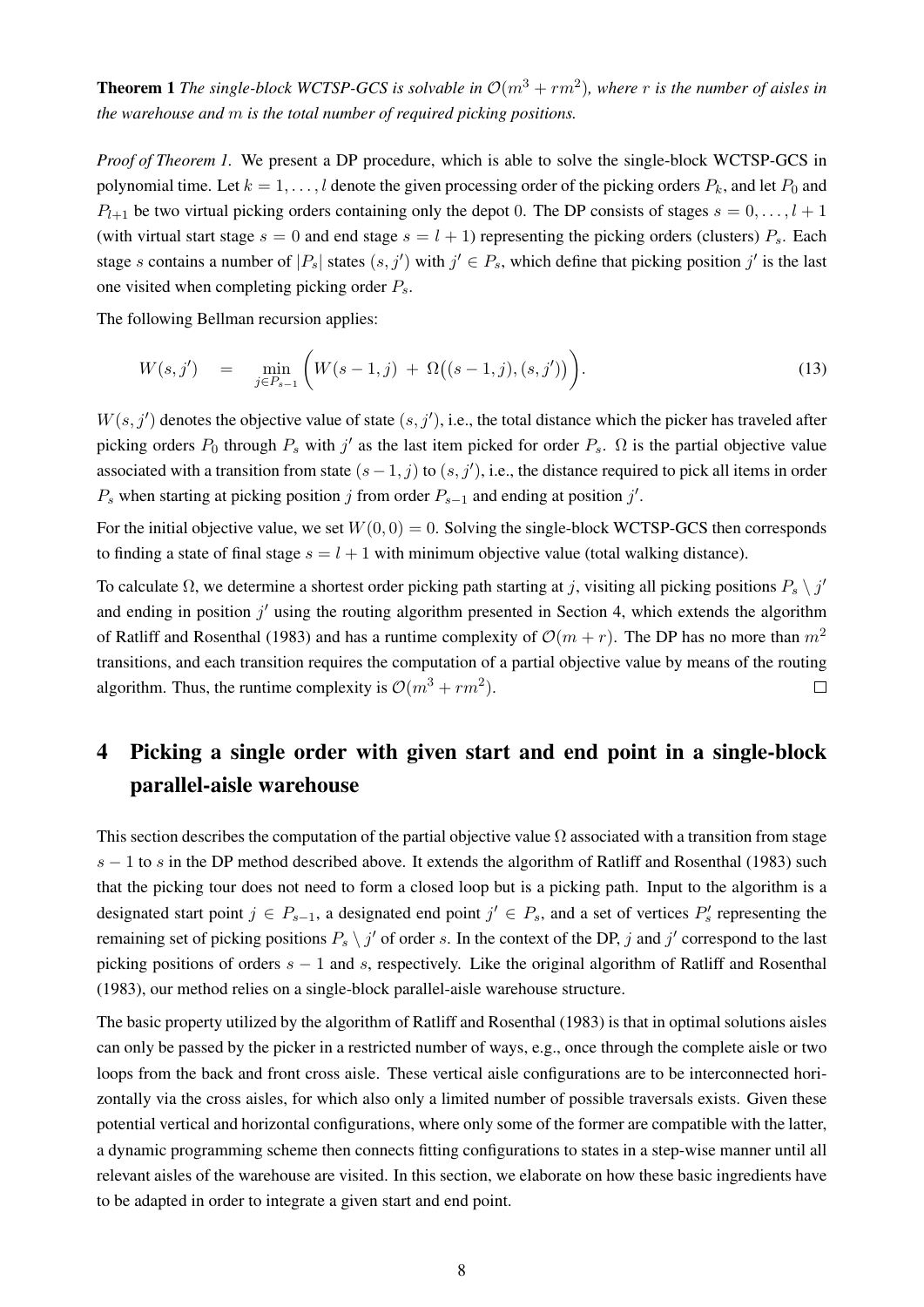In Section [4.1,](#page-9-0) we introduce a representation of the warehouse and of picking paths using undirected multigraphs. Section [4.2](#page-11-0) describes the construction of a minimum-length undirected picking path using this representation. In this way, we provide the means to compute the partial objective value  $\Omega$ , which we illustrate at an example in Section [4.3.](#page-12-0) Section [4.4](#page-15-0) presents an efficient method for obtaining a directed picking path from its undirected representation. The definitions and theorems in Sections [4.1](#page-9-0)[–4.4](#page-15-0) are intentionally kept as close as possible to those of the original paper of [Ratliff and Rosenthal](#page-31-3) [\(1983\)](#page-31-3). This includes a similar terminology to simplify the discussion for readers that are familiar with the original algorithm. Proofs for all theorems can be found in the online appendix [A.](#page-32-0) Finally, Section [4.5](#page-17-0) shows how the S-shape and largest gap heuristic can be modified to handle given start and end points of the picking path.

### <span id="page-9-0"></span>4.1 Graph representation and preliminaries

In this section, we show how the graph definition of [Ratliff and Rosenthal](#page-31-3) [\(1983\)](#page-31-3) has to be extended to include a given start and end point. With given j, j',  $P'_s$  and r, we define a warehouse graph  $G = (V, E)$ , whose vertices V represent j and j', every element in  $P'_s$  and the front and rear locations  $e_i$  and  $e'_i$  in every aisle  $i = 1, \ldots, r$ . Set E consists of an unlimited number of parallel edges between every pair of vertices corresponding to adjacent locations in the warehouse. Associated with every edge is the distance or time it takes to travel between the locations corresponding to the incident vertices, which will be referred to as the length of an edge in the following. Parallel edges always have the same length. Figure [3](#page-9-1) shows an example warehouse graph with  $r = 5$  and  $|P'_s| = 9$ . Vertices representing the picking positions in  $P'_s$  are denoted by  $v_p, p = 1, \ldots, |P'_s|.$ 



<span id="page-9-1"></span>Figure 3: Example warehouse graph with  $r = 5$  and  $|P'_s| = 9$ . Dashed lines represent an unlimited number of parallel edges.

In general, a subgraph of  $G$  is a graph whose set of vertices is a subset of those in  $G$ , and which has fewer or the same number of edges between any pair of vertices as G has between them. The length of a subgraph is defined as the total length of all its edges.

<span id="page-9-2"></span>Definition 1 (Path Subgraph) *A path subgraph (PS)* T *is a subgraph of* G*, from which a directed picking path can be constructed such that every arc of the picking path corresponds to exactly one edge in* T*.*

To differentiate between a picking path and a path subgraph according to Definition [1,](#page-9-2) recall that a picking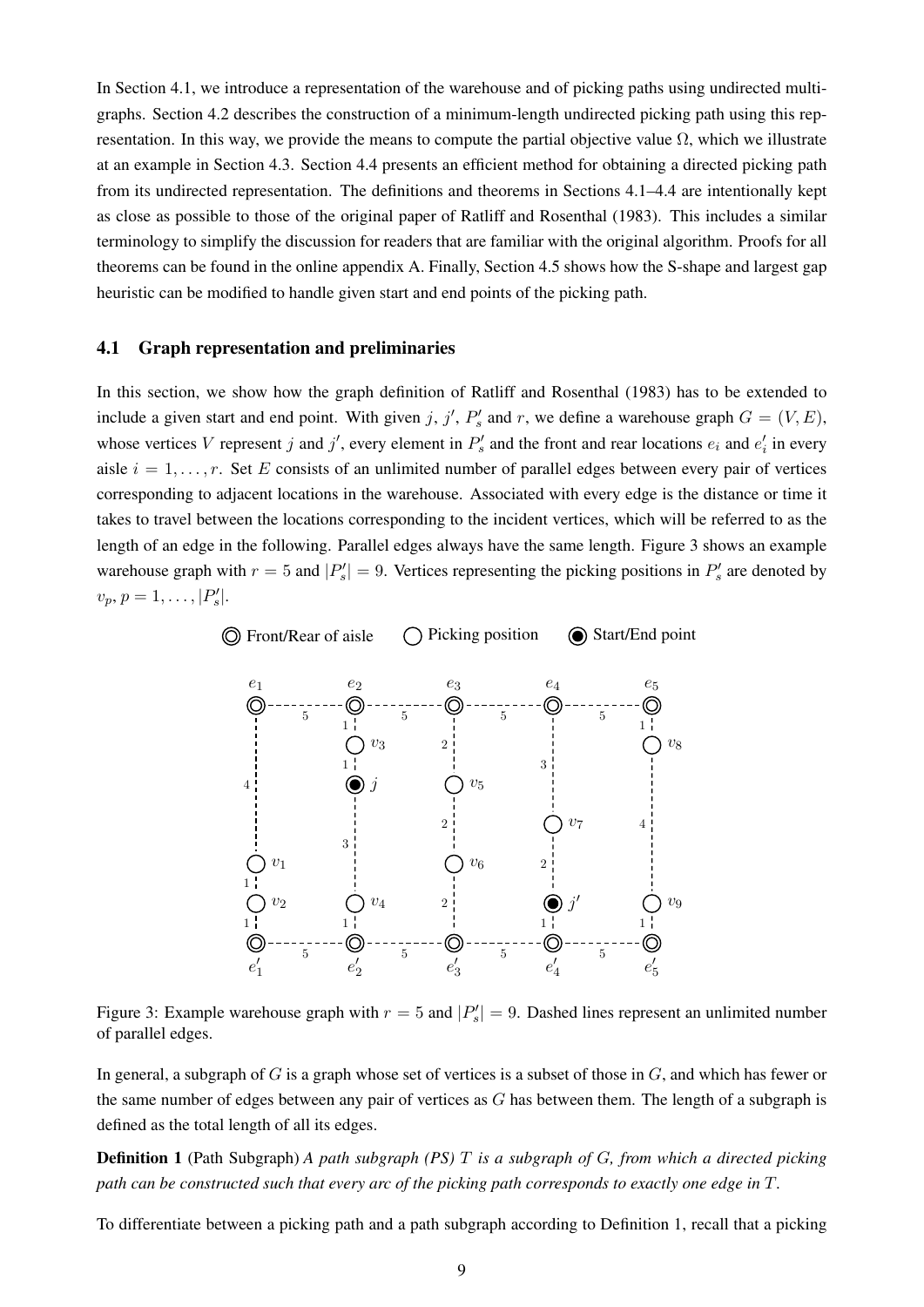path represents a path starting at position j, visiting all articles  $v_p \in P'_s$  and finishing at position j', hence it is represented by a directed graph.

A PS can be interpreted as an intermediate representation of a picking path where all arcs have been replaced by edges. Note that a PS represents at least two picking paths because there are at least two ways of assigning a direction to an undirected path and because the PS might contain cycles, which can be oriented in two different ways. Because the single-block WCTSPs are symmetric, a PS has the same length as all directed picking paths which can be derived from it. Theorem [2](#page-10-0) states the formal properties of a PS. It is the adaption of Theorem 1 from [Ratliff and Rosenthal](#page-31-3) [\(1983\)](#page-31-3) picking paths with non-identical start and end point.

<span id="page-10-0"></span>**Theorem 2** (Path Subgraph Properties) A subgraph  $T \subset G$  is a path subgraph if and only if

- *1. vertices*  $P'_s$  *have nonzero even degree in*  $T$ *.*
- *2. vertices* j *and* j <sup>0</sup> *have nonzero odd degree in* T*.*
- 3. *vertices*  $e_i$  and  $e'_i$  have even or zero degree in T for all  $i = 1, \ldots, r$ .
- *4. excluding vertices with zero degree,* T *is connected.*

The meaning of Theorem [2](#page-10-0) can be easily understood when interpreting the notion of the degree of a vertex as the number of times that the picker passes the picking position represented by the vertex. The number of connected components in a PPS is the number of non-intersecting picking paths, i.e., a connected component represents the picking path of a single picker, and consequently, a valid PS can only contain one connected component.

Similar to the algorithm of [Ratliff and Rosenthal](#page-31-3) [\(1983\)](#page-31-3), the minimum-length PS is constructed incrementally by iterating over all aisles from 1 to r. To this end,  $L_i^-$  denotes a subgraph of G including  $e_i$  and  $e'_i$  and everything (i.e., edges and vertices) to the left of these vertices, whereas  $L_i^+$  includes  $L_i^-$  and everything on aisle *i*. An illustration of  $L_3^-$  and  $L_3^+$  for the example warehouse graph above can be found in Figure [4.](#page-11-1) Similarly, we define  $R_i^-$  as a subgraph of G including  $e_i$  and  $e'_i$  and everything to the right of these vertices, and  $R_i^+$  as a subgraph of G containing  $R_i^-$  and everything on aisle i. In order to keep notation simple, the use of  $L_i$  in a statement means that it holds when  $L_i$  is substituted by either  $L_i^-$  or  $L_i^+$ . The use of  $L_i$  and  $R_i$ together in a statement means that the statement holds when either  $L_i = L_i^-$  and  $R_i = R_i^+$  or  $L_i = L_i^+$  and  $R_i = R_i^-$ .

**Definition 2** (Partial Path Subgraph) *Using the previous definitions, we define a subgraph*  $T \subset L_i$  to be an  $L_i$  partial PS ( $L_i$  PPS) if there exists a subgraph  $T^c \subset R_i$  such that  $T \cup T^c$  forms a valid PS. The subgraph T c *is called a completion of* T*.*

<span id="page-10-1"></span>Theorem 3 (Partial Path Subgraph Properties, see Theorem 2 of [\(Ratliff and Rosenthal](#page-31-3) [1983\)](#page-31-3)) *A subgraph*  $T \subset L_i$  is an  $L_i$  PPS if and only if

- *1. every vertex in*  $T \setminus \{j, j'\}$  *has even or zero degree,*
- 2. *the degrees of vertices*  $P'_s \cap L_i$  are nonzero and even in T,
- *3. vertices*  $L_i \cap \{j, j'\}$  *have odd degrees in*  $T$ *,*
- <span id="page-10-2"></span>*4. excluding vertices with zero degree,* T *is either empty, has a single connected component containing at least one of*  $e_i$  *and*  $e'_i$  *or two connected components of which one contains*  $e_i$  *and the other one*  $\mathit{contains}\ e'_i$ .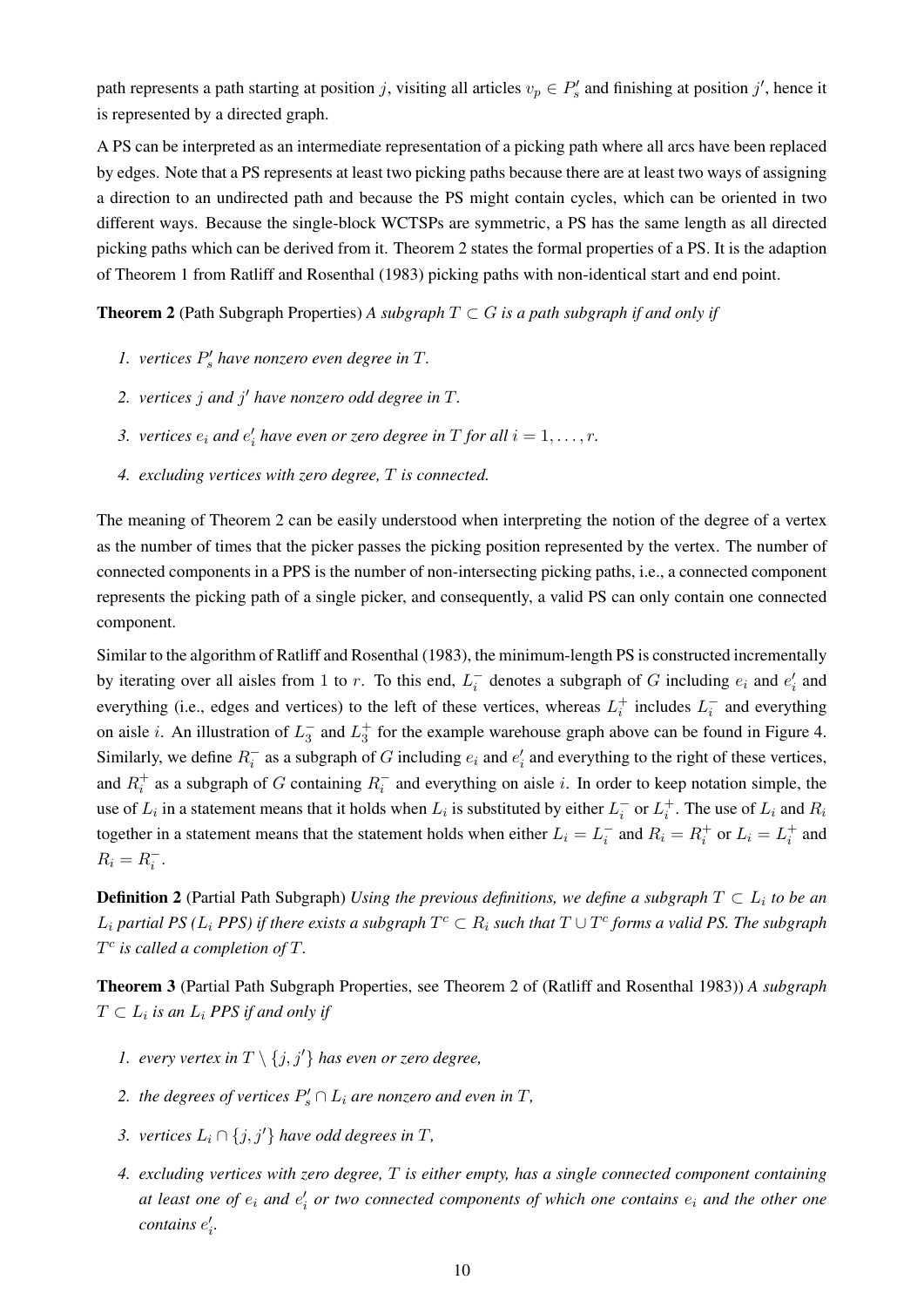

<span id="page-11-1"></span>Figure 4: Subgraphs  $L_3^-$  (a) and  $L_3^+$  (b) of the example warehouse graph. Dashed lines again represent an unlimited number of parallel edges.

**Definition 3** (Equivalent Partial Path Subgraphs) *With given*  $T^1 \subset L_i$  and any  $T^c \subset R_i$  such that  $T^1 \cup T^c$ forms a valid PS, another  $T^2\subset L_i$  is said to be equivalent to  $T^1$ , if  $T^2\cup T^c$  also forms a valid PS.

Graphically speaking, if two PS contain two equivalent  $L<sub>i</sub>$  PPS, then these PPS can be exchanged between the two PS without invalidating either of them.

<span id="page-11-2"></span>Theorem 4 (Equivalence Conditions, see Theorem 3 of [Ratliff and Rosenthal](#page-31-3) [\(1983\)](#page-31-3)) *Two PPSs* T <sup>1</sup> *and* T 2 *of* L<sup>i</sup> *are equivalent if*

- *l*. both  $e_i$  and  $e'_i$  have the same degree parity (even, odd, or zero) in  $T^1$  and  $T^2$ ,
- 2. excluding vertices with zero degree, both  $T^1$  and  $T^2$  have the same number of connected components.

Every  $L_i$  PPS belongs to exactly one equivalence class, which is characterized by the degree parities of  $e_i$ and  $e'_{i}$  and the number of connected components. Hence, we denote the equivalence class as a triple (degree of  $e_i$ , degree of  $e'_i$ , number of connected components), without the braces and commas. For instance, UE1 indicates that the degree of  $e_i$  is odd (U for *uneven*, because O for odd could be confused with 0 for zero) and the degree of  $e'_i$  is even (E), and there is only one component (1).

<span id="page-11-3"></span>Theorem 5 (Possible Equivalence Classes, see Corollary 3.1 of [Ratliff and Rosenthal](#page-31-3) [\(1983\)](#page-31-3)) *Every possible* L<sup>i</sup> *PPS belongs to one of a set* C *of 14 equivalence classes*

 $C = \{000, 001, E01, 0E1, E1, UU1, EE2, UU2, U01, 0U1, UE1, EU1, UE2, EU2\}.$  (14)

### <span id="page-11-0"></span>4.2 Minimum length path subgraph construction

This section defines the vertical and horizontal configurations in which aisles and cross aisles, respectively, can be traversed in optimal solutions and how these configurations are connected in a dynamic program. We know that there is a finite set of equivalence classes, and that every  $L_i$  PPS belongs to exactly one of them. We now show how to construct a minimum-length  $L<sub>i</sub>$  PPS for each equivalence class, starting at  $i = 1$  going through  $i = 2, \ldots, r$ . The shortest  $L_r^+$  PPS from the set of equivalence classes  $\{001, E01, 0E1, EE1\}$  will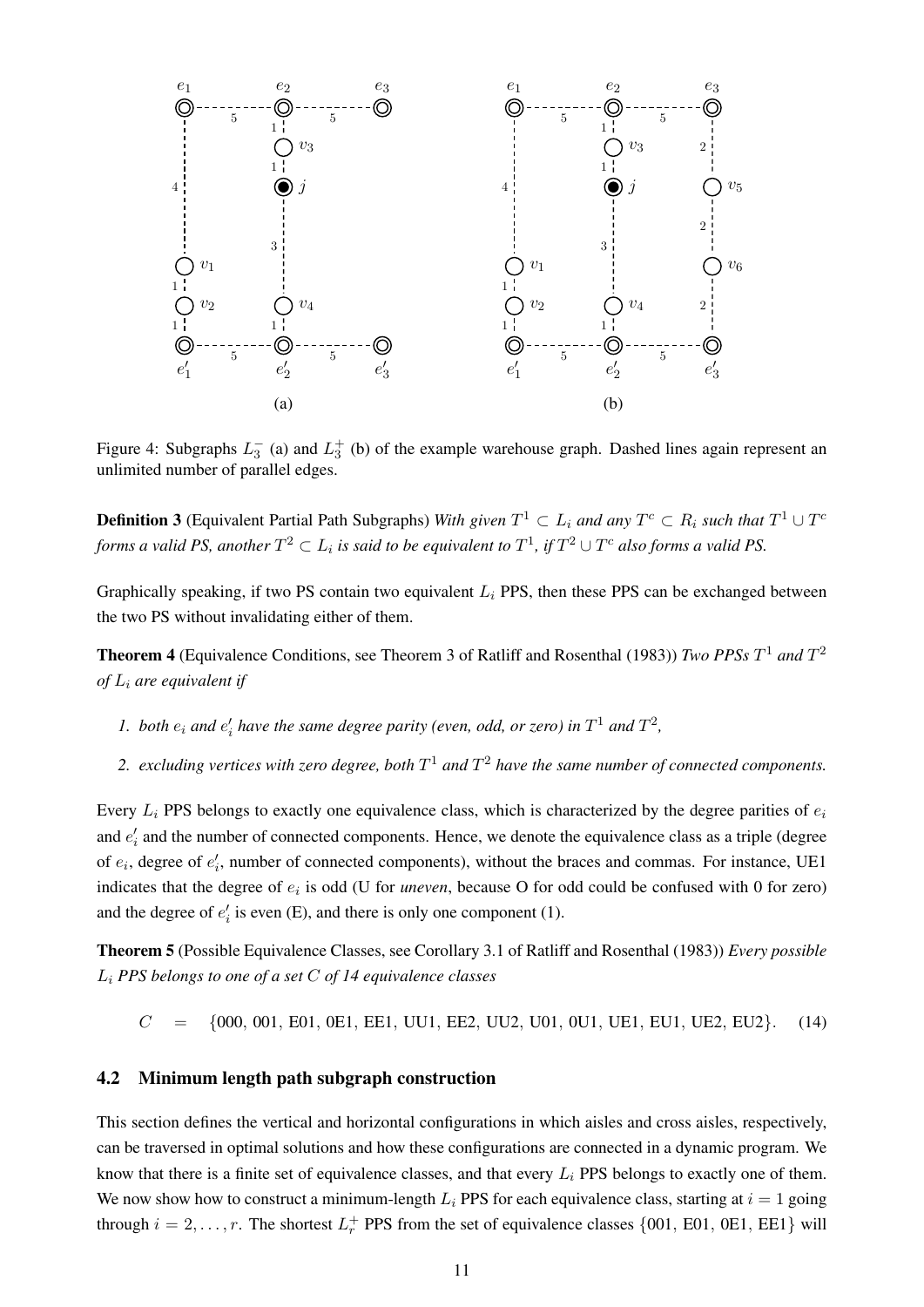be the desired minimum-length PS because according to Theorem [2,](#page-10-0) a valid order picking path graph must be connected and must possess even or zero degree in  $e_r$  and  $e'_r$ . We begin with the following observation:

<span id="page-12-1"></span>Lemma 1 (Maximum Vertex Degrees) *A minimum length PS contains no more than two edges between any pair of vertices.*

Corollary 1 (Possible Edge Configurations) *Following from Lemma [1,](#page-12-1) there exist 18 possible edge configurations for traversing any aisle, which will be referred to as vertical edge configurations. Further, there exist 9 edge configurations for crossing between adjacent aisles, which will be referred to as horizontal edge configurations.*

The 18 possible vertical edge configurations are shown in Figure [5.](#page-13-0) Expanding an  $L_i^-$  PPS with a vertical edge configurations from Figure [5](#page-13-0) will result in an  $L_i^+$  PPS. Configurations 1–5 apply in case aisle i neither includes j nor j'. Configuration 6 applies, if aisle i does not contain any picking positions from  $P_k \cup \{j, j'\}$ . If aisle *i* contains either *j* or *j'*, configurations 7–12 are used for expansion, changing the mode in the resulting  $L_i$  PPS from even to odd or vice versa. Configurations 13–17 are applicable if aisle i contains both j and j'. For configuration 4, 11, 12, 13, 16a, and 16b, the longest distance between any two adjacent vertices from  $P'_s \cup \{j, j'\}$  is not traversed. For configuration 2, 3, 7, 8, 14, and 15, the longest distance between  $e_i$  or  $e'_i$ and its adjacent vertex from  $P'_s \cup \{j, j'\}$  is not traversed. Configurations 16a and 16b are differentiated for clarity because both j and  $j'$  are either contained in the upper or in the lower component of the configuration, but adding either of them to an  $L_i^-$  PPS results in an  $L_i^+$  PPS of the same equivalence class for both 16a and 16b. The one of shorter length will be referred to as configuration 16. Finally, configuration 18 represents the trivial case, where all vertices  $P'_s$ , j and j' are located in the same aisle.

Table [2](#page-13-1) shows the equivalence classes for  $L_i^+$  that result from adding a vertical edge configuration from Figure [5](#page-13-0) to an  $L_i^-$  PPS of a given equivalence class. The leftmost column states the equivalence class of the  $L_i^-$  PPS. A dash (–) indicates infeasible expansions because in those cases either no valid completion exists, or the resulting PS cannot be optimal. An example expansion of an  $L_3^-$  PPS with vertical edge configuration 1 is shown in Figure [6.](#page-14-0)

Figure [7](#page-14-1) shows the 9 possible horizontal edge configurations. Adding one of them to an  $L_{i-1}^+$  PPS will result in an  $L_i^-$  PPS. As a special case, configuration 5 only applies if there are no picking positions to the right of aisle  $i - 1$ .

Table [3](#page-15-1) states the equivalence class of an  $L_i^-$  PPS resulting from adding a horizontal edge configuration from Figure [7](#page-14-1) to an  $L_{i-1}^+$  PPS of a given equivalence class. For instance, an  $L_i^-$  PPS of equivalence class 0E1 results from adding edge configuration 3 from Figure [7](#page-14-1) to an  $L_{i-1}^+$  PPS of equivalence class 0E1 or EE1.

To find the minimum-length PS, the algorithm starts in aisle 1, with an empty  $L_1^-$  PPS belonging to equivalence class 000. For the current aisle i, all  $L_i^-(L_i^+)$  PPSs are expanded with all applicable edge configurations from Figure [5](#page-13-0) [\(7\)](#page-14-1), leading to a set of  $L_i^+$  ( $L_{i+1}^-$ ) PPSs. From this set, we only keep the shortest  $L_i$  PPS for each equivalence class. Then, the algorithms continues with the next aisle  $i + 1$ . As stated above, for the last aisle r, the shortest  $L_r^+$  PPS belonging to the set of equivalence classes  $\{001, E01, 0E1, EE1\}$  is the desired minimum-length PS.

<span id="page-12-0"></span>To determine the runtime complexity, we first observe that the algorithm iterates over  $r$  aisles. Second, in order to expand the  $L_i$  PPSs for every aisle i, the algorithm constructs the (fixed number of) edge configurations. Here, the construction of vertical configurations 4, 11, 12, 13 and 16 require the iteration over all picking positions located within aisle i. Thus, the algorithm iterates over no more than  $\mathcal{O}(|P_k|)$  picking positions in total. Because  $|P_k| \leq m$ , this results in a runtime complexity of  $\mathcal{O}(m+r)$  for determining the minimum-length PS.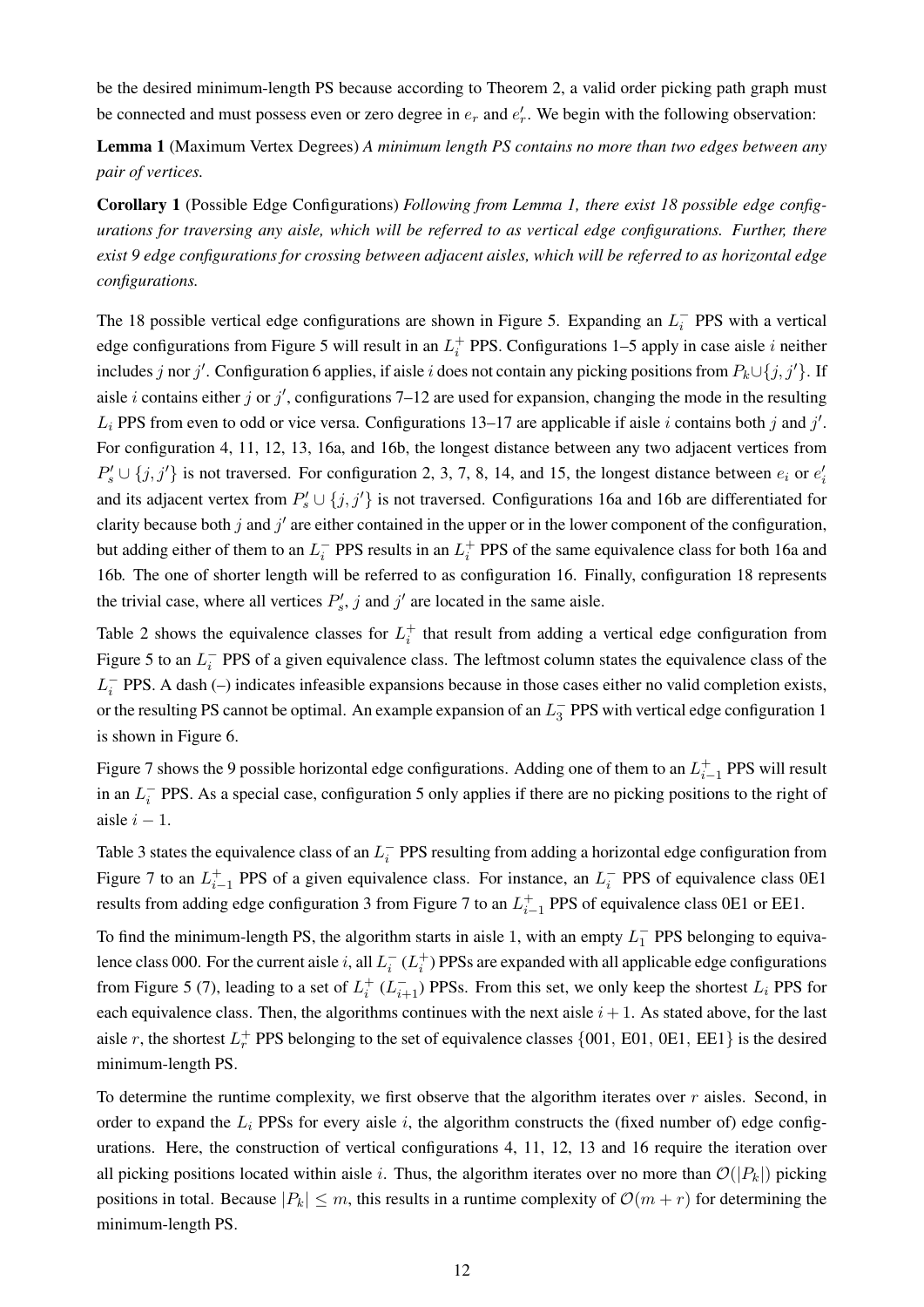

<span id="page-13-0"></span>Figure 5: Possible vertical edge configurations for traversing any aisle i. Dashed parts are optional.

| Table 2: Transition matrix for vertical edge configurations. |  |  |  |  |  |  |  |  |
|--------------------------------------------------------------|--|--|--|--|--|--|--|--|
|--------------------------------------------------------------|--|--|--|--|--|--|--|--|

<span id="page-13-1"></span>

|                 |     |                 |                 |                 |       |                             |                          |                 | ັ   | ັ   |                 |                 |                 |     |
|-----------------|-----|-----------------|-----------------|-----------------|-------|-----------------------------|--------------------------|-----------------|-----|-----|-----------------|-----------------|-----------------|-----|
|                 |     |                 |                 |                 |       | Vertical edge configuration |                          |                 |     |     |                 |                 |                 |     |
| Eq. cl.         | 1   | 2, 14           | 3, 15           | 4, 16           | 5, 17 | 6                           | 7                        | 8               | 9   | 10  | 11              | 12              | 13              | 18  |
| 000             | UU1 | E <sub>01</sub> | 0E1             | EE <sub>2</sub> | EE1   | 000                         | U <sub>01</sub>          | 0U1             | UE1 | EU1 | UE <sub>2</sub> | EU <sub>2</sub> | UU <sub>2</sub> | 001 |
| 001             |     |                 |                 |                 | -     | 001                         | $\overline{\phantom{0}}$ | -               |     |     |                 |                 |                 |     |
| E <sub>01</sub> | UU1 | E01             | EE <sub>2</sub> | EE <sub>2</sub> | EE1   | E <sub>01</sub>             | U <sub>01</sub>          | EU <sub>2</sub> | UE1 | EU1 | UE <sub>2</sub> | EU <sub>2</sub> | UU2             |     |
| 0E1             | UU1 | EE <sub>2</sub> | 0E1             | EE <sub>2</sub> | EE1   | 0E1                         | UE <sub>2</sub>          | 0U1             | UE1 | EU1 | UE <sub>2</sub> | EU <sub>2</sub> | UU <sub>2</sub> |     |
| EE1             | UU1 | EE1             | EE1             | EE1             | EE1   | EE1                         | UE1                      | EU1             | UE1 | EU1 | UE1             | EU1             | UU1             |     |
| UU1             | EE1 | UU1             | UU1             | UU1             | UU1   | UU1                         | EU1                      | UE1             | EU1 | UE1 | EU1             | UE1             | EE1             |     |
| EE <sub>2</sub> | UU1 | EE <sub>2</sub> | EE2             | EE <sub>2</sub> | EE1   | EE <sub>2</sub>             | UE <sub>2</sub>          | EU <sub>2</sub> | UE1 | EU1 | UE <sub>2</sub> | EU <sub>2</sub> | UU <sub>2</sub> |     |
| UU2             | EE1 | UU <sub>2</sub> | UU <sub>2</sub> | UU2             | UU1   | UU2                         | EU <sub>2</sub>          | UE <sub>2</sub> | EU1 | UE1 | EU <sub>2</sub> | UE <sub>2</sub> | EE <sub>2</sub> |     |
| U <sub>01</sub> | EU1 | U01             | UE <sub>2</sub> | UE <sub>2</sub> | UE1   | U <sub>01</sub>             | E <sub>01</sub>          | UU <sub>2</sub> | EE1 | UU1 | EE <sub>2</sub> | UU2             | EU <sub>2</sub> |     |
| 0U1             | UE1 | EU <sub>2</sub> | 0U1             | EU <sub>2</sub> | EU1   | 0U1                         | UU2                      | 0E1             | UU1 | EE1 | UU2             | EE <sub>2</sub> | UE <sub>2</sub> |     |
| UE1             | EU1 | UE1             | UE1             | UE1             | UE1   | UE1                         | EE1                      | UU1             | EE1 | UU1 | EE1             | UU1             | EU1             |     |
| EU1             | UE1 | EU1             | EU1             | EU1             | EU1   | EU1                         | UU1                      | EE1             | UU1 | EE1 | UU1             | EE1             | UE1             |     |
| UE <sub>2</sub> | EU1 | UE <sub>2</sub> | UE <sub>2</sub> | UE <sub>2</sub> | UE1   | UE <sub>2</sub>             | EE <sub>2</sub>          | UU <sub>2</sub> | EE1 | UU1 | EE <sub>2</sub> | UU2             | EU <sub>2</sub> |     |
| EU2             | UE1 | EU <sub>2</sub> | EU <sub>2</sub> | EU <sub>2</sub> | EU1   | EU <sub>2</sub>             | UU2                      | EE <sub>2</sub> | UU1 | EE1 | UU2             | EE <sub>2</sub> | UE <sub>2</sub> |     |
|                 |     |                 |                 |                 |       |                             |                          |                 |     |     |                 |                 |                 |     |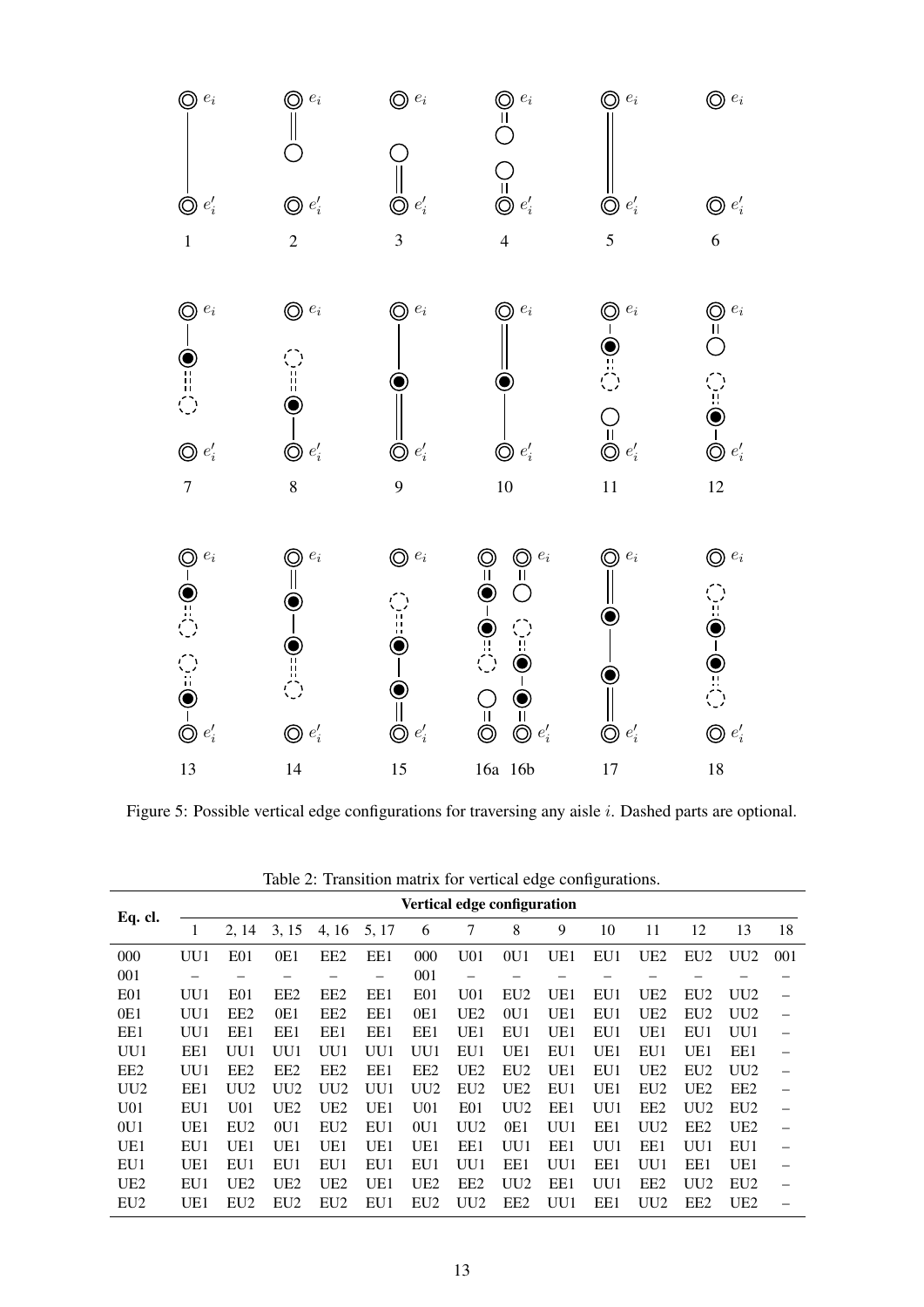

Figure 6: Adding vertical edge configuration 1 to an  $L_3^-$  PPS of type UE2 results in an  $L_3^+$  PPS of type EU1.

<span id="page-14-0"></span>

<span id="page-14-1"></span>Figure 7: Possible horizontal edge configurations for crossing from aisle  $i - 1$  to aisle i.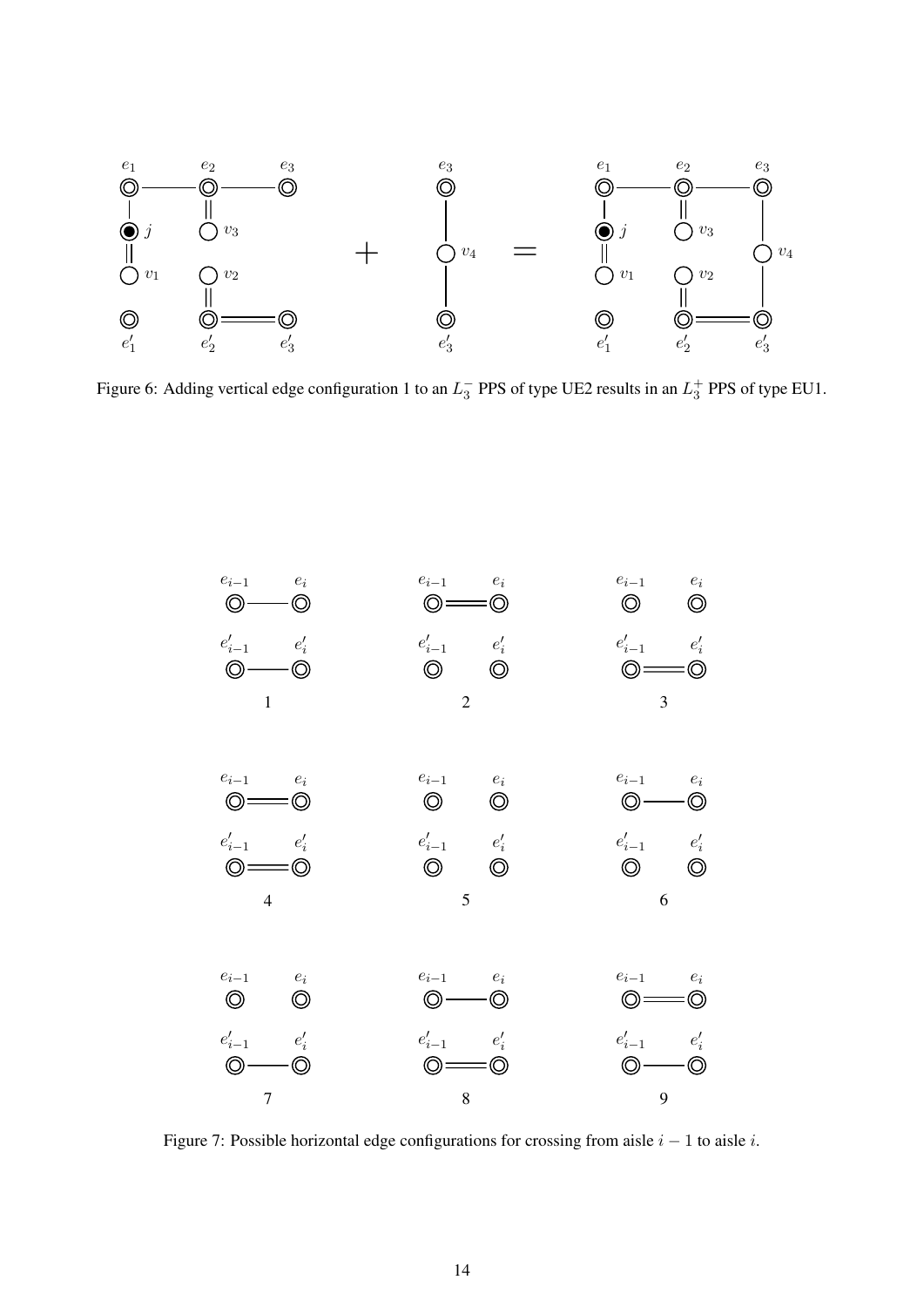<span id="page-15-1"></span>

|                 |     |                 |     | Horizontal edge configuration |     |                 |                |                 |                 |
|-----------------|-----|-----------------|-----|-------------------------------|-----|-----------------|----------------|-----------------|-----------------|
| Eq. cl.         | 1   | $\mathfrak{2}$  | 3   | 4                             | 5   | 6               | $\overline{7}$ | 8               | 9               |
| 000             |     |                 |     |                               | 000 |                 |                |                 |                 |
| 001             |     |                 |     |                               | 001 |                 |                |                 |                 |
| E01             |     | E <sub>01</sub> |     |                               | 001 |                 |                |                 |                 |
| 0E1             |     |                 | 0E1 |                               | 001 |                 |                |                 |                 |
| EE1             |     | E <sub>01</sub> | 0E1 | EE1                           | 001 |                 |                |                 |                 |
| UU1             | UU1 |                 |     |                               |     |                 |                |                 |                 |
| EE <sub>2</sub> |     |                 |     | EE <sub>2</sub>               |     |                 |                |                 |                 |
| UU2             | UU2 |                 |     |                               |     |                 |                |                 |                 |
| U <sub>01</sub> |     |                 |     |                               |     | U <sub>01</sub> |                |                 |                 |
| 0U1             |     |                 |     |                               |     |                 | 0U1            |                 |                 |
| UE1             |     |                 |     |                               |     | U <sub>01</sub> |                | UE1             |                 |
| EU1             |     |                 |     |                               |     |                 | 0U1            |                 | EU1             |
| UE <sub>2</sub> |     |                 |     |                               |     |                 |                | UE <sub>2</sub> |                 |
| EU <sub>2</sub> |     |                 |     |                               |     |                 |                |                 | EU <sub>2</sub> |

Table 3: Transition matrix for horizontal edge configurations.

#### 4.3 Numerical example

To illustrate the procedure described above, we determine the minimum-length PS for the example given in Figure [3.](#page-9-1) First, we calculate the shortest  $L_1^+$  PPSs by adding all applicable vertical edge configurations from Figure [5](#page-13-0) to the initially empty  $L_1^-$  PPS of equivalence class 000. Because aisle 1 contains neither j nor j', vertical edge configurations 1–5 are used, and all resulting  $L_1^+$  PPSs are of even mode. Vertical edge configuration 6 is not applicable because aisle 1 is not empty. From Table [2,](#page-13-1) we see that adding vertical edge configuration 1 to a PPS of equivalence class 000 leads to a PPS of equivalence class UU1, whereas adding vertical edge configuration 2 to a PPS of equivalence class 000 leads to a PPS of equivalence class E01. The resulting equivalence classes for edge configurations 3, 4 and 5 are 0E1, EE2 and EE1 respectively. Secondly, we add horizontal edge configurations from Figure [7](#page-14-1) to the  $L_1^+$  PPSs to obtain the shortest  $L_2^-$ PPSs. From Table [3,](#page-15-1) we see that for the equivalence classes obtained in the previous step, only horizontal edge configurations 1–5 are applicable. The PPS of equivalence class EE1 can be expanded with more than one horizontal edge configuration. Also, we obtain more than one PPS for equivalence classes E01 and 0E1, in which case we keep the shortest one for each equivalence class. The shortest  $L_i^+$  and  $L_i^-$  PPSs for the following aisles can be calculated in the same fashion by using the transition matrices in Tables [2](#page-13-1) and [3,](#page-15-1) respectively. Because j is located in aisle 2, the algorithm transitions into odd mode by constructing the  $L_2^+$ PPSs using vertical edge configurations 7–12. The algorithm transitions back into even mode by constructing the  $L_4^+$  PPSs because vertex  $j'$  is located in aisle 4.

<span id="page-15-0"></span>Table [4](#page-16-0) shows a cost and transition matrix for the example in which each row corresponds to an  $L<sub>i</sub>$  PPS equivalence class. The entries of the cost matrix are triplets of the form (costs, equivalence class of predecessor, edge configuration). The shortest  $L_5^+$  PPS among equivalence classes 001, E01, 0E1, EE1 is the minimum-length PS, which in the given example is of equivalence class EE1 and has length 57. Tracing back through the matrix using the denoted predecessors, the shortest tour is obtained by the sequence of edge configurations  $V_1 = 3$ ,  $H_2 = 3$ ,  $V_2 = 8$ ,  $H_3 = 7$ ,  $V_3 = 1$ ,  $H_4 = 6$ ,  $V_4 = 8$ ,  $H_5 = 1$ ,  $V_5 = 1$ , where  $V_i$  and  $H_i$ denote the vertical and horizontal edge configuration in aisle  $i$ , respectively. The edge configurations of the minimum-length PS depicted in Figure [8](#page-17-1) are given by the underlined entries in the cost matrix.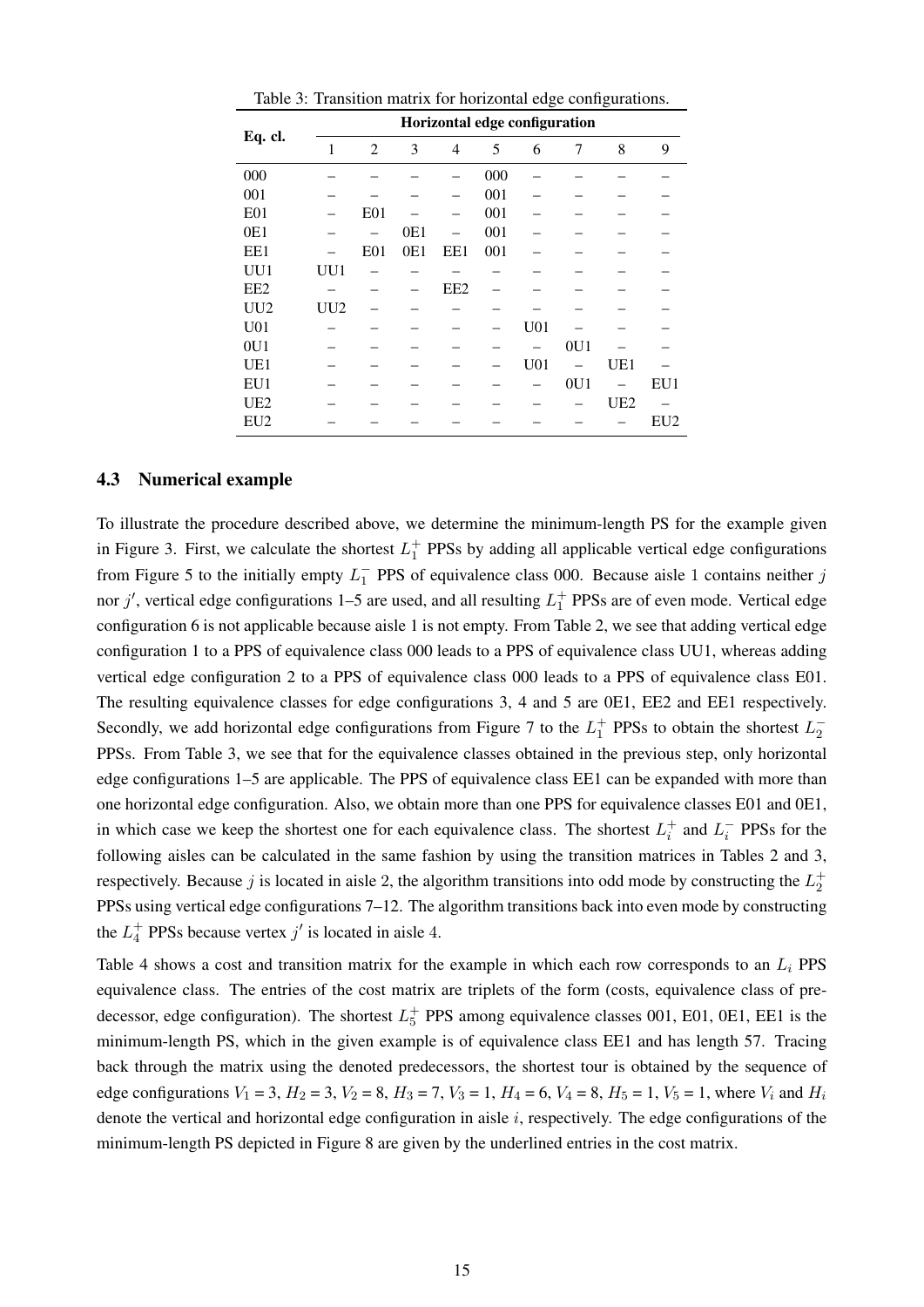|                                                   |         | $L_5+$                                                                                                             | Ī              | $\overline{1}$ | 61, E01, 2 | 63, OE1, 3 |                          | $\frac{57, UU2, 1}{57, E01, 1}$ | 55, E01, 4               | 55, UU2, 4               |                | $\overline{1}$                                                                                    |            |            | $\begin{array}{c} \hline \end{array}$ |            |
|---------------------------------------------------|---------|--------------------------------------------------------------------------------------------------------------------|----------------|----------------|------------|------------|--------------------------|---------------------------------|--------------------------|--------------------------|----------------|---------------------------------------------------------------------------------------------------|------------|------------|---------------------------------------|------------|
|                                                   | Aisle 5 | $L_5^-$                                                                                                            | Ī              | $\overline{1}$ | 51, E01, 2 | 53, OE1, 3 | 63, EE1, 4               | 55, UU1, 1                      | 61, EE2, 4               | 51, UU2, 1               |                |                                                                                                   |            |            |                                       |            |
|                                                   |         | ${\cal L}_4+$                                                                                                      | $\overline{1}$ | $\overline{1}$ | 41, U01, 7 | 43, 0U1, 8 | 43, U01, 9               | 45,0U1,9                        | 41, U01, 11              | 41, U <sub>01</sub> , 8  | $\overline{1}$ |                                                                                                   |            |            | $\begin{array}{c} \hline \end{array}$ |            |
|                                                   | Aisle 4 | $L_4^-$                                                                                                            | I              |                |            |            |                          |                                 | $\overline{1}$           | $\overline{\phantom{a}}$ | 36, UE1, 6     | 38, OU1, 7                                                                                        | 46, UE1, 8 | 48, EU1, 9 | 50, UE2, 8                            | 48, EU2, 9 |
| Table 4: Cost matrix for the example in Figure 3. |         | $\mathcal{L}_3+$                                                                                                   |                |                |            |            |                          |                                 |                          | $\overline{\phantom{a}}$ | 35, U01, 2     | 33, OU1, 3                                                                                        | 31, 0U1,   | 33, U01,   | 35, U01, 3                            | 33, OU1, 2 |
|                                                   | Aisle 3 | $L_3^-$                                                                                                            |                | I              |            |            |                          |                                 | $\overline{\phantom{a}}$ | $\overline{\phantom{a}}$ | 27, UE1, 6     | 25, 0U1, 7                                                                                        | 37, UE1, 8 | 35, EU1, 9 | 33, UE2, 8                            | 35, EU2, 9 |
|                                                   |         | $L_2^+$                                                                                                            | I              |                | $\bigg $   |            | $\overline{\phantom{a}}$ | $\overline{\phantom{a}}$        | $\overline{\phantom{a}}$ | $\overline{\phantom{a}}$ |                | 28, E01, 7<br>20, 0E1, 8<br>22, UU1, 8<br>22, UU1, 8<br>20, UU1, 11<br>18, 0E1, 11<br>20, 0E1, 12 |            |            |                                       |            |
|                                                   |         | Aisle 2<br>$L_2$<br>$-$<br>$-$<br>20, E01, 2<br>$\frac{14, 0E1, 3}{32, EEI, 4}$<br>16, UU1, 1<br>$-$<br>24, EE2, 4 |                |                |            |            |                          |                                 |                          |                          |                |                                                                                                   |            |            |                                       |            |
|                                                   |         |                                                                                                                    |                |                |            |            |                          |                                 |                          |                          |                |                                                                                                   |            |            |                                       |            |
|                                                   |         |                                                                                                                    |                |                |            |            |                          |                                 |                          |                          |                |                                                                                                   |            |            |                                       |            |

<span id="page-16-0"></span>Ë l,  $\ddot{\cdot}$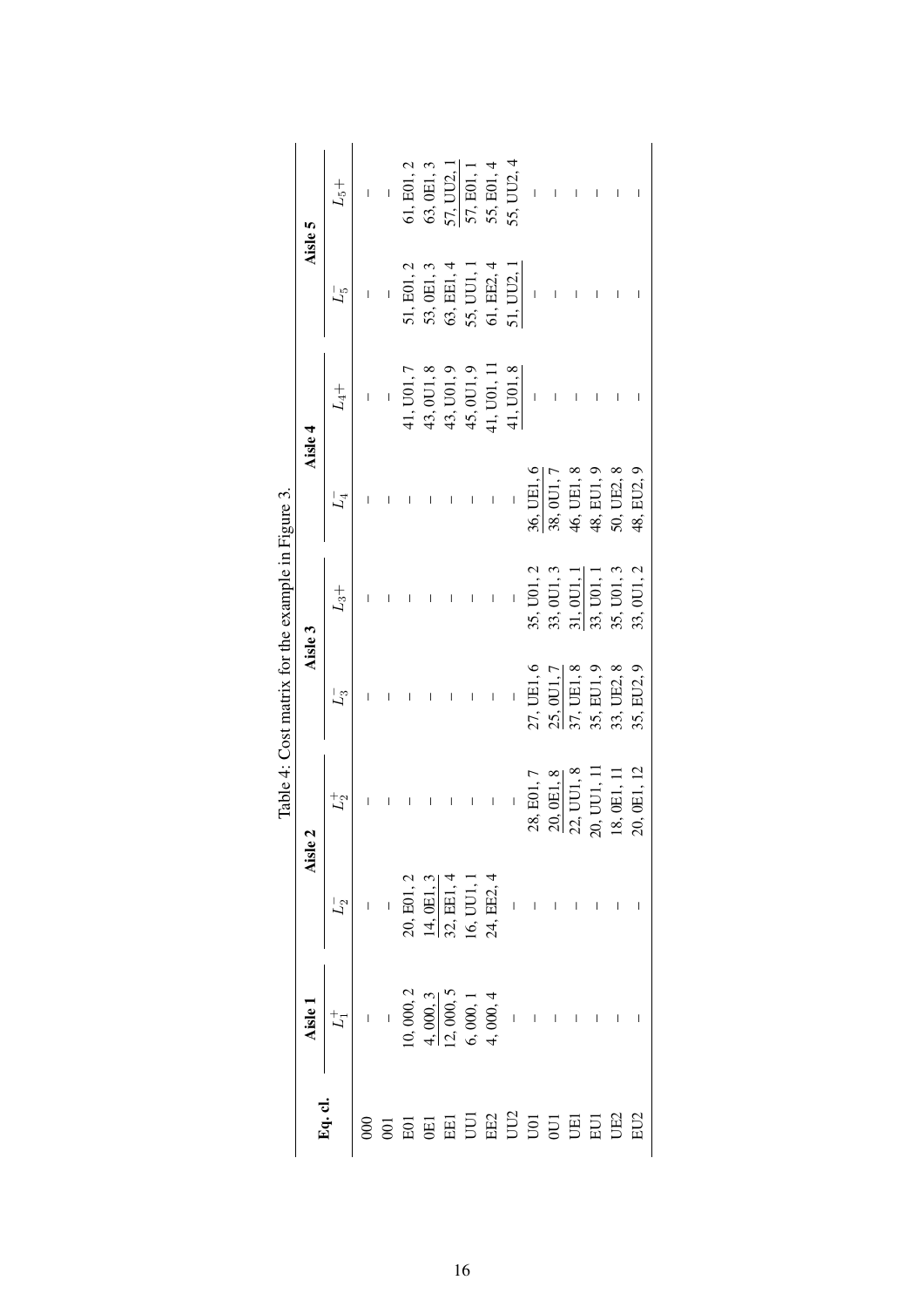

Figure 8: Minimum-length PS for the example in Figure [3.](#page-9-1)

### <span id="page-17-1"></span>4.4 Picking path construction

To obtain the directed order picking path of the order picker from a given PS, a procedure similar to the one presented in [Ratliff and Rosenthal](#page-31-3) [\(1983\)](#page-31-3) can be used.

<span id="page-17-3"></span>Theorem 6 (Picking Path Construction Procedure) *Given a valid PS, a picking path can be constructed by the following procedure:*

- *1. Start at vertex* j*.*
- <span id="page-17-2"></span>*2. If there is a pair of unused parallel edges incident to the current vertex, use one of them to go to the next vertex, then continue with step [2.](#page-17-2)*
- *3. If there are any unused single edges (i.e., not one of a pair of parallel edges), use one of them to go to the next vertex, then continue with step [2.](#page-17-2)*
- <span id="page-17-4"></span>*4. If there is a pair of parallel edges with one edge used and one edge still unused, use the unused edge to go to the next vertex, then continue with step [2.](#page-17-2)*
- 5. Stop. Now the currently visited vertex is  $j'$ , and the order picking path is complete.

### <span id="page-17-0"></span>4.5 Heuristic routing strategies for picking a single order with given start and end point

In practice, warehouse managers often do not use an optimal routing policy because optimal solutions may have a complicated shape and may cause confusion for the pickers [\(de Koster et al.](#page-30-1) [2007\)](#page-30-1). To address this issue, we modify the well-known S-shape and largest gap heuristics (see [Hall](#page-30-16) [1993\)](#page-30-16) to replace the optimal routing policy presented above. These routing heuristics are originally designed for a setting in which the picker returns to the depot after each completed order. They are briefly described in the following:

• The S-shape heuristic traverses an aisles either entirely (if picks are required in there) or not at all (if no pick is required). This leads to S-shaped tours where pickers access the front and back cross aisle in an alternating manner.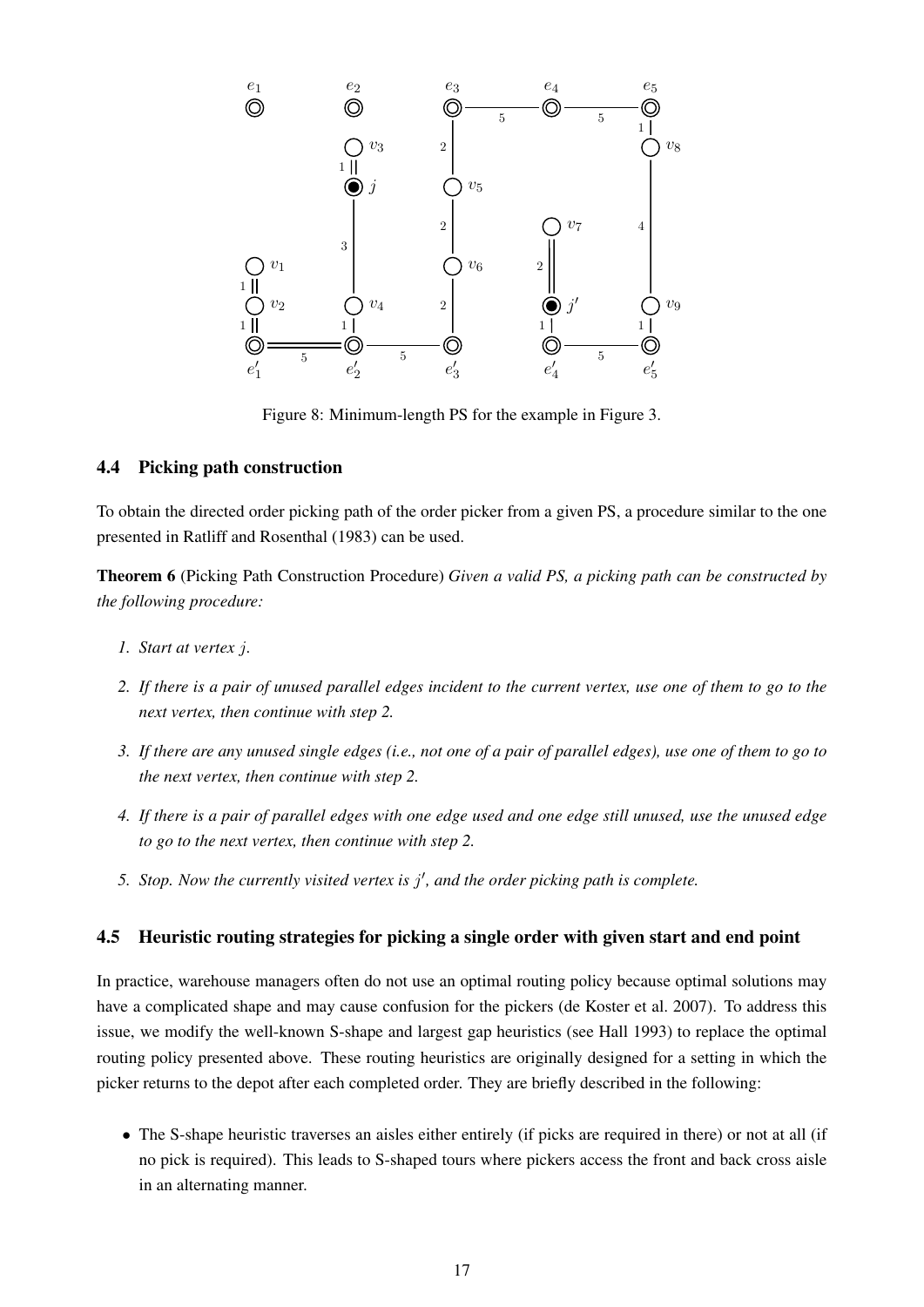• The largest gap heuristic divides the warehouse into two areas where the largest distance between two neighboring picking positions within the same aisle partitions picks either into the front and back part. Picks in the front part are accessed from the front cross aisle and picks in the back part are accessed from the back cross aisle.

We adapt both heuristics to our setting in which the picker starts from a given starting position  $j$ , collects all items of order  $P_k$ , and ends at position  $j'$ . The original heuristics are modified such that (i) they remain simple enough to be executed by the pickers with only minimum guidance, and (ii) they yield the same results as the original heuristics if start and end point are located at the depot.

The first step in both modified heuristics is to determine the first picking position  $v_f$  to be visited after the starting position as follows:

- Construct a set B of candidate positions for  $v_f$ : Let  $A_l$  ( $A_r$ ) denote the leftmost (rightmost) aisle that contains items included in  $P_k$ . If  $A_l$  ( $A_r$ ) contains two or more picking positions, the frontmost and rearmost positions in  $A_l$  ( $A_r$ ) are added to B. If  $A_l$  ( $A_r$ ) contains only one picking position, add this position to B. Note that  $1 \leq |B| \leq 4$ .
- Determine the subset  $B' \subseteq B$  of positions that are closer to j than to j'. If B' is not empty,  $v_f$  is the position in B' that is closest to j. Otherwise,  $v_f$  is the position in B that is closest to j.

With given  $v_f$ , the modified heuristics work as follows: first go from j to  $v_f$  on the shortest path and pick all items that are passed on the way. If all items in  $P_k$  have been picked, go directly to  $j'$ . If no additional items have to be picked in the aisle containing  $v_f$ , continue traversing the aisle and stop at the entry. If additional items have to be picked in the aisle, traverse the aisle in the direction of these items and continue until the last item is picked. In case  $P_k$  is completed, go directly to  $j'$ . Otherwise continue to the entry of the aisle. The picker is now located at the entry of an aisle which is either to the left or right of all remaining aisles that contain items to be picked. We interpret this position as the position of the depot in the original S-shape or largest gap heuristic, and all remaining items are now picked in the same way as in the original heuristic. In contrast to the original heuristics, the picker directly goes to  $j'$  after the last item is picked.

# <span id="page-18-0"></span>5 Solving the single-block warehouse CTSP with open cluster sequence

In this section, we first show that the single-block as well as multi-block WCTSP-OCS are NP-hard in the strong sense. Note that such a proof is required due to the special distance matrices occurring in parallel-aisle warehouses. Furthermore, we determine a lower bound on the objective value of the single-block WCTSP-OCS (Section [5.1\)](#page-18-1). In Section [5.2,](#page-20-1) we present a greedy heuristic for the single-block WCTSP-OCS, which aims at short runtimes while keeping a decent solution quality. As the numerical experiments will show, the other end of the spectrum, i.e., a heuristic with very good solution quality but longer runtimes is already available by using the transformation described in Section [2.3](#page-6-1) together with a state-of-the-art heuristic TSP solver.

### <span id="page-18-1"></span>5.1 Complexity and lower bound

#### <span id="page-18-2"></span>Theorem 7 *The single-block as well as multi-block WCTSP-OCS are NP-hard in the strong sense.*

We prove this theorem by a reduction from the Hamiltonian Path problem (HPP), which is well-known to be strongly NP-hard [\(Garey and Johnson](#page-30-17) [1979\)](#page-30-17). It can be stated as follows: Given an undirected graph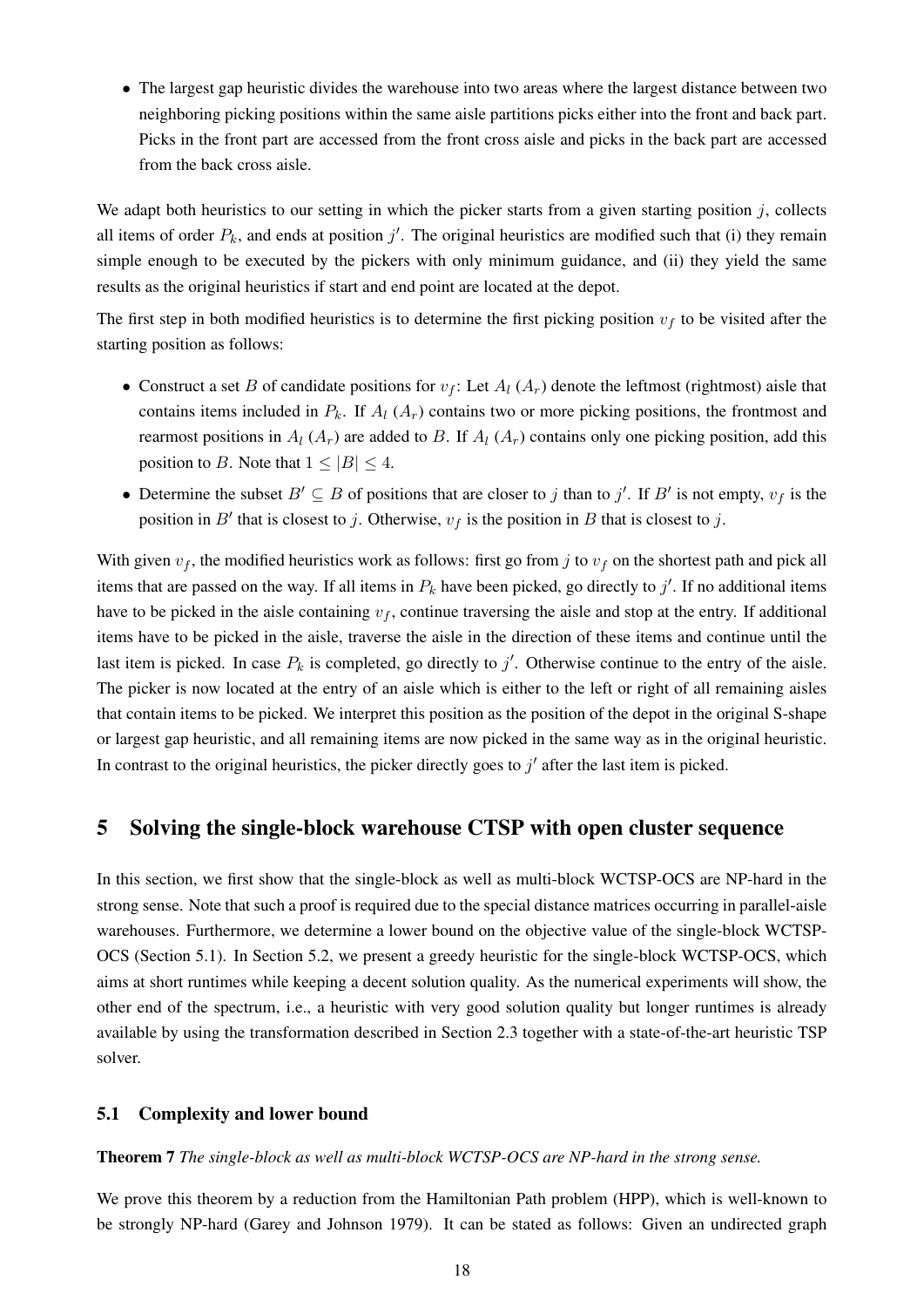$G = (V, E)$ , the HPP determines whether or not a path through the graph exists that visits all vertices  $v \in V$ exactly once.

*Proof of Theorem* [7.](#page-18-2) Consider an instance I of HPP given by graph  $G = (V, E)$ . We construct an instance I<sup>*I*</sup> of the WCTSP-OCS in polynomial time as follows. We introduce  $l = |V|$  picking orders and  $r = |E|$  aisles according to the layout depicted in Figure [2a](#page-3-0). We, thus, have a picking order for each node. Furthermore, we have a distinct aisle for each edge in  $G$ . Each aisle corresponding to an edge  $(v, v')$  contains one picking location for the picking order corresponding to v and one picking location for the picking order corresponding to v', both of which are located in the middle of the aisle. Thus, in total we have  $m = 2r$  picking positions. Note that if and only if there is an edge connecting nodes  $v$  and  $v'$ , the orders corresponding to these nodes have an aisle to be visited in common. The distance from the entry of an aisle to its middle is  $\lambda$  (see Figure [9b](#page-19-0)). The distance between the leftmost and the rightmost aisle is  $\beta < \frac{\lambda}{2l}$ . The start position of the picker is at the beginning of a facultative rack (indicated by position 0 in Figure [9b](#page-19-0)).



(a) HPP instance  $I$  (b) Corresponding WCTSP instance  $I'$ 

<span id="page-19-0"></span>Figure 9: Transformation of an HPP instance (a) into a WCTSP instance (b).

We will now show that  $I$  is a yes-instance if and only if there is a feasible solution to  $I'$  with a total travel distance of less than  $2\lambda \cdot (m - l + 1)$ .

Existence of a Hamiltonian path with vertices  $v_0, v_1, \ldots, v_l$  in I implies a solution to I' with less than  $2\lambda \cdot (m - l + 1)$  total travel distance, which can be constructed in the following way: We start at position 0 and pick every item in  $v_0$  such that we end in the middle of the aisle corresponding to edge  $(v_0, v_1)$ . For every  $v_k$  with  $0 < k < l$ , we start in the middle of the aisle corresponding to edge  $(v_{k-1}, v_k)$  and pick all items of the order corresponding to vertex  $v_k$  such that we end in the middle of the aisle corresponding to  $(v_k, v_{k+1})$ . Finally, we start in the middle of the aisle corresponding to  $(v_k, v_{k+1})$ , pick all items of the order corresponding to vertex  $v_l$  and return to position 0.

Visiting an aisle and walking from the entry of an aisle to the picking position located in the middle and back takes a distance of  $2\lambda$ . In the worst case, any picking position is visited individually, so that we have m aisle visits. The Hamiltonian path, however, allows us to save  $l - 1$  aisle visits because the first item of a successive order can directly be picked without additional walking. For any order, the horizontal travel in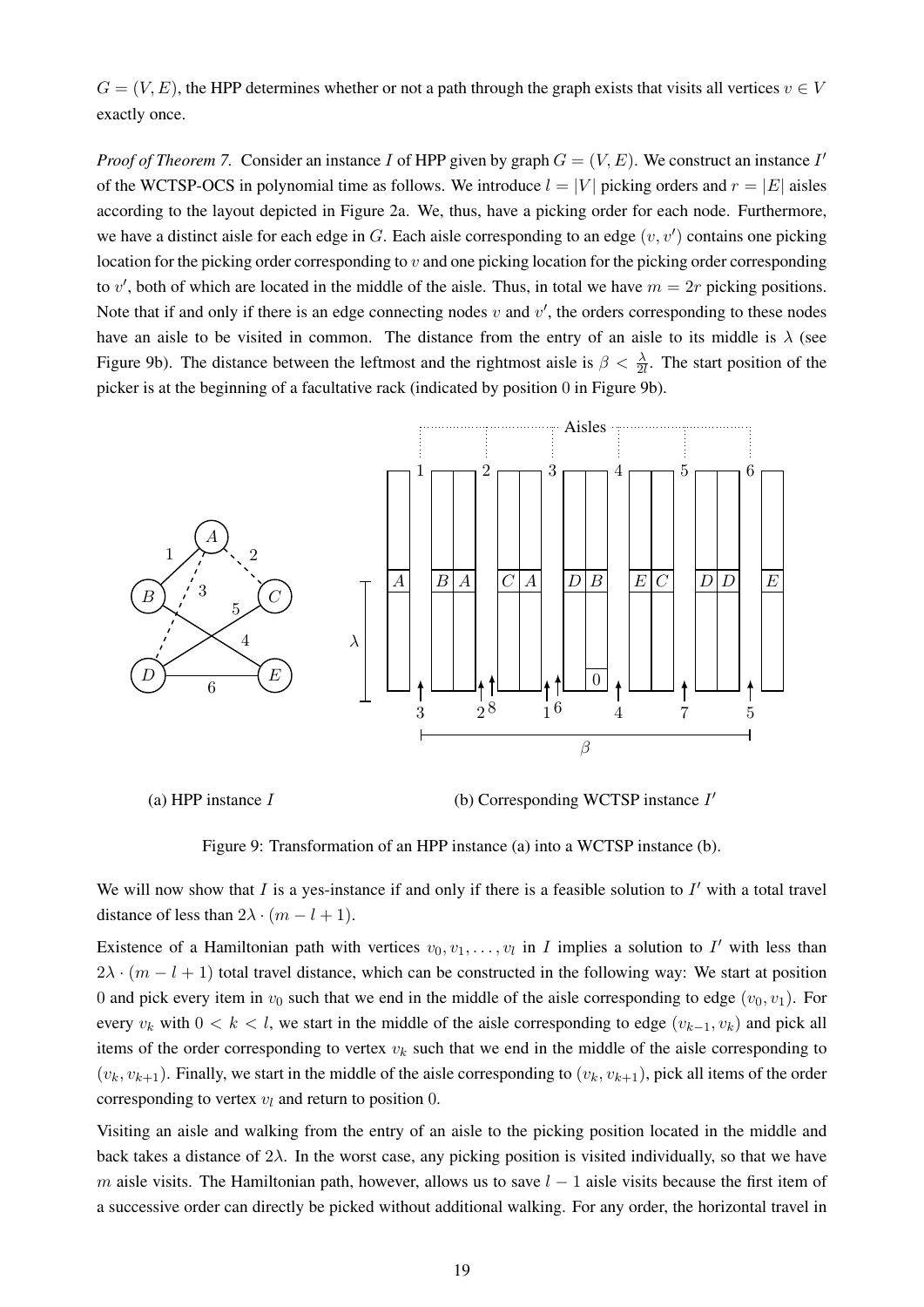front of the aisles can always be executed within a walking distance of at most twice the warehouse width  $\beta < \frac{\lambda}{2l}$ . Thus, the total horizontal travel cannot exceed  $\lambda$ , and the total distance of our constructed solution to *I'* does not exceed  $2\lambda \cdot (m - l + 1)$ .

If there is a solution S to I' with total walking distance of less than  $2\lambda \cdot (m-l+1)$ , the first picking position visited for each picking order (except for the very first order) must be in the same aisle as the last position of the preceding order. Hence, each order must have at least one aisle in common with its preceding order in  $S$ , and, thus, there must be an edge between the nodes corresponding to these picking orders. Hence, the sequence of nodes (picking orders) corresponding to S represents a Hamiltonian path. In Figure [9b](#page-19-0), the numbers at the bottom indicate the aisle visiting sequence of a solution that fulfills this requirement: first, the picker visits aisle 3, collecting the first item of order A. Then, the picker moves to aisle 2 and collects the second item of order  $A$ . Next, to aisle 1, collecting the last item of order  $A$  and the first item of order B, before moving to aisle 4 to collect the second item of order B and the first item of order E. The picker proceeds accordingly and visits aisles 6, 3, 5, and 2. The order processing sequence is  $(A, B, E, D, C)$ , which directly corresponds to the sequence of nodes in the Hamiltonian path in Figure [9a](#page-19-0).  $\Box$ 

Strictly speaking, this proof is only for the single-block parallel-aisle warehouse layout depicted in Figure [2a](#page-3-0). However, if we imagine the aisles defined above only as the first block up to the middle aisle (with no additional picking positions beyond), then the same transformation also holds for the multi-block WCTSP-OCS (Figure [2b](#page-3-0)).

<span id="page-20-2"></span>Lemma 2 (Lower Bound) *A lower bound for the single-block WCTSP-OCS is given by*

<span id="page-20-3"></span>
$$
LB = \sum_{k=1}^{l} \left( SP(P_k) + \min_{j \in P_k, j' \in P \setminus P_k} d_{jj'} \right) + \min_{j \in P \setminus 0} d_{0j}, \qquad (15)
$$

*where*  $\text{SP}(P_k)$  *is the length of the shortest Hamiltonian path through all positions in*  $P_k$ .

*Proof of Lemma* [2.](#page-20-2) Because all positions in a cluster must be visited successively, each cluster will at least require the length of the shortest Hamiltonian path through all its positions, which is expressed by the first term within the sum in [\(15\)](#page-20-3). The second term within the sum originates from the fact that every cluster must be left exactly once. The last term accounts for having to leave the depot position.  $\Box$ 

Note that for the single-block WCTSP-OCS, the value of  $SP(P_k)$  can be computed efficiently by means of the routing algorithm from Section [4,](#page-8-0) where start and end points j and j' are chosen from  $P_k$  such that  $SP(P_k)$  is minimum.

#### <span id="page-20-1"></span>5.2 Greedy best insertion heuristic

<span id="page-20-0"></span>In this section, we present a greedy algorithm, called best insertion (BI), for the single-block WCTSP-OCS. The method starts from an order sequence only containing the two instances of the depot  $P_0$ ,  $P_{l+1}$ . Then, all possible combinations of remaining orders and potential insertion positions are evaluated by means of the described DP, and the best combination is chosen. This process is repeated until all orders have been inserted. There are no more than  $l^2$  combinations of orders and insertion positions, and the procedure performs *l* insertions in total. Thus, the runtime complexity of BI is  $\mathcal{O}(l^3 \cdot (m^3 + rm^2))$ .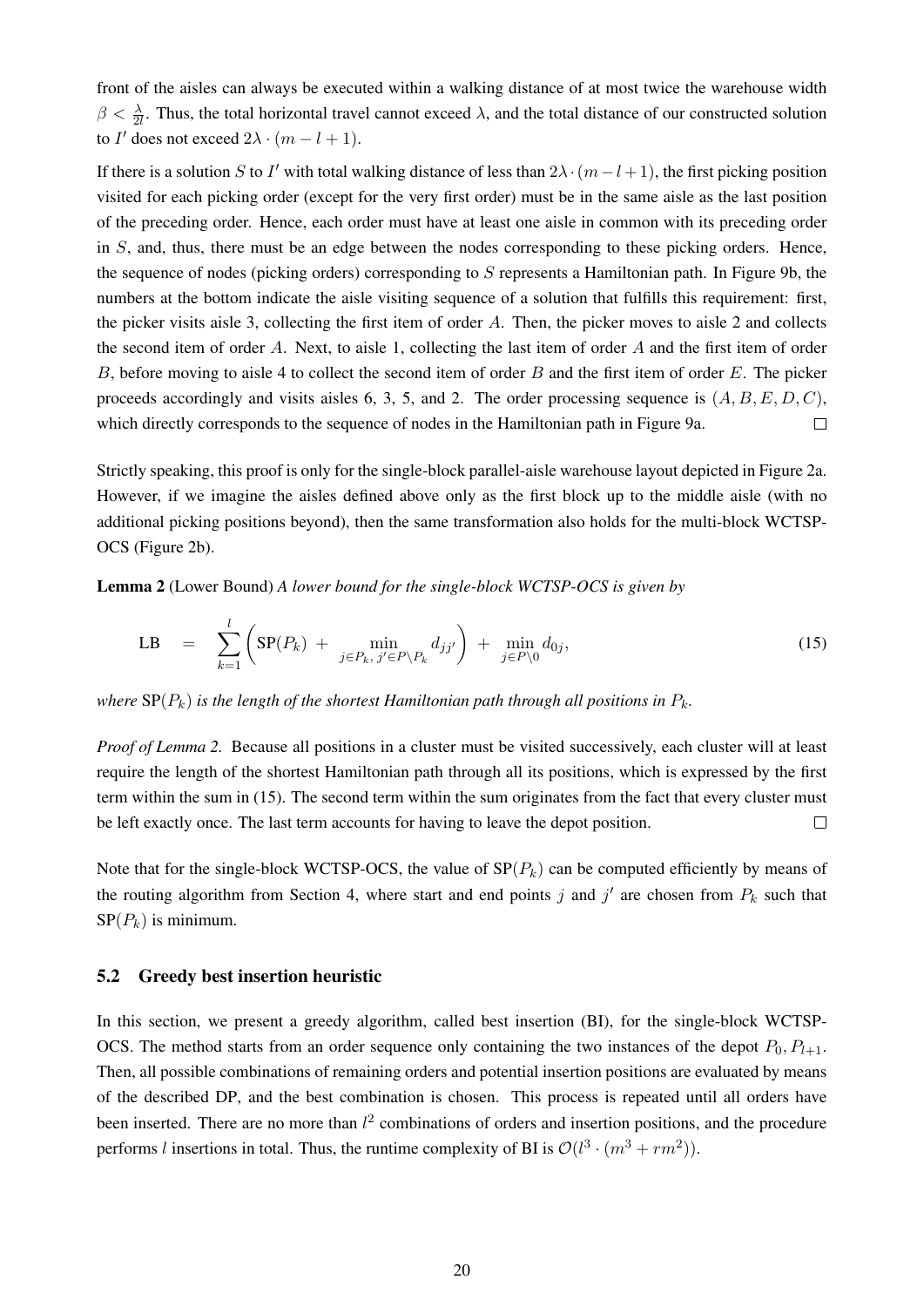# 6 Computational experiments

This section describes the numerical studies to assess the performance of the proposed algorithms and to evaluate the benefits of using AGVs to assist order pickers. Section [6.1](#page-21-0) introduces the benchmark instances, Section [6.2](#page-22-0) provides the parameter settings of the algorithms, and Section [6.3](#page-22-1) discusses the results and gives some managerial insights. Finally, in Section [6.4,](#page-27-0) we study the number of AGVs that is required to support a given number of pickers without causing waiting times.

### <span id="page-21-0"></span>6.1 Test instances

The instances used in our experiments are based on the instances of Henn and Wäscher [\(2012\)](#page-30-18). Although the authors introduced these instances for the order batching problem with picker capacity, they can be interpreted as single-block WCTSP instances without requiring any modification (see Section [6.3](#page-22-1) for details). We distinguish three benchmark sets, each containing 400 instances:

**Original:** These are the original instances of Henn and Wäscher [\(2012\)](#page-30-18) without any modifications. The instances assume a parallel-aisle single-block warehouse as depicted in Figure [2a](#page-3-0). The warehouse contains  $r = 10$  picking aisles, each with 45 picking positions on both sides. The length of a picking position is 1 length unit (LU). Whenever the picker is leaving an aisle at the top or bottom, she must move 1 LU in vertical direction to reach the cross aisle. The distance between neighboring aisles is 5 LU. The depot is located below the leftmost picking aisle, more precisely  $0.5$  LU below vertex  $e'_1$  in Figure [3.](#page-9-1)

The instance set (as well as the other two sets described below) can be further subdivided into two groups, each containing 40 instances for different numbers of picking orders  $l \in \{20, 40, 60, 80, 100\}$ , resulting in a total of 200 instances per group. In the first group, the frequency for any SKU to appear in an order is uniformly distributed over all SKUs within the warehouse, and, thus, this group is called uniformly distributed demands (UDD). In the second group, called class-based demands (CBD), 10% of the SKUs, all of which are located in aisle 1, make up 52% of the required picking positions; the next 30% SKUs, located in aisles 2-4, make up 36%, and the last 60% of SKUs, located in the remaining six aisles, make up 12% of picking positions. In both groups, the number of picking positions to be visited in each order is uniformly distributed in the interval [5, 25].

Central Depot: This instance set differs from the original one with regard to the location of the depot in the warehouse and the arrangement of the picking aisles: in each instance, the position of the depot is moved from the bottom left to the bottom of the 5<sup>th</sup> picking aisle, more precisely 0.5 LU below vertex  $e'_{5}$  in Figure [3.](#page-9-1) In addition, the picking aisles are rearranged according to the following mapping:

| Aisle in original instance: 1 2 3 4 5 6 7 8 9 10 |  |  |  |  |  |
|--------------------------------------------------|--|--|--|--|--|
| Aisle in modified instance: 5 6 4 7 3 8 2 9 1 10 |  |  |  |  |  |

This mapping also ensures that the article distribution in the modified instances is reasonable for CBD.

Large Orders: This instance set differs from the original one with regards to the number of picking positions per order, which is on average doubled in these instances. To generate a new instance of set Large Orders, we use a pair of instances from set Original: For every set of 40 instances with a given demand distribution type and number of orders *l*, we combine instances number 1 and 2 from set Original to generate instance 1 of set Large Orders, instances 2 and 3 of set Original to generate instance 2 of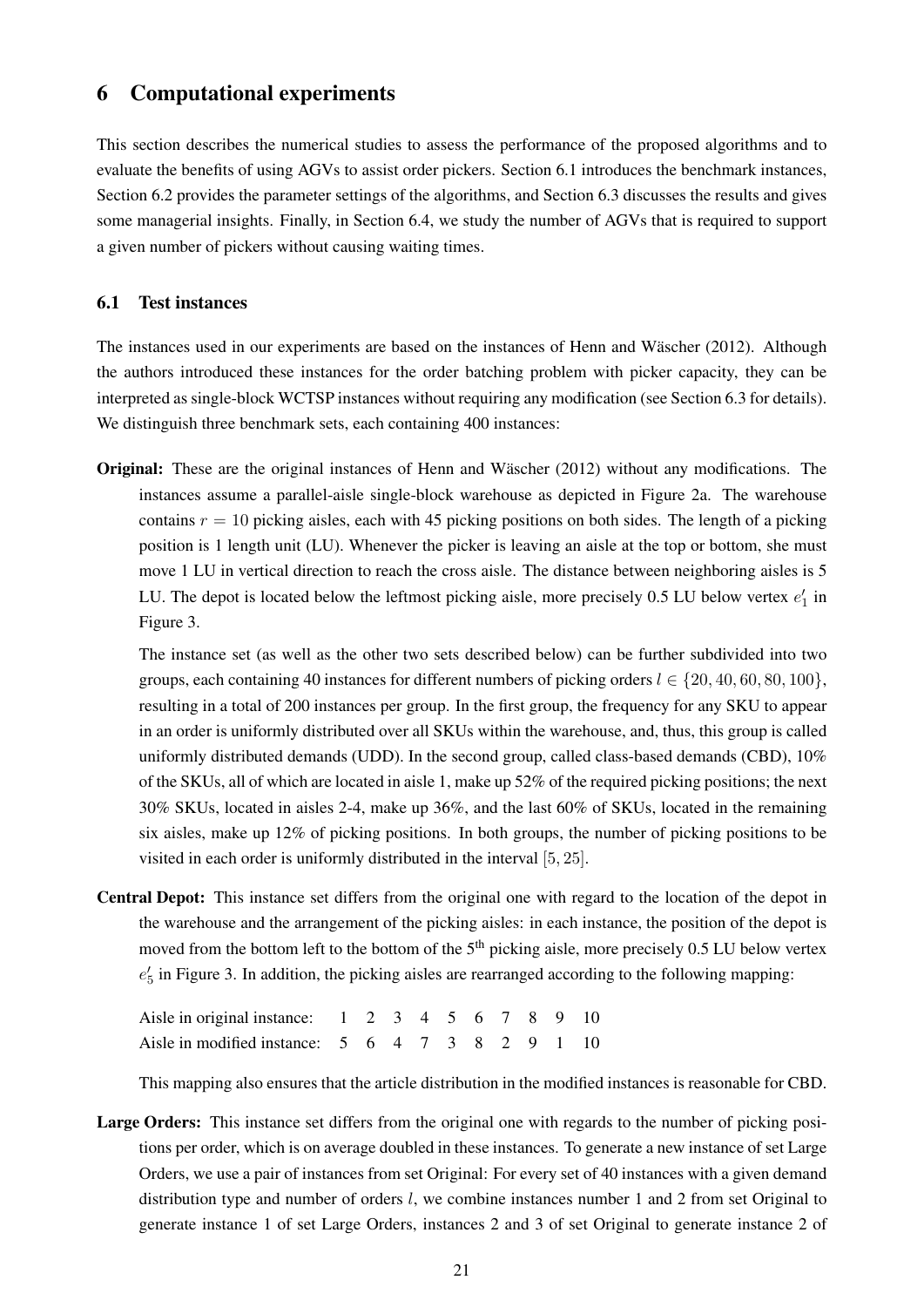set Large Orders, and so on. Instance number 40 of set Large Orders is generated from instances 40 and 1 of set Original. The instance of set Large Orders is obtained by merging the picking positions of the individual orders in the two instances from set Original, i.e., the two orders with number  $k$  in the instances from set Original form order number  $k$  of the newly generated instance. In the resulting instances, the number of picking positions per order lies in the interval [10, 50].

<span id="page-22-0"></span>The described instance sets are provided as online supplement.

### 6.2 Solution methods and computational environment

All dedicated WCTSP solution methods presented in this paper are coded in C++. Besides their performance, our numerical studies investigate how well WCTSP instances can by solved by state-of-the-art TSP methods from the literature.

The first such method that we include in our studies is the exact TSP solver Concorde (CC). It is only able to solve symmetric TSP instances, and WCTSP instances first need to be transformed using the rules from Section [2.3.](#page-6-1) For CC, source code and precompiled binaries are available at [http://www.math.](http://www.math.uwaterloo.ca/tsp/concorde.html) [uwaterloo.ca/tsp/concorde.html](http://www.math.uwaterloo.ca/tsp/concorde.html). In all our experiments, the precompiled binary of CC is used with default settings and a time limit of 2 hours per run. If the time limit is reached before an optimal solution is found, CC returns an upper bound.

The second method is the Lin-Kernighan-Helsgaun heuristic for the GCTSP presented in [Helsgaun](#page-30-15) [\(2014\)](#page-30-15) and called CLKH. CLKH itself is based on the transformation of GCTSP instances into TSP instances according to Section [2.3,](#page-6-1) which are solved using the original LKH heuristic for the TSP with a special parameter setting to account for the particular structure of GCTSP instances. Thus, both methods investigated in our studies actually rely on a transformation of WCTSP instances into TSP instances. The source code of CLKH is available at [http://akira.ruc.dk/˜keld/research/CLKH/](http://akira.ruc.dk/~keld/research/CLKH/). We compiled the source code using GCC 9.1 with full optimizations enabled (-O3).

All experiments were conducted on a computing cluster featuring Intel Xeon E5-2430v2 CPUs with a maximum clock speed of 3.0 GHz and 64 Gb RAM per computing node. On each CPU, only one core was used in order to report meaningful runtimes.

### <span id="page-22-1"></span>6.3 Impact of AGV assistance on picker routing efficiency

This section describes the experiments to assess (i) the performance of the algorithms proposed in this paper, and (ii) the benefits of using AGVs to assist order pickers. In these experiments, we interpret the benchmark instances from Section [6.1](#page-21-0) in different ways:

- Traditional picker routing problem without AGV support: Each order has to be picked independently, and the picker returns to the depot after each completed order. In this case, the sequence in which the orders are processed is irrelevant. We use the solution cost obtained with this variant to assess the potential performance gains obtained through AGV usage.
- Single-block WCTSP-GCS: The order picker is assisted by an AGV, and the picker directly continues picking the next order after each completed one without returning to the depot. The orders are picked in the exact order in which they appear in the instance description. This variant is used to evaluate (i) the performance of our DP algorithm, CC, and CLKH, and (ii) the potential performance gains of freely choosing the order picking sequence in the problem with open order sequence.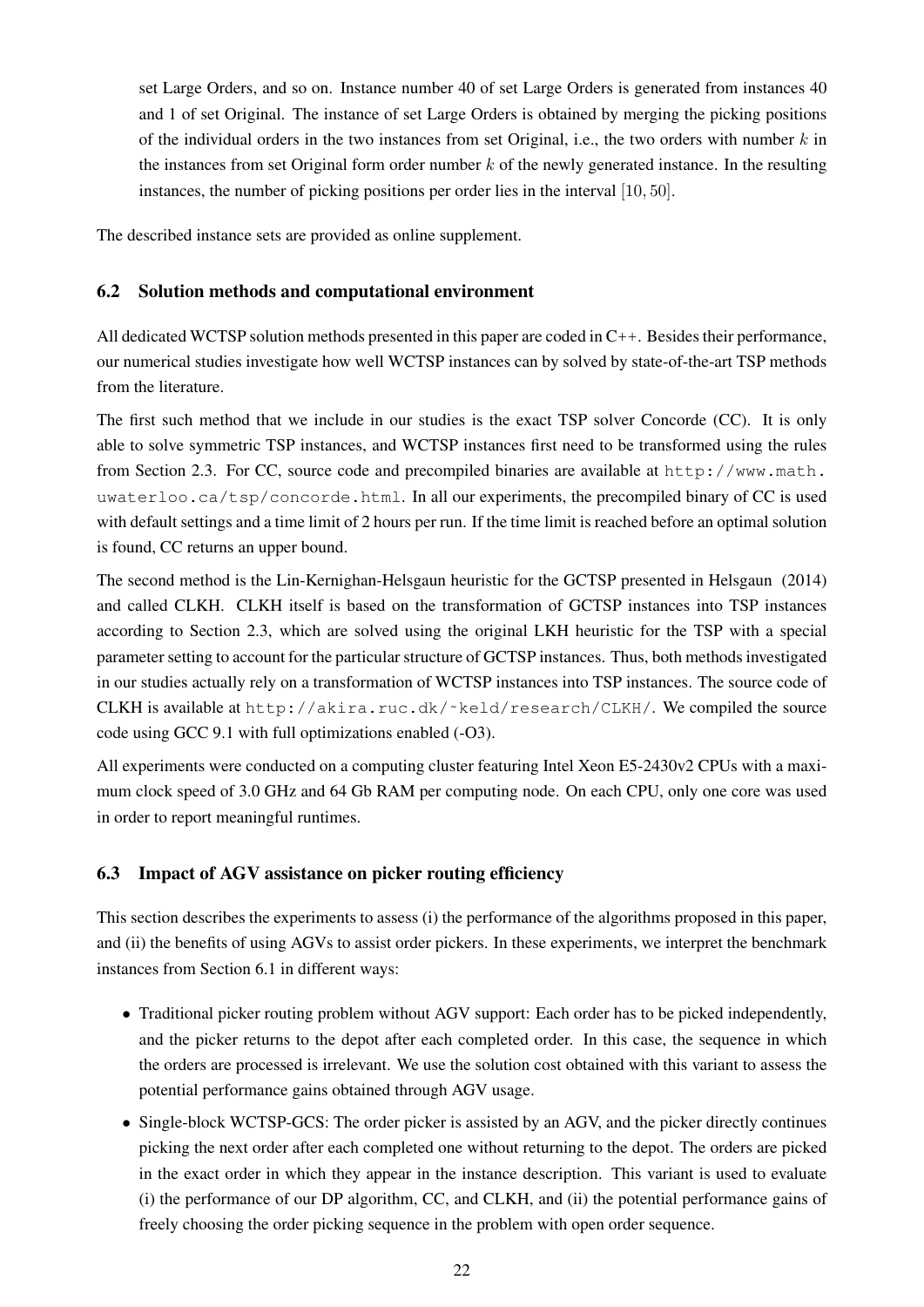• Single-block WCTSP-OCS: The order picker is again assisted by an AGV, but the processing sequence of the orders is now part of the decision and not fixed. This variant is used to study the performance of the algorithms CC, CLKH, and BI.

Performance of the solution methods Table [5](#page-24-0) provides an aggregate view of the computational results on the benchmark sets from Section [6.1.](#page-21-0) The instances in each set are grouped according to their demand distribution, i.e., uniformly distributed demands (UDD) vs. class based demands (CBD), and the number of orders  $l \in \{20, 40, 60, 80, 100\}$ . For each of the solution methods, column  $\bar{\Delta}(\%)$  shows the average percentage improvement in travel distance of the results obtained on the considered problem variant (singleblock WCTSP-GCS or single-block WCTSP-OCS) compared to the results of the traditional picker routing problem. Note that for CC on the WCTSP-GCS,  $\bar{\Delta}(\%)$  is not reported because CC finds the same optimal solutions as DP on all instances. Column  $\bar{t}$  reports average runtimes in seconds. For the single-block WCTSP-OCS, column #opt reports the number of instances solved to optimality by CC. Finally, column LB reports the lower bound described in Section [5.1](#page-18-1) (also as average percentage improvement with regards to the results of the traditional picker routing problem). The detailed results on each instance are reported in the online appendix [B,](#page-36-0) and the corresponding solutions are provided as online supplement.

Concerning the WCTSP-GCS, our DP is able to solve all individual instances of the three benchmark sets to optimality within fractions of a second. The runtime of DP is neither affected by the demand distribution (UDD and CBD) nor the location of the depot. A slight increase of the runtime can be noted for a larger number of orders, and a notable increase for a larger number of picking positions per order (shown by the results on set Large Orders). However, even on the largest instances with  $l = 100$  orders in set Large Orders, the average runtime of DP is below 150 milliseconds, which qualifies the algorithm for real-time applications. CC is also able to find optimal solutions for all WCTSP-GCS instances, however, the runtimes are roughly two orders of magnitude higher than those of DP. The influence of the different problem characteristics on the behavior of CC is very similar to that of DP. CLKH nearly matches the solution quality of DP and CC: it is able to find optimal solutions for 1048 of the 1200 instances (see Tables [8](#page-38-0)[–37](#page-67-0) in the online appendix), and the deviations on the remaining instances are very small. However, although the algorithm is heuristic, the average runtimes lie clearly above those of CC for all instance sets. Summarizing, our dedicated DP method significantly outperforms the two comparison methods.

On the WCTSP-OCS instances, CC is able to find and prove the optimal solution for 1175 out of the 1200 instances within the time limit. The objective values of CC on the remaining 25 instances lie on average 0.0007% below those of CLKH and 0.34% above the LB (see Tables [8–](#page-38-0)[37](#page-67-0) in the online appendix), indicating a very good solution quality also on these instances. The runtimes tend to increase with a larger number of orders and strongly increase with a larger number of picking positions per order. CLKH is able to match 872 of the 1175 optimal solutions and achieves roughly the same overall average quality within clearly shorter runtimes. The influence of a larger number of orders and a larger number of picking positions are visible but less pronounced than for CC. BI is able to find solutions that deviate by no more than 1.6% from those of CLKH on any of the considered instance groups (combination of instance set and demand distribution) but are found within runtimes that are nearly two orders of magnitude shorter. Finally, we note that the proposed (relatively straightforward) LB is of good quality, on average it does not deviate by more than 1% from the best solution found by CC for any of the considered instance groups. Summarizing, if enough computing time is available, WCTSP-OCS instances of the considered size can be solved to (near-)optimality using CC. If less time is available or even larger instances with regards to the number of orders or the number of picking positions per order are considered, high-quality solutions within runtimes still adequate for a short-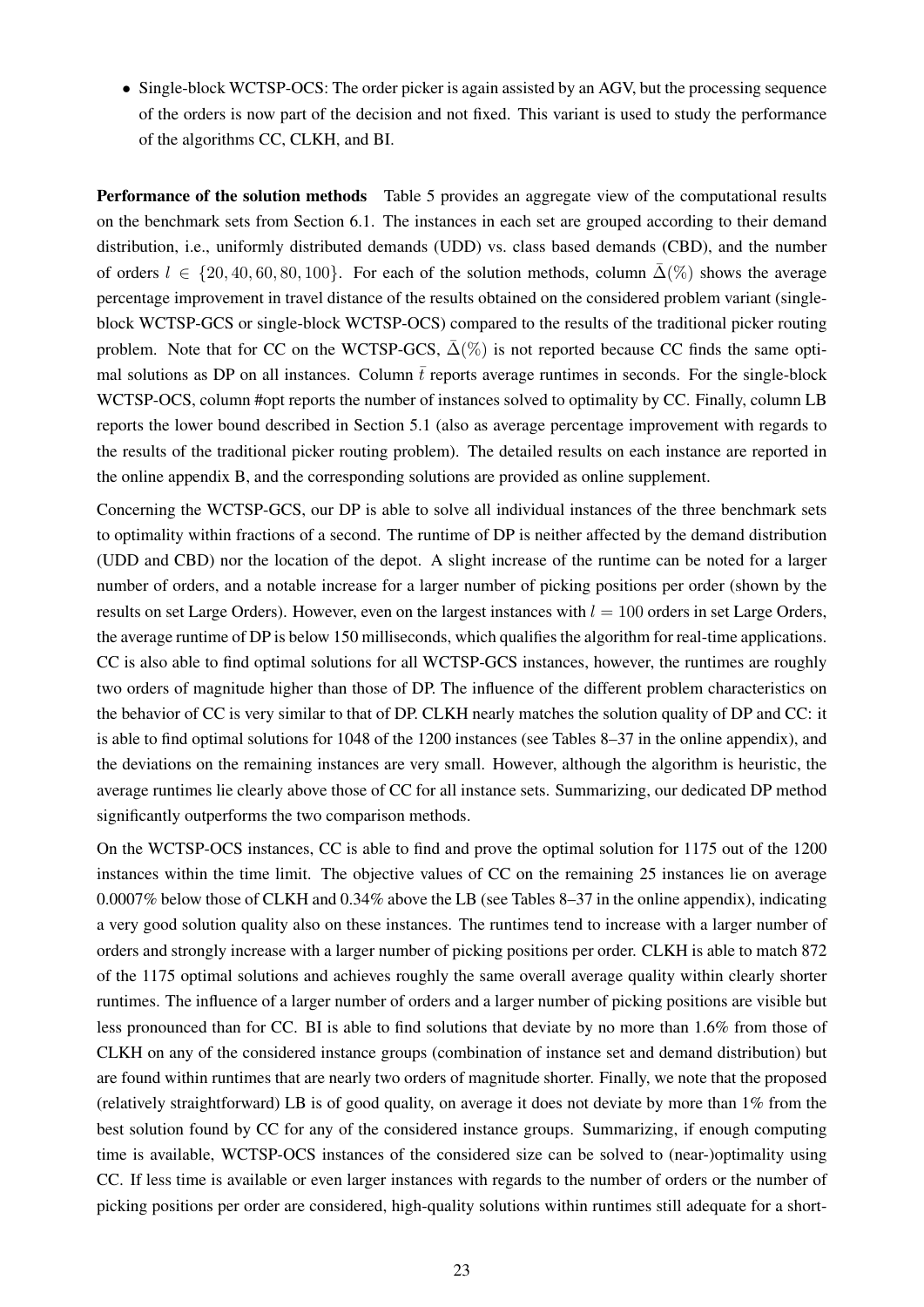|                            |                    |           | <b>WCTSP-GCS</b> |                    |             |      |                    |                | <b>WCTSP-OCS</b>   |                                  |                           |           |                    |
|----------------------------|--------------------|-----------|------------------|--------------------|-------------|------|--------------------|----------------|--------------------|----------------------------------|---------------------------|-----------|--------------------|
| <b>Instance</b><br>Group   | DP                 |           | CC               |                    | <b>CLKH</b> |      | CC                 |                |                    | <b>CLKH</b>                      | BI                        |           | LB                 |
|                            | $\bar{\Delta}(\%)$ | $\bar{t}$ | $\bar{t}$        | $\bar{\Delta}(\%)$ | $\bar{t}$   | #opt | $\bar{\Delta}(\%)$ | $\bar{t}$      | $\bar{\Delta}(\%)$ | $\bar{t}$                        | $\bar{\Delta}(\%)$        | $\bar{t}$ | $\bar{\Delta}(\%)$ |
| Original, UDD              |                    |           |                  |                    |             |      |                    |                |                    |                                  |                           |           |                    |
| $l=20$                     | $-15.83$           | 0.01      | 1.99             | $-15.83$           | 25.10       | 40   | $-19.20$           | 5.63           | $-19.20$           | 27.77                            | $-18.27$                  | 0.08      | $-20.47$           |
| $l = 40$                   | $-15.93$           | 0.01      | 5.15             | $-15.93$           | 44.12       | 40   | $-19.51$           | 14.12          | $-19.51$           | 49.15                            | $-18.58$                  | 0.32      | $-20.25$           |
| $l=60$                     | $-16.21$           | 0.02      | 7.85             | $-16.21$           | 55.80       | 40   | $-19.83$           | 36.56          | $-19.83$           | 78.07                            | $-18.81$                  | 0.71      | $-20.38$           |
| $l = 80$                   | $-16.23$           | 0.03      | 11.41            | $-16.23$           | 69.38       | 40   | $-19.90$           | 243.21         | $-19.90$           | 101.84                           | $-18.89$                  | 1.32      | $-20.33$           |
| $l = 100$                  | $-16.31$           | 0.03      | 15.22            | $-16.31$           | 81.30       | 40   | $-20.04$           | 144.43         | $-20.04$           | 121.18                           | $-19.04$                  | 2.14      | $-20.40$           |
| Avg.                       | $-16.10$           | 0.02      | 8.32             | $-16.10$           | 55.14       | 200  | $-19.70$           | 88.79          | $-19.69$           | 75.60                            | $-18.72$                  | 0.91      | $-20.36$           |
| Original, CBD              |                    |           |                  |                    |             |      |                    |                |                    |                                  |                           |           |                    |
| $l=20$                     | $-17.68$           | 0.01      | 1.73             | $-17.68$           | 18.38       | 40   | $-21.96$           | 4.24           | $-21.96$           | 16.25                            | $-20.74$                  | 0.06      | $-23.44$           |
| $l = 40$                   | $-17.56$           | 0.01      | 4.00             | $-17.55$           | 29.64       | 40   | $-22.02$           | 12.73          | $-22.02$           | 26.55                            | $-20.76$                  | 0.24      | $-22.88$           |
| $l = 60$                   | $-17.68$           | 0.02      | 7.26             | $-17.68$           | 42.34       | 40   | $-22.48$           | 48.89          | $-22.48$           | 37.62                            | $-21.21$                  | 0.53      | $-23.11$           |
| $l = 80$                   | $-17.67$           | 0.03      | 9.82             | $-17.67$           | 52.96       | 40   | $-22.51$           | 129.01         | $-22.51$           | 48.63                            | $-21.26$                  | 1.02      | $-22.98$           |
| $l = 100$                  | $-17.87$           | 0.03      | 13.65            | $-17.87$           | 66.11       | 40   | $-22.71$           | 361.04         | $-22.71$           | 59.22                            | $-21.48$                  | 1.72      | $-23.11$           |
| Avg.                       | $-17.69$           | 0.02      | 7.29             | $-17.69$           | 41.89       | 200  | $-22.34$           | 111.18         | $-22.34$           | 37.65                            | $-21.09$                  | 0.72      | $-23.11$           |
| <b>Centered depot, UDD</b> |                    |           |                  |                    |             |      |                    |                |                    |                                  |                           |           |                    |
| $l=20$                     | $-14.13$           | 0.01      | 2.00             | $-14.13$           | 24.97       | 40   | -17.48             | 5.39           | $-17.48$           | 27.69                            | $-16.57$                  | 0.08      | $-18.98$           |
| $l = 40$                   | $-14.51$           | 0.01      | 4.56             | $-14.51$           | 38.69       | 40   | $-18.07$           | 14.73          | $-18.06$           | 53.90                            | $-17.06$                  | 0.32      | $-18.93$           |
| $l = 60$                   | $-14.63$           | 0.02      | 8.56             | $-14.63$           | 56.02       | 40   | $-18.35$           | 37.96          | $-18.34$           | 73.14                            | $-17.33$                  | 0.71      | $-18.93$           |
| $l = 80$                   | $-14.64$           | 0.03      | 11.83            | $-14.64$           | 71.17       | 40   | $-18.44$           | 148.94         | $-18.44$           | 95.98                            | $-17.43$                  | 1.32      | $-18.90$           |
| $l = 100$                  | $-14.71$           | 0.03      | 15.70            | $-14.71$           | 81.88       | 39   | $-18.56$           | 440.16         | $-18.56$           | 118.23                           | $-17.54$                  | 2.14      | $-18.94$           |
| Avg.                       | $-14.52$ 0.02      |           |                  | 8.53 -14.52        | 54.55       | 199  | $-18.18$           | 129.44 -18.18  |                    | 73.79                            | $-17.19$ 0.91             |           | $-18.94$           |
| <b>Centered depot, CBD</b> |                    |           |                  |                    |             |      |                    |                |                    |                                  |                           |           |                    |
| $l=20$                     | $-17.82$           | 0.01      | 2.07             | $-17.82$           | 15.90       | 40   | $-23.11$           | 6.84           | $-23.11$           | 22.39                            | $-21.62$                  | 0.06      | $-25.13$           |
| $l = 40$                   | $-17.91$           | 0.01      | 4.83             | $-17.91$           | 26.20       | 40   | $-23.61$           | 20.04          | $-23.61$           | 44.38                            | $-21.98$                  | 0.23      | $-24.68$           |
| $l = 60$                   | $-18.08$           | 0.02      | 8.01             | $-18.07$           | 44.28       | 40   | $-24.20$           | 73.06          | $-24.19$           | 61.48                            | $-22.55$                  | 0.52      | $-24.94$           |
| $l = 80$                   | $-18.15$           | 0.02      | 11.10            | $-18.15$           | 47.15       | 39   | $-24.32$           | 336.97         | $-24.31$           | 78.05                            | $-22.66$                  | 1.01      | $-24.88$           |
| $l = 100$                  | $-18.29$           | 0.03      | 15.70            | $-18.29$           | 61.90       | 39   | $-24.41$           | 400.98         | -24.41             | 90.66                            | $-22.80$                  | 1.69      | $-24.88$           |
| Avg.                       | $-18.05$ 0.02      |           |                  | 8.34 -18.05        | 39.08       |      | 198 -23.93         | 167.58 -23.92  |                    |                                  | 59.39 -22.32 0.70 -24.90  |           |                    |
| Large orders, UDD          |                    |           |                  |                    |             |      |                    |                |                    |                                  |                           |           |                    |
| $l=20$                     | $-12.25$ 0.03      |           |                  | $6.56 - 12.25$     | 61.42       |      | $40 - 14.10$       |                | 39.35 -14.09       |                                  | 73.72 -13.50 0.31         |           | -14.84             |
| $l = 40$                   | $-12.38$           | 0.06      | 26.11            | $-12.37$           | 101.54      |      | 40 -14.44          | 172.04 -14.43  |                    | 139.81                           | $-13.79$                  | 1.10      | -14.87             |
| $l = 60$                   | $-12.51$           | 0.09      | 46.44            | $-12.50$           | 151.17      |      | 39 -14.57          | 575.65         | $-14.56$           | 199.12                           | $-13.92$                  | 2.53      | -14.87             |
| $l = 80$                   | $-12.54$           | 0.12      |                  | 86.73 -12.53       | 199.57      | 38   | $-14.63$           |                | 776.29 -14.62      |                                  | 284.44 -13.99             | 5.10      | -14.88             |
| $l = 100$                  | $-12.62$ 0.14      |           | 154.10 -12.61    |                    | 245.17      | 32   | $-14.72$           | 2120.38 -14.70 |                    | 346.72 -14.07                    |                           | 8.69      | -14.91             |
| Avg.                       | $-12.46$ 0.09      |           |                  | 63.99 -12.45       | 151.78      |      | 189 - 14.49        |                | 736.74 -14.48      |                                  | 208.76 -13.85 3.54 -14.87 |           |                    |
| Large orders, CBD          |                    |           |                  |                    |             |      |                    |                |                    |                                  |                           |           |                    |
| $l=20$                     | $-13.90$ 0.03      |           |                  | 5.11 -13.89        | 60.54       |      | $40 - 16.18$       |                | 17.05 -16.18       |                                  | 57.75 -15.52 0.21         |           | $-17.05$           |
| $l = 40$                   | $-13.86$           | 0.05      | 12.72            | $-13.86$           | 87.04       | 40   | $-16.27$           | 64.00          | $-16.27$           | 100.07                           | $-15.53$                  | 0.81      | $-16.78$           |
| $l = 60$                   | $-14.00$           | 0.08      | 24.48            | $-14.00$           | 127.39      | 38   | $-16.58$           | 658.33         | $-16.58$           |                                  | 145.75 -15.86             | 1.90      | $-16.93$           |
| $l = 80$                   | $-14.04$           | 0.11      |                  | 42.79 -14.03       | 166.82      | 35   | $-16.56$           | 1426.71        | $-16.55$           | 193.77 -15.86                    |                           | 3.89      | $-16.84$           |
| $l = 100$                  | $-14.02$ 0.13      |           | 69.90            | $-14.02$           | 192.39      | 36   | $-16.63$           | 1919.56        |                    | $-16.62$ 247.84 $-15.91$         |                           | 6.96      | $-16.86$           |
| Avg.                       | $-13.96$ 0.08      |           | 31.00            | $-13.96$           | 126.84      | 189  | $-16.45$           |                |                    | 817.13 -16.44 149.04 -15.74 2.75 |                           |           | $-16.89$           |

<span id="page-24-0"></span>Table 5: Results on the WCTSP instance sets grouped by demand distribution and number of orders.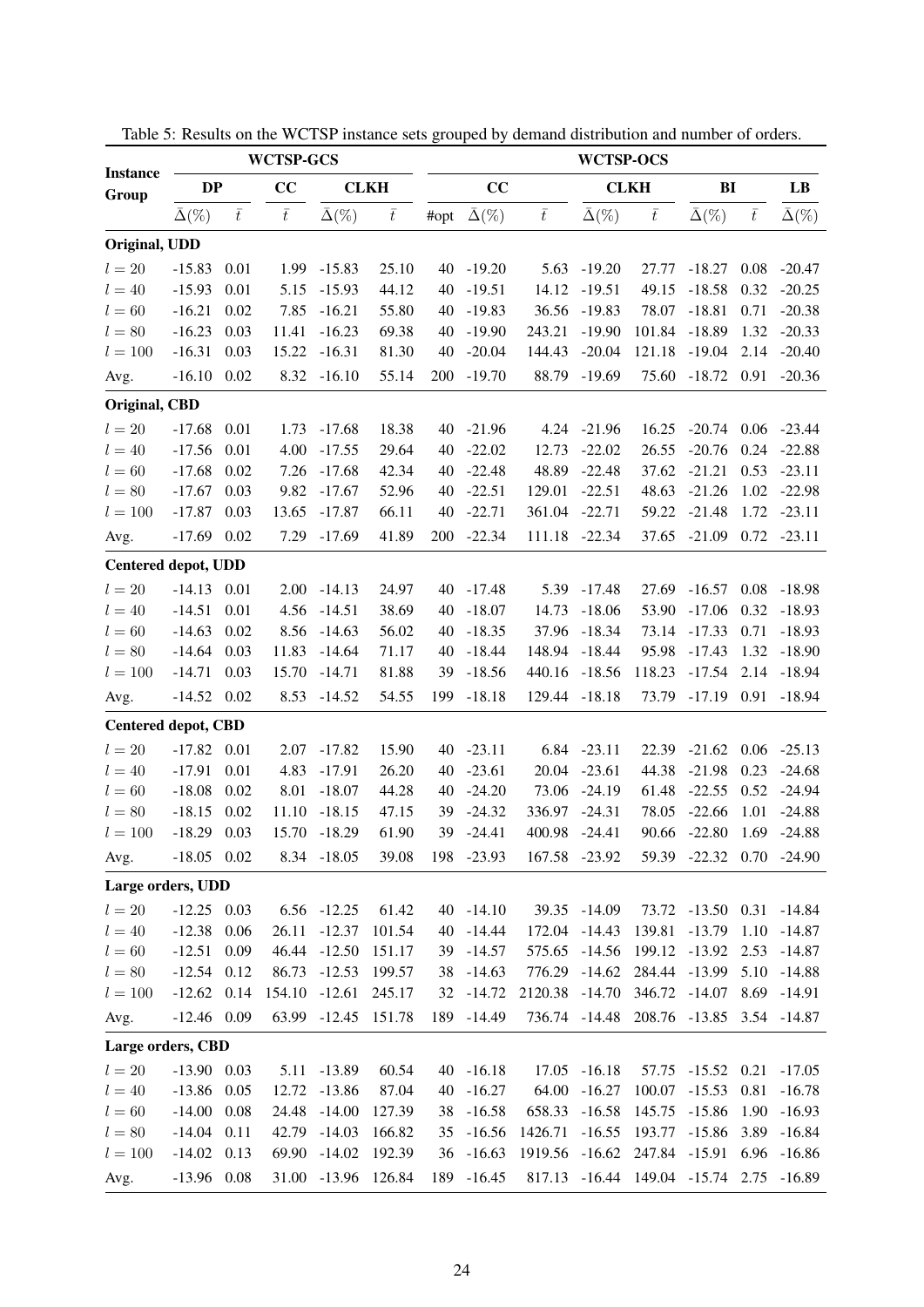term planning horizon can be obtained by CLKH, and fast solutions for real-time scenarios with decent quality by BI.

Observations on the benefits of using AGVs and the influence of problem parameters Based on the optimal solutions found by DP and CC, we make two general observations that are valid independent of the problem type considered (single-block WCTSP-GCS or WCTSP-OCS) and the type of instances (Original, Central Depot, Large Orders): First, the reduction in travel distance is slightly stronger for larger instances, i.e., instances with a higher number of orders. Second, the reduction in travel distance is higher on the CBD instances compared to the UDD case. In general, the total traveled distance to collect all orders on CBD instances is notably smaller than on UDD instances (see Tables [8](#page-38-0)[–37](#page-67-0) in the online appendix). However, the savings achievable through AGV support on the few unfavorable picking orders containing picking positions far from the depot have a larger impact.

Considering the results on the WCTSP-GCS, we note that the reported gains compared to the traditional approach without AGV support are obtained solely by the utilization of AGVs without any further managerial effort (the order processing sequence is given by the instance description and not modified). These gains lie between roughly 14.5% and 18% for instance sets Original and Central Depot and between approximately 12% and 14% for instance set Large Orders. The decrease in gains for set Large Orders stem from the fact that orders with more picking positions require longer travel times, which reduces the relevance of the depot returns and therefore the savings potential of AGV support. For instance set Central Depot, the gains are a slightly smaller than for set Original (with the left-side depot) for demand distribution UDD and slightly larger for CBD.

The results for the WCTSP-OCS show that a (near-)optimal decision on the order processing sequence is able to further increase the gains compared to the traditional approach without AGV support. For the instances of sets Original and Central Depot, the increase of the gains lies between roughly 3.6% and 5.9%; it is slightly higher for demand distribution CBD, and the depot location does not have a major influence. On the instances of set Large Orders, the additional gains are smaller with roughly 2% for UDD and 2.5% for CBD.

Performance of the picker routing heuristics Table [6](#page-26-0) reports the results obtained when using the modified S-shape and largest gap heuristics presented in Section [4.5](#page-17-0) to route the pickers, i.e., we compute the partial objective values within our DP using these heuristics. We only discuss the results for instance set Original because the main findings do not change when the location of the depot is modified or the number of picking positions are increased (the respective results can be found in Table [38](#page-68-0) in the online appendix [B\)](#page-36-0). As before, solution quality is measured as relative gap to the optimal solution of the traditional picker routing problem. Columns WCTSP-GCS show the performance of the DP using the modified S-shape and largest gap heuristic to solve the single-block WCTSP-GCS. As comparison values, column Exact→WCTSP-GCS reports the results of the DP when determining the partial objective in optimal fashion, i.e., we repeat the values reported in column DP in Table [5.](#page-24-0) As additional comparison values, we report the results of the S-shape and largest gap heuristic for the traditional picker routing problem, i.e., in a scenario without AGV support, in columns Traditional. All runtimes are below 100 milliseconds and are therefore not reported.

Table [6](#page-26-0) shows that AGV-assisted order picking with heuristic routing strategies is clearly beneficial compared to traditional order picking based on the same heuristics. For both heuristics, utilizing AGVs yields a substantial improvement in route length compared to traditional picker routing by means of the respective heuristic: for S-shape, the average improvement is ∼24% on UDD instances (∼35% on CBD), for largest gap ∼8% on UDD (∼20% on CBD). While both heuristics forgo potential cost savings compared to op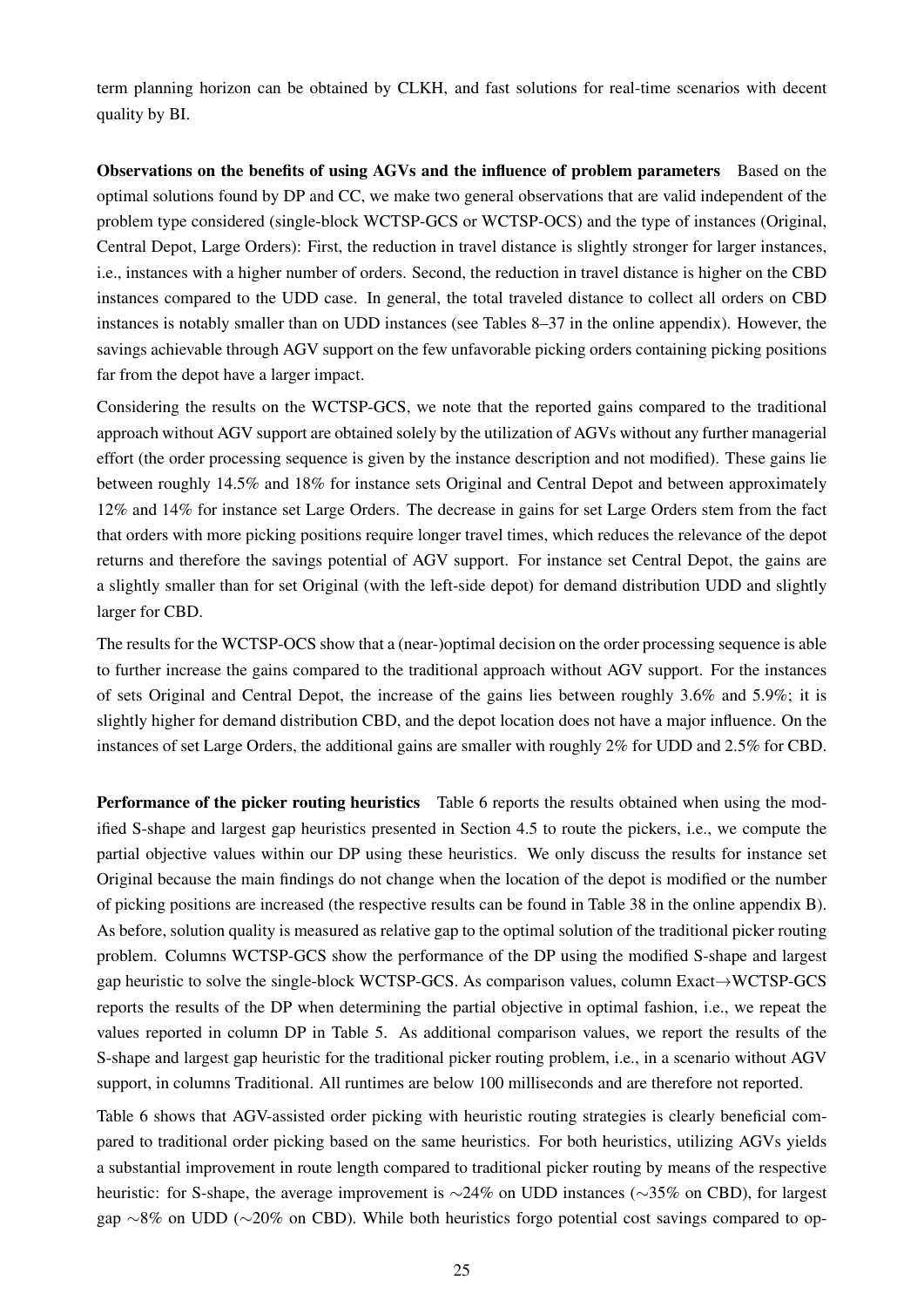timally solving the WCTSP-GCS, the S-shape heuristics turns out to be clearly inferior to the largest gap approach. This can be explained by the fact that the number of picking positions per order is relatively small compared to the number of picking aisles, and a traversal strategy is inappropriate if the number of picks per aisle is small (see [Hall](#page-30-16) [1993\)](#page-30-16). However, the most important insight of this study is that routing AGV-assisted pickers heuristically can barely reach the performance of optimally routing pickers without AGV support. Only the largest gap heuristic can improve on the latter scenario by a marginal 1.26% in the CBD instances. Thus, the price of more intuitive heuristic picker tours is huge, and optimal solutions obtained by DP seem a clearly superior choice.

| <b>Instance</b> | <b>Exact</b> | S-Shape   |             | <b>Largest Gap</b> |             |
|-----------------|--------------|-----------|-------------|--------------------|-------------|
| Group           | WCTSP-GCS    | WCTSP-GCS | Traditional | WCTSP-GCS          | Traditional |
| <b>UDD</b>      |              |           |             |                    |             |
| $l=20$          | $-15.83$     | 9.06      | 32.73       | 2.89               | 10.32       |
| $l = 40$        | $-15.93$     | 8.60      | 32.54       | 2.30               | 10.23       |
| $l=60$          | $-16.21$     | 8.08      | 32.47       | 2.41               | 10.39       |
| $l = 80$        | $-16.23$     | 7.93      | 32.21       | 2.14               | 10.05       |
| $l = 100$       | $-16.31$     | 7.99      | 32.55       | 2.17               | 10.38       |
| Avg.            | $-16.10$     | 8.33      | 32.50       | 2.38               | 10.27       |
| <b>CBD</b>      |              |           |             |                    |             |
| $l=20$          | $-17.68$     | 5.33      | 39.82       | $-0.59$            | 19.26       |
| $l = 40$        | $-17.56$     | 5.17      | 40.03       | $-1.20$            | 19.07       |
| $l = 60$        | $-17.68$     | 4.35      | 39.69       | $-1.43$            | 19.32       |
| $l = 80$        | $-17.67$     | 4.47      | 39.58       | $-1.46$            | 19.22       |
| $l = 100$       | $-17.87$     | 4.49      | 39.96       | $-1.63$            | 19.18       |
| Avg.            | $-17.69$     | 4.76      | 39.82       | $-1.26$            | 19.21       |

<span id="page-26-0"></span>Table 6: Comparison of results on set Original when applying the modified S-shape and largest gap heuristics.

Summary of managerial insights From the practitioner's perspective, the computational results of this section translate into three main findings:

- Assisting human order pickers with AGVs promises a reduction of picker travel of about 20%. Given the large fraction of unproductive picker travel of around 50% of the pickers' working hours [\(Tompkins](#page-31-0) [et al.](#page-31-0) [2003,](#page-31-0) [de Koster et al.](#page-30-1) [2007\)](#page-30-1), this indicates considerable potential savings. Naturally, it depends on the labor costs in the respective region whether these potential savings in personnel costs can outweigh the additional investment costs into AGVs.
- Compared to a picker routing based on given order sequences, integrating sequence planning into the optimization task only leads to an additional reduction of picker travel of 2–6%. When deciding the processing sequence of orders, typically, an efficient order picking is only one important aspect. Moreover, the due dates of the orders promised to customers need to be considered, see [Sharp et al.](#page-31-6) [\(1991\)](#page-31-6) for more details. Our results suggest that by applying our efficient solution procedure for given order sequences, considerable reductions of picker travel can be realized for any order sequence. Thus, selecting order sequences just by their urgency and handing them over to picker routing based on given order sequences seems a simple, yet effective planning approach that leads to a good compromise in the tradeoff between urgency and efficiency.
- Finally, routing the AGV-picker-tandems heuristically with the S-shape or largest gap heuristic seems not a good idea. Compared to optimal solutions considerable performance gains are missed, so that an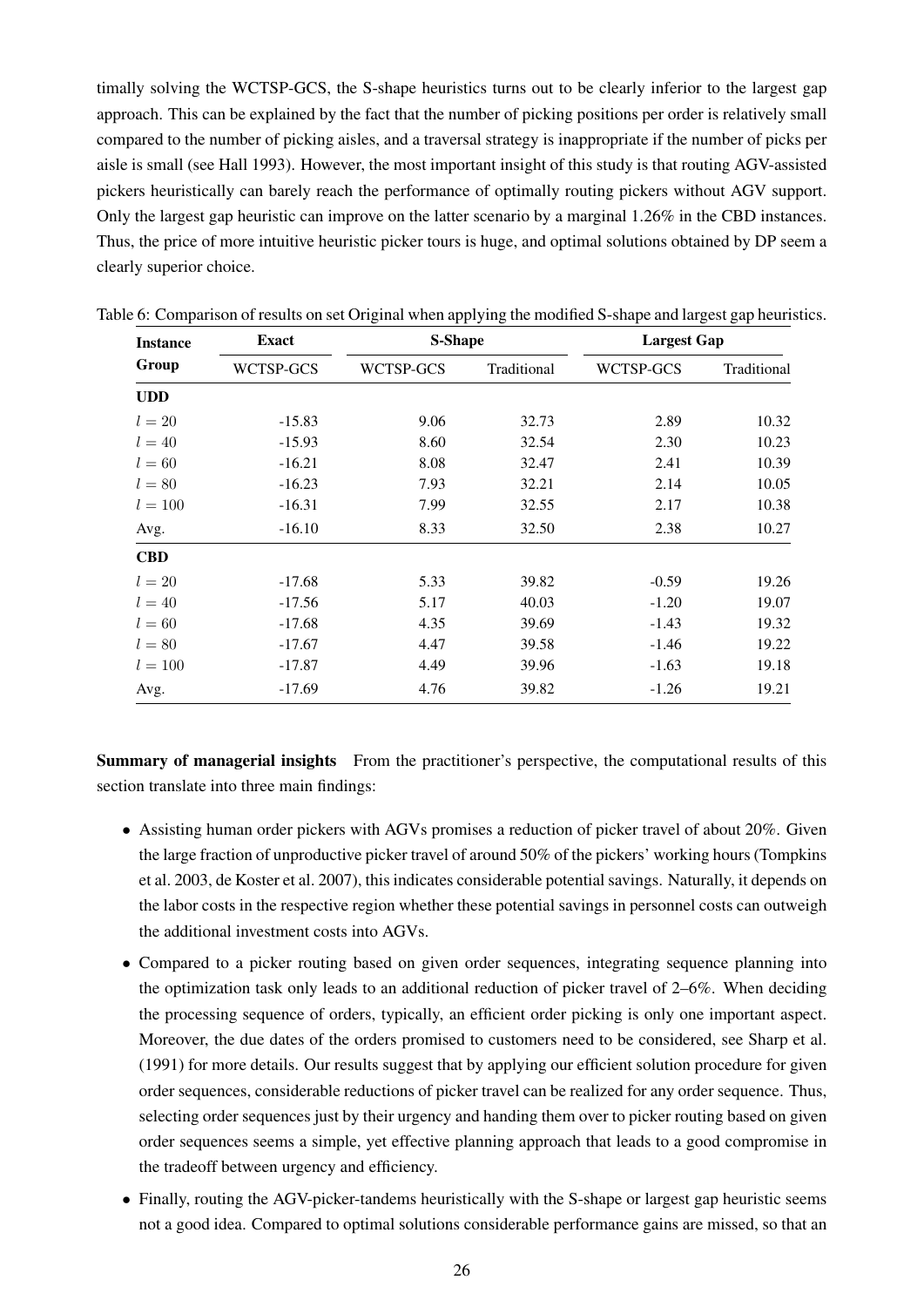investment into AGV-assisted picking should be accompanied by the additional invest into a pick-byvoice or handheld scanner solution, which allows to route the pickers (and their accompanying AGVs) according to optimal solutions.

These three findings base on the assumption that the AGV fleet is properly dimensioned and pickers never have to wait for late AGVs. In the following section, we explore the fleet sizes required to fulfill this assumption.

#### <span id="page-27-0"></span>6.4 Experiments on the AGV fleet size

To investigate the AGV fleet size that is necessary to realize an order picking system without picker waiting, we set up the following experiment. We assume that different numbers of pickers are simultaneously picking orders in the warehouse. The demand type is either UDD or CBD, and we assign to each picker an exclusive instance from the respective Original instance set with  $l = 100$ . For example, in the case of UDD, picker 1 is assigned instance 100-UDD-1, picker 2 is assigned instance 100-UDD-2, and so on. The instances are treated as instances of the single-block WCTSP-GCS and are solved using our DP.

We determine the AGV fleet size required to realize the solution returned by the DP for a single instance, i.e., a single picker, using the following procedure: Let  $i_k$  and  $j_k$  denote the first and last item which the picker collects for order  $P_k$ . Let  $t_k$  ( $t'_k$ ) be the moment in time in which the picker visits  $i_k$  ( $j_k$ ) on an optimal picking tour determined according to Section [4.4.](#page-15-0) Assuming that no picker waiting must occur, the AGV that accompanies the picker during the picking of order  $P_k$  must start its trip at the depot at time  $t_k - \frac{d_{0i_k}}{\sigma}$ such that it arrives simultaneously with the picker at position  $i_k$ , where  $\sigma$  is the factor by which the AGV can travel faster than the picker. The AGV will return to the depot at time  $t'_k + \frac{d_{j_k0}}{\sigma}$ . Using this information, we can determine a set of time intervals for the required AGV trips:

$$
S = \left\{ \left[ t_0 - \frac{1}{\sigma} d_{0i_0}, t'_0 + \frac{1}{\sigma} d_{j_0 0} \right], \left[ t_1 - \frac{1}{\sigma} d_{0i_1}, t'_1 + \frac{1}{\sigma} d_{j_1 0} \right], \dots, \left[ t_l - \frac{1}{\sigma} d_{0i_l}, t'_l + \frac{1}{\sigma} d_{j_l 0} \right] \right\}
$$
(16)

The number of required AGVs is then given by the maximum number of overlapping intervals over all points in time. Determining the minimum AGV fleet for the given picking tours equals determining the chromatic number in an interval graph [\(Golumbic](#page-30-19) [2004\)](#page-30-19) and can be determined in polynomial time. The described approach can also be applied to determine the number of required AGVs if multiple pickers share a common AGV fleet. In this case, all pickers start their picking tours at the depot at the same time. The set  $S$  now contains time intervals for the trips of all pickers, and the required number of AGVs can be determined as before.

In the experiments, we vary the speed of the AGVs using  $\sigma$  values from 1 to 4 in steps of 0.5. For all combinations of the number of pickers (1, 5, 10, 20, 40) and  $\sigma$ , we conduct five runs of the described experiment and in each run, the order sequences of the original instances are randomly shuffled. The results are presented in Table [7.](#page-28-1) The reported values represent the average number of AGVs over five runs divided by the number of pickers.

As a main finding, we witness a pooling effect when the number of pickers increases, i.e., the number of AGVs scales less than linear with an increasing number of pickers. The effect somewhat saturates for a larger number of pickers: when doubling the number of pickers from 5 to 10, the required number of AGVs per picker drops by ∼10% (for  $\sigma = 1$ ), from 10 to 20 pickers by ∼7%, and from 20 to 40 by ∼5%. As can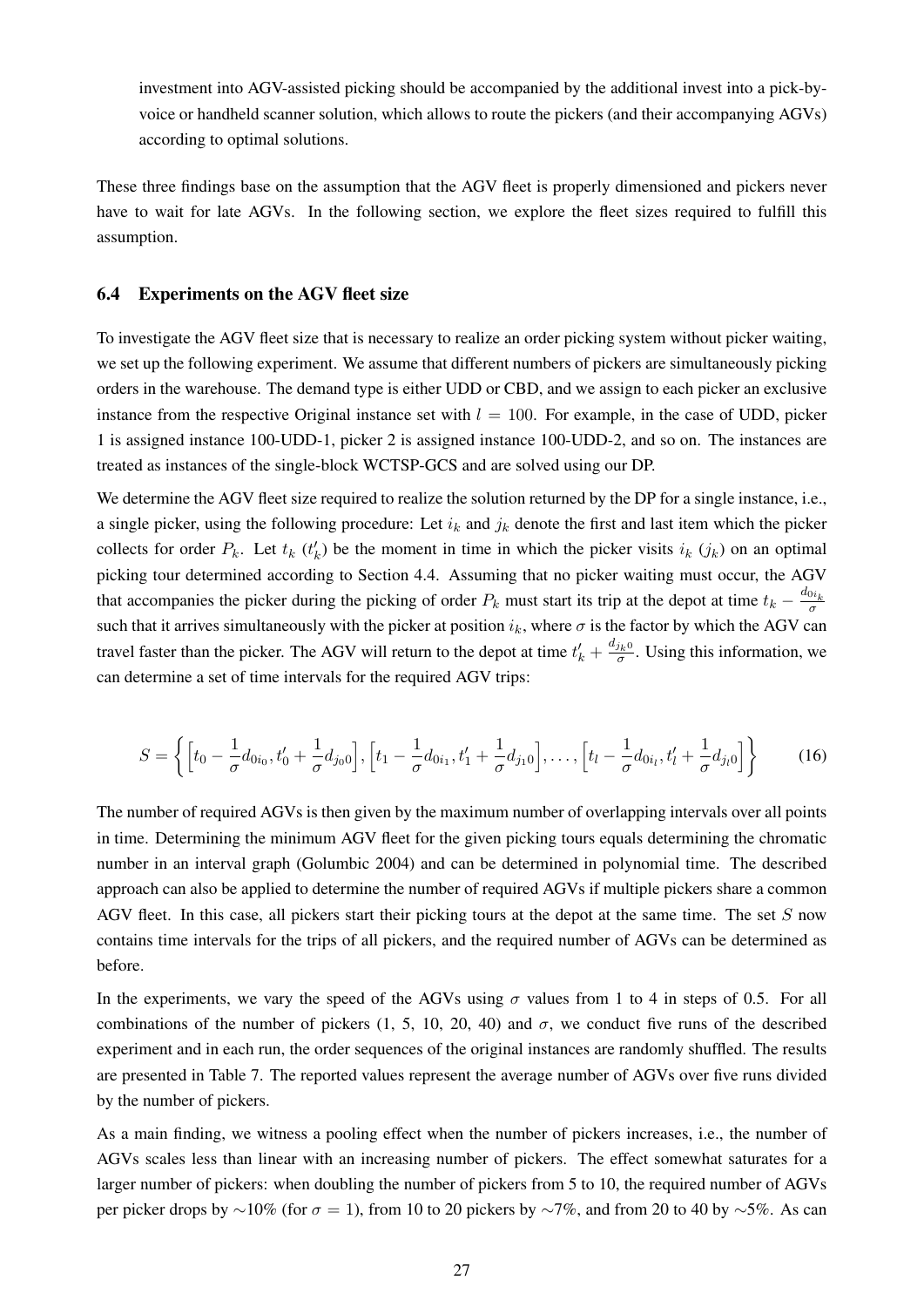be expected, higher AGV speeds lead to a stronger reduction in fleet size. The AGV fleet needs to be slightly larger in case of CBD compared to UDD because the picker routes tend to be shorter for CBD, which in turn leads to more tightly packed time intervals for the AGV trips. Note that in our experiments we do not consider the actual time to pick individual items from their storage locations. Thus, in practice, the required number of AGVs are likely to be even lower than in our experiments and the difference between CBD and UDD even less pronounced.

In case AGVs are not shared between multiple pickers, two AGVs per picker seem to be a reasonable choice: although this number is not sufficient to reliably avoid waiting times in the experiments with  $\sigma = 1$  (here more than two AGVs are needed on average), this rule of thumb should work well in practical settings with additional picking times. However, considerable reductions of the AGV fleet are possible, if AGVs are not fixedly assigned to their designated pickers but shared among the picking workforce. Since large ecommerce retailers employ hundreds of pickers per work shift [\(Boysen et al.](#page-30-3) [2019\)](#page-30-3), even in a single picking zone, where an AGV sharing can easily be organized, a workforce of 40 pickers is quickly reached. Safety reasons restrict the maximum AGV speeds to walking speed (or allow only a slightly faster velocity), so that lower σ-values of 1.0 or 1.5 are the norm in real-world warehouses. Thus, AGV-per-picker ratios of about 1.5 seem a realistic rule of thumb to roughly approximate the investment costs for establishing an AGV-assisted order picking.

|            |      |      |      | AGV speed $\sigma$ |      |      |      |
|------------|------|------|------|--------------------|------|------|------|
| # pickers  | 1.0  | 1.5  | 2.0  | 2.5                | 3.0  | 3.5  | 4.0  |
| <b>UDD</b> |      |      |      |                    |      |      |      |
| 1          | 2.00 | 2.00 | 2.00 | 2.00               | 2.00 | 2.00 | 2.00 |
| 5          | 1.92 | 1.84 | 1.72 | 1.64               | 1.60 | 1.56 | 1.56 |
| 10         | 1.76 | 1.62 | 1.54 | 1.48               | 1.40 | 1.36 | 1.36 |
| 20         | 1.63 | 1.48 | 1.42 | 1.35               | 1.32 | 1.29 | 1.28 |
| 40         | 1.54 | 1.37 | 1.30 | 1.26               | 1.23 | 1.21 | 1.19 |
| <b>CBD</b> |      |      |      |                    |      |      |      |
| 1          | 2.00 | 2.00 | 2.00 | 2.00               | 2.00 | 2.00 | 2.00 |
| 5          | 2.00 | 1.84 | 1.72 | 1.68               | 1.64 | 1.60 | 1.60 |
| 10         | 1.82 | 1.68 | 1.58 | 1.52               | 1.46 | 1.44 | 1.42 |
| 20         | 1.69 | 1.52 | 1.45 | 1.39               | 1.35 | 1.32 | 1.29 |
| 40         | 1.62 | 1.46 | 1.36 | 1.31               | 1.26 | 1.23 | 1.21 |

<span id="page-28-1"></span>Table 7: Average required number of AGVs per picker for different numbers of pickers and AGV speeds on instance set Original.

Summarizing, our results indicate that AGV-assisted order picking promises strong improvements in the order fulfilment process. Thus, it can be projected that this technology will gain importance in the next years, at least as a transitory technology, until finally a fully-automated order picking without human pickers becomes possible.

# <span id="page-28-0"></span>7 Conclusion

This paper considers AGV-assisted order picking, in which an AGV accompanies a human picker while collecting items from storage positions. Once an order is completed, the AGV returns the collected items to the depot, and the picker can directly meet with another AGV to start collecting the subsequent order. The resulting picker-routing problem is shown to be equivalent to the well-known clustered traveling salesman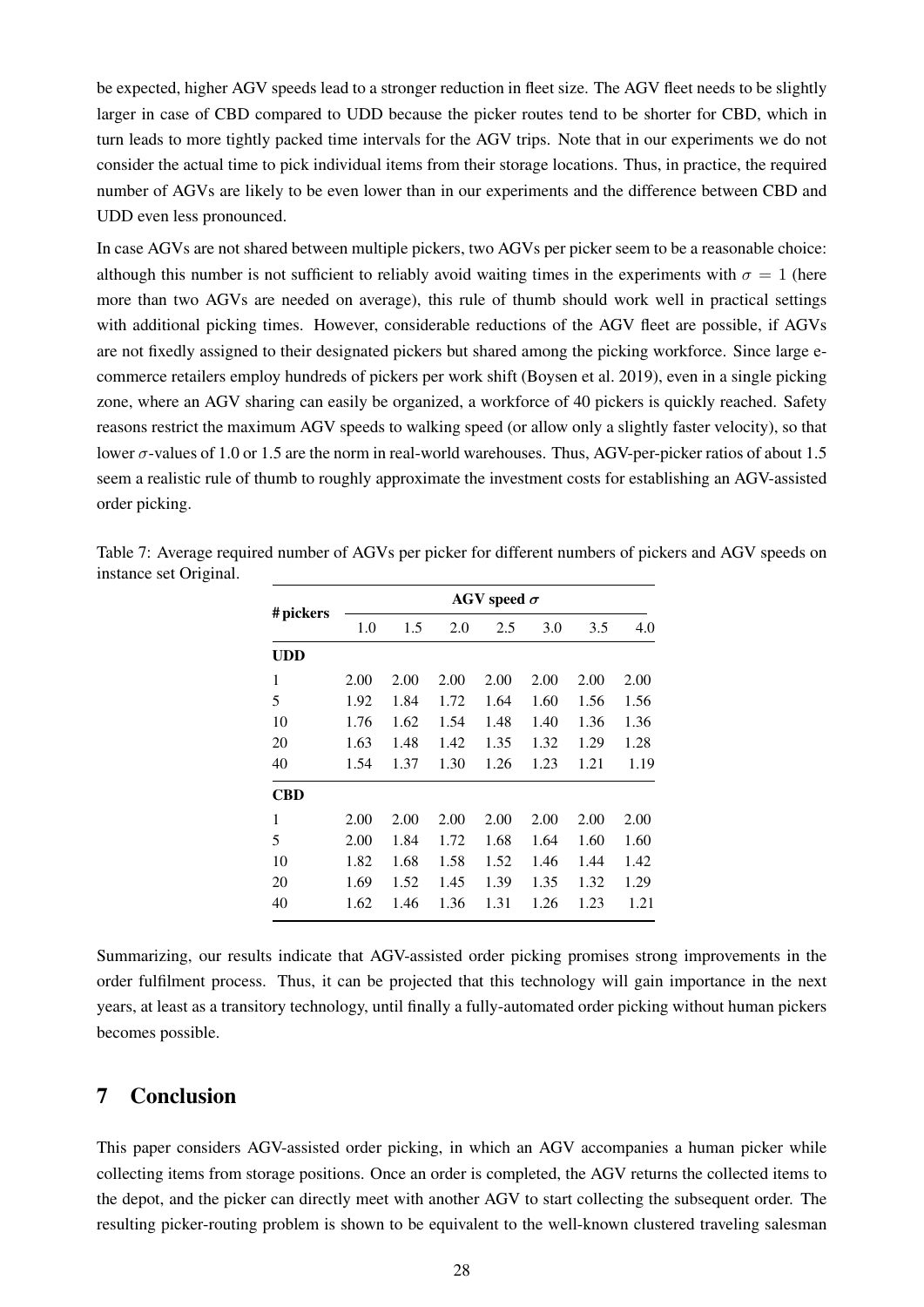problem (CTSP). We show that, contrary to the general CTSP, in single-block parallel-aisle warehouses, the resulting warehouse CTSP (WCTSP) with given cluster sequence is efficiently solvable in polynomial time. To do so, we extend the famous [Ratliff and Rosenthal](#page-31-3) [\(1983\)](#page-31-3) algorithm for order picking in singleblock parallel-aisle warehouses and repeatedly solve it as part of a dynamic programming procedure. The developed procedure outperforms the high-quality TSP solvers Concorde and Lin-Kernighan-Helsgaun used together with a transformation of the instances. To also solve the WCTSP with open cluster sequence, we integrate our DP procedure into a greedy insertion heuristic and achieve decent solution quality in very short runtimes. Better-quality solutions within longer runtimes are obtained for this problem variant by using an instance transformation plus Concorde or Lin-Kernighan-Helsgaun.

From the practitioner's perspective, our main findings are the following:

- Compared to a traditional warehouse setting in which the picker has to return to the depot each time a pick list is completed, AGV-assisted order picking reduces the travel distance by about 20%, which indicates a potential of substantial cost savings in real-world warehouses.
- The additional gains that can be achieved by deciding the order sequence are only moderate. Therefore, a simple practical planning approach could determine order sequences by urgency, apply our solution procedure for the single-block WCTSP-GCS, and still gain considerably shorter travel distances compared to a traditional setting without AGVs.
- When opting for AGV-assisted order picking, the AGV-picker-tandems should not be routed using heuristic methods, i.e., S-shape or largest gap heuristic. When applying a heuristic routing, AGVassisted picking barely leads to the same performance as optimal routing policies without AGV assistance.
- AGVs should not fixedly be assigned to designated pickers but shared among the picker workforce. The latter enables a pooling effect, so that in larger warehouses only about 1.5 AGVs per picker are required to avoid excessive idle time of pickers waiting for delayed AGVs.

AGV-assisted order picking leaves plenty of room for future research. Our basic picker-routing problem could, for instance, be extended by further characteristics of practical relevance. AGVs not being able to pass each other in narrow aisles have already been considered in other warehouse settings [\(Hong et al.](#page-30-20) [2012\)](#page-30-20). Extending our problem by non-passing constraints requires the solution of a holistic problem in which all picker paths need to be coordinated. Furthermore, the following alternative routing policy could be evaluated. Instead of following a picker while completing an order, AGVs could stop at the relevant storage positions and wait there until some picker, that may vary from item to item, has placed the respective SKU onto the AGV. Again, a holistic problem coordinating all AGVs and pickers is to be solved. Such a flexible policy promises more efficient picker paths compared to our order-by-order policy. Its major drawback, however, is that once a delay occurs at some storage positions, this may induce further delays of all other AGVs and pickers, so that a complex online control system is required. A comparison of both policies with regard to the resulting picker travel times could illustrate the benefit of such a complex online control system.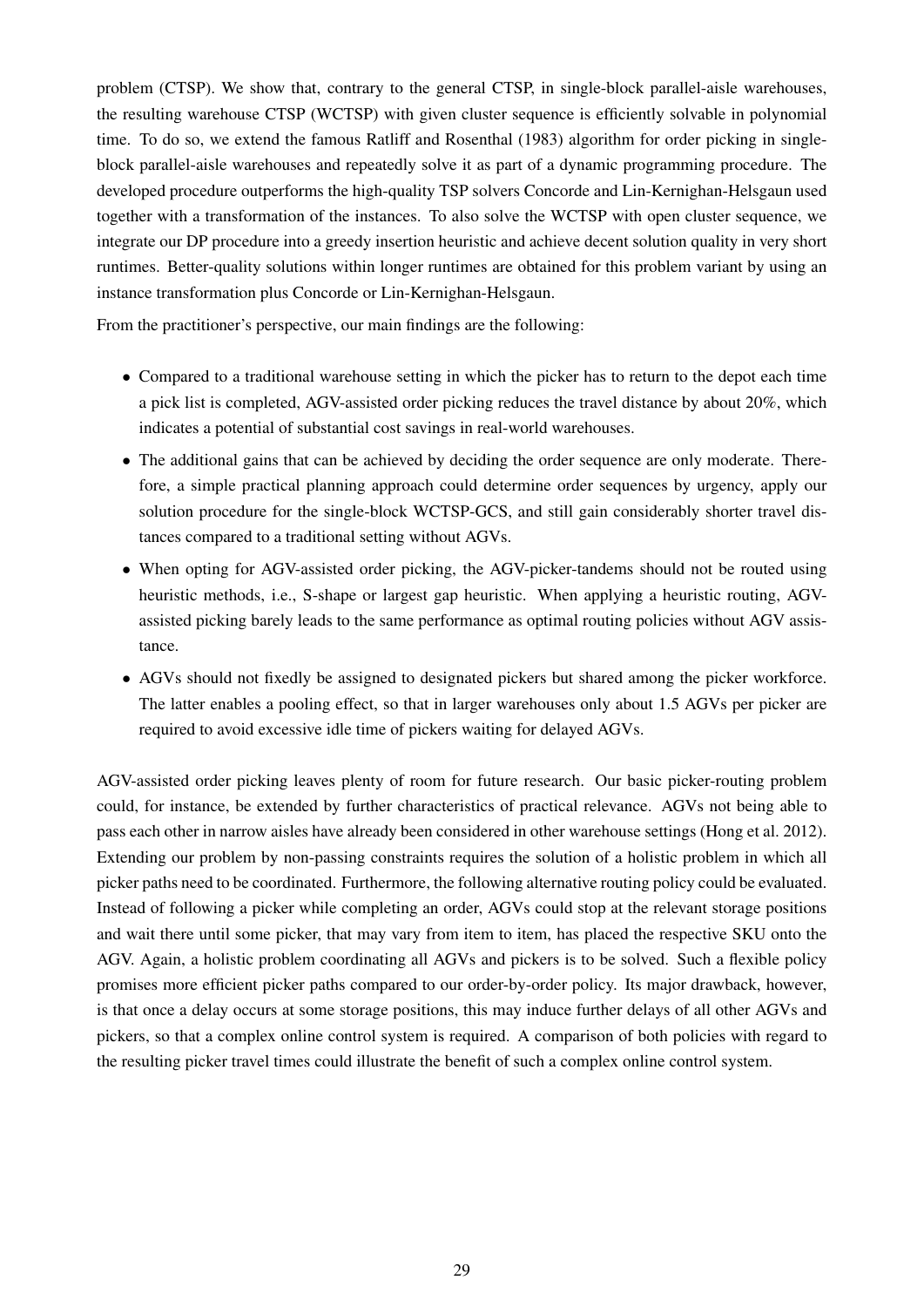# References

- <span id="page-30-2"></span>Azadeh, K.; de Koster, M.B.M.; Roy, D. (2019): Robotized and automated warehouse systems: Review and recent developments. Transportation Science 53 (4), 917–1212.
- <span id="page-30-11"></span>Bao, X.; Liu, Z. (2012): An improved approximation algorithm for the clustered traveling salesman problem. Information Processing Letters 112 (23), 908–910.
- <span id="page-30-3"></span>Boysen, N.; de Koster, R.; Weidinger, F. (2019): Warehousing in the e-commerce era: A survey. European Journal of Operational Research 277 (2), 396–411.
- <span id="page-30-8"></span>Chisman, J.A. (1975): The clustered traveling salesman problem. Computers & Operations Research 2 (2), 115–119.
- Davis, L.(1985): Applying adaptive algorithms to epistatic domains. In: Proceedings of the 9th International Joint Conference on Artificial Intelligence 1, 162–164.
- <span id="page-30-7"></span>De Koster, R.; van der Poort, E.; (1998): Routing orderpickers in a warehouse: A comparison between optimal and heuristic solutions. IIE Transactions 30 (5), 469-480.
- <span id="page-30-1"></span>De Koster, R.; Le-Duc, T.; Roodbergen, K.J. (2007): Design and control of warehouse order picking: A literature review. European Journal of Operational Research 182 (2), 481–501.
- <span id="page-30-17"></span>Garey, M.R.; Johnson, D.S. (1979): Computers and intractability. New York, Freeman.
- <span id="page-30-19"></span>Goeke, D.; Schneider, M. (2018): Modeling single picker routing problems in classical and modern warehouses. Working Paper DPO-2018-11, Deutsche Post Chair – Optimization of Distribution Networks, RWTH Aachen University.
- <span id="page-30-6"></span>Golumbic, M.C. (2004): Algorithmic graph theory and perfect graphs. Amsterdam, Elsevier.
- Gu, J.X.; Goetschalckx, M.; McGinnis, L.F. (2010): Research on warehouse design and performance evaluation: A comprehensive review. European Journal of Operational Research 203 (3), 539–549.
- <span id="page-30-10"></span>Guttmann-Beck, N.; Hassin, R.; Khuller, S.; Raghavachari, B. (2000): Approximation algorithms with bounded performance guarantees for the clustered traveling salesman problem. Algorithmica 28, 422–437.
- <span id="page-30-16"></span>Hall, R. (1993): Distance approximations for routing manual pickers in a warehouse. IIE Transactions 25 (4), 76–87.
- <span id="page-30-15"></span>Helsgaun, K. (2014): Solving the clustered traveling salesman problem using the Lin-Kernighan-Helsgaun algorithm. Computer Science Report #142, Roskilde University.
- <span id="page-30-4"></span>Henn, S.; Koch, S.; and Wäscher, G. (2012): Order batching in order picking warehouses: A survey of solution approaches. Warehousing in the global supply chain, 105–137. Springer, Berlin, Germany.
- <span id="page-30-18"></span>Henn, S.; Wäscher, G. (2012): Tabu search heuristics for the order batching problem in manual order picking systems. European Journal of Operational Research 222 (3), 484–494.
- <span id="page-30-20"></span>Hong, S.; Johnson, A.L.; Peters, B.A. (2012): Batch picking in narrow-aisle order picking systems with consideration for picker blocking. European Journal of Operational Research 221 (3), 557–570.
- <span id="page-30-9"></span>Jongens, K.; Volgenant, T. (1985): The symmetric clustered traveling salesman problem. European Journal of Operational Research 19 (1), 68–75.
- Lu, W.; McFarlane, D.; Giannikas, V.; Zhang, Q.(2016): An algorithm for dynamic order-picking in warehouse operations. European Journal of Operational Research 248 (1), 107–122.
- <span id="page-30-12"></span>Mestria, M. (2018): New hybrid heuristic algorithm for the clustered traveling salesman problem. Computers & Industrial Engineering 116, 1–12.
- <span id="page-30-14"></span>Miller, C.; Tucker, A.; Zemlin, R. (1960): Integer programming formulations and traveling salesman problems. Journal of the ACM 7 (4), 326–329.
- <span id="page-30-0"></span>Napolitano, M. (2012): 2012 warehouse/DC operations survey: Mixed signals. Modern Materials Handling 51 (11), 48–56.
- <span id="page-30-5"></span>Pansart, L.; Catusse, N.; Cambazard, H. (2018): Exact algorithms for the order picking problem. Computers & Operations Research 100, 117–127.
- <span id="page-30-13"></span>Potvin, J.Y.; Guertin, F. (1998): A genetic algorithm for the clustered traveling salesman problem with a prespecified order on the clusters. In: Advances in computational and stochastic optimization, logic programming, and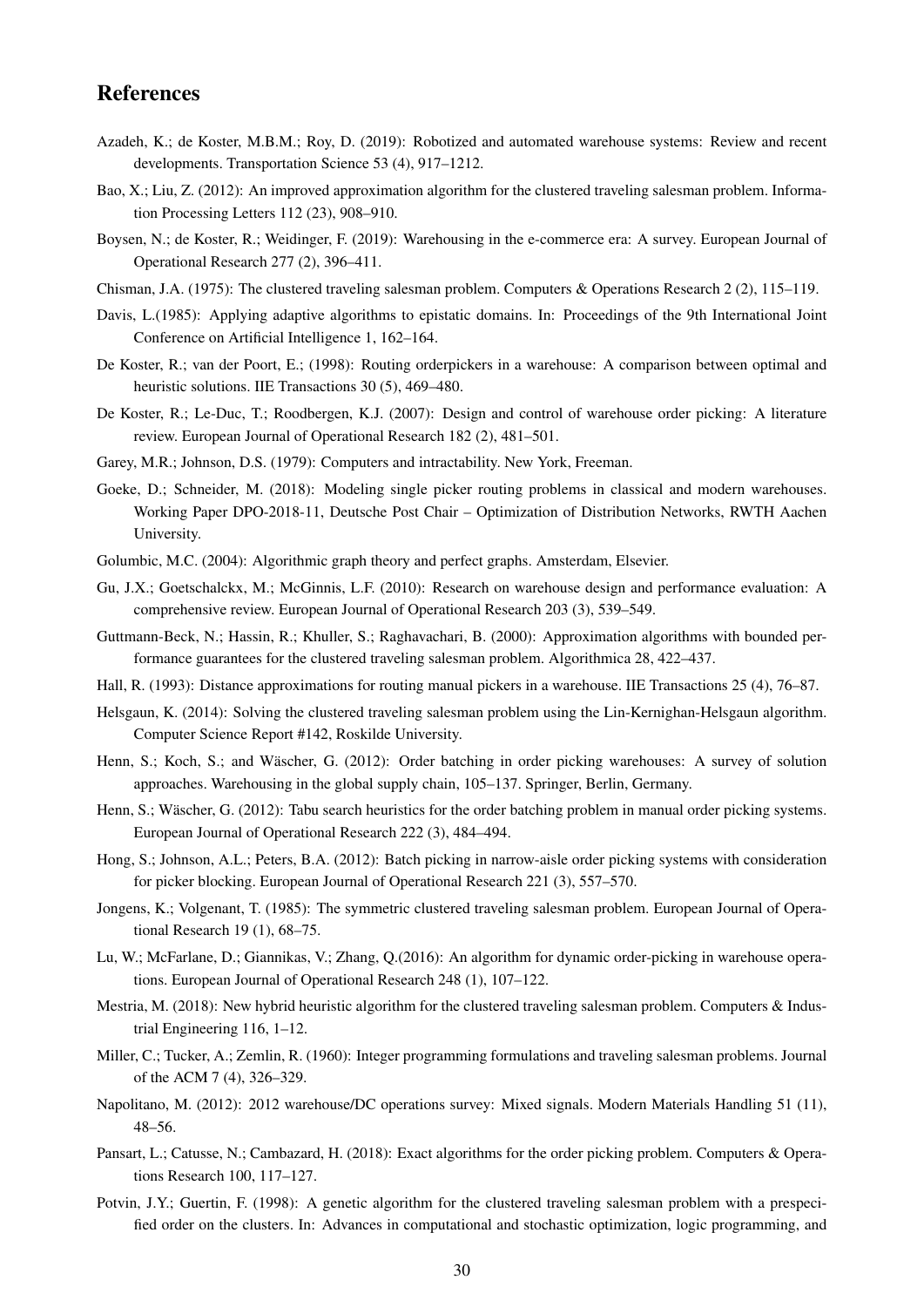heuristic search. Operations Research/Computer Science Interfaces Series, vol. 9, 287–299. Springer, Boston, Massachusetts.

- <span id="page-31-3"></span>Ratliff, H.D.; Rosenthal, A.S. (1983): Order-picking in a rectangular warehouse: A solvable case of the traveling salesman problem. Operations Research 31 (3), 507–521.
- <span id="page-31-4"></span>Roodbergen, K.J.; De Koster, R. (2001): Routing order pickers in a warehouse with a middle aisle. European Journal of Operational Research 133 (1), 32–43.
- <span id="page-31-6"></span>Sharp, G.P.; Il-Choe, K.; Yoon, C.S. (1991): Small parts order picking: Analysis framework and selected results. In: Material Handling '90. Progress in Material Handling and Logistics, vol 2, 317–341. Springer, Berlin, Germany.
- <span id="page-31-1"></span>Statista (2019): Annual retail e-commerce sales growth worldwide from 2014 to 2023, [https://www.statista.](https://www.statista.com/statistics/288487/forecast-of-global-b2c-e-commerce-growt/) [com / statistics / 288487 / forecast-of-global-b2c-e-commerce-growt/](https://www.statista.com/statistics/288487/forecast-of-global-b2c-e-commerce-growt/) (last access: October 2019).
- <span id="page-31-0"></span>Tompkins, J.A.; White, J.A.; Bozer, Y.A.; Frazelle, E.H.; Tanchoco, J.M.A. (2003): Facilities planning, New Jersey, John Wiley & Sons.
- <span id="page-31-2"></span>Van Gils, T.; Ramaekers, K.; Caris, A.; de Koster, R.B. (2018): Designing efficient order picking systems by combining planning problems: State-of-the-art classification and review. European Journal of Operational Research 267 (1), 1–15.
- <span id="page-31-5"></span>Vis, I.F.A.; Roodbergen, K.J. (2009): Scheduling of container storage and retrieval. Operations Research 57 (2), 456– 467.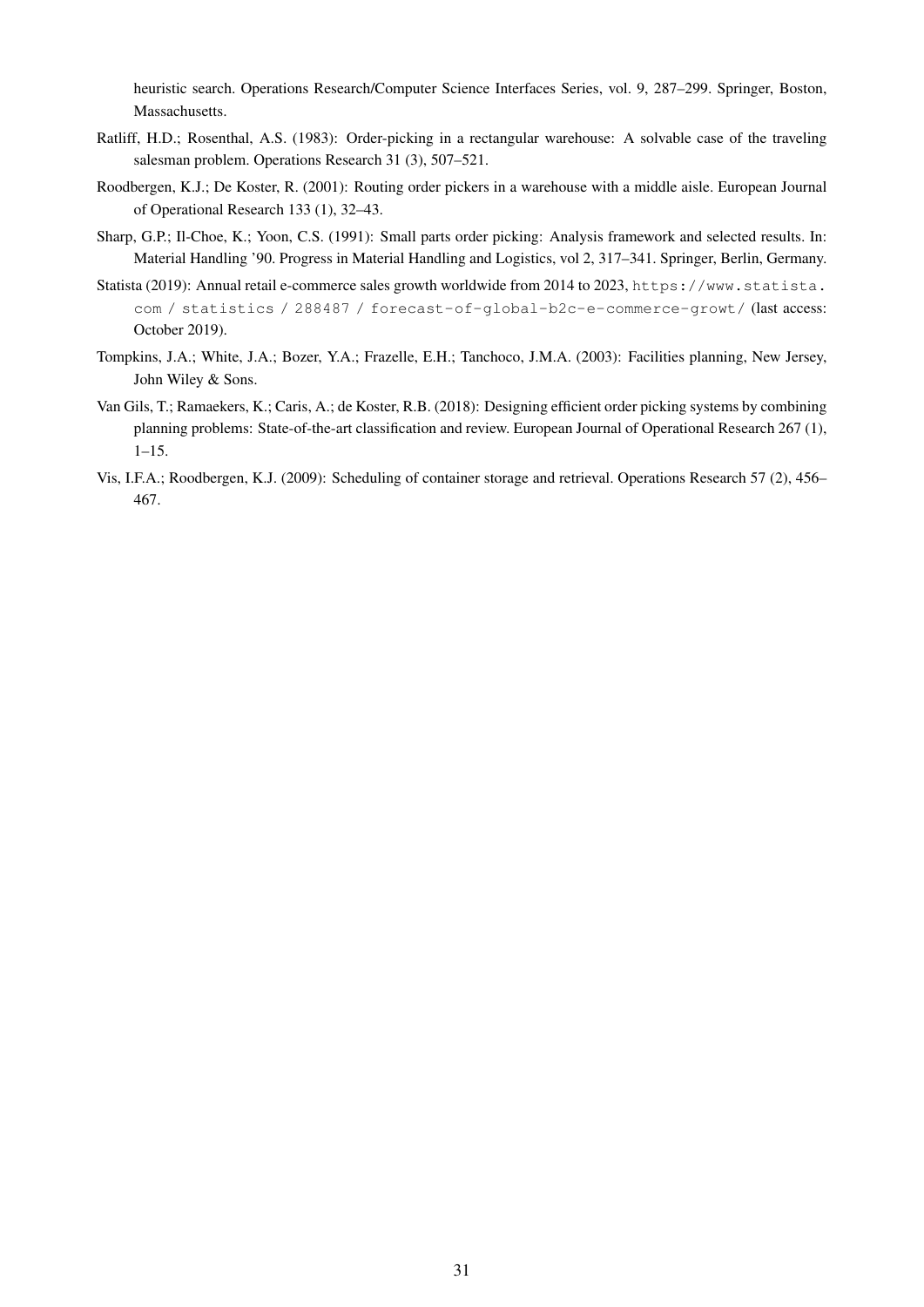# Picker routing in AGV-assisted order picking systems

# Online appendix

# <span id="page-32-0"></span>A Proof of theorems

In this section we provide the proofs for the theorems from Sections [4.1–](#page-9-0)[4.4.](#page-15-0) We repeat all theorems prior to their respective proofs.

### A.1 Theorems of Section [4.1](#page-9-0)

**Theorem [3](#page-10-1)** (Partial Path Subgraph Properties) A subgraph  $T \subset L_i$  is an  $L_i$  PPS if and only if

- 1. every vertex in  $T \setminus \{j, j'\}$  has even or zero degree,
- 2. the degrees of vertices  $P'_s \cap L_i$  are nonzero and even in T,
- 3. vertices  $L_i \cap \{j, j'\}$  have odd degrees in T,
- 4. excluding vertices with zero degree,  $T$  is either empty, has a single connected component containing at least one of  $e_i$  and  $e'_i$  or two connected components of which one contains  $e_i$  and the other one contains  $e'_i$ .

To make the proof of Theorem [3](#page-10-1) more comprehensible, we first introduce the notion of PPS modes. This feature of a PPS has no equivalent in [Ratliff and Rosenthal](#page-31-3) [\(1983\)](#page-31-3), because it is a direct consequence from the extension to picking paths with non-identical start and end points. Let  $A(v)$  be the aisle in which vertex  $v \in V$  is located.

<span id="page-32-1"></span>**Lemma 3** (Partial Path Subgraph Modes) *For any subgraph*  $T \subset X_i$  *with*  $X_i \in \{L_i^+, L_{i+1}^-\}$  *that fulfills the conditions given in Theorem [3,](#page-10-1) we can distinguish two different modes depending on aisle* i*:*

- <span id="page-32-2"></span>*I.* If  $i < \min(A(j), A(j'))$  or  $i \ge \max(A(j), A(j'))$ , the sum of the degrees of  $e_i$  and  $e'_i$  is even in T, *and all* X<sup>i</sup> *PPSs are said to be of even mode.*
- <span id="page-32-3"></span>2. If  $i \ge \min(A(j), A(j'))$  and  $i < \max(A(j), A(j'))$ , the sum of the degrees of  $e_i$  and  $e'_i$  is odd in T, *and all* X<sup>i</sup> *PPSs are said to be of odd mode.*

*Proof of Lemma [3.](#page-32-1)* The statement follows directly from the fact that, for any undirected graph, the sum of the degrees of all vertices is even, or equivalently, the number of vertices with odd degree must be even. Consider case [1.](#page-32-2) of Lemma [3:](#page-32-1) Either none or both of vertices j and j' are contained in the  $L_i$  PPS, both j and  $j'$  have odd degree, and all other vertices except for  $e_i$  and  $e'_i$  have even or zero degree. Thus, the sum of the degrees of vertices  $e_i$  and  $e'_i$  must be even. Now consider case [2.](#page-32-3) of Lemma [3:](#page-32-1) Exactly one of vertices j and j' is contained in the  $L_i$  PPS, thus the sum of the degrees of vertices  $e_i$  and  $e'_i$  must be odd.  $\Box$ 

Note that according to Lemma [3,](#page-32-1) if  $A(j) = A(j')$ , every  $L_i$  PPS is of even mode for all aisles  $i = 1, ..., r$ , and, in any case, every  $L_r^+$  PPS is of even mode. An illustration of  $L_i$  PPS modes is given in Figure [10.](#page-33-0)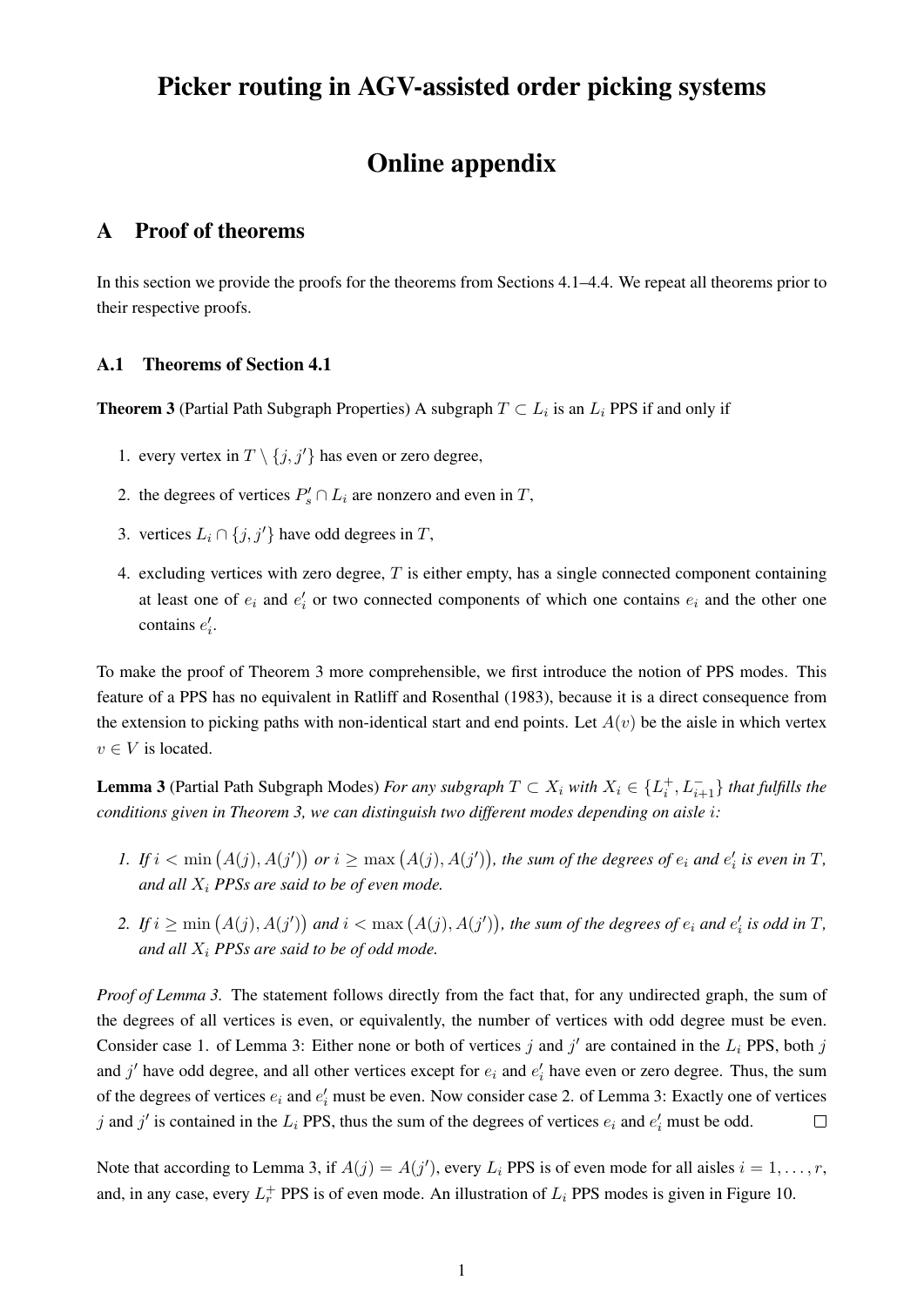

<span id="page-33-0"></span>Figure 10: Mode examples for  $L_3$  and  $L_4$  PPSs in a warehouse with 4 aisles.

*Proof of Theorem [3.](#page-10-1)* To prove sufficiency of the conditions stated in Theorem [3,](#page-10-1) we show that a completion for any possible  $L_i$  PPS exists by following the schemes shown in Figure [11.](#page-34-0) The dashed parts are excluded for the completion of an  $L_i^+$  PPS, and included for the completion of an  $L_i^-$  PPS. Figures (a)-(f) show completions for any  $L_i$  PPS of even mode, whereas (g) and (h) depict completions for any  $L_i$  PPS of odd mode. In (a)-(d), both end points are located to the right of aisle i. The completion schemes shown in (a) and (b) apply if the end points are located in different aisles, whereas (c) and (d) apply when the end points are located in the same aisle. (e) and (f) apply if both end points are located to the left of or within aisle  $i$ . There might be more or less aisles in the warehouse layout than depicted in the completion schemes in Figure [11.](#page-34-0) For aisles not shown in the schemes, a pair of parallel edges from the front to the rear of the aisle is inserted.

To prove necessity, we suppose that  $(T \subset L_i) \cup (T^c \subset R_i)$  forms a valid PS. Because no arcs in T are incident with vertices in  $T^c$  except for possibly  $e_i$  and  $e'_i$ , T cannot have a connected component which neither contains  $e_i$  nor  $e'_i$ .  $\Box$ 

**Theorem [4](#page-11-2)** (Equivalence Conditions) Two PPSs  $T^1$  and  $T^2$  of  $L_i$  are equivalent if

- 1. both  $e_i$  and  $e'_i$  have the same degree parity (even, odd, or zero) in  $T^1$  and  $T^2$ ,
- 2. excluding vertices with zero degree, both  $T^1$  and  $T^2$  have the same number of connected components.

*Proof of Theorem [4.](#page-11-2)* Let  $T^c \subset R_i$ , such that  $T^1 \cup T^c$  is a valid PS. Since  $e_i$  and  $e'_i$ , have the same degree parity in both  $T^1$  and  $T^2$ , all vertices in  $(T^2 \cup T^c) \setminus \{j, j'\}$  have even or zero degree, and j and j' have odd degree in  $T^2 \cup T^c$ . Contracting a connected component of a graph to a single vertex does not affect the connectivity of the graph. If we shrink the connected components of  $T^1$  and  $T^2$  in  $T^1 \cup T^c$  and  $T^2 \cup T^c$ , the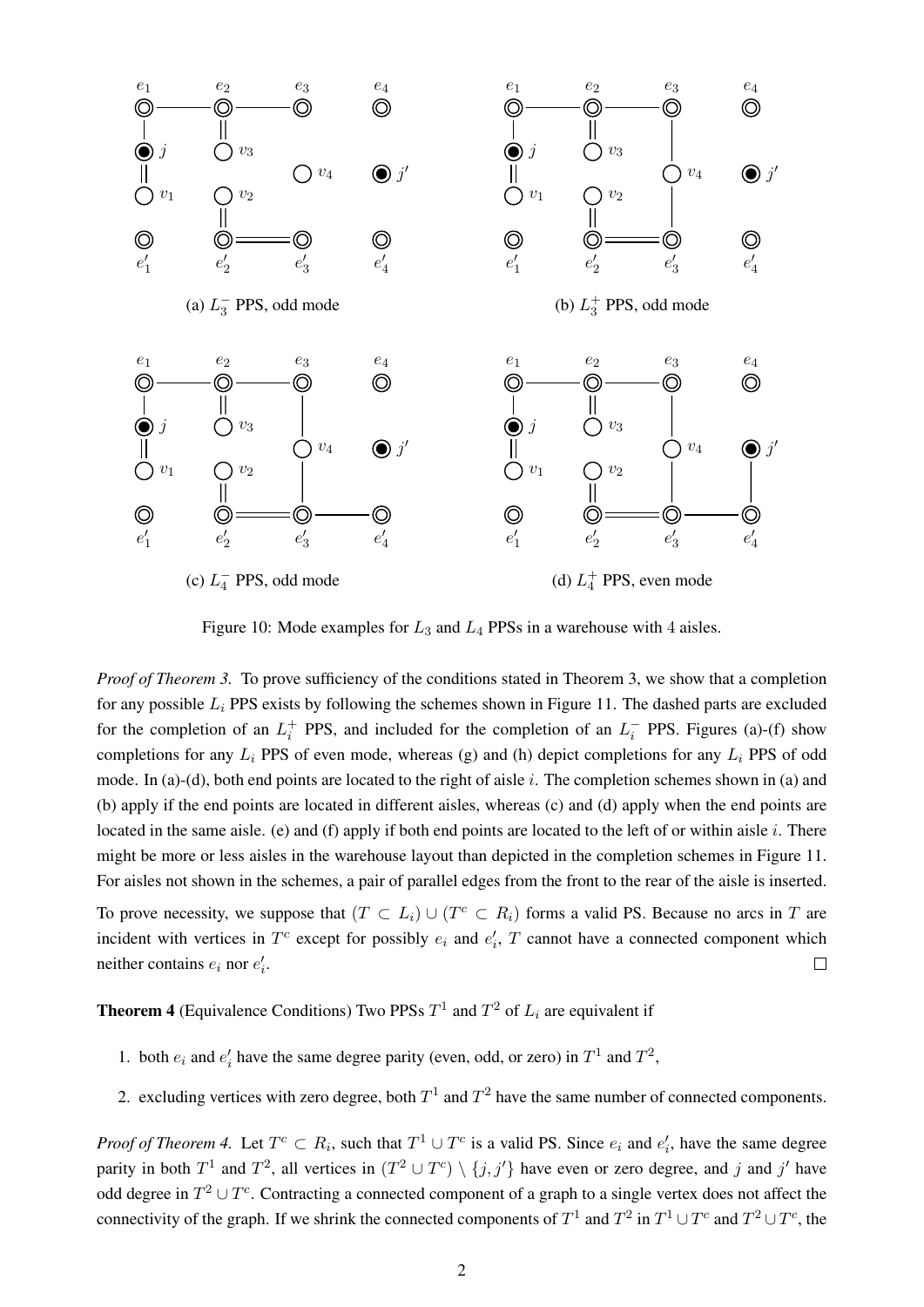

<span id="page-34-0"></span>Figure 11: Completion schemes used in the Proof of Theorem [3.](#page-10-1)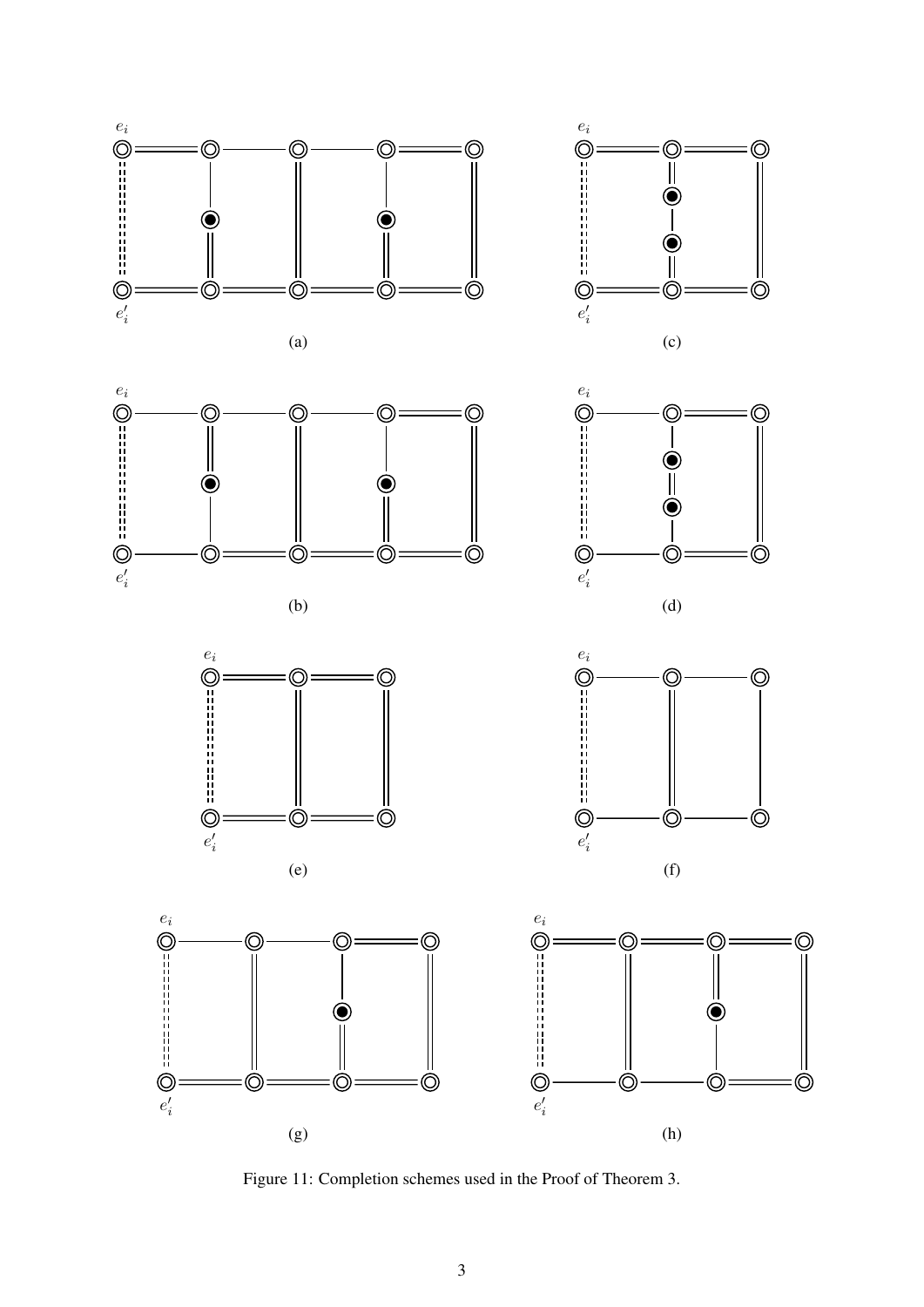resulting graphs are identical, namely, either  $T^1$  and  $T^2$  each shrink to a single vertex connected to  $e_i$  and  $e_i'$ in the same fashion or they each shrink to two vertices connected to  $e_i$  and  $e'_i$  in the same fashion. Therefore, because  $T^1 \cup T^c$  is connected,  $T^2 \cup T^c$  $T^2 \cup T^c$  $T^2 \cup T^c$  is also connected. It then follows from Theorem 2 that  $T^2 \cup T^c$  is a valid PS.  $\Box$ 

**Theorem [5](#page-11-3)** (Possible Equivalence Classes) Every possible  $L_i$  PPS belongs to one of a set C of 14 equivalence classes

 $C = \{000, 001, E01, 0E1, EE1, UU1, EE2, UU2, U01, 0U1, UE1, EU1, UE2, EU2\}.$  (17)

*Proof of Theorem [5.](#page-11-3)* The set of all potential equivalence classes is formed by

$$
\bar{C} = 000 \cup (\{0, E, U\} \times \{0, E, U\} \times \{1, 2\}).
$$
\n(18)

Thus, there are  $|\bar{C}| = 19$  potential equivalence classes. Without loss of generality, suppose a parallel-aisle warehouse layout with  $r = 1$ . For each equivalence class c in C, there is an edge configuration in Figure [5](#page-13-0) which belongs to c when interpreted as an  $L_1^+$  PPS. For example, Figure [5](#page-13-0) (1) belongs to equivalence class UU1. The equivalence class which corresponds to each edge configuration can be read from the first row in Table [2.](#page-13-1)

It remains to show that equivalence classes 002, E02, 0E2, U02 and 0U2 are empty. To this end, we only need to note that if there are two components in a subgraph  $T \subset L_i$  and at least one of vertices  $e_i$  and  $e'_i$  has zero degree, there is at least one component in T which neither connects to  $e_i$  nor  $e'_i$ . Thus, T does not meet requirement [4](#page-10-2) of Theorem [3](#page-10-1) for being an  $L_i$  PPS.  $\Box$ 

#### A.2 Theorems of Section [4.2](#page-11-0)

Lemma [1](#page-12-1) (Maximum Vertex Degrees) A minimum length PS contains no more than two edges between any pair of vertices.

*Proof of Lemma [1.](#page-12-1)* Suppose a PS contains more than two edges between a pair of vertices  $v$  and  $v'$ . We construct a PS of shorter length the following way: remove two of the edges between v and  $v'$  as long as there are more than two edges between these vertices. Because the connectivity of the graph is preserved and removing an even number of edges between vertices  $v$  and  $v'$  does not change their degree parity, the resulting graph is still a valid PS.  $\Box$ 

#### A.3 Theorems of Section [4.4](#page-15-0)

Theorem [6](#page-17-3) (Picking Path Construction Procedure) Given a valid PS, a picking path can be constructed by the following procedure:

- 1. Start at vertex j.
- 2. If there is a pair of unused parallel edges incident to the current vertex, use one of them to go to the next vertex, then continue with step [2.](#page-17-2)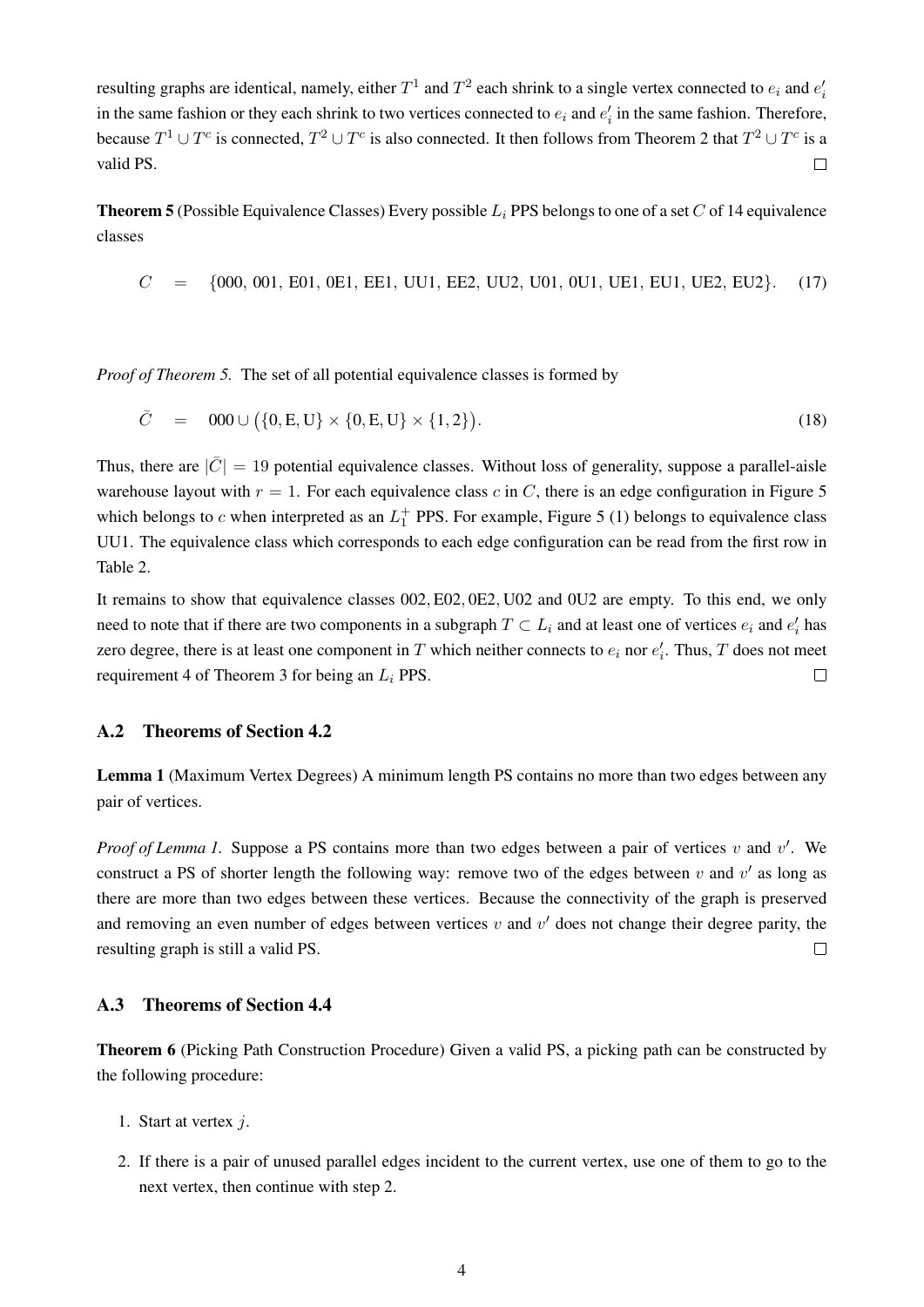- 3. If there are any unused single edges (i.e., not one of a pair of parallel edges), use one of them to go to the next vertex, then continue with step [2.](#page-17-2)
- 4. If there is a pair of parallel edges with one edge used and one edge still unused, use the unused edge to go to the next vertex, then continue with step [2.](#page-17-2)
- 5. Stop. Now the currently visited vertex is  $j'$ , and the order picking path is complete.

We prove the correctness of the procedure from Theorem [6](#page-17-3) using the two following observations:

<span id="page-36-2"></span>Corollary 2 (Incidence Patterns) *Given a valid PS of minimum length. As a consequence of Theorem [2](#page-10-0) and* Lemma [1,](#page-12-1) vertices j and j' are both incident with one single edge or with one single edge and two parallel  $edges,$  vertices  $P'_s$  are either incident with two single edges or two pairs of parallel edges, and vertices  $e_i$ and  $e'_i$  are either incident with two single edges, two single edges and a pair of parallel edges, two pairs of *parallel edges, or three pairs of parallel edges.*

<span id="page-36-1"></span>Lemma 4 (Path Subgraph Decomposition) *Let* T *be a valid PS of minimum length. Then* T *can be decomposed into a cycle-free path of single edges* Π *with start vertex* j *and end vertex* j <sup>0</sup> *and a set of cycles* Θ *such that*  $\Pi \cup \Theta = T$ *, where each cycle in*  $\Theta$  *is of minimum length and connects to a single vertex in*  $\Pi$  *via a pair of parallel edges and each vertex in* Π *connects to at most one cycle from* Θ*.*

*Proof of Lemma [4.](#page-36-1)* Existence of Π can be proven inductively. From Corollary [2](#page-36-2) it follows that *j* is connected to another vertex via a single edge. If this other vertex is  $j'$ , we have found the desired path. If this other vertex is not  $j'$ , it must be connected to yet another vertex via a single edge and so on. II cannot have a cycle because a cycle with only single edges would imply that a vertex is incident with more than two single edges which violates Corollary [2.](#page-36-2)

If all edges in  $\Pi$  are removed from T, the degrees of j and j' are decreased by one, whereas the degrees of all other vertices in Π decrease by two. Hence, in the resulting graph, all vertices have even or zero degree, which means that all components in the remainder are Eulerian, i. e., they form a set of cycles. Because  $T$  is of minimum length, each cycle must be of minimum length.

Vertices j and j' are incident with one single edge, and all other vertices on  $\Pi$  are incident with two single edges. Thus, all cycles in  $\Theta$  must connect to  $\Pi$  via a pair of parallel edges. Because of Corollary [2,](#page-36-2) each vertex in Π is incident with at most one pair of parallel edges, hence it connects to at most one cycle.  $\Box$ 

We can now prove the correctness of the procedure described in Theorem [6.](#page-17-3)

*Proof of Theorem* [6.](#page-17-3) The procedure starts at vertex  $v' = j$ , which by definition belongs to  $\Pi$ . As Lemma [4](#page-36-1) states, every cycle in  $\Omega$  connects to exactly one vertex in  $\Pi$  and we note that steps [2](#page-17-2)[-4](#page-17-4) in the procedure above are the same as in the construction procedure presented in [Ratliff and Rosenthal](#page-31-3) [\(1983\)](#page-31-3). Thus, if there is a cycle which connects to  $v'$  via a pair of parallel edges, the procedure will construct a subtour which starts and ends at  $v'$  while visiting all other vertices in the cycle. Now if  $v' \neq j'$ , the procedure advances to the next vertex on Π.  $\Box$ 

## <span id="page-36-0"></span>B Detailed results on benchmark instances

Tables [8–](#page-38-0)[37](#page-67-0) present the detailed results on the benchmark sets introduced in Section [6.1.](#page-21-0) We report for each instance the objective value  $f_0$  when interpreting it as a traditional order picking problem instance and the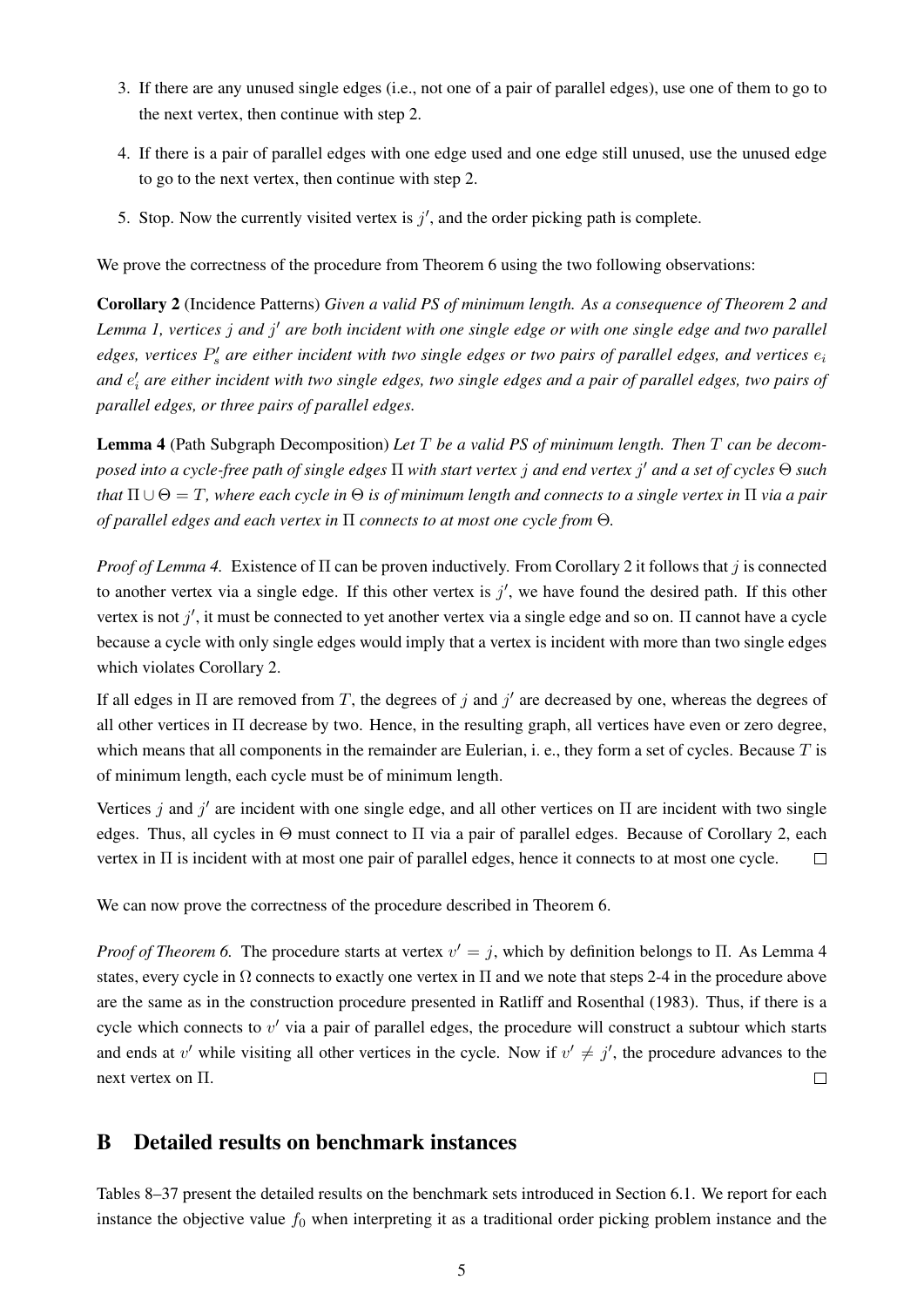objective values  $f$  obtained by the different solution methods along with the respective runtime  $t$  in seconds when interpreting the instances as single-block WCTSP-GCS or WCTSP-OCS. We do not report objective values for CC for the WCTSP-GCS because they match those of DP on all instances. Underlined objective values denote optimal solutions. Table [38](#page-68-0) shows the results of the heuristic picking policies (cp. Table [6\)](#page-26-0) on the instance sets Centered Depot and Large Orders.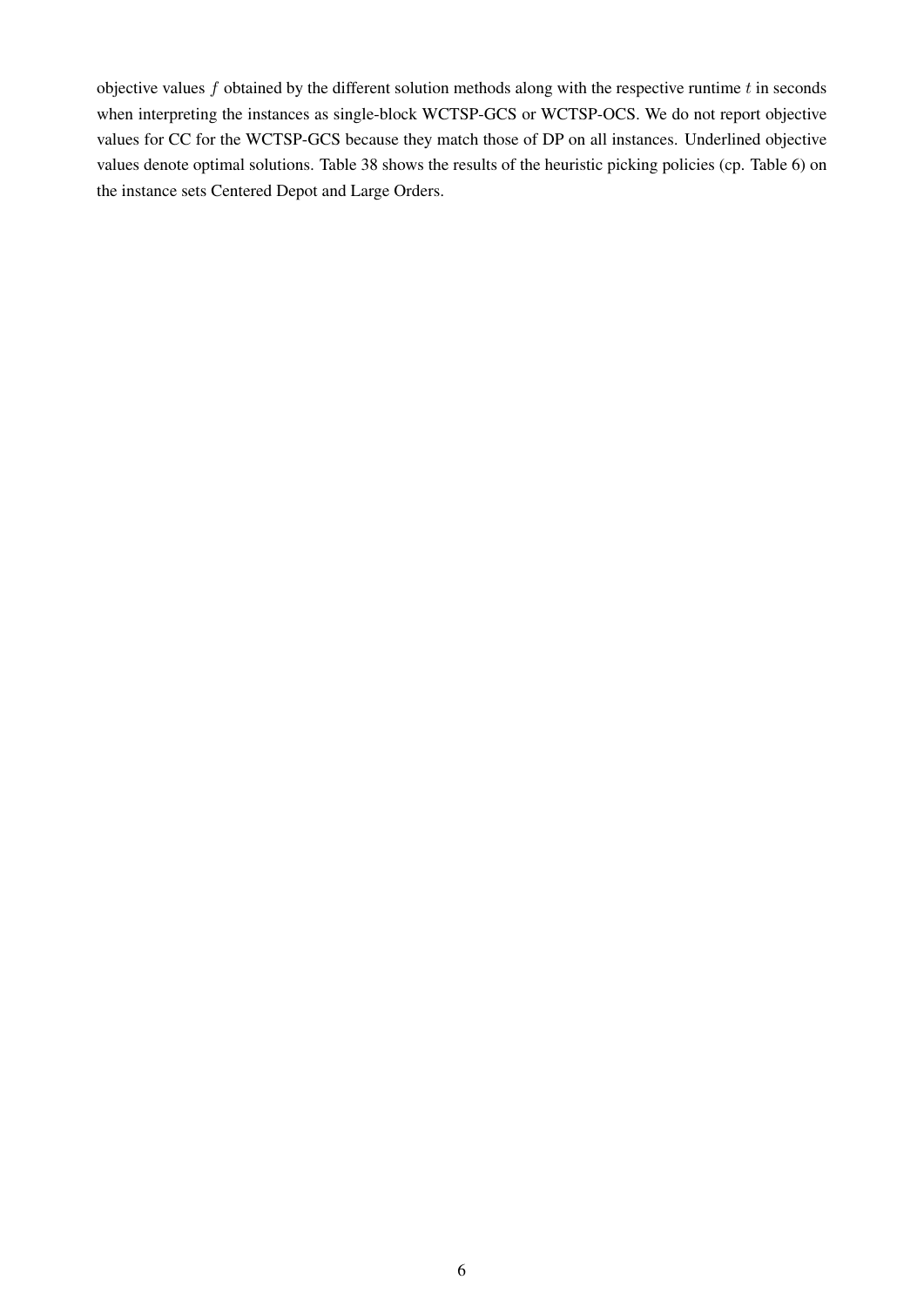<span id="page-38-0"></span>

|                |       |                  |                  | <b>WCTSP-GCS</b> |                  |                  |                  |                  |                  | <b>WCTSP-OCS</b> |                  |                  |                  |
|----------------|-------|------------------|------------------|------------------|------------------|------------------|------------------|------------------|------------------|------------------|------------------|------------------|------------------|
| #              | $f_0$ | <b>DP</b>        |                  | CC               |                  | <b>CLKH</b>      |                  | cc               |                  | <b>CLKH</b>      | BI               |                  | LB               |
|                |       | $\boldsymbol{f}$ | $\boldsymbol{t}$ | $\boldsymbol{t}$ | $\boldsymbol{f}$ | $\boldsymbol{t}$ | $\boldsymbol{f}$ | $\boldsymbol{t}$ | $\boldsymbol{f}$ | $\boldsymbol{t}$ | $\boldsymbol{f}$ | $\boldsymbol{t}$ | $\boldsymbol{f}$ |
| 1              | 7148  | 6101             | 0.01             | 3.46             | 6101             | 30.14            | 5901             | 4.84             | 5901             | 22.43            | 5925             | 0.11             | 5835             |
| $\overline{c}$ | 6520  | 5407             | 0.00             | 1.24             | 5407             | 14.34            | 5175             | 1.41             | 5175             | 5.24             | 5247             | 0.07             | 5091             |
| 3              | 6852  | 5855             | 0.01             | 3.30             | 5855             | 28.76            | 5627             | 3.73             | 5627             | 22.70            | 5687             | 0.10             | 5528             |
| $\overline{4}$ | 6730  | 5671             | 0.01             | 2.29             | 5671             | 44.67            | 5453             | 2.54             | 5453             | 39.29            | 5485             | 0.08             | 5358             |
| 5              | 7002  | 5959             | 0.01             | 2.13             | 5959             | 43.13            | 5737             | 4.04             | 5737             | 31.69            | 5771             | 0.09             | 5651             |
| 6              | 7386  | 6373             | 0.01             | 3.23             | 6373             | 21.80            | 6185             | 3.50             | 6185             | 49.47            | 6243             | 0.13             | 6095             |
| 7              | 6702  | 5579             | $0.01\,$         | 1.95             | 5579             | 22.09            | 5357             | 4.62             | 5357             | 26.66            | 5425             | 0.08             | 5259             |
| 8              | 6422  | 5347             | 0.01             | 1.28             | 5347             | 26.72            | 5143             | 4.49             | 5143             | 10.09            | 5243             | 0.07             | 5056             |
| 9              | 7432  | 6353             | 0.01             | 1.75             | 6353             | 17.00            | 6175             | 2.28             | 6175             | 41.40            | 6213             | 0.11             | 6101             |
| 10             | 6500  | 5467             | 0.01             | 2.33             | 5467             | 26.62            | 5221             | 4.90             | 5221             | 37.86            | 5295             | 0.08             | 5132             |
| 11             | 6526  | 5447             | $0.01\,$         | 1.70             | 5447             | 22.61            | 5195             | 3.12             | 5195             | 12.46            | 5273             | 0.08             | 5114             |
| 12             | 7210  | 6163             | 0.01             | 1.81             | 6163             | 35.53            | 5909             | 2.43             | 5909             | 24.82            | 5957             | 0.11             | 5832             |
| 13             | 7342  | 6285             | 0.01             | 1.77             | 6285             | 21.69            | 6071             | 3.13             | 6071             | 35.92            | 6131             | 0.11             | 5997             |
| 14             | 6816  | 5683             | 0.01             | 1.73             | 5683             | 19.42            | 5477             | 15.22            | 5477             | 35.87            | 5531             | 0.09             | 5397             |
| 15             | 6446  | 5427             | $0.00\,$         | 1.27             | 5427             | 23.10            | 5109             | 1.95             | 5109             | 28.98            | 5185             | 0.07             | 5002             |
| 16             | 6320  | 5329             | 0.01             | 1.32             | 5329             | 10.02            | 5131             | 9.01             | 5131             | 22.33            | 5165             | 0.07             | 5028             |
| 17             | 6914  | 5783             | 0.01             | 1.68             | 5783             | 30.95            | 5593             | 4.28             | 5593             | 19.56            | 5659             | 0.08             | 5512             |
| 18             | 6582  | 5527             | 0.01             | 2.54             | 5527             | 15.43            | 5325             | 1.96             | 5325             | 19.89            | 5381             | 0.08             | 5239             |
| 19             | 6654  | 5565             | 0.01             | 2.38             | 5565             | 22.54            | 5357             | 4.05             | 5357             | 31.92            | 5397             | 0.08             | 5281             |
| 20             | 6364  | 5353             | 0.01             | 1.52             | 5353             | 23.67            | 5133             | 5.31             | 5133             | 21.37            | 5193             | 0.07             | 5027             |
| 21             | 6694  | 5703             | 0.01             | 1.95             | 5703             | 17.90            | 5509             | 11.34            | 5509             | 22.33            | 5581             | 0.10             | 5417             |
| 22             | 6776  | 5703             | 0.01             | 2.04             | 5703             | 24.00            | 5477             | 7.96             | 5477             | 42.17            | 5551             | 0.09             | 5392             |
| 23             | 6396  | 5321             | 0.01             | 1.79             | 5321             | 18.79            | 5099             | 5.06             | 5099             | 27.23            | 5209             | 0.07             | 5033             |
| 24             | 6028  | 4935             | $0.00\,$         | 3.38             | 4935             | 36.27            | 4693             | 1.97             | 4693             | 16.88            | 4767             | 0.06             | 4598             |
| 25             | 6914  | 5835             | 0.01             | 1.59             | 5835             | 29.60            | 5629             | 2.08             | 5629             | 14.41            | 5695             | 0.09             | 5555             |
| 26             | 6500  | 5509             | 0.00             | 1.83             | 5509             | 23.54            | 5263             | 3.49             | 5263             | 19.46            | 5295             | 0.07             | 5176             |
| $27\,$         | 6420  | 5355             | 0.01             | 1.44             | 5355             | 15.27            | 5111             | 1.95             | 5111             | 35.94            | 5163             | 0.08             | 5031             |
| 28             | 6400  | 5299             | 0.01             | 1.70             | 5299             | 26.87            | 5087             | 3.15             | 5087             | 33.05            | 5135             | 0.07             | 5002             |
| 29             | 6602  | 5543             | 0.01             | 3.00             | 5543             | 10.62            | 5291             | 4.37             | 5291             | 16.05            | 5339             | 0.07             | 5214             |
| 30             | 6426  | 5349             | 0.01             | 1.63             | 5349             | 31.31            | 5163             | 2.95             | 5163             | 11.93            | 5237             | $0.08\,$         | 5086             |
| 31             | 6550  | 5477             | 0.01             | 1.70             | 5477             | 17.97            | 5267             | 4.97             | 5267             | 36.08            | 5341             | 0.07             | 5180             |
| 32             | 6728  | 5707             | 0.01             | 1.99             | 5707             | 21.11            | 5457             | 32.96            | 5457             | 35.07            | 5515             | 0.09             | 5358             |
| 33             | 6720  | 5711             | 0.01             | 1.93             | 5711             | 49.53            | 5471             | 12.48            | 5471             | 21.16            | 5559             | 0.08             | 5401             |
| 34             | 7066  | 6049             | 0.01             | 3.27             | 6049             | 48.80            | 5845             | 6.20             | 5845             | 44.87            | 5895             | 0.11             | 5754             |
| 35             | 6306  | 5239             | 0.01             | 1.58             | 5239             | 24.60            | 5011             | 5.96             | 5011             | 25.26            | 5091             | 0.08             | 4922             |
| 36             | 6272  | 5163             | 0.01             | 1.08             | 5163             | 16.32            | 4903             | 3.59             | 4903             | 34.08            | 4985             | 0.07             | 4839             |
| 37             | 6730  | 5643             | 0.01             | 1.87             | 5643             | 25.04            | 5381             | 4.93             | 5381             | 26.92            | 5439             | 0.09             | 5307             |
| 38             | 6578  | 5573             | 0.01             | 1.60             | 5573             | 38.13            | 5337             | 5.94             | 5337             | 18.42            | 5393             | 0.08             | 5250             |
| 39             | 6622  | 5579             | 0.01             | 1.66             | 5579             | 18.79            | 5383             | 4.95             | 5383             | 59.54            | 5463             | 0.07             | 5306             |
| 40             | 6672  | 5683             | 0.01             | 1.84             | 5683             | 9.30             | 5449             | 12.04            | 5449             | 30.08            | 5497             | 0.08             | 5352             |

Table 8: Results on instance set Original with UDD and  $l = 20$ .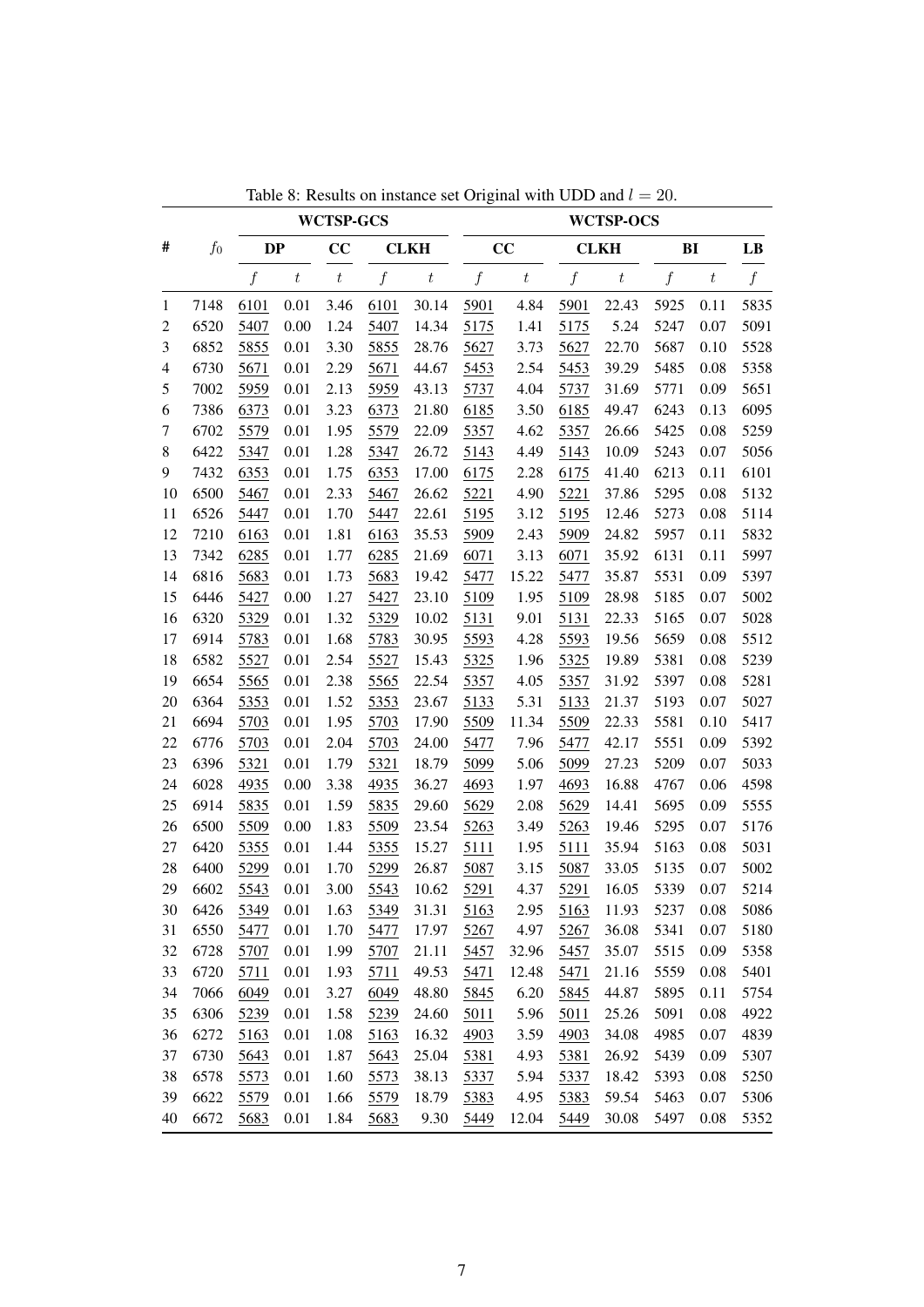|                |       |           |                  | <b>WCTSP-GCS</b> |                  |                  |       |                  |             | <b>WCTSP-OCS</b> |                  |                  |       |
|----------------|-------|-----------|------------------|------------------|------------------|------------------|-------|------------------|-------------|------------------|------------------|------------------|-------|
| #              | $f_0$ | <b>DP</b> |                  | CC               |                  | <b>CLKH</b>      | CC    |                  | <b>CLKH</b> |                  | BI               |                  | LB    |
|                |       | f         | $\boldsymbol{t}$ | $\boldsymbol{t}$ | $\boldsymbol{f}$ | $\boldsymbol{t}$ | f     | $\boldsymbol{t}$ | f           | $\boldsymbol{t}$ | $\boldsymbol{f}$ | $\boldsymbol{t}$ | f     |
| 1              | 13462 | 11193     | 0.01             | 3.30             | 11193            | 54.86            | 10691 | 6.26             | 10691       | 30.64            | 10805            | 0.31             | 10605 |
| $\overline{c}$ | 13904 | 11645     | 0.02             | 4.81             | 11645            | 34.02            | 11253 | 81.25            | 11253       | 70.82            | 11383            | 0.38             | 11134 |
| 3              | 13962 | 11779     | 0.02             | 6.87             | 11779            | 54.18            | 11357 | 13.00            | 11357       | 61.13            | 11485            | 0.37             | 11253 |
| $\overline{4}$ | 13922 | 11819     | 0.01             | 5.22             | 11819            | 59.48            | 11353 | 9.14             | 11353       | 33.63            | 11453            | 0.35             | 11259 |
| 5              | 13576 | 11443     | 0.01             | 4.08             | 11443            | 29.43            | 10905 | 5.13             | 10905       | 47.51            | 11069            | 0.31             | 10817 |
| 6              | 13230 | 11101     | 0.01             | 3.86             | 11101            | 49.77            | 10617 | 6.10             | 10619       | 58.32            | 10741            | 0.28             | 10504 |
| $\tau$         | 13604 | 11363     | 0.01             | 3.97             | 11363            | 55.57            | 10841 | 4.39             | 10841       | 64.13            | 10961            | 0.32             | 10737 |
| 8              | 12720 | 10709     | 0.01             | 4.25             | 10709            | 45.76            | 10197 | 10.24            | 10197       | 42.96            | 10313            | 0.26             | 10093 |
| 9              | 13342 | 11179     | 0.01             | 5.54             | 11179            | 43.56            | 10683 | 3.74             | 10683       | 35.94            | 10825            | 0.29             | 10580 |
| 10             | 13132 | 10853     | 0.01             | 3.77             | 10853            | 54.87            | 10455 | 12.98            | 10455       | 27.37            | 10573            | 0.29             | 10362 |
| 11             | 13920 | 11859     | 0.02             | 7.11             | 11859            | 101.02           | 11359 | 6.13             | 11359       | 44.36            | 11479            | 0.35             | 11274 |
| 12             | 14058 | 11963     | 0.02             | 8.17             | 11963            | 59.40            | 11503 | 9.78             | 11503       | 53.66            | 11645            | 0.40             | 11414 |
| 13             | 13138 | 11041     | 0.01             | 3.74             | 11041            | 23.37            | 10569 | 4.33             | 10569       | 36.47            | 10705            | 0.31             | 10451 |
| 14             | 13330 | 11233     | 0.01             | 5.68             | 11235            | 35.95            | 10645 | 7.32             | 10645       | 50.22            | 10773            | 0.31             | 10549 |
| 15             | 13700 | 11443     | 0.01             | 4.61             | 11443            | 65.80            | 10989 | 6.24             | 10989       | 51.78            | 11109            | 0.32             | 10897 |
| 16             | 13674 | 11535     | 0.02             | 7.80             | 11535            | 53.60            | 11059 | 4.67             | 11059       | 53.42            | 11153            | 0.36             | 10949 |
| 17             | 12794 | 10657     | 0.01             | 4.00             | 10657            | 30.28            | 10135 | 13.13            | 10135       | 55.12            | 10251            | 0.27             | 10040 |
| 18             | 12826 | 10839     | 0.01             | 4.05             | 10839            | 67.68            | 10251 | 6.66             | 10251       | 52.88            | 10369            | 0.28             | 10148 |
| 19             | 13700 | 11625     | 0.01             | 4.35             | 11625            | 29.12            | 11085 | 16.45            | 11085       | 44.20            | 11197            | 0.28             | 10996 |
| 20             | 13078 | 10805     | 0.01             | 3.65             | 10805            | 72.80            | 10259 | 4.34             | 10259       | 57.57            | 10399            | 0.26             | 10161 |
| 21             | 13752 | 11733     | 0.01             | 5.65             | 11733            | 34.30            | 11251 | 13.60            | 11251       | 60.19            | 11383            | 0.34             | 11150 |
| 22             | 13344 | 11117     | 0.01             | 4.50             | 11117            | 32.27            | 10635 | 4.43             | 10635       | 27.72            | 10741            | 0.31             | 10540 |
| 23             | 13600 | 11505     | 0.01             | 4.59             | 11505            | 23.94            | 11033 | 5.13             | 11033       | 47.20            | 11165            | 0.32             | 10954 |
| 24             | 13064 | 10949     | 0.01             | 4.25             | 10949            | 51.98            | 10377 | 11.03            | 10377       | 41.72            | 10485            | 0.28             | 10267 |
| 25             | 13796 | 11669     | 0.01             | 6.44             | 11669            | 29.28            | 11241 | 9.86             | 11241       | 32.55            | 11383            | 0.33             | 11158 |
| 26             | 13398 | 11217     | 0.01             | 4.09             | 11217            | 32.79            | 10791 | 9.41             | 10791       | 84.76            | 10881            | 0.31             | 10658 |
| 27             | 14332 | 12255     | 0.02             | 4.43             | 12255            | 65.71            | 11827 | 5.85             | 11827       | 41.39            | 11963            | 0.40             | 11726 |
| 28             | 12922 | 10681     | 0.01             | 10.08            | 10681            | 36.62            | 10177 | 4.66             | 10177       | 45.21            | 10319            | 0.27             | 10078 |
| 29             | 13146 | 10999     | 0.01             | 3.40             | 10999            | 20.81            | 10499 | 11.28            | 10499       | 33.13            | 10625            | 0.30             | 10406 |
| 30             | 13224 | 11163     | 0.01             | 6.77             | 11163            | 51.94            | 10669 | 11.51            | 10669       | 41.93            | 10769            | 0.32             | 10556 |
| 31             | 13392 | 11349     | 0.01             | 7.06             | 11349            | 35.96            | 10789 | 4.41             | 10793       | 56.20            | 10945            | 0.32             | 10697 |
| 32             | 13710 | 11539     | 0.02             | 6.08             | 11539            | 51.47            | 11053 | 98.27            | 11053       | 59.79            | 11207            | 0.34             | 10963 |
| 33             | 12798 | 10619     | 0.01             | 4.26             | 10619            | 23.79            | 10159 | 30.96            | 10159       | 47.36            | 10307            | 0.27             | 10061 |
| 34             | 12514 | 10415     | 0.01             | 6.67             | 10415            | 54.70            | 9889  | 7.87             | 9889        | 52.80            | 10037            | 0.27             | 9783  |
| 35             | 14108 | 11851     | 0.01             | 3.42             | 11851            | 25.80            | 11483 | 4.88             | 11483       | 40.13            | 11587            | 0.33             | 11391 |
| 36             | 13512 | 11265     | 0.01             | 4.34             | 11265            | 40.98            | 10847 | 19.17            | 10849       | 58.70            | 10931            | 0.29             | 10758 |
| 37             | 14012 | 11817     | 0.02             | 5.41             | 11817            | 35.38            | 11389 | 34.13            | 11389       | 48.21            | 11503            | 0.37             | 11271 |
| 38             | 13878 | 11815     | 0.01             | 5.58             | 11815            | 23.04            | 11373 | 6.01             | 11373       | 60.73            | 11497            | 0.33             | 11281 |
| 39             | 14146 | 11871     | 0.01             | 4.96             | 11871            | 33.52            | 11417 | 10.35            | 11417       | 38.15            | 11561            | 0.34             | 11324 |
| 40             | 13570 | 11529     | 0.02             | 5.09             | 11529            | 40.06            | 11091 | 30.52            | 11091       | 75.93            | 11223            | 0.37             | 10993 |

Table 9: Results on instance set Original with UDD and  $l = 40$ .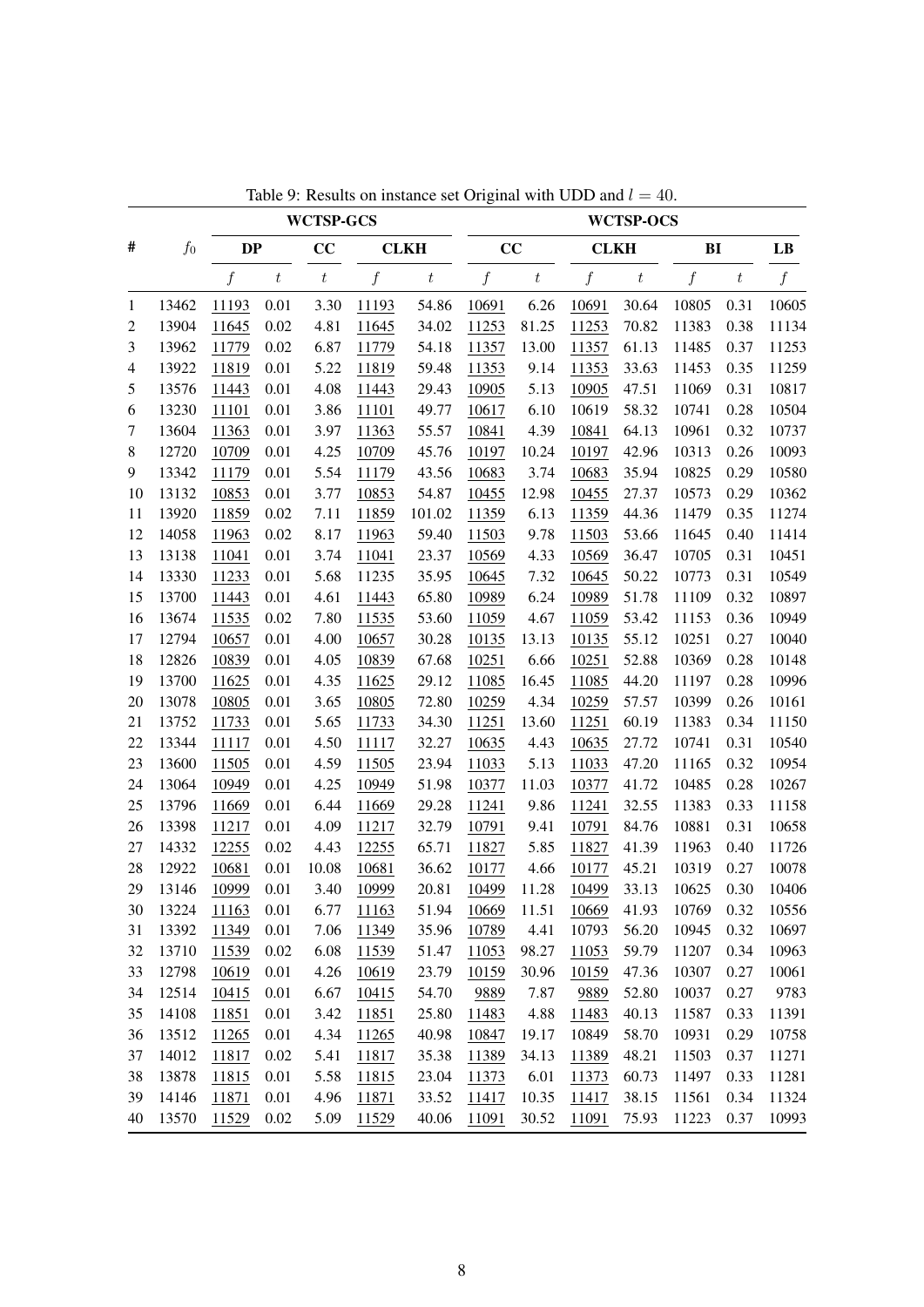|    |       |           |                  | <b>WCTSP-GCS</b> |                  |                  |                  |         |                  | <b>WCTSP-OCS</b> |                  |         |                  |
|----|-------|-----------|------------------|------------------|------------------|------------------|------------------|---------|------------------|------------------|------------------|---------|------------------|
| #  | $f_0$ | <b>DP</b> |                  | CC               |                  | <b>CLKH</b>      |                  | CC      |                  | <b>CLKH</b>      | B <sub>I</sub>   |         | LB               |
|    |       | f         | $\boldsymbol{t}$ | $\boldsymbol{t}$ | $\boldsymbol{f}$ | $\boldsymbol{t}$ | $\boldsymbol{f}$ | $\,t\,$ | $\boldsymbol{f}$ | $\it t$          | $\boldsymbol{f}$ | $\,t\,$ | $\boldsymbol{f}$ |
| 1  | 20298 | 17039     | 0.02             | 8.96             | 17039            | 45.47            | 16293            | 168.57  | 16293            | 73.64            | 16495            | 0.78    | 16181            |
| 2  | 20382 | 16837     | 0.02             | 6.16             | 16837            | 47.10            | 16147            | 39.87   | 16147            | 77.33            | 16313            | 0.69    | 16046            |
| 3  | 18310 | 14987     | 0.01             | 5.10             | 14987            | 38.54            | 14203            | 5.19    | 14203            | 37.73            | 14467            | 0.52    | 14069            |
| 4  | 19528 | 16263     | 0.02             | 7.33             | 16263            | 38.00            | 15519            | 21.70   | 15521            | 67.69            | 15725            | 0.63    | 15404            |
| 5  | 20284 | 16965     | 0.02             | 7.65             | 16965            | 48.38            | 16295            | 119.58  | 16295            | 52.62            | 16473            | 0.70    | 16174            |
| 6  | 20302 | 16987     | 0.02             | 6.05             | 16987            | 98.02            | 16279            | 98.19   | 16279            | 96.82            | 16473            | 0.71    | 16171            |
| 7  | 20930 | 17601     | 0.02             | 9.54             | 17601            | 49.45            | 16919            | 88.93   | 16919            | 108.66           | 17111            | 0.78    | 16818            |
| 8  | 20294 | 17149     | 0.02             | 9.51             | 17151            | 77.71            | 16381            | 21.67   | 16381            | 99.87            | 16579            | 0.75    | 16246            |
| 9  | 21540 | 18221     | 0.02             | 8.66             | 18221            | 74.31            | 17513            | 70.21   | 17515            | 112.24           | 17685            | 0.83    | 17415            |
| 10 | 21234 | 17963     | 0.02             | 8.28             | 17963            | 59.17            | 17251            | 15.22   | 17253            | 74.77            | 17435            | 0.78    | 17129            |
| 11 | 19936 | 16803     | 0.02             | 6.25             | 16803            | 54.47            | 16029            | 8.44    | 16029            | 48.40            | 16209            | 0.67    | 15924            |
| 12 | 21136 | 17957     | 0.02             | 9.46             | 17957            | 57.00            | 17225            | 9.36    | 17227            | 52.42            | 17441            | 0.78    | 17126            |
| 13 | 19904 | 16801     | 0.02             | 10.42            | 16801            | 54.53            | 16025            | 13.12   | 16025            | 66.72            | 16217            | 0.72    | 15915            |
| 14 | 19632 | 16481     | 0.02             | 9.70             | 16481            | 66.30            | 15705            | 9.71    | 15705            | 75.73            | 15905            | 0.68    | 15581            |
| 15 | 20814 | 17601     | 0.02             | 7.47             | 17601            | 105.79           | 16905            | 22.96   | 16905            | 128.54           | 17119            | 0.80    | 16800            |
| 16 | 19592 | 16375     | 0.02             | 8.94             | 16375            | 42.38            | 15659            | 13.15   | 15659            | 71.34            | 15859            | 0.65    | 15532            |
| 17 | 19744 | 16507     | 0.02             | 6.02             | 16507            | 40.01            | 15793            | 8.32    | 15793            | 76.78            | 15977            | 0.66    | 15666            |
| 18 | 19390 | 16151     | 0.02             | 7.16             | 16151            | 43.85            | 15353            | 10.73   | 15353            | 57.62            | 15571            | 0.67    | 15237            |
| 19 | 20274 | 17025     | 0.02             | 7.82             | 17025            | 62.34            | 16385            | 26.12   | 16387            | 115.72           | 16533            | 0.76    | 16263            |
| 20 | 20434 | 17149     | 0.02             | 9.21             | 17149            | 41.90            | 16399            | 236.97  | 16399            | 63.50            | 16627            | 0.72    | 16279            |
| 21 | 19942 | 16775     | 0.02             | 7.26             | 16775            | 44.29            | 16003            | 8.30    | 16005            | 76.36            | 16219            | 0.67    | 15905            |
| 22 | 20510 | 17235     | 0.02             | 15.28            | 17235            | 64.47            | 16555            | 13.37   | 16559            | 93.16            | 16759            | 0.72    | 16446            |
| 23 | 20948 | 17791     | 0.02             | 6.20             | 17791            | 36.15            | 17049            | 56.67   | 17049            | 79.76            | 17285            | 0.77    | 16933            |
| 24 | 19704 | 16313     | 0.02             | 6.45             | 16313            | 43.75            | 15617            | 15.61   | 15617            | 77.55            | 15821            | 0.65    | 15515            |
| 25 | 20218 | 16875     | 0.02             | 6.45             | 16875            | 41.85            | 16115            | 12.34   | 16115            | 97.00            | 16345            | 0.78    | 15997            |
| 26 | 19870 | 16775     | 0.02             | 7.16             | 16775            | 88.53            | 16021            | 59.85   | 16023            | 91.98            | 16215            | 0.72    | 15913            |
| 27 | 20360 | 16983     | 0.02             | 14.67            | 16983            | 59.08            | 16293            | 14.53   | 16295            | 99.22            | 16491            | 0.75    | 16176            |
| 28 | 20038 | 16873     | 0.02             | 7.95             | 16873            | 43.41            | 16169            | 19.85   | 16169            | 75.22            | 16371            | 0.76    | 16067            |
| 29 | 20160 | 16901     | 0.02             | 6.34             | 16901            | 64.59            | 16053            | 25.38   | 16055            | 95.22            | 16245            | 0.69    | 15933            |
| 30 | 19274 | 15901     | 0.02             | 6.48             | 15901            | 67.05            | 15075            | 7.57    | 15075            | 63.01            | 15301            | 0.56    | 14977            |
| 31 | 21178 | 17635     | 0.02             | 7.43             | 17635            | 49.96            | 17083            | 17.04   | 17083            | 86.91            | 17301            | 0.78    | 16967            |
| 32 | 19912 | 16421     | 0.02             | 7.69             | 16421            | 66.66            | 15733            | 7.06    | 15733            | 50.79            | 15947            | 0.63    | 15634            |
| 33 | 20824 | 17663     | 0.02             | 6.74             | 17663            | 58.06            | 16943            | 11.89   | 16943            | 56.00            | 17153            | 0.80    | 16835            |
| 34 | 20270 | 16999     | 0.02             | 9.18             | 16999            | 43.41            | 16311            | 42.47   | 16311            | 75.12            | 16543            | 0.76    | 16208            |
| 35 | 20656 | 17347     | 0.02             | 7.17             | 17347            | 98.98            | 16677            | 23.80   | 16677            | 76.36            | 16859            | 0.74    | 16578            |
| 36 | 19996 | 16731     | 0.02             | 8.29             | 16731            | 47.60            | 16073            | 37.42   | 16073            | 83.16            | 16309            | 0.67    | 15943            |
| 37 | 20102 | 16877     | 0.02             | 7.15             | 16877            | 39.78            | 16073            | 19.74   | 16073            | 68.01            | 16289            | 0.72    | 15953            |
| 38 | 19078 | 15869     | 0.02             | 5.41             | 15869            | 34.50            | 15027            | 24.16   | 15027            | 42.09            | 15223            | 0.59    | 14920            |
| 39 | 20020 | 16677     | 0.02             | 4.19             | 16677            | 55.05            | 15977            | 14.88   | 15977            | 93.77            | 16209            | 0.69    | 15889            |
| 40 | 19868 | 16667     | 0.02             | 6.83             | 16667            | 39.94            | 15937            | 22.59   | 15939            | 84.13            | 16159            | 0.65    | 15829            |

Table 10: Results on instance set Original with UDD and  $l = 60$ .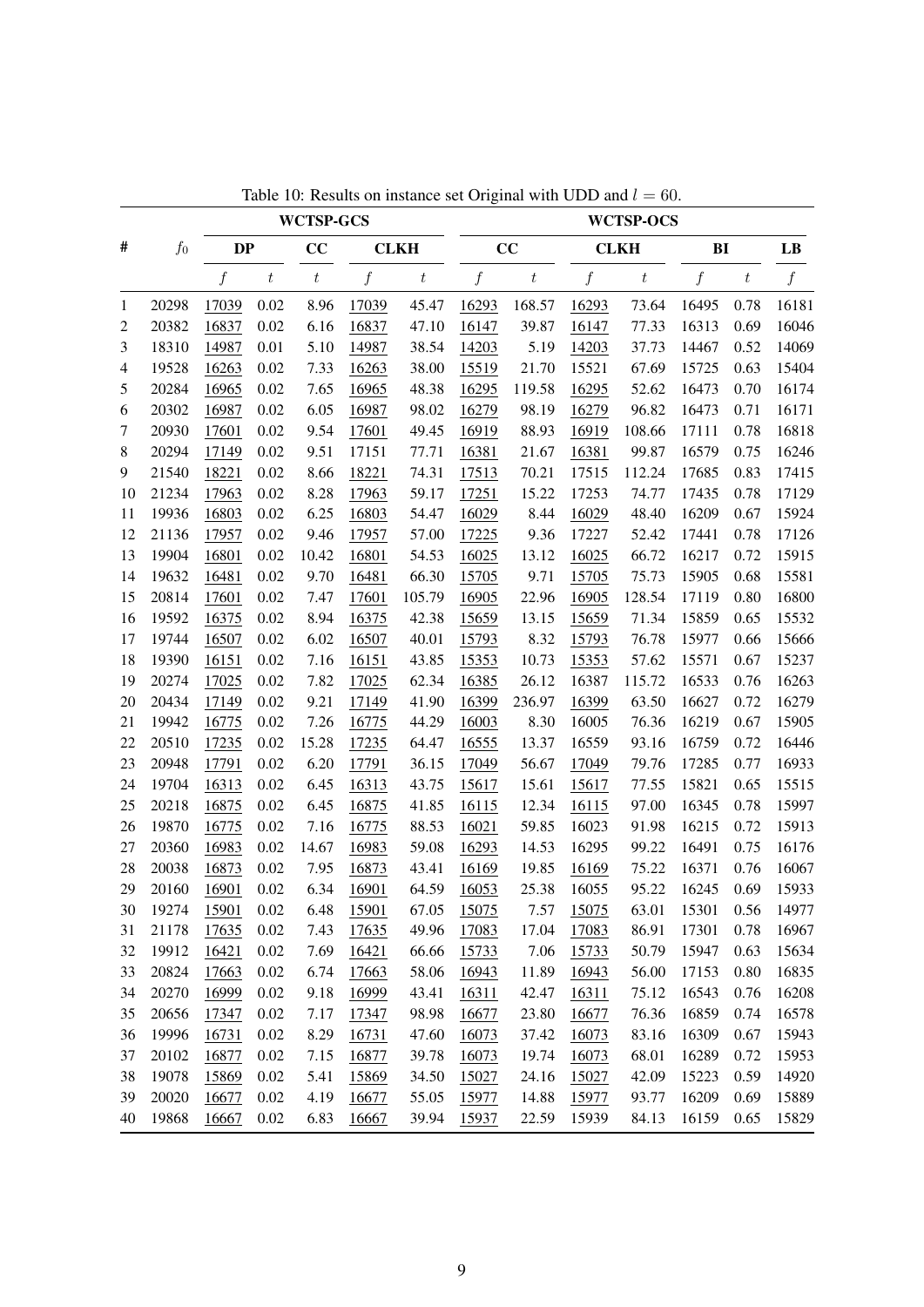|              |       |                  |                  | <b>WCTSP-GCS</b> |                  |                  |                  |                  |                  | <b>WCTSP-OCS</b> |                |                  |       |
|--------------|-------|------------------|------------------|------------------|------------------|------------------|------------------|------------------|------------------|------------------|----------------|------------------|-------|
| #            | $f_0$ | <b>DP</b>        |                  | CC               |                  | <b>CLKH</b>      |                  | CC               |                  | <b>CLKH</b>      | B <sub>I</sub> |                  | LB    |
|              |       | $\boldsymbol{f}$ | $\boldsymbol{t}$ | $\boldsymbol{t}$ | $\boldsymbol{f}$ | $\boldsymbol{t}$ | $\boldsymbol{f}$ | $\boldsymbol{t}$ | $\boldsymbol{f}$ | $\boldsymbol{t}$ | f              | $\boldsymbol{t}$ | f     |
| $\mathbf{1}$ | 28690 | 24311            | 0.04             | 19.34            | 24313            | 61.24            | 23403            | 29.75            | 23403            | 88.29            | 23661          | 1.59             | 23289 |
| 2            | 27060 | 22799            | 0.03             | 9.85             | 22799            | 100.76           | 21699            | 12.18            | 21699            | 138.35           | 21959          | 1.38             | 21587 |
| 3            | 27590 | 23259            | 0.03             | 16.73            | 23259            | 82.94            | 22213            | 22.76            | 22213            | 123.78           | 22451          | 1.34             | 22107 |
| 4            | 27092 | 22567            | 0.03             | 8.70             | 22573            | 84.45            | 21505            | 11.46            | 21505            | 93.59            | 21799          | 1.32             | 21405 |
| 5            | 26360 | 21981            | 0.03             | 10.44            | 21981            | 69.80            | 21035            | 7200.00          | 21035            | 123.13           | 21335          | 1.23             | 20914 |
| 6            | 26636 | 22427            | 0.03             | 7.34             | 22427            | 70.58            | 21455            | 74.71            | 21455            | 93.90            | 21725          | 1.32             | 21339 |
| 7            | 27646 | 23183            | 0.03             | 10.87            | 23183            | 79.33            | 22103            | 29.94            | 22103            | 135.11           | 22343          | 1.41             | 21968 |
| $\,8\,$      | 27192 | 22851            | 0.03             | 16.07            | 22851            | 77.96            | 21907            | 17.70            | 21907            | 105.27           | 22163          | 1.37             | 21793 |
| 9            | 26142 | 21877            | 0.02             | 10.48            | 21879            | 52.95            | 20889            | 69.73            | 20893            | 94.28            | 21173          | 1.16             | 20772 |
| 10           | 27936 | 23525            | 0.03             | 10.76            | 23525            | 69.00            | 22517            | 13.39            | 22517            | 104.11           | 22777          | 1.46             | 22421 |
| 11           | 27058 | 22785            | 0.03             | 15.42            | 22793            | 63.51            | 21711            | 30.91            | 21711            | 105.70           | 21997          | 1.34             | 21610 |
| 12           | 27450 | 22877            | 0.03             | 16.78            | 22877            | 78.10            | 21907            | 261.55           | 21907            | 96.54            | 22205          | 1.41             | 21799 |
| 13           | 26640 | 22443            | 0.03             | 10.30            | 22445            | 51.94            | 21403            | 99.23            | 21403            | 97.45            | 21671          | 1.38             | 21290 |
| 14           | 28170 | 23839            | 0.03             | 13.59            | 23843            | 50.27            | 22819            | 20.61            | 22819            | 81.64            | 23065          | 1.51             | 22712 |
| 15           | 25964 | 21483            | 0.02             | 7.27             | 21483            | 71.31            | 20467            | 25.36            | 20467            | 59.92            | 20767          | 1.18             | 20345 |
| 16           | 27302 | 22961            | 0.03             | 15.10            | 22961            | 53.85            | 21999            | 18.59            | 21999            | 57.25            | 22293          | 1.38             | 21873 |
| 17           | 27076 | 22799            | 0.03             | 14.88            | 22799            | 56.49            | 21793            | 21.66            | 21793            | 114.85           | 22087          | 1.32             | 21688 |
| 18           | 27052 | 22549            | 0.02             | 6.53             | 22549            | 60.17            | 21549            | 130.02           | 21549            | 122.48           | 21793          | 1.25             | 21422 |
| 19           | 26266 | 22021            | 0.03             | 10.68            | 22021            | 52.64            | 20929            | 55.31            | 20929            | 133.91           | 21193          | 1.25             | 20814 |
| 20           | 26470 | 22117            | 0.03             | 8.81             | 22117            | 35.30            | 21191            | 11.59            | 21191            | 65.89            | 21457          | 1.24             | 21083 |
| 21           | 26268 | 21799            | 0.02             | 9.26             | 21799            | 54.66            | 20941            | 126.23           | 20941            | 91.51            | 21239          | 1.21             | 20812 |
| 22           | 28494 | 24051            | 0.04             | 9.36             | 24051            | 61.45            | 23205            | 571.89           | 23205            | 144.26           | 23473          | 1.57             | 23093 |
| 23           | 26648 | 22393            | 0.03             | 14.81            | 22393            | 54.72            | 21419            | 9.95             | 21419            | 61.01            | 21679          | 1.30             | 21319 |
| 24           | 26106 | 21973            | 0.03             | 9.15             | 21973            | 80.73            | 20969            | 14.05            | 20971            | 122.03           | 21275          | 1.19             | 20861 |
| 25           | 26226 | 21871            | 0.02             | 9.09             | 21871            | 58.38            | 20849            | 53.93            | 20849            | 99.80            | 21159          | 1.18             | 20735 |
| 26           | 27346 | 22911            | 0.03             | 10.60            | 22911            | 81.69            | 21913            | 32.86            | 21913            | 82.75            | 22191          | 1.33             | 21787 |
| 27           | 26922 | 22457            | 0.03             | 10.64            | 22457            | 63.20            | 21455            | 183.07           | 21455            | 106.67           | 21705          | 1.35             | 21334 |
| 28           | 26938 | 22685            | 0.03             | 15.44            | 22685            | 124.44           | 21669            | 67.41            | 21669            | 117.49           | 21909          | 1.31             | 21551 |
| 29           | 27718 | 23341            | 0.03             | 11.79            | 23347            | 77.68            | 22263            | 24.02            | 22263            | 92.09            | 22519          | 1.35             | 22151 |
| 30           | 27456 | 22947            | 0.03             | 9.02             | 22947            | 50.60            | 22001            | 21.28            | 22001            | 98.12            | 22295          | 1.38             | 21892 |
| 31           | 27596 | 23175            | 0.03             | 10.89            | 23175            | 63.75            | 22223            | 69.18            | 22223            | 137.99           | 22479          | 1.37             | 22098 |
| 32           | 27030 | 22561            | 0.03             | 12.35            | 22561            | 81.51            | 21673            | 11.58            | 21675            | 114.83           | 21927          | 1.32             | 21552 |
| 33           | 26496 | 22095            | 0.03             | 13.65            | 22095            | 77.45            | 20991            | 22.82            | 20993            | 86.70            | 21259          | 1.31             | 20879 |
| 34           | 26764 | 22373            | 0.03             | 9.92             | 22373            | 62.15            | 21387            | 59.12            | 21389            | 124.26           | 21661          | 1.23             | 21269 |
| 35           | 25360 | 20889            | 0.02             | 11.64            | 20889            | 68.14            | 19895            | 47.04            | 19895            | 115.07           | 20155          | 1.08             | 19762 |
| 36           | 27092 | 22637            | 0.03             | 11.83            | 22637            | 72.93            | 21601            | 21.34            | 21601            | 105.43           | 21857          | 1.32             | 21497 |
| 37           | 26894 | 22465            | 0.03             | 9.09             | 22465            | 100.74           | 21559            | 137.87           | 21559            | 93.17            | 21813          | 1.27             | 21453 |
| 38           | 26494 | 22153            | 0.02             | 9.72             | 22153            | 90.88            | 21135            | 12.73            | 21135            | 41.62            | 21421          | 1.21             | 21031 |
| 39           | 27380 | 22833            | 0.03             | 7.71             | 22833            | 62.69            | 21953            | 21.13            | 21953            | 113.62           | 22253          | 1.35             | 21829 |
| 40           | 27044 | 22605            | 0.03             | 10.33            | 22605            | 64.70            | 21635            | 64.58            | 21635            | 89.81            | 21933          | 1.26             | 21531 |
|              |       |                  |                  |                  |                  |                  |                  |                  |                  |                  |                |                  |       |

Table 11: Results on instance set Original with UDD and  $l = 80$ .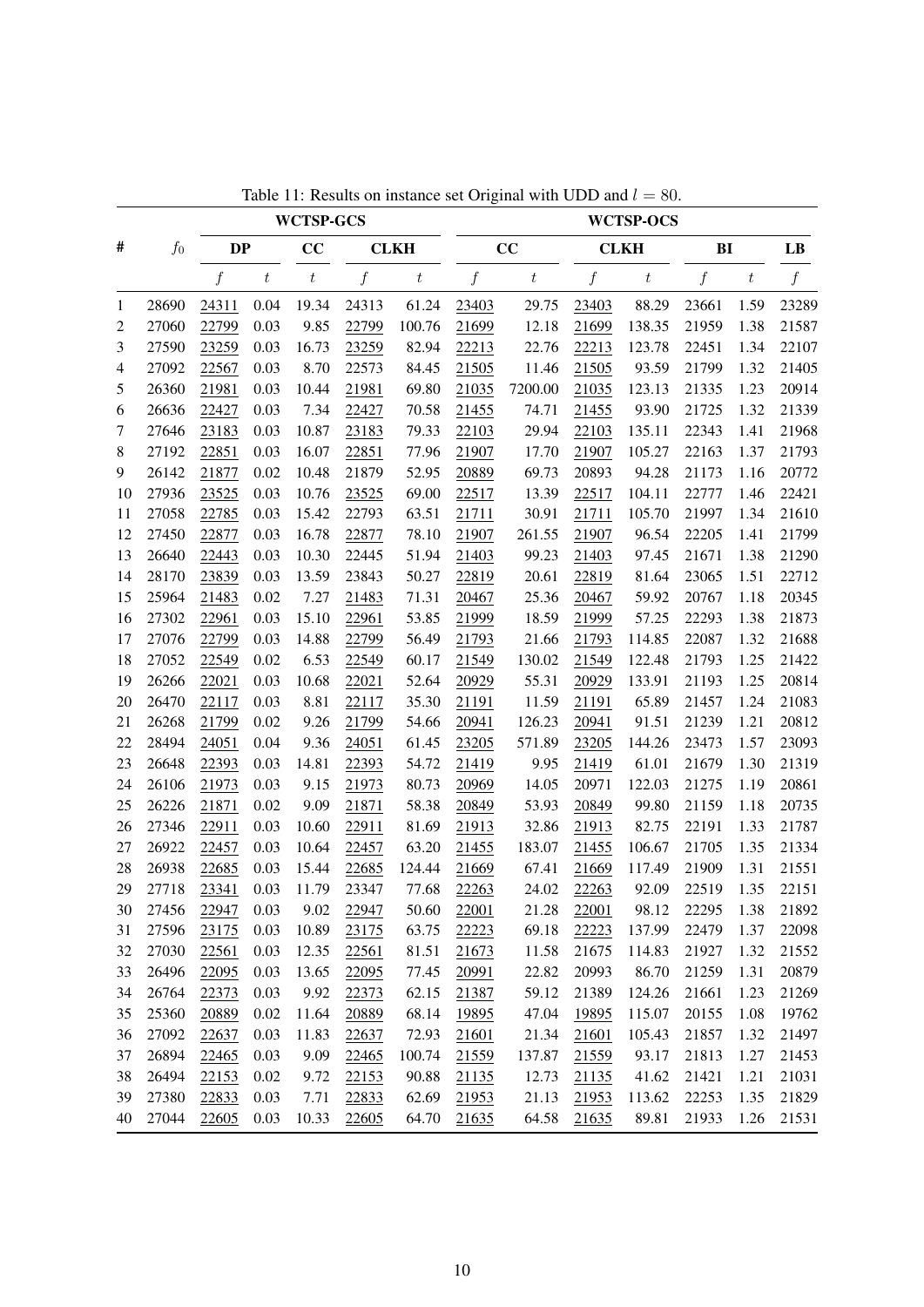|                |       |                  |                  | <b>WCTSP-GCS</b> |                  |                  |                  |                  |                  | <b>WCTSP-OCS</b> |       |                  |                  |
|----------------|-------|------------------|------------------|------------------|------------------|------------------|------------------|------------------|------------------|------------------|-------|------------------|------------------|
| #              | $f_0$ | <b>DP</b>        |                  | CC               |                  | <b>CLKH</b>      |                  | CC               |                  | <b>CLKH</b>      | BI    |                  | LB               |
|                |       | $\boldsymbol{f}$ | $\boldsymbol{t}$ | $\boldsymbol{t}$ | $\boldsymbol{f}$ | $\boldsymbol{t}$ | $\boldsymbol{f}$ | $\boldsymbol{t}$ | $\boldsymbol{f}$ | $\boldsymbol{t}$ | f     | $\boldsymbol{t}$ | $\boldsymbol{f}$ |
| 1              | 32734 | 27295            | 0.03             | 14.49            | 27295            | 81.38            | 25959            | 150.03           | 25959            | 131.96           | 26277 | 1.96             | 25825            |
| $\overline{c}$ | 34830 | 29293            | 0.04             | 26.26            | 29293            | 77.14            | 28055            | 59.75            | 28055            | 132.67           | 28407 | 2.41             | 27931            |
| 3              | 33330 | 27983            | 0.03             | 14.63            | 27983            | 71.56            | 26699            | 117.88           | 26699            | 145.29           | 27087 | 2.22             | 26571            |
| 4              | 35368 | 29765            | 0.04             | 22.01            | 29767            | 87.97            | 28521            | 30.10            | 28523            | 77.33            | 28845 | 2.44             | 28421            |
| 5              | 33558 | 28123            | 0.03             | 13.72            | 28123            | 71.84            | 26843            | 18.18            | 26843            | 83.51            | 27193 | 2.16             | 26721            |
| 6              | 33696 | 28135            | 0.03             | 14.42            | 28135            | 84.60            | 26851            | 139.79           | 26853            | 116.05           | 27179 | 2.15             | 26731            |
| 7              | 34216 | 28773            | 0.04             | 18.50            | 28773            | 77.42            | 27505            | 103.28           | 27505            | 123.59           | 27849 | 2.25             | 27405            |
| 8              | 33090 | 27641            | 0.03             | 16.22            | 27641            | 64.86            | 26233            | 41.99            | 26233            | 117.38           | 26607 | 2.09             | 26111            |
| 9              | 33010 | 27605            | 0.03             | 14.24            | 27605            | 89.36            | 26255            | 28.20            | 26255            | 87.97            | 26647 | 2.12             | 26128            |
| 10             | 33052 | 27437            | 0.03             | 13.48            | 27437            | 71.86            | 26207            | 379.68           | 26213            | 116.43           | 26531 | 2.07             | 26085            |
| 11             | 33316 | 27851            | 0.03             | 12.80            | 27851            | 65.04            | 26511            | 663.95           | 26513            | 120.05           | 26799 | 1.96             | 26395            |
| 12             | 34098 | 28525            | 0.04             | 11.84            | 28525            | 69.32            | 27367            | 148.94           | 27373            | 56.69            | 27675 | 2.22             | 27247            |
| 13             | 32556 | 27061            | 0.03             | 15.77            | 27061            | 67.70            | 25695            | 76.92            | 25695            | 122.03           | 26113 | 1.98             | 25576            |
| 14             | 32676 | 27213            | 0.03             | 17.67            | 27213            | 70.32            | 25949            | 31.75            | 25949            | 132.37           | 26343 | 1.93             | 25822            |
| 15             | 33288 | 27969            | 0.03             | 12.57            | 27973            | 50.09            | 26787            | 217.93           | 26787            | 107.29           | 27121 | 2.13             | 26673            |
| 16             | 33290 | 27777            | 0.03             | 14.26            | 27777            | 83.46            | 26565            | 37.75            | 26565            | 146.66           | 26869 | 2.00             | 26447            |
| 17             | 33478 | 28137            | 0.03             | 16.39            | 28139            | 100.57           | 26933            | 69.42            | 26933            | 120.64           | 27255 | 2.01             | 26816            |
| 18             | 33310 | 28007            | 0.04             | 16.05            | 28007            | 93.83            | 26735            | 29.59            | 26735            | 117.57           | 27055 | 2.21             | 26626            |
| 19             | 33092 | 27617            | 0.03             | 15.46            | 27617            | 102.73           | 26363            | 27.27            | 26367            | 125.89           | 26683 | 2.10             | 26245            |
| 20             | 34376 | 28885            | 0.04             | 17.31            | 28885            | 84.33            | 27697            | 32.53            | 27699            | 125.68           | 27993 | 2.32             | 27568            |
| 21             | 33972 | 28651            | 0.04             | 18.39            | 28651            | 93.98            | 27383            | 211.48           | 27385            | 118.46           | 27735 | 2.26             | 27259            |
| 22             | 33660 | 28127            | 0.03             | 13.19            | 28131            | 118.39           | 26931            | 52.01            | 26931            | 116.84           | 27241 | 2.17             | 26816            |
| 23             | 32812 | 27291            | 0.03             | 14.24            | 27291            | 58.83            | 25917            | 154.15           | 25921            | 95.41            | 26259 | 1.92             | 25779            |
| 24             | 34118 | 28449            | 0.03             | 14.47            | 28449            | 90.16            | 27229            | 86.24            | 27231            | 127.39           | 27529 | 2.09             | 27113            |
| 25             | 32808 | 27301            | 0.03             | 12.08            | 27301            | 69.81            | 26045            | 303.41           | 26045            | 161.83           | 26359 | 2.03             | 25909            |
| 26             | 34434 | 28741            | 0.03             | 18.67            | 28741            | 78.09            | 27471            | 28.10            | 27471            | 110.58           | 27805 | 2.22             | 27361            |
| 27             | 34524 | 28993            | 0.04             | 13.80            | 28993            | 83.07            | 27771            | 21.71            | 27771            | 124.72           | 28109 | 2.33             | 27675            |
| 28             | 33046 | 27485            | 0.03             | 17.65            | 27485            | 74.29            | 26273            | 241.74           | 26275            | 102.72           | 26623 | 1.95             | 26161            |
| 29             | 32362 | 26951            | 0.03             | 14.06            | 26951            | 43.26            | 25643            | 18.59            | 25643            | 128.86           | 25963 | 1.87             | 25518            |
| 30             | 33908 | 28371            | 0.03             | 18.34            | 28371            | 78.77            | <u>27129</u>     | 300.16           | 27131            | 112.35           | 27439 | 2.23             | 26998            |
| 31             | 34576 | 29175            | 0.04             | 14.96            | 29175            | 107.31           | 27907            | 45.43            | 27907            | 138.12           | 28269 | 2.38             | 27794            |
| 32             | 34874 | 29469            | 0.04             | 14.09            | 29469            | 101.58           | 28235            | 682.10           | 28235            | 180.78           | 28531 | 2.39             | 28116            |
| 33             | 33444 | 27893            | 0.03             | 16.38            | 27893            | 76.85            | 26557            | 204.86           | 26557            | 108.45           | 26939 | 2.16             | 26425            |
| 34             | 34280 | 28919            | 0.04             | 12.02            | 28919            | 73.16            | 27649            | 117.00           | 27649            | 136.84           | 27991 | 2.27             | 27539            |
| 35             | 34304 | 28941            | 0.03             | 12.96            | 28941            | 145.05           | 27625            | 237.18           | 27629            | 130.20           | 27941 | 2.21             | 27509            |
| 36             | 33840 | 28071            | 0.04             | 11.59            | 28071            | 73.24            | 27043            | 25.46            | 27043            | 148.58           | 27431 | 2.22             | 26924            |
| 37             | 33030 | 27589            | 0.03             | 10.83            | 27597            | 106.25           | 26435            | 55.72            | 26435            | 103.85           | 26755 | 1.96             | 26329            |
| 38             | 34736 | 28993            | 0.04             | 14.06            | 28993            | 68.31            | 27849            | 43.77            | 27849            | 100.69           | 28181 | 2.33             | 27748            |
| 39             | 33504 | 27915            | 0.03             | 10.17            | 27915            | 73.92            | 26709            | 518.32           | 26709            | 166.83           | 27007 | 2.05             | 26579            |
| 40             | 33452 | 28141            | 0.03             | 18.82            | 28141            | 72.41            | 26857            | 24.98            | 26857            | 126.84           | 27233 | 2.03             | 26740            |

Table 12: Results on instance set Original with UDD and  $l = 100$ .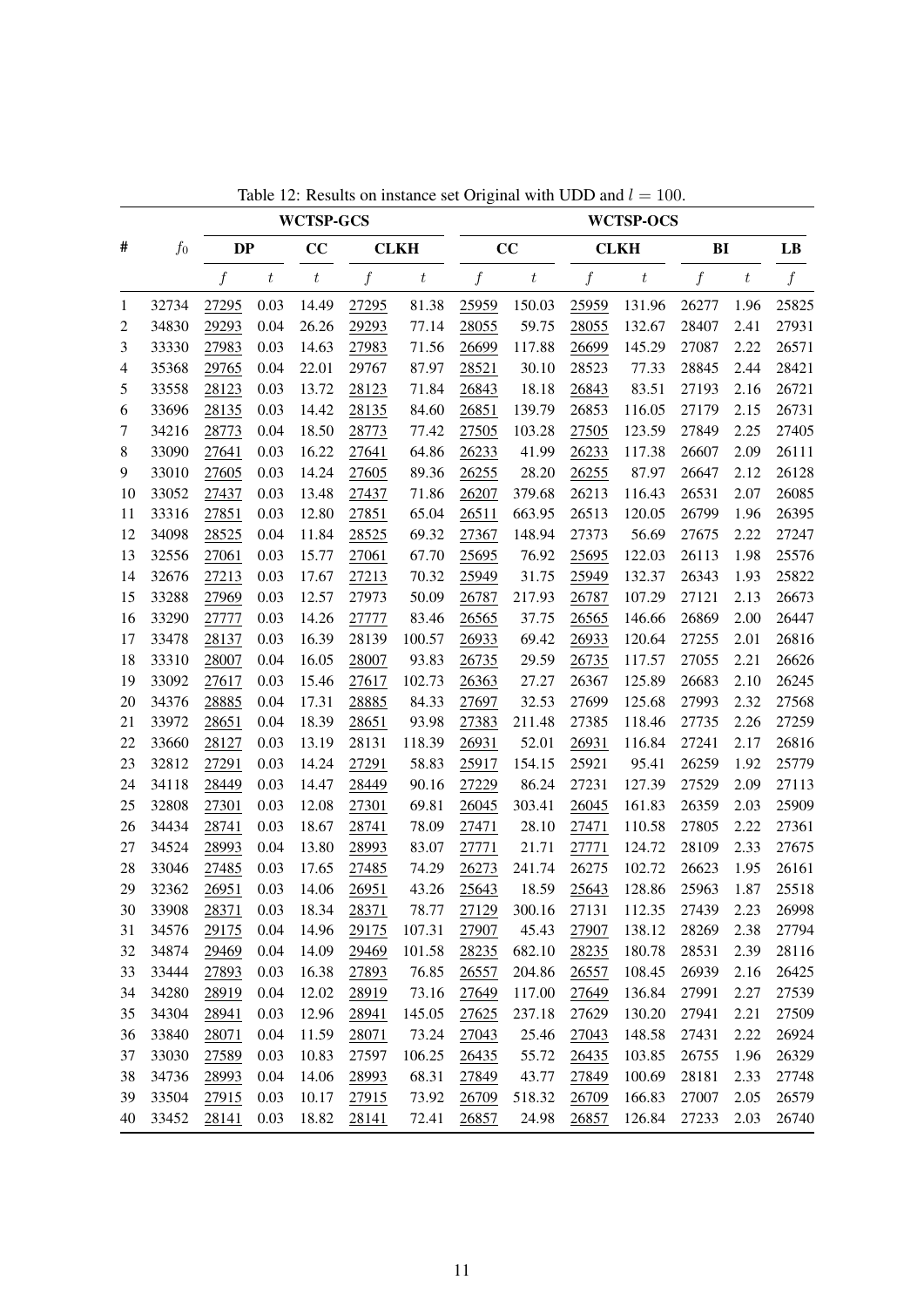|                |       |                  |                  | <b>WCTSP-GCS</b> |                  |                  |                  |                  |                  | <b>WCTSP-OCS</b> |                  |         |                  |
|----------------|-------|------------------|------------------|------------------|------------------|------------------|------------------|------------------|------------------|------------------|------------------|---------|------------------|
| #              | $f_0$ | <b>DP</b>        |                  | CC               |                  | <b>CLKH</b>      |                  | CC               |                  | <b>CLKH</b>      | BI               |         | LB               |
|                |       | $\boldsymbol{f}$ | $\boldsymbol{t}$ | $\boldsymbol{t}$ | $\boldsymbol{f}$ | $\boldsymbol{t}$ | $\boldsymbol{f}$ | $\boldsymbol{t}$ | $\boldsymbol{f}$ | $\boldsymbol{t}$ | $\boldsymbol{f}$ | $\it t$ | $\boldsymbol{f}$ |
| $\mathbf{1}$   | 5244  | 4345             | 0.01             | 1.75             | 4345             | 26.15            | 4127             | 2.55             | 4127             | 37.38            | 4217             | 0.08    | 4044             |
| $\overline{c}$ | 4966  | 3945             | 0.00             | 1.16             | 3945             | 6.36             | 3715             | 1.63             | 3715             | 6.01             | 3787             | 0.05    | 3633             |
| 3              | 5468  | 4563             | 0.01             | 1.91             | 4563             | 19.23            | 4327             | 1.91             | 4327             | 11.40            | 4373             | 0.07    | 4260             |
| $\overline{4}$ | 5512  | 4511             | 0.01             | 1.29             | 4511             | 19.33            | 4287             | 2.63             | 4287             | 18.34            | 4331             | 0.07    | 4220             |
| 5              | 5476  | 4567             | 0.01             | 3.33             | 4567             | 23.66            | 4287             | 1.79             | 4287             | 10.98            | 4329             | 0.07    | 4211             |
| 6              | 5362  | 4491             | 0.01             | 2.24             | 4491             | 17.80            | 4311             | 3.71             | 4311             | 16.28            | 4345             | 0.09    | 4250             |
| 7              | 4828  | 3953             | 0.01             | 1.30             | 3953             | 8.91             | 3771             | 10.04            | 3771             | 19.83            | 3841             | 0.06    | 3696             |
| 8              | 4806  | 3965             | 0.00             | 1.78             | 3965             | 21.17            | 3713             | 5.35             | 3713             | 20.40            | 3795             | 0.05    | 3617             |
| 9              | 5470  | 4533             | 0.01             | 2.59             | 4533             | 25.14            | 4313             | 3.36             | 4313             | 21.58            | 4375             | 0.08    | 4254             |
| 10             | 5058  | 4163             | 0.01             | 2.29             | 4163             | 11.44            | 3949             | 12.19            | 3949             | 18.77            | 3989             | 0.06    | 3877             |
| 11             | 5356  | 4443             | 0.01             | 1.46             | 4443             | 26.91            | 4199             | 5.20             | 4199             | 19.40            | 4277             | 0.06    | 4127             |
| 12             | 5672  | 4821             | 0.01             | 1.61             | 4821             | 33.14            | 4603             | 4.12             | 4603             | 26.62            | 4635             | 0.08    | 4529             |
| 13             | 5484  | 4677             | 0.01             | 2.88             | 4677             | 34.09            | 4391             | 5.04             | 4391             | 22.89            | 4433             | 0.08    | 4311             |
| 14             | 5034  | 4141             | 0.01             | 1.60             | 4141             | 21.62            | 3923             | 2.10             | 3923             | 16.89            | 3991             | 0.07    | 3861             |
| 15             | 4884  | 3953             | 0.00             | 1.37             | 3953             | 16.90            | 3727             | 2.11             | 3727             | 18.03            | 3793             | 0.05    | 3648             |
| 16             | 4942  | 3983             | 0.00             | 1.45             | 3983             | 20.72            | 3751             | 1.54             | 3751             | 4.29             | 3849             | 0.05    | 3683             |
| 17             | 5476  | 4495             | 0.01             | 1.37             | 4495             | 17.40            | 4271             | 12.41            | 4271             | 18.04            | 4345             | 0.06    | 4180             |
| 18             | 4942  | 3991             | 0.01             | 1.26             | 3991             | 15.39            | 3789             | 5.07             | 3789             | 10.14            | 3849             | 0.06    | 3717             |
| 19             | 5082  | 4209             | 0.01             | 1.47             | 4209             | 9.85             | 4047             | 14.44            | 4047             | 26.95            | 4115             | 0.06    | 3957             |
| 20             | 5002  | 4093             | 0.00             | 2.00             | 4093             | 20.86            | 3855             | 1.73             | 3855             | 9.17             | 3941             | 0.06    | 3767             |
| 21             | 5692  | 4665             | 0.01             | 1.91             | 4665             | 16.66            | 4495             | 8.91             | 4495             | 21.06            | 4539             | 0.07    | 4438             |
| 22             | 5352  | 4373             | 0.01             | 2.06             | 4373             | 19.30            | 4169             | 4.92             | 4169             | 18.43            | 4225             | 0.07    | 4082             |
| 23             | 5168  | 4175             | 0.01             | 1.42             | 4175             | 14.49            | 3995             | 2.54             | 3995             | 24.08            | 4067             | 0.06    | 3914             |
| 24             | 4964  | 4035             | 0.00             | 1.70             | 4035             | 17.94            | 3843             | 3.51             | 3843             | 14.51            | 3863             | 0.05    | 3772             |
| 25             | 5480  | 4597             | 0.01             | 1.56             | 4597             | 13.96            | 4289             | 2.82             | 4289             | 17.55            | 4337             | 0.07    | 4222             |
| 26             | 5126  | 4263             | 0.00             | 1.42             | 4263             | 13.49            | 4039             | 1.80             | 4039             | 16.34            | 4127             | 0.05    | 3937             |
| $27\,$         | 5122  | 4183             | 0.01             | 1.18             | 4183             | 9.39             | 3929             | 1.70             | 3929             | 12.40            | 4021             | 0.06    | 3865             |
| 28             | 5194  | 4299             | 0.01             | 1.51             | 4299             | 21.10            | 4043             | 1.26             | 4043             | 8.49             | 4149             | 0.06    | 3968             |
| 29             | 5048  | 4127             | 0.01             | 1.25             | 4127             | 14.18            | 3915             | 6.92             | 3915             | 8.41             | 3983             | 0.06    | 3822             |
| 30             | 5080  | 4183             | 0.01             | 1.92             | 4183             | 10.28            | 3937             | 2.22             | 3937             | 13.36            | 4001             | 0.06    | 3859             |
| 31             | 5014  | 4087             | 0.00             | 1.48             | 4087             | 19.17            | 3809             | 1.98             | 3809             | 12.01            | 3885             | 0.05    | 3734             |
| 32             | 5208  | 4287             | 0.01             | 1.57             | 4287             | 11.67            | 4121             | 3.43             | 4121             | 16.33            | 4161             | 0.06    | 4057             |
| 33             | 5120  | 4295             | 0.01             | 1.76             | 4295             | 17.89            | 4003             | 2.45             | 4003             | 5.21             | 4039             | 0.06    | 3934             |
| 34             | 5388  | 4527             | 0.01             | 3.25             | 4527             | 41.64            | 4283             | 3.00             | 4283             | 26.17            | 4357             | 0.08    | 4202             |
| 35             | 5224  | 4259             | 0.01             | 1.44             | 4259             | 12.70            | 4057             | 7.10             | 4057             | 18.81            | 4107             | 0.06    | 3978             |
| 36             | 5170  | 4145             | 0.00             | 1.28             | 4145             | 12.40            | 3975             | 1.56             | 3975             | 10.61            | 4053             | 0.05    | 3893             |
| 37             | 4932  | 4047             | 0.01             | 1.90             | 4047             | 22.71            | 3815             | 5.50             | 3815             | 14.66            | 3921             | 0.07    | 3717             |
| 38             | 5322  | 4339             | 0.01             | 1.49             | 4339             | 18.56            | 4145             | 3.22             | 4145             | 19.77            | 4207             | 0.06    | 4069             |
| 39             | 5226  | 4333             | 0.01             | 1.30             | 4333             | 12.75            | 4113             | 1.61             | 4113             | 9.41             | 4163             | 0.06    | 4044             |
| 40             | 5484  | 4543             | 0.01             | 1.76             | 4543             | 18.74            | 4367             | 4.37             | 4367             | 8.89             | 4401             | 0.07    | 4273             |

Table 13: Results on instance set Original with CBD and  $l = 20$ .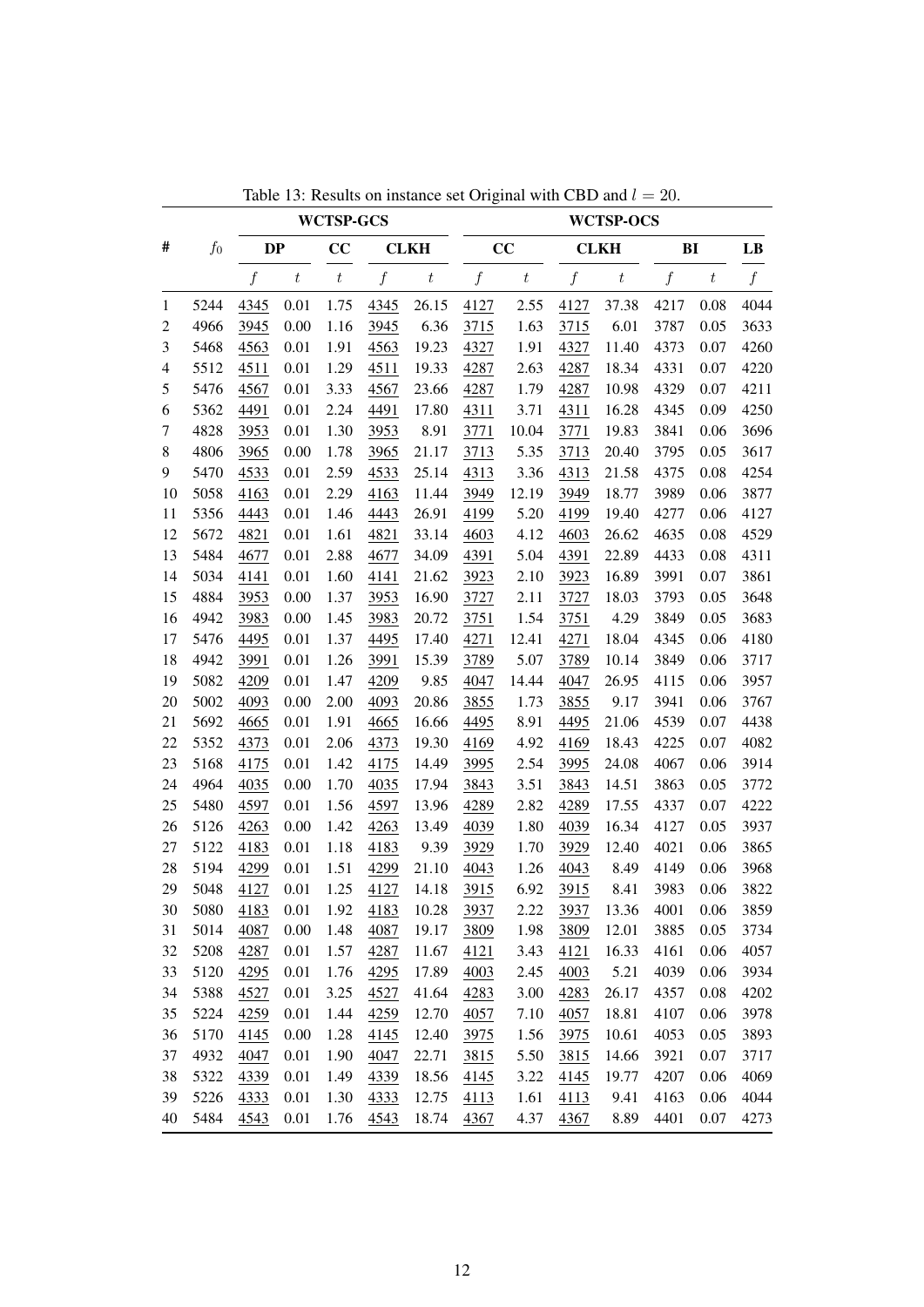|                |       |                  |                  | <b>WCTSP-GCS</b> |                  |                  |                  |                  |                  | <b>WCTSP-OCS</b> |                  |                  |                  |
|----------------|-------|------------------|------------------|------------------|------------------|------------------|------------------|------------------|------------------|------------------|------------------|------------------|------------------|
| #              | $f_0$ | <b>DP</b>        |                  | CC               |                  | <b>CLKH</b>      |                  | CC               |                  | <b>CLKH</b>      | BI               |                  | LB               |
|                |       | $\boldsymbol{f}$ | $\boldsymbol{t}$ | $\,t$            | $\boldsymbol{f}$ | $\boldsymbol{t}$ | $\boldsymbol{f}$ | $\boldsymbol{t}$ | $\boldsymbol{f}$ | $\boldsymbol{t}$ | $\boldsymbol{f}$ | $\boldsymbol{t}$ | $\boldsymbol{f}$ |
| 1              | 10486 | 8599             | 0.01             | 3.38             | 8599             | 42.76            | 8167             | 38.65            | 8167             | 18.97            | 8295             | 0.23             | 8070             |
| $\overline{c}$ | 11054 | 9159             | 0.02             | 6.56             | 9159             | 45.27            | 8745             | 20.64            | 8745             | 40.71            | 8855             | 0.28             | 8661             |
| 3              | 11148 | 9247             | 0.02             | 5.09             | 9247             | 21.36            | 8761             | 7.06             | 8761             | 27.07            | 8857             | 0.27             | 8684             |
| 4              | 10678 | 8787             | 0.01             | 4.68             | 8787             | 36.11            | 8261             | 6.08             | 8261             | 40.31            | 8375             | 0.25             | 8185             |
| 5              | 10640 | 8791             | 0.01             | 3.24             | 8791             | 22.27            | 8301             | 13.27            | 8301             | 26.05            | 8445             | 0.23             | 8191             |
| 6              | 10440 | 8431             | $0.01\,$         | 5.11             | 8431             | 25.06            | 8013             | 4.08             | 8013             | 20.49            | 8145             | 0.22             | 7926             |
| 7              | 10980 | 9043             | 0.01             | 4.75             | 9047             | 20.62            | 8525             | 5.76             | 8525             | 19.24            | 8623             | 0.25             | 8454             |
| $8\,$          | 10132 | 8343             | 0.01             | 2.54             | 8343             | 30.69            | 7821             | 4.61             | 7821             | 24.21            | 7957             | 0.20             | 7719             |
| 9              | 10494 | 8715             | 0.01             | 3.44             | 8715             | 21.18            | 8301             | 5.61             | 8301             | 29.08            | 8417             | 0.22             | 8205             |
| 10             | 9992  | 8111             | 0.01             | 3.09             | 8111             | 17.96            | 7641             | 5.82             | 7641             | 24.57            | 7769             | 0.22             | 7544             |
| 11             | 10960 | 8987             | 0.01             | 6.80             | 8987             | 34.84            | 8563             | 9.37             | 8563             | 24.74            | 8713             | 0.27             | 8486             |
| 12             | 10908 | 9151             | 0.01             | 4.88             | 9151             | 27.00            | 8659             | 9.81             | 8659             | 41.74            | 8765             | 0.28             | 8577             |
| 13             | 10628 | 8839             | 0.01             | 3.23             | 8839             | 17.48            | 8369             | 4.32             | 8369             | 27.29            | 8475             | 0.23             | 8284             |
| 14             | 10508 | 8631             | 0.01             | 4.04             | 8631             | 18.98            | 8031             | 4.24             | 8031             | 13.51            | 8233             | 0.24             | 7943             |
| 15             | 10868 | 9051             | 0.01             | 4.64             | 9051             | 24.67            | 8459             | 14.28            | 8459             | 25.85            | 8607             | 0.25             | 8363             |
| 16             | 10950 | 8921             | 0.02             | 2.86             | 8921             | 48.93            | 8489             | 26.96            | 8489             | 23.95            | 8637             | 0.27             | 8395             |
| 17             | 10278 | 8435             | 0.01             | 2.50             | 8435             | 26.04            | 7981             | 2.97             | 7981             | 17.31            | 8111             | 0.20             | 7896             |
| 18             | 10368 | 8515             | 0.01             | 3.82             | 8515             | 28.13            | 8089             | 7.02             | 8089             | 38.74            | 8255             | 0.22             | 7981             |
| 19             | 9970  | 8353             | 0.01             | 3.37             | 8353             | 22.01            | 7741             | 7.17             | 7741             | 18.49            | 7865             | 0.21             | 7651             |
| 20             | 9606  | 7855             | 0.01             | 3.04             | 7855             | 26.51            | 7413             | 13.47            | 7413             | 31.67            | 7547             | 0.19             | 7311             |
| 21             | 11052 | 9071             | 0.01             | 3.78             | 9071             | 29.44            | 8667             | 3.68             | 8667             | 22.89            | 8823             | 0.26             | 8598             |
| 22             | 10746 | 8849             | 0.01             | 3.47             | 8849             | 25.53            | 8391             | 21.29            | 8391             | 32.92            | 8559             | 0.23             | 8301             |
| 23             | 10484 | 8745             | 0.01             | 5.92             | 8745             | 22.45            | 8227             | 7.39             | 8227             | 31.90            | 8381             | 0.24             | 8133             |
| 24             | 10568 | 8639             | 0.01             | 2.90             | 8639             | 33.32            | 8137             | 6.92             | 8137             | 16.90            | 8257             | 0.20             | 8049             |
| 25             | 10626 | 8693             | 0.01             | 3.55             | 8693             | 22.87            | 8221             | 24.39            | 8221             | 31.57            | 8349             | 0.25             | 8122             |
| 26             | 10402 | 8533             | 0.01             | 3.33             | 8533             | 53.94            | 8117             | 7.88             | 8117             | 32.15            | 8243             | 0.22             | 8017             |
| 27             | 10972 | 9167             | 0.02             | 3.06             | 9167             | 33.20            | 8715             | 9.00             | 8715             | 33.95            | 8827             | 0.28             | 8618             |
| 28             | 10434 | 8465             | 0.01             | 4.04             | 8465             | 42.37            | 7975             | 39.55            | 7975             | 29.63            | 8075             | 0.21             | 7883             |
| 29             | 10524 | 8695             | 0.01             | 3.28             | 8695             | 27.84            | 8187             | 6.41             | 8187             | 19.93            | 8323             | 0.23             | 8090             |
| 30             | 10982 | 9157             | 0.01             | 2.82             | 9157             | 25.33            | 8739             | 8.80             | 8739             | 27.98            | 8855             | 0.25             | 8643             |
| 31             | 10752 | 8907             | 0.01             | 4.51             | 8907             | 35.49            | 8419             | 5.53             | 8421             | 17.90            | 8591             | 0.25             | 8316             |
| 32             | 10530 | 8767             | 0.01             | 4.61             | 8773             | 31.03            | 8255             | 4.51             | 8255             | 15.08            | 8431             | 0.26             | 8172             |
| 33             | 10538 | 8677             | 0.01             | 3.46             | 8677             | 27.39            | 8211             | 46.84            | 8211             | 32.44            | 8341             | 0.21             | 8130             |
| 34             | 10014 | 8271             | 0.01             | 2.67             | 8271             | 31.46            | 7797             | 10.75            | 7797             | 16.94            | 7963             | 0.19             | 7687             |
| 35             | 10562 | 8653             | 0.01             | 5.18             | 8653             | 27.84            | 8233             | 17.92            | 8233             | 43.88            | 8357             | 0.24             | 8157             |
| 36             | 10012 | 8123             | 0.01             | 3.62             | 8123             | 31.92            | 7631             | 4.16             | 7631             | 20.90            | 7741             | 0.22             | 7528             |
| 37             | 11048 | 9291             | 0.01             | 5.63             | 9291             | 35.23            | 8805             | 11.80            | 8805             | 23.79            | 8961             | 0.28             | 8718             |
| 38             | 10890 | 9003             | 0.01             | 4.33             | 9003             | 30.08            | 8577             | 6.52             | 8577             | 30.45            | 8683             | 0.24             | 8479             |
| 39             | 10918 | 8887             | 0.01             | 4.70             | 8887             | 29.05            | 8485             | 47.60            | 8485             | 23.04            | 8611             | 0.25             | 8385             |
| 40             | 11310 | 9417             | 0.02             | 4.11             | 9417             | 31.92            | 8945             | 7.01             | 8945             | 23.58            | 9081             | 0.29             | 8870             |

Table 14: Results on instance set Original with CBD and  $l = 40$ .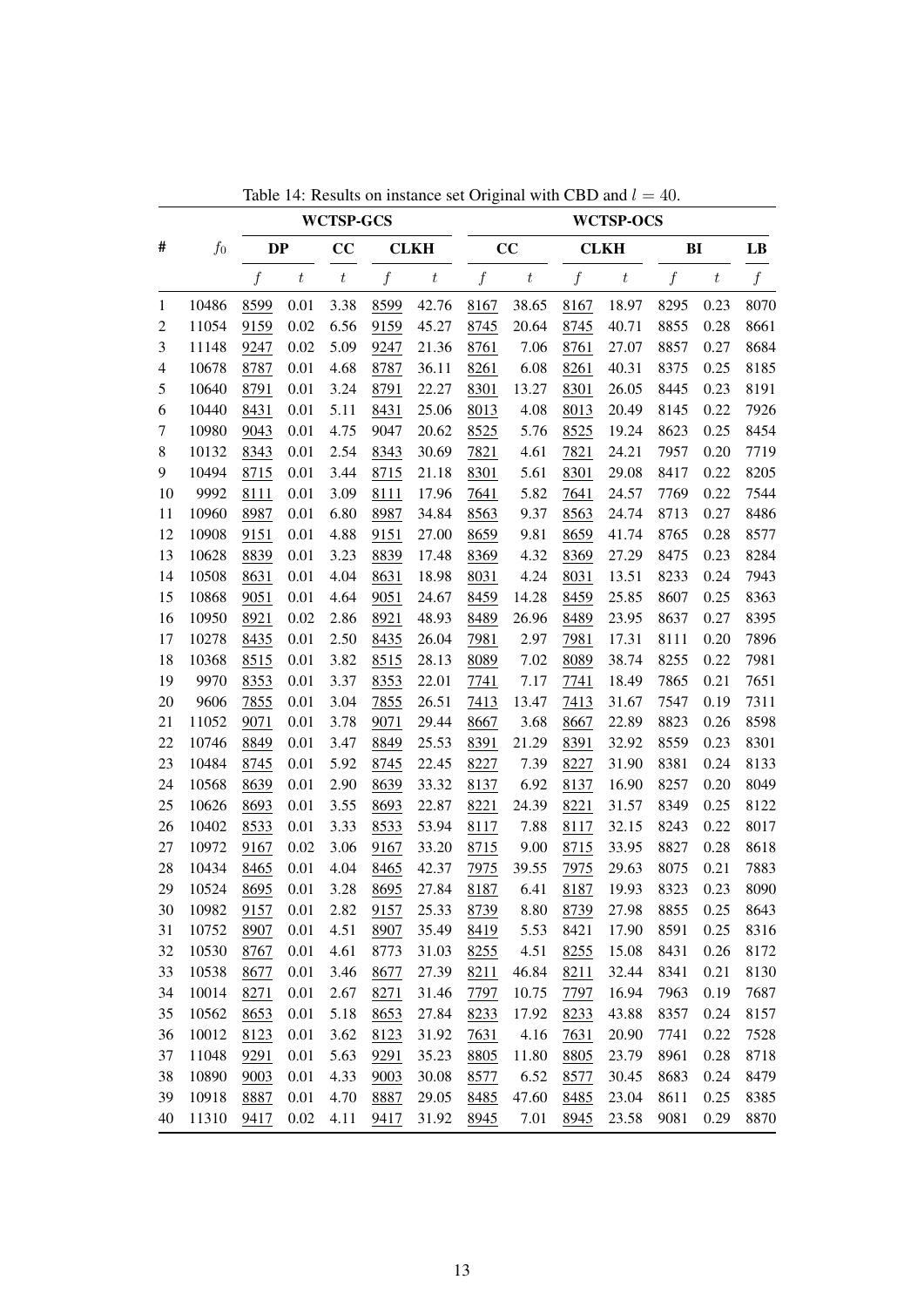| #<br>$f_0$<br>CC<br>CC<br><b>DP</b><br><b>CLKH</b><br><b>CLKH</b>                                                                                                 |                  |                  |                  |
|-------------------------------------------------------------------------------------------------------------------------------------------------------------------|------------------|------------------|------------------|
|                                                                                                                                                                   |                  | BI               | LB               |
| $\boldsymbol{f}$<br>$\boldsymbol{f}$<br>f<br>$\boldsymbol{f}$<br>$\boldsymbol{t}$<br>$\boldsymbol{t}$<br>$\boldsymbol{t}$<br>$\boldsymbol{t}$<br>$\boldsymbol{t}$ | $\boldsymbol{f}$ | $\boldsymbol{t}$ | $\boldsymbol{f}$ |
| 16374<br>0.02<br>7.11<br>47.45<br>12869<br>46.54<br>12869<br>41.50<br>13617<br>13617<br>1                                                                         | 13049            | 0.57             | 12750            |
| 0.02<br>6.13<br>35.37<br>37.98<br>$\overline{c}$<br>15460<br>12685<br>12685<br>11917<br>19.60<br>11917                                                            | 12143            | 0.50             | 11814            |
| 26.32<br>3<br>14988<br>12051<br>0.01<br>4.91<br>12051<br>11273<br>14.76<br>11273<br>33.65                                                                         | 11451            | 0.39             | 11171            |
| 40.80<br>42.20<br>15110<br>12421<br>0.02<br>8.19<br>12421<br>11551<br>21.45<br>11553<br>$\overline{4}$                                                            | 11755            | 0.47             | 11465            |
| 8.04<br>5<br>15768<br>13039<br>0.02<br>6.85<br>13039<br>39.61<br>12299<br>12301<br>32.64                                                                          | 12493            | 0.54             | 12210            |
| 15694<br>48.55<br>16.32<br>12861<br>0.02<br>5.53<br>12861<br>12117<br>36.41<br>6<br>12117                                                                         | 12319            | 0.54             | 12020            |
| 0.02<br>7.26<br>38.68<br>281.95<br>40.51<br>$\tau$<br>15932<br>13153<br>13153<br>12415<br>12415                                                                   | 12635            | 0.58             | 12328            |
| 15550<br>39.90<br>25.88<br>$8\phantom{1}$<br>12883<br>0.02<br>7.94<br>12883<br>12013<br>12.42<br>12013                                                            | 12227            | 0.55             | 11917            |
| 16522<br>13.34<br>8.96<br>32.50<br>13723<br>0.02<br>13723<br>77.81<br>13021<br>13021<br>9                                                                         | 13245            | 0.63             | 12929            |
| 16222<br>0.02<br>7.51<br>47.15<br>18.68<br>38.32<br>13459<br>13459<br>12755<br>12755<br>10                                                                        | 12943            | 0.59             | 12665            |
| 0.02<br>11.54<br>38.27<br>127.15<br>11<br>15578<br>12781<br>12781<br>11987<br>11987<br>36.13                                                                      | 12233            | 0.49             | 11895            |
| $0.02\,$<br>5.78<br>45.27<br>115.80<br>12<br>16078<br>13363<br>13363<br>12603<br>12603<br>43.72                                                                   | 12773            | 0.58             | 12513            |
| 6.98<br>13<br>16168<br>13263<br>0.02<br>13265<br>57.16<br>12563<br>13.70<br>12563<br>25.15                                                                        | 12787            | 0.54             | 12447            |
| 15316<br>0.02<br>6.00<br>12551<br>45.45<br>14<br>12549<br>46.76<br>50.33<br>11693<br>11693                                                                        | 11867            | 0.52             | 11576            |
| 15<br>0.02<br>38.36<br>46.79<br>16176<br>13401<br>6.14<br>13401<br>12607<br>17.05<br>12607                                                                        | 12775            | 0.61             | 12519            |
| 16<br>15268<br>12575<br>0.02<br>8.45<br>12577<br>41.07<br>11797<br>77.60<br>11797<br>41.48                                                                        | 12013            | 0.47             | 11678            |
| 0.02<br>29.95<br>88.05<br>17<br>15118<br>12193<br>6.56<br>12193<br>11493<br>11493<br>44.00                                                                        | 11677            | 0.47             | 11386            |
| 15818<br>18<br>12889<br>0.02<br>5.30<br>12889<br>32.23<br>12103<br>28.31<br>12103<br>48.58                                                                        | 12325            | 0.52             | 12003            |
| 19<br>15646<br>0.02<br>7.15<br>57.69<br>57.54<br>12729<br>12729<br>12023<br>37.97<br>12023                                                                        | 12207            | 0.55             | 11921            |
| 20<br>15792<br>12893<br>0.02<br>12.57<br>12893<br>44.40<br>12107<br>9.66<br>12107<br>26.74                                                                        | 12297            | 0.53             | 12018            |
| 0.02<br>21<br>15424<br>12787<br>10.68<br>12787<br>33.91<br>6.80<br>12071<br>27.70<br>12071                                                                        | 12237            | 0.51             | 11983            |
| 5.88<br>22<br>16064<br>0.02<br>13409<br>35.66<br>20.76<br>12663<br>46.92<br>13407<br>12663                                                                        | 12843            | 0.57             | 12561            |
| 0.02<br>52.13<br>23<br>16152<br>13473<br>5.17<br>13473<br>12743<br>7.96<br>12743<br>46.83                                                                         | 12919            | 0.57             | 12663            |
| 15304<br>0.02<br>40.08<br>24<br>12511<br>6.71<br>12511<br>11759<br>62.96<br>11759<br>26.47                                                                        | 11991            | 0.47             | 11670            |
| 15620<br>$0.02\,$<br>43.22<br>39.34<br>25<br>12915<br>5.69<br>12917<br>12095<br>12095<br>35.12                                                                    | 12295            | 0.58             | 11996            |
| 16346<br>26<br>13551<br>0.02<br>8.26<br>13551<br>34.97<br>34.81<br>12795<br>31.90<br>12795                                                                        | 13015            | 0.56             | 12692            |
| 15772<br>0.02<br>7.28<br>38.42<br>28.34<br>27<br>13003<br>13003<br>12329<br>12329<br>42.99                                                                        | 12543            | 0.55             | 12228            |
| 58.51<br>28<br>15694<br>0.02<br>13089<br>278.23<br>12319<br>49.49<br>13087<br>8.46<br>12319                                                                       | 12509            | 0.56             | 12222            |
| 15494<br>0.02<br>12801<br>47.86<br>176.45<br>39.77<br>29<br>12801<br>8.11<br>12039<br>12039                                                                       | 12251            | 0.51             | 11935            |
| 5.07<br>11843<br>53.98<br>11843<br>0.02<br>11143<br>30.16<br>11143<br>29.00<br>30<br>14670                                                                        | 11325            | 0.43             | 11034            |
| 16208<br>6.28<br>48.42<br>31<br>13397<br>0.02<br>13397<br>12695<br>12.45<br>12695<br>40.64                                                                        | 12899            | 0.59             | 12582            |
| 16374<br>13439<br>0.02<br>5.65<br>13439<br>23.67<br>28.23<br>12753<br>40.70<br>32<br>12753                                                                        | 12989            | 0.50             | 12656            |
| 15920<br>13179<br>0.02<br>8.92<br>13179<br>36.26<br>12463<br>34.50<br>12463<br>37.81<br>33                                                                        | 12659            | 0.57             | 12358            |
| 15950<br>13247<br>0.02<br>7.20<br>47.12<br>24.59<br>12493<br>43.45<br>34<br>13247<br>12493                                                                        | 12681            | 0.56             | 12392            |
| 15754<br>0.02<br>9.60<br>26.05<br>35<br>13007<br>13007<br>33.90<br>12245<br>15.86<br>12245                                                                        | 12419            | 0.56             | 12160            |
| 15660<br>12981<br>0.02<br>5.06<br>12981<br>31.23<br>15.01<br>12253<br>40.58<br>36<br>12253                                                                        | 12459            | 0.50             | 12142            |
| 15780<br>12899<br>0.02<br>6.57<br>12899<br>49.50<br>12219<br>41.00<br>12219<br>36.45<br>37                                                                        | 12443            | 0.54             | 12126            |
| 15040<br>12161<br>0.01<br>4.78<br>32.59<br>11305<br>36.22<br>11305<br>31.31<br>38<br>12161                                                                        | 11491            | 0.45             | 11204            |
| 16116<br>5.75<br>39<br>13265<br>0.02<br>13265<br>48.25<br>12471<br>16.11<br>12471<br>21.88                                                                        | 12679            | 0.54             | 12375            |
| 40<br>15698<br>0.02<br>7.87<br>31.20<br>31.53<br>12137<br>32.69<br>12911<br>12911<br>12135                                                                        | 12333            | 0.50             | 12029            |

Table 15: Results on instance set Original with CBD and  $l = 60$ .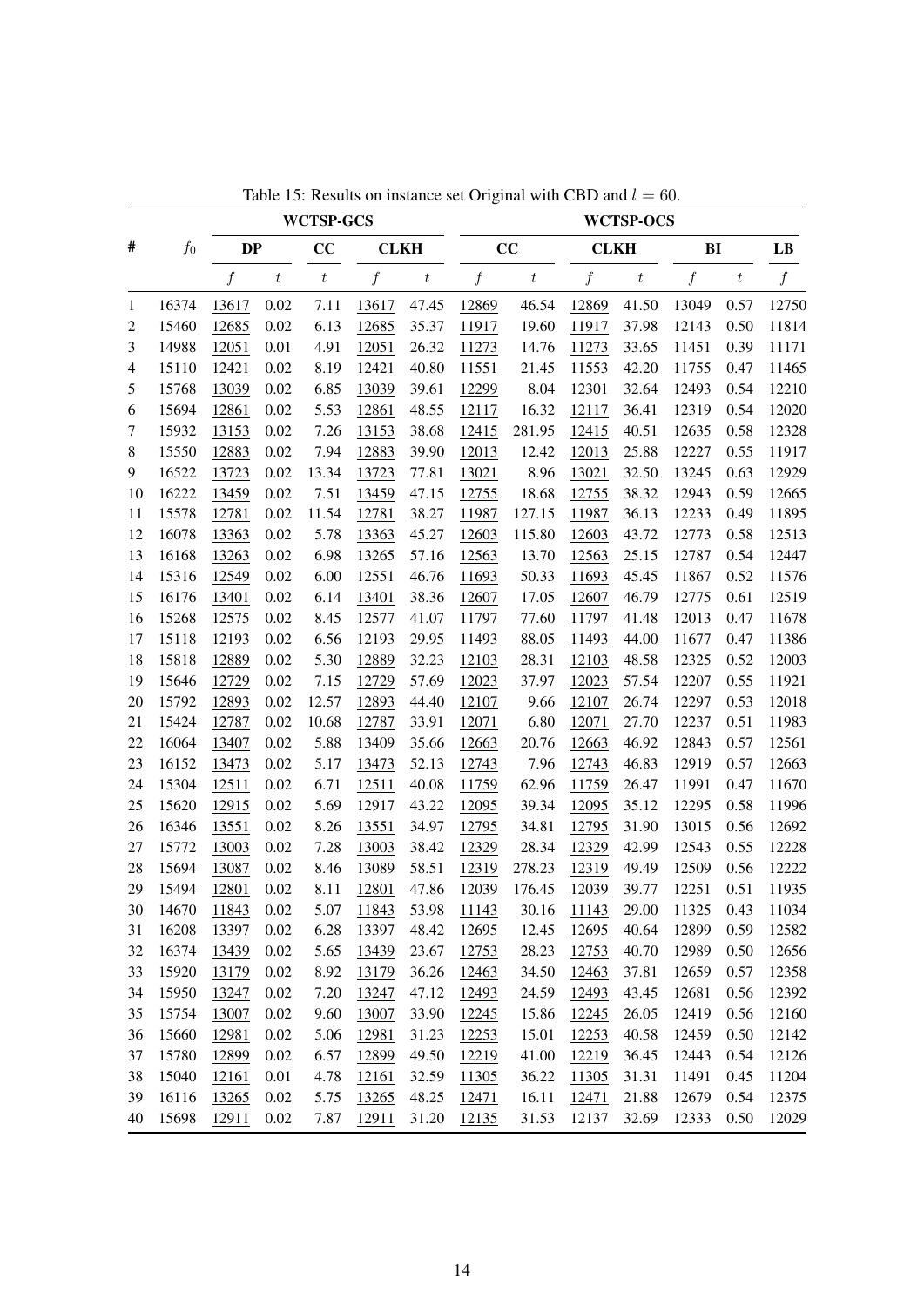|              |       |           |         | <b>WCTSP-GCS</b> |       |                  |                  |         |             | <b>WCTSP-OCS</b> |       |                  |               |
|--------------|-------|-----------|---------|------------------|-------|------------------|------------------|---------|-------------|------------------|-------|------------------|---------------|
| #            | $f_0$ | <b>DP</b> |         | cc               |       | <b>CLKH</b>      |                  | cc      | <b>CLKH</b> |                  | BI    |                  | $\mathbf{LB}$ |
|              |       | f         | $\,t\,$ | $\boldsymbol{t}$ | f     | $\boldsymbol{t}$ | $\boldsymbol{f}$ | $\,t\,$ | f           | $\boldsymbol{t}$ | f     | $\boldsymbol{t}$ | f             |
| $\mathbf{1}$ | 22154 | 18465     | 0.03    | 15.81            | 18465 | 54.56            | 17443            | 47.90   | 17443       | 45.65            | 17741 | 1.21             | 17342         |
| 2            | 21280 | 17513     | 0.03    | 11.72            | 17513 | 105.40           | 16543            | 12.87   | 16545       | 50.90            | 16797 | 1.07             | 16440         |
| 3            | 20870 | 17157     | 0.03    | 7.85             | 17157 | 60.42            | 16187            | 34.67   | 16187       | 52.28            | 16475 | 1.05             | 16087         |
| 4            | 21318 | 17719     | 0.03    | 8.15             | 17719 | 43.80            | 16655            | 60.11   | 16655       | 58.48            | 16895 | 1.05             | 16558         |
| 5            | 20970 | 17043     | 0.02    | 6.76             | 17043 | 45.70            | 16073            | 383.72  | 16075       | 53.53            | 16329 | 0.97             | 15970         |
| 6            | 20852 | 16999     | 0.02    | 8.45             | 16999 | 52.54            | 16021            | 15.48   | 16021       | 53.86            | 16279 | 0.99             | 15935         |
| 7            | 21732 | 17989     | 0.03    | 8.07             | 17989 | 46.09            | 17073            | 35.72   | 17073       | 39.64            | 17309 | 1.10             | 16974         |
| $\,8\,$      | 22088 | 18293     | 0.03    | 11.37            | 18293 | 58.97            | 17229            | 27.44   | 17229       | 49.90            | 17487 | 1.09             | 17143         |
| 9            | 20254 | 16537     | 0.02    | 7.94             | 16537 | 36.97            | 15459            | 166.46  | 15459       | 31.23            | 15715 | 0.91             | 15361         |
| 10           | 22158 | 18433     | 0.03    | 17.23            | 18433 | 50.53            | 17445            | 249.66  | 17445       | 66.66            | 17715 | 1.20             | 17338         |
| 11           | 20892 | 17225     | 0.03    | 9.24             | 17225 | 53.27            | 16137            | 56.30   | 16137       | 43.39            | 16421 | 1.05             | 16033         |
| 12           | 22172 | 18281     | 0.03    | 8.10             | 18281 | 55.66            | 17315            | 48.65   | 17315       | 38.66            | 17543 | 1.12             | 17217         |
| 13           | 21012 | 17219     | 0.03    | 6.33             | 17219 | 41.30            | 16217            | 16.24   | 16217       | 44.42            | 16445 | 1.07             | 16126         |
| 14           | 21992 | 18253     | 0.03    | 7.77             | 18253 | 50.44            | 17421            | 137.42  | 17421       | 49.55            | 17685 | 1.16             | 17314         |
| 15           | 21490 | 17659     | 0.02    | 8.13             | 17659 | 57.65            | 16581            | 15.51   | 16581       | 46.97            | 16849 | 0.92             | 16473         |
| 16           | 21136 | 17409     | 0.03    | 11.23            | 17409 | 40.91            | 16535            | 104.21  | 16535       | 57.93            | 16755 | 1.06             | 16445         |
| 17           | 21444 | 17653     | 0.03    | 10.72            | 17653 | 50.31            | 16617            | 44.14   | 16617       | 65.36            | 16893 | 1.06             | 16529         |
| 18           | 20590 | 16863     | 0.02    | 11.78            | 16863 | 52.36            | 15697            | 19.62   | 15699       | 37.87            | 15973 | 0.96             | 15605         |
| 19           | 20898 | 17221     | 0.02    | 7.67             | 17221 | 45.21            | 16209            | 252.70  | 16209       | 57.59            | 16459 | 0.96             | 16112         |
| 20           | 20644 | 16945     | 0.02    | 6.76             | 16945 | 57.93            | 15831            | 15.45   | 15831       | 41.28            | 16133 | 0.98             | 15722         |
| 21           | 20992 | 17299     | 0.02    | 9.01             | 17301 | 49.80            | 16195            | 14.03   | 16195       | 43.60            | 16463 | 0.94             | 16087         |
| 22           | 22302 | 18697     | 0.03    | 9.98             | 18699 | 35.74            | 17753            | 341.33  | 17753       | 71.18            | 17969 | 1.21             | 17637         |
| 23           | 21048 | 17473     | 0.03    | 11.31            | 17473 | 62.35            | 16301            | 14.80   | 16301       | 42.13            | 16603 | 1.00             | 16205         |
| 24           | 20730 | 17083     | 0.02    | 6.74             | 17083 | 51.61            | 16035            | 62.90   | 16035       | 53.85            | 16275 | 0.92             | 15932         |
| 25           | 20486 | 16725     | 0.02    | 8.09             | 16727 | 49.27            | 15669            | 17.56   | 15669       | 40.65            | 15953 | 0.91             | 15579         |
| 26           | 21234 | 17499     | 0.03    | 10.38            | 17499 | 41.95            | 16497            | 142.44  | 16497       | 46.70            | 16763 | 1.03             | 16394         |
| 27           | 21504 | 17667     | 0.03    | 9.25             | 17667 | 58.48            | 16703            | 53.03   | 16703       | 60.24            | 16969 | 1.04             | 16608         |
| 28           | 20346 | 16577     | 0.03    | 18.76            | 16577 | 49.34            | 15621            | 115.36  | 15623       | 50.65            | 15917 | 0.98             | 15528         |
| 29           | 21192 | 17375     | 0.03    | 14.99            | 17377 | 62.65            | 16435            | 89.86   | 16435       | 55.15            | 16675 | 1.02             | 16340         |
| 30           | 21442 | 17619     | 0.03    | 8.19             | 17619 | 67.01            | <u>16675</u>     | 860.20  | 16675       | 46.40            | 16927 | 1.07             | 16556         |
| 31           | 21378 | 17587     | 0.03    | 6.44             | 17587 | 45.36            | 16595            | 635.68  | 16595       | 46.71            | 16911 | 1.05             | 16488         |
| 32           | 20904 | 17193     | 0.03    | 10.63            | 17193 | 56.26            | 16163            | 86.36   | 16163       | 47.86            | 16415 | 1.02             | 16061         |
| 33           | 20662 | 16897     | 0.02    | 14.00            | 16897 | 109.72           | 15825            | 648.83  | 15825       | 66.07            | 16085 | 0.99             | 15718         |
| 34           | 20922 | 17183     | 0.02    | 10.36            | 17183 | 28.43            | 16177            | 62.95   | 16177       | 40.63            | 16431 | 0.97             | 16079         |
| 35           | 19726 | 16219     | 0.02    | 9.28             | 16219 | 41.17            | 15035            | 52.56   | 15035       | 40.06            | 15311 | 0.84             | 14915         |
| 36           | 21098 | 17441     | 0.03    | 8.02             | 17441 | 50.44            | 16487            | 10.72   | 16487       | 38.55            | 16755 | 1.03             | 16392         |
| 37           | 20694 | 17037     | 0.02    | 8.14             | 17037 | 55.82            | 15903            | 152.65  | 15903       | 40.29            | 16145 | 0.99             | 15801         |
| 38           | 20718 | 17043     | 0.02    | 7.66             | 17043 | 42.02            | 16007            | 16.36   | 16007       | 32.45            | 16301 | 0.97             | 15906         |
| 39           | 20732 | 16987     | 0.03    | 12.04            | 16987 | 53.37            | 16043            | 26.47   | 16043       | 54.77            | 16347 | 1.05             | 15935         |
| 40           | 21126 | 17455     | 0.02    | 8.36             | 17455 | 47.60            | 16299            | 11.98   | 16299       | 42.28            | 16535 | 0.97             | 16199         |
|              |       |           |         |                  |       |                  |                  |         |             |                  |       |                  |               |

Table 16: Results on instance set Original with CBD and  $l = 80$ .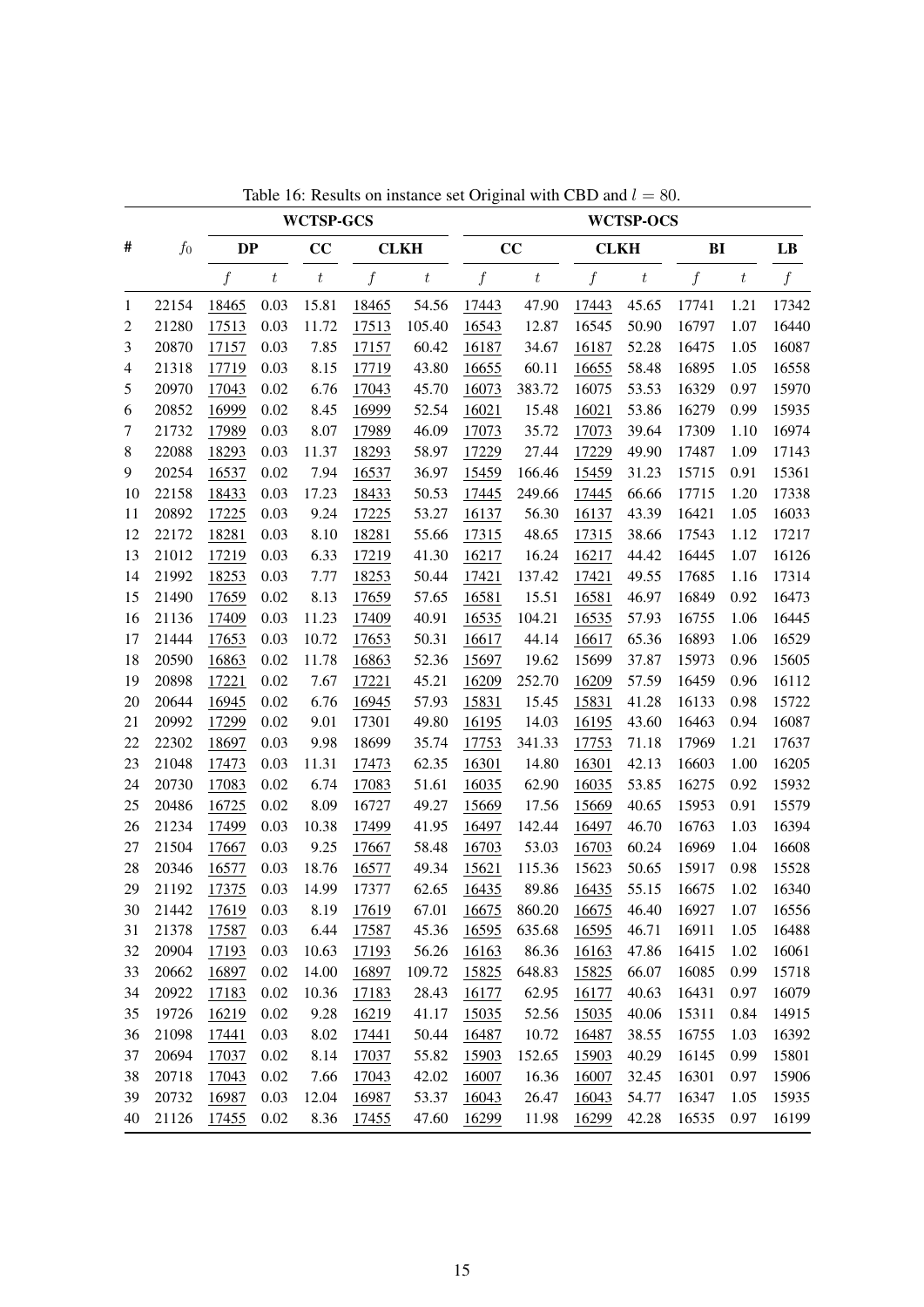|    |       |           |                  | <b>WCTSP-GCS</b> |                  |                  |                  |                  |                  | <b>WCTSP-OCS</b> |                  |                  |                  |
|----|-------|-----------|------------------|------------------|------------------|------------------|------------------|------------------|------------------|------------------|------------------|------------------|------------------|
| #  | $f_0$ | <b>DP</b> |                  | CC               | <b>CLKH</b>      |                  |                  | CC               | <b>CLKH</b>      |                  | BI               |                  | LB               |
|    |       | f         | $\boldsymbol{t}$ | $\boldsymbol{t}$ | $\boldsymbol{f}$ | $\boldsymbol{t}$ | $\boldsymbol{f}$ | $\boldsymbol{t}$ | $\boldsymbol{f}$ | $\boldsymbol{t}$ | $\boldsymbol{f}$ | $\boldsymbol{t}$ | $\boldsymbol{f}$ |
| 1  | 25692 | 20919     | 0.03             | 12.37            | 20919            | 61.38            | 19679            | 411.80           | 19681            | 61.87            | 19975            | 1.56             | 19569            |
| 2  | 26924 | 22115     | 0.03             | 14.93            | 22115            | 62.85            | 20833            | 18.63            | 20833            | 46.18            | 21193            | 1.91             | 20727            |
| 3  | 26298 | 21673     | 0.03             | 11.65            | 21673            | 66.09            | 20409            | 2412.88          | 20409            | 57.99            | 20727            | 1.79             | 20307            |
| 4  | 27234 | 22593     | 0.04             | 15.02            | 22593            | 77.40            | 21383            | 123.52           | 21383            | 69.93            | 21695            | 1.97             | 21286            |
| 5  | 25610 | 20889     | 0.03             | 24.69            | 20895            | 75.27            | 19605            | 49.74            | 19607            | 60.55            | 19857            | 1.71             | 19503            |
| 6  | 25844 | 21121     | 0.03             | 11.72            | 21121            | 45.15            | 19897            | 238.86           | 19899            | 54.14            | 20289            | 1.68             | 19773            |
| 7  | 26804 | 22035     | 0.03             | 13.61            | 22035            | 57.97            | 20725            | 6434.27          | 20725            | 58.70            | 21043            | 1.80             | 20641            |
| 8  | 25304 | 20661     | 0.03             | 13.46            | 20661            | 76.69            | 19345            | 76.94            | 19347            | 78.82            | 19677            | 1.63             | 19228            |
| 9  | 26846 | 22155     | 0.03             | 12.63            | 22155            | 72.89            | 20777            | 22.91            | 20777            | 61.38            | 21143            | 1.69             | 20684            |
| 10 | 25622 | 21141     | 0.03             | 20.18            | 21141            | 84.45            | 19825            | 38.61            | 19825            | 81.08            | 20145            | 1.63             | 19711            |
| 11 | 26072 | 21273     | 0.03             | 11.02            | 21273            | 49.17            | 20025            | 132.73           | 20027            | 49.06            | 20379            | 1.60             | 19938            |
| 12 | 26418 | 21657     | 0.03             | 12.38            | 21657            | 80.00            | 20565            | 16.69            | 20565            | 43.81            | 20859            | 1.83             | 20465            |
| 13 | 25184 | 20523     | 0.03             | 11.53            | 20523            | 62.74            | 19293            | 87.67            | 19299            | 50.08            | 19617            | 1.57             | 19197            |
| 14 | 25838 | 21253     | 0.03             | 12.45            | 21253            | 44.08            | 19991            | 17.14            | 19991            | 62.58            | 20297            | 1.53             | 19889            |
| 15 | 26474 | 21819     | 0.03             | 13.02            | 21819            | 61.35            | 20435            | 46.92            | 20435            | 58.97            | 20733            | 1.76             | 20329            |
| 16 | 26024 | 21433     | 0.03             | 9.45             | 21439            | 72.76            | 20043            | 1189.24          | 20043            | 42.99            | 20397            | 1.60             | 19936            |
| 17 | 25764 | 21177     | 0.03             | 16.28            | 21177            | 60.54            | 19911            | 45.38            | 19913            | 50.37            | 20249            | 1.62             | 19801            |
| 18 | 27094 | 22457     | 0.03             | 16.05            | 22457            | 89.99            | 21107            | 28.20            | 21107            | 73.66            | 21411            | 1.78             | 21009            |
| 19 | 26644 | 21829     | 0.03             | 10.38            | 21835            | 96.49            | 20629            | 25.58            | 20631            | 53.06            | 20941            | 1.69             | 20527            |
| 20 | 26650 | 21893     | 0.03             | 19.64            | 21893            | 69.46            | 20699            | 36.86            | 20701            | 74.86            | 21021            | 1.87             | 20597            |
| 21 | 26908 | 22193     | 0.03             | 12.61            | 22193            | 57.50            | 20947            | 145.44           | 20947            | 70.56            | 21265            | 1.85             | 20846            |
| 22 | 26614 | 21799     | 0.03             | 11.69            | 21799            | 88.07            | 20517            | 134.10           | 20517            | 53.28            | 20825            | 1.81             | 20412            |
| 23 | 26104 | 21337     | 0.03             | 18.40            | 21337            | 63.07            | 19993            | 18.39            | 19993            | 52.92            | 20289            | 1.55             | 19894            |
| 24 | 26722 | 22067     | 0.03             | 14.48            | 22067            | 62.72            | 20793            | 94.80            | 20793            | 55.50            | 21151            | 1.71             | 20699            |
| 25 | 25814 | 20985     | 0.03             | 14.51            | 20985            | 58.68            | 19731            | 56.60            | 19731            | 41.00            | 20073            | 1.61             | 19618            |
| 26 | 27454 | 22665     | 0.03             | 12.07            | 22665            | 58.24            | 21503            | 108.27           | 21503            | 57.84            | 21805            | 1.77             | 21405            |
| 27 | 26822 | 22031     | 0.04             | 13.84            | 22031            | 59.62            | 20779            | 59.76            | 20779            | 55.76            | 21123            | 1.91             | 20685            |
| 28 | 25792 | 21047     | 0.03             | 17.62            | 21049            | 77.52            | 19741            | 60.50            | 19743            | 62.07            | 20111            | 1.55             | 19629            |
| 29 | 25986 | 21223     | 0.03             | 12.93            | 21223            | 83.67            | 19903            | 68.71            | 19903            | 47.48            | 20225            | 1.56             | 19792            |
| 30 | 26022 | 21339     | 0.03             | 13.22            | 21339            | 63.27            | 20115            | 370.76           | 20115            | 67.32            | 20391            | 1.77             | 20003            |
| 31 | 27318 | 22553     | 0.04             | 11.15            | 22553            | 70.34            | 21403            | 16.53            | 21403            | 57.97            | 21725            | 1.96             | 21300            |
| 32 | 26322 | 21761     | 0.03             | 13.94            | 21761            | 58.28            | 20413            | 73.00            | 20415            | 82.79            | 20761            | 1.85             | 20321            |
| 33 | 26512 | 21985     | 0.03             | 9.75             | 21985            | 69.50            | 20625            | 14.64            | 20625            | 45.17            | 20981            | 1.72             | 20494            |
| 34 | 25914 | 21281     | 0.03             | 11.35            | 21281            | 47.20            | 20003            | 49.08            | 20003            | 52.45            | 20371            | 1.80             | 19890            |
| 35 | 26166 | 21447     | 0.03             | 15.03            | 21447            | 71.28            | 19999            | 96.93            | 20001            | 65.41            | 20349            | 1.71             | 19889            |
| 36 | 27018 | 22283     | 0.03             | 13.46            | 22285            | 58.30            | 21025            | 118.71           | 21027            | 52.37            | 21325            | 1.85             | 20927            |
| 37 | 26196 | 21635     | 0.03             | 9.57             | 21639            | 62.07            | 20261            | 65.79            | 20261            | 75.60            | 20559            | 1.58             | 20153            |
| 38 | 26652 | 22017     | 0.03             | 11.22            | 22017            | 56.31            | 20923            | 211.38           | 20923            | 69.93            | 21221            | 1.86             | 20824            |
| 39 | 25252 | 20623     | 0.03             | 17.13            | 20623            | 59.66            | 19277            | 24.41            | 19279            | 60.55            | 19565            | 1.64             | 19157            |
| 40 | 25840 | 20995     | 0.03             | 9.76             | 20995            | 52.46            | 19865            | 1199.05          | 19865            | 52.68            | 20221            | 1.63             | 19773            |

Table 17: Results on instance set Original with CBD and  $l = 100$ .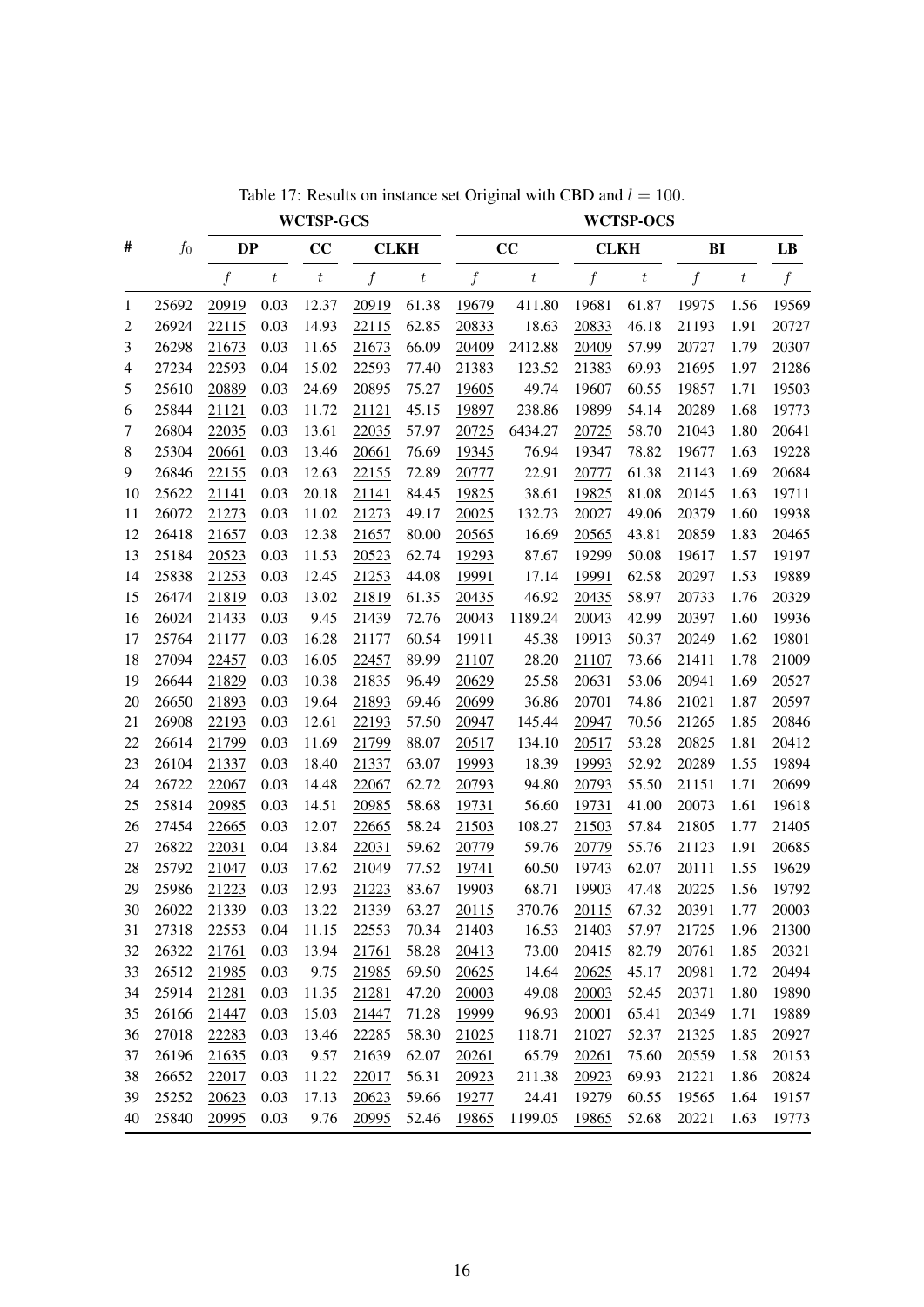|                |       |                  |                  | <b>WCTSP-GCS</b> |                  |                  |                  |                  |                  | <b>WCTSP-OCS</b> |                  |                  |                  |
|----------------|-------|------------------|------------------|------------------|------------------|------------------|------------------|------------------|------------------|------------------|------------------|------------------|------------------|
| #              | $f_0$ | DP               |                  | CC               |                  | <b>CLKH</b>      |                  | CC               |                  | <b>CLKH</b>      | BI               |                  | LB               |
|                |       | $\boldsymbol{f}$ | $\boldsymbol{t}$ | $\boldsymbol{t}$ | $\boldsymbol{f}$ | $\boldsymbol{t}$ | $\boldsymbol{f}$ | $\boldsymbol{t}$ | $\boldsymbol{f}$ | $\boldsymbol{t}$ | $\boldsymbol{f}$ | $\boldsymbol{t}$ | $\boldsymbol{f}$ |
| 1              | 7066  | 6149             | 0.01             | 2.32             | 6149             | 27.30            | 5943             | 3.46             | 5943             | 29.11            | 5995             | 0.10             | 5853             |
| $\overline{c}$ | 6388  | 5461             | 0.00             | 1.67             | 5461             | 14.07            | 5229             | 2.07             | 5229             | 19.78            | 5303             | 0.07             | 5133             |
| 3              | 6740  | 5829             | 0.01             | 1.76             | 5829             | 14.42            | 5551             | 6.12             | 5551             | 22.07            | 5609             | 0.10             | 5450             |
| $\overline{4}$ | 6552  | 5619             | 0.01             | 1.23             | 5619             | 20.11            | 5415             | 1.86             | 5415             | 17.31            | 5437             | 0.08             | 5314             |
| 5              | 6922  | 5981             | 0.01             | 1.64             | 5981             | 29.14            | 5789             | 2.42             | 5789             | 27.60            | 5861             | 0.09             | 5691             |
| 6              | 7358  | 6355             | 0.01             | 1.52             | 6355             | 24.07            | 6197             | 12.30            | 6199             | 34.19            | 6245             | 0.13             | 6090             |
| 7              | 6634  | 5655             | 0.01             | 3.15             | 5655             | 22.65            | 5443             | 3.52             | 5443             | 26.73            | 5515             | 0.09             | 5329             |
| $8\,$          | 6364  | 5329             | 0.01             | 1.64             | 5329             | 26.97            | 5119             | 3.13             | 5119             | 32.94            | 5175             | 0.07             | 5020             |
| 9              | 7310  | 6317             | 0.01             | 2.30             | 6317             | 37.54            | 6157             | 12.87            | 6157             | 28.94            | 6201             | 0.11             | 6071             |
| 10             | 6320  | 5387             | 0.01             | 1.47             | 5387             | 23.91            | 5187             | 9.71             | 5187             | 45.60            | 5247             | 0.07             | 5061             |
| 11             | 6364  | 5465             | 0.01             | 2.18             | 5465             | 24.99            | 5249             | 3.96             | 5249             | 25.02            | 5303             | 0.08             | 5146             |
| 12             | 7000  | 6093             | 0.01             | 2.92             | 6093             | 42.17            | 5853             | 15.22            | 5853             | 40.25            | 5905             | 0.11             | 5745             |
| 13             | 7262  | 6217             | 0.01             | 1.58             | 6217             | 24.22            | 5983             | 2.43             | 5983             | 41.18            | 6073             | 0.10             | 5891             |
| 14             | 6638  | 5643             | 0.01             | 2.21             | 5643             | 28.68            | 5451             | 22.30            | 5451             | 30.33            | 5485             | 0.09             | 5353             |
| 15             | 6262  | 5367             | 0.01             | 2.07             | 5367             | 29.61            | 5109             | 1.80             | 5109             | 14.28            | 5163             | 0.07             | 4997             |
| 16             | 6180  | 5357             | 0.01             | 1.55             | 5357             | 23.48            | 5117             | 2.38             | 5117             | 26.46            | 5183             | 0.07             | 4994             |
| 17             | 6816  | 5861             | 0.01             | 2.01             | 5861             | 31.44            | 5659             | 2.38             | 5659             | 35.50            | 5687             | 0.08             | 5567             |
| 18             | 6424  | 5549             | 0.01             | 1.55             | 5549             | 32.64            | 5369             | 2.07             | 5369             | 31.54            | 5409             | 0.08             | 5280             |
| 19             | 6530  | 5551             | 0.01             | 2.05             | 5551             | 22.84            | 5341             | 2.61             | 5341             | 35.31            | 5417             | 0.08             | 5245             |
| 20             | 6236  | 5369             | 0.01             | 1.34             | 5369             | 11.30            | 5145             | 3.77             | 5145             | 20.06            | 5227             | 0.07             | 5039             |
| 21             | 6622  | 5761             | 0.01             | 2.67             | 5761             | 17.67            | 5527             | 9.51             | 5527             | 24.75            | 5581             | 0.10             | 5427             |
| 22             | 6734  | 5743             | 0.01             | 1.58             | 5743             | 32.53            | 5571             | 2.12             | 5571             | 17.12            | 5657             | 0.08             | 5479             |
| 23             | 6202  | 5273             | 0.01             | 1.81             | 5273             | 10.42            | 5025             | 2.81             | 5025             | 21.15            | 5109             | 0.07             | 4930             |
| 24             | 5802  | 4921             | 0.00             | 2.41             | 4921             | 31.41            | 4681             | 3.90             | 4681             | 11.36            | 4745             | 0.06             | 4602             |
| 25             | 6728  | 5849             | 0.01             | 1.77             | 5849             | 13.68            | 5607             | 2.20             | 5607             | 17.30            | 5665             | 0.09             | 5534             |
| 26             | 6442  | 5597             | 0.00             | 2.48             | 5597             | 25.00            | 5321             | 2.33             | 5321             | 24.56            | 5393             | 0.07             | 5231             |
| 27             | 6304  | 5417             | 0.01             | 1.73             | 5417             | 26.69            | 5189             | 3.13             | 5189             | 48.97            | 5241             | 0.08             | 5103             |
| 28             | 6268  | 5301             | 0.01             | 1.38             | 5301             | 30.77            | 5123             | 7.39             | 5123             | 37.82            | 5181             | 0.07             | 5010             |
| 29             | 6344  | 5425             | 0.01             | 1.53             | 5425             | 15.83            | 5211             | 1.89             | 5211             | 12.13            | 5263             | 0.07             | 5121             |
| 30             | 6222  | 5289             | $0.01\,$         | 1.61             | 5289             | 31.58            | 5037             | 1.50             | 5037             | 16.52            | 5147             | $0.07\,$         | 4965             |
| 31             | 6460  | 5519             | 0.01             | 1.62             | 5519             | 20.97            | 5325             | 4.99             | 5325             | 31.76            | 5363             | 0.07             | 5226             |
| 32             | 6550  | 5643             | 0.01             | 2.17             | 5643             | 21.88            | 5443             | 2.23             | 5443             | 23.61            | 5487             | 0.09             | 5349             |
| 33             | 6582  | 5681             | 0.01             | 1.61             | 5681             | 27.48            | 5491             | 2.20             | 5491             | 31.02            | 5547             | 0.08             | 5398             |
| 34             | 6904  | 6049             | 0.01             | 3.53             | 6049             | 25.20            | 5815             | 12.19            | 5815             | 32.39            | 5869             | 0.11             | 5701             |
| 35             | 6188  | 5309             | 0.01             | 1.59             | 5309             | 40.81            | 5067             | 22.08            | 5067             | 39.47            | 5113             | 0.08             | 4958             |
| 36             | 6108  | 5207             | 0.01             | 1.39             | 5207             | 10.47            | 4957             | 2.55             | 4957             | 22.16            | 4989             | 0.07             | 4857             |
| 37             | 6622  | 5679             | 0.01             | 2.63             | 5679             | 26.71            | 5439             | 7.43             | 5439             | 30.24            | 5503             | 0.09             | 5339             |
| 38             | 6444  | 5569             | 0.01             | 1.30             | 5569             | 24.76            | 5325             | 3.48             | 5325             | 18.41            | 5395             | 0.08             | 5243             |
| 39             | 6534  | 5563             | 0.01             | 1.49             | 5563             | 14.34            | 5371             | 1.76             | 5371             | 13.37            | 5447             | 0.07             | 5276             |
| 40             | 6592  | 5701             | 0.01             | 5.60             | 5701             | 39.23            | 5475             | 3.40             | 5475             | 49.30            | 5539             | 0.08             | 5376             |

Table 18: Results on instance set Centered Depot with UDD and  $l = 20$ .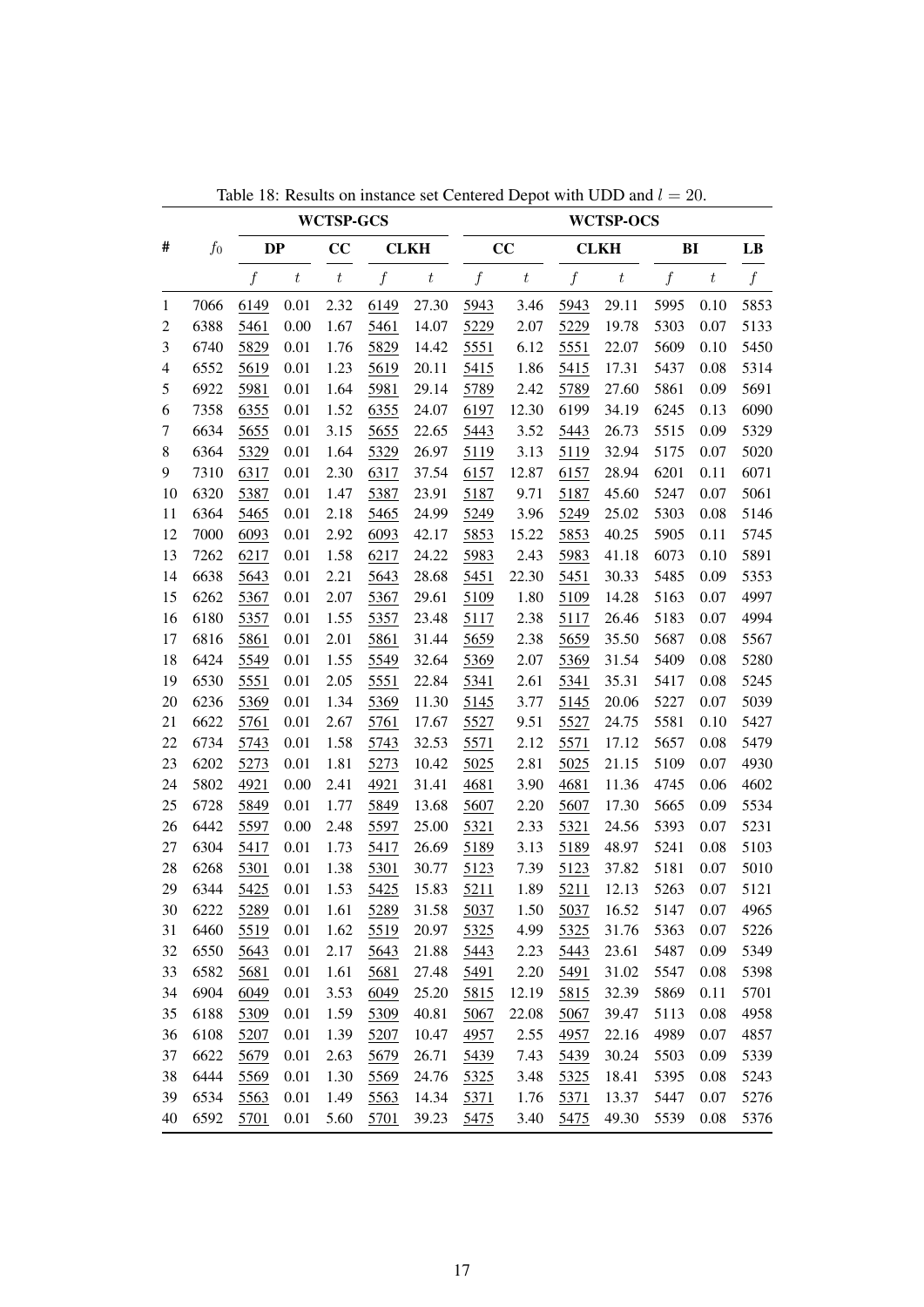|                |       |                  |                  | <b>WCTSP-GCS</b> |                  |                  |                  |                  |                  | <b>WCTSP-OCS</b> |                  |         |                  |
|----------------|-------|------------------|------------------|------------------|------------------|------------------|------------------|------------------|------------------|------------------|------------------|---------|------------------|
| #              | $f_0$ | <b>DP</b>        |                  | cc               | <b>CLKH</b>      |                  |                  | cc               | <b>CLKH</b>      |                  | BI               |         | LB               |
|                |       | $\boldsymbol{f}$ | $\boldsymbol{t}$ | $\boldsymbol{t}$ | $\boldsymbol{f}$ | $\boldsymbol{t}$ | $\boldsymbol{f}$ | $\boldsymbol{t}$ | $\boldsymbol{f}$ | $\boldsymbol{t}$ | $\boldsymbol{f}$ | $\,t\,$ | $\boldsymbol{f}$ |
| $\mathbf{1}$   | 13300 | 11363            | 0.01             | 5.74             | 11363            | 45.15            | 10841            | 20.61            | 10841            | 52.43            | 10987            | 0.31    | 10732            |
| $\overline{c}$ | 13662 | 11697            | 0.02             | 4.95             | 11701            | 55.36            | 11179            | 5.11             | 11179            | 36.09            | 11291            | 0.38    | 11076            |
| 3              | 13866 | 11907            | 0.02             | 5.34             | 11907            | 39.05            | 11483            | 34.59            | 11483            | 52.51            | 11611            | 0.38    | 11382            |
| 4              | 13626 | 11757            | 0.01             | 5.05             | 11757            | 30.83            | 11333            | 7.75             | 11335            | 38.81            | 11459            | 0.35    | 11223            |
| 5              | 13382 | 11491            | 0.01             | 5.19             | 11491            | 45.55            | 10985            | 6.77             | 10985            | 40.18            | 11153            | 0.32    | 10870            |
| 6              | 12866 | 11033            | 0.01             | 4.82             | 11033            | 32.68            | 10555            | 4.85             | 10555            | 53.96            | 10667            | 0.28    | 10442            |
| 7              | 13374 | 11363            | 0.01             | 4.25             | 11363            | 29.03            | 10909            | 11.78            | 10909            | 59.50            | 11057            | 0.32    | 10790            |
| $\,8\,$        | 12590 | 10677            | 0.01             | 3.32             | 10677            | 56.00            | 10199            | 3.64             | 10199            | 26.67            | 10337            | 0.26    | 10073            |
| 9              | 13034 | 11049            | 0.01             | 4.12             | 11049            | 37.09            | 10609            | 4.38             | 10609            | 57.73            | 10727            | 0.29    | 10490            |
| 10             | 12786 | 10861            | 0.01             | 5.40             | 10861            | 37.48            | 10443            | 7.68             | 10443            | 70.59            | 10587            | 0.29    | 10348            |
| 11             | 13828 | 11829            | 0.02             | 4.14             | 11829            | 34.62            | 11437            | 18.97            | 11437            | 47.43            | 11553            | 0.35    | 11306            |
| 12             | 13794 | 11779            | 0.02             | 4.77             | 11779            | 41.53            | 11367            | 5.57             | 11367            | 54.85            | 11499            | 0.40    | 11259            |
| 13             | 13098 | 11227            | 0.01             | 3.17             | 11227            | 18.75            | 10773            | 14.53            | 10773            | 43.65            | 10941            | 0.31    | 10652            |
| 14             | 13092 | 11173            | 0.01             | 4.26             | 11173            | 38.80            | 10677            | 6.03             | 10677            | 52.08            | 10765            | 0.31    | 10554            |
| 15             | 13338 | 11311            | 0.01             | 3.85             | 11311            | 25.28            | 10889            | 4.13             | 10889            | 49.39            | 10993            | 0.32    | 10768            |
| 16             | 13512 | 11531            | 0.02             | 5.36             | 11531            | 35.62            | 11067            | 6.33             | 11069            | 70.79            | 11211            | 0.36    | 10961            |
| 17             | 12586 | 10727            | 0.01             | 4.02             | 10727            | 34.88            | 10223            | 7.42             | 10223            | 45.52            | 10363            | 0.27    | 10096            |
| 18             | 12576 | 10721            | 0.01             | 3.41             | 10721            | 35.23            | 10195            | 8.18             | 10195            | 46.41            | 10351            | 0.29    | 10083            |
| 19             | 13352 | 11345            | 0.01             | 3.29             | 11345            | 19.33            | 10895            | 4.87             | 10895            | 40.60            | 11011            | 0.28    | 10795            |
| 20             | 12706 | 10697            | 0.01             | 4.65             | 10697            | 33.37            | 10201            | 13.08            | 10201            | 50.30            | 10319            | 0.27    | 10091            |
| 21             | 13568 | 11767            | 0.01             | 4.12             | 11767            | 30.69            | 11263            | 44.22            | 11263            | 62.16            | 11403            | 0.34    | 11135            |
| 22             | 13006 | 11071            | 0.01             | 4.76             | 11071            | 34.96            | 10653            | 8.38             | 10653            | 56.71            | 10807            | 0.30    | 10548            |
| 23             | 13468 | 11521            | 0.01             | 4.53             | 11521            | 37.10            | 11081            | 39.30            | 11081            | 63.69            | 11215            | 0.31    | 10966            |
| 24             | 12844 | 10885            | 0.01             | 3.03             | 10885            | 55.23            | 10437            | 120.80           | 10437            | 69.67            | 10563            | 0.28    | 10313            |
| 25             | 13534 | 11573            | 0.01             | 5.60             | 11573            | 53.13            | 11107            | 11.92            | 11107            | 93.09            | 11251            | 0.34    | 10993            |
| 26             | 13168 | 11171            | 0.01             | 3.35             | 11171            | 34.62            | 10775            | 7.67             | 10775            | 80.89            | 10915            | 0.31    | 10654            |
| 27             | 14154 | 12217            | 0.02             | 3.29             | 12217            | 36.22            | 11785            | 22.15            | 11785            | 49.62            | 11923            | 0.37    | 11678            |
| 28             | 12706 | 10743            | 0.01             | 2.93             | 10743            | 19.27            | 10305            | 4.62             | 10305            | 49.16            | 10441            | 0.27    | 10193            |
| 29             | 12812 | 10953            | 0.01             | 5.51             | 10953            | 41.81            | 10401            | 4.52             | 10401            | 61.40            | 10561            | 0.30    | 10266            |
| 30             | 12880 | 11125            | $0.01\,$         | 4.62             | 11125            | 35.38            | 10569            | 14.56            | 10569            | 44.43            | 10719            | 0.32    | 10457            |
| 31             | 13238 | 11511            | 0.01             | 9.98             | 11511            | 35.31            | 10867            | 5.91             | 10867            | 55.74            | 10997            | 0.32    | 10789            |
| 32             | 13476 | 11643            | 0.02             | 4.39             | 11643            | 41.66            | 11167            | 12.70            | 11167            | 93.07            | 11283            | 0.34    | 11048            |
| 33             | 12334 | 10485            | 0.01             | 3.88             | 10485            | 20.57            | 10039            | 14.35            | 10039            | 41.72            | 10167            | 0.27    | 9924             |
| 34             | 12120 | 10323            | 0.01             | 3.33             | 10323            | 33.98            | 9867             | 6.55             | 9869             | 46.45            | 10041            | 0.27    | 9745             |
| 35             | 13804 | 11817            | 0.01             | 3.81             | 11817            | 69.10            | 11365            | 14.91            | 11365            | 50.50            | 11467            | 0.33    | 11242            |
| 36             | 13172 | 11241            | 0.01             | 5.27             | 11241            | 59.36            | 10693            | 23.12            | 10693            | 71.56            | 10831            | 0.29    | 10600            |
| 37             | 13770 | 11901            | 0.02             | 5.26             | 11901            | 74.19            | 11429            | 4.74             | 11429            | 46.08            | 11547            | 0.37    | 11312            |
| 38             | 13590 | 11721            | 0.01             | 3.64             | 11721            | 37.75            | 11261            | 12.71            | 11261            | 42.35            | 11375            | 0.32    | 11145            |
| 39             | 13848 | 11859            | 0.01             | 7.08             | 11859            | 22.76            | 11421            | 15.09            | 11421            | 36.13            | 11513            | 0.33    | 11298            |
| 40             | 13364 | 11437            | 0.02             | 4.92             | 11437            | 48.74            | 10965            | 4.87             | 10965            | 52.07            | 11107            | 0.37    | 10834            |

Table 19: Results on instance set Centered Depot with UDD and  $l = 40$ .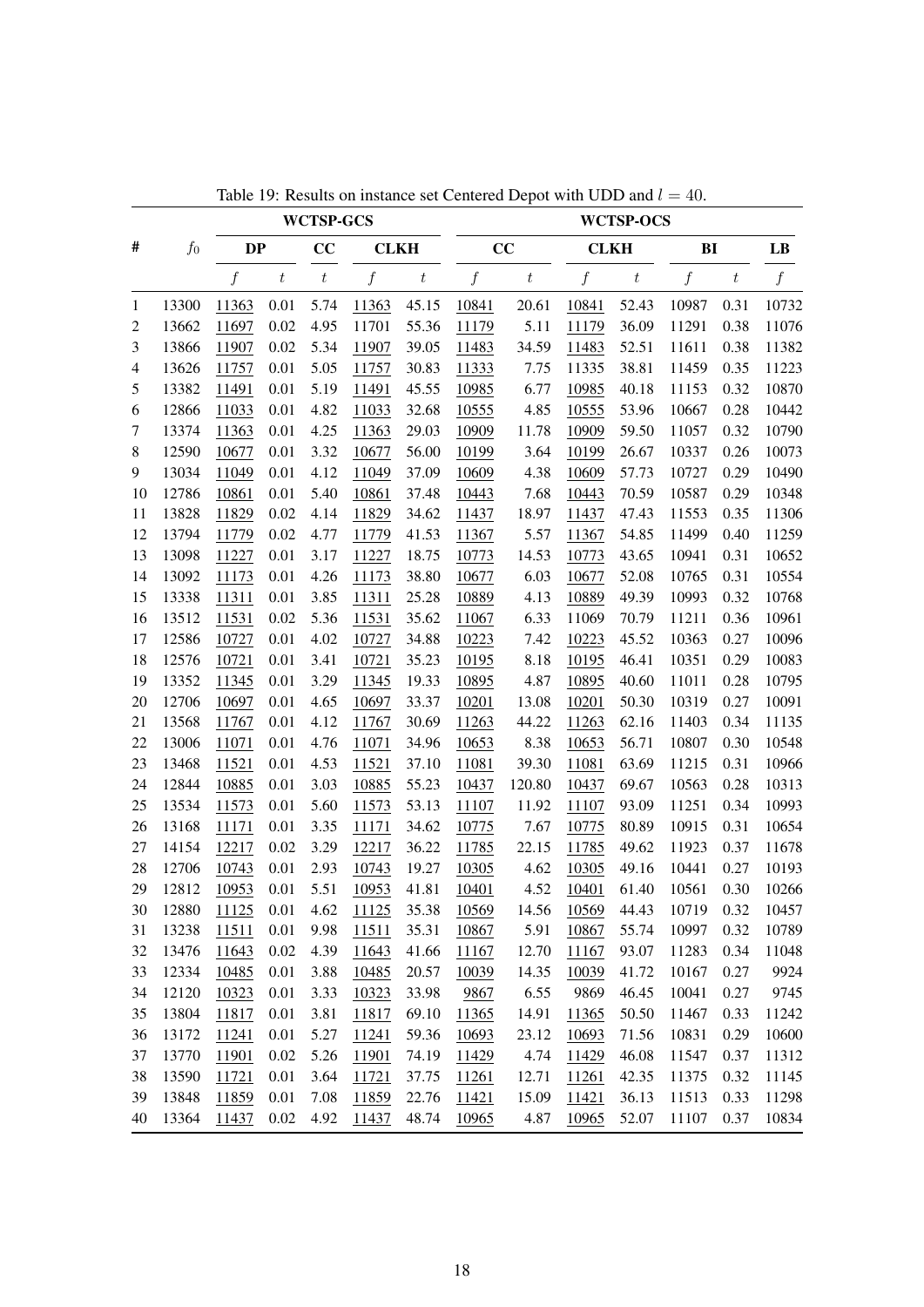|                |       |           |                  | <b>WCTSP-GCS</b> |              |                  |                  |                  |              | <b>WCTSP-OCS</b> |       |                  |       |
|----------------|-------|-----------|------------------|------------------|--------------|------------------|------------------|------------------|--------------|------------------|-------|------------------|-------|
| #              | $f_0$ | <b>DP</b> |                  | CC               | <b>CLKH</b>  |                  |                  | CC               |              | <b>CLKH</b>      | BI    |                  | LB    |
|                |       | f         | $\boldsymbol{t}$ | $\boldsymbol{t}$ | f            | $\boldsymbol{t}$ | $\boldsymbol{f}$ | $\boldsymbol{t}$ | f            | $\boldsymbol{t}$ | f     | $\boldsymbol{t}$ | f     |
| 1              | 19952 | 17105     | 0.02             | 11.56            | 17105        | 57.87            | 16357            | 93.19            | 16357        | 69.36            | 16527 | 0.74             | 16235 |
| $\overline{c}$ | 20092 | 16935     | 0.02             | 6.61             | 16935        | 35.05            | 16259            | 76.63            | 16259        | 102.91           | 16447 | 0.69             | 16145 |
| 3              | 17914 | 15059     | 0.01             | 7.06             | 15059        | 41.23            | 14211            | 13.01            | 14211        | 54.67            | 14455 | 0.52             | 14082 |
| 4              | 18966 | 16099     | 0.02             | 12.32            | 16099        | 95.83            | 15359            | 63.81            | 15359        | 71.02            | 15589 | 0.62             | 15241 |
| 5              | 20018 | 16953     | 0.02             | 12.18            | 16953        | 50.43            | 16305            | 62.86            | 16305        | 49.02            | 16471 | 0.70             | 16179 |
| 6              | 20020 | 17069     | 0.02             | 9.37             | 17069        | 72.32            | 16277            | 8.30             | 16279        | 57.72            | 16539 | 0.71             | 16169 |
| 7              | 20370 | 17429     | 0.02             | 8.08             | 17429        | 44.05            | 16767            | 15.07            | 16767        | 87.14            | 16929 | 0.78             | 16659 |
| 8              | 20024 | 17267     | 0.02             | 7.67             | 17267        | 73.43            | 16461            | 27.96            | 16461        | 88.97            | 16647 | 0.76             | 16333 |
| 9              | 21068 | 18261     | 0.02             | 7.57             | 18261        | 52.13            | 17591            | 296.03           | 17591        | 102.80           | 17763 | 0.83             | 17478 |
| 10             | 20826 | 17921     | 0.02             | 8.51             | 17921        | 51.88            | 17269            | 16.13            | 17269        | 70.70            | 17441 | 0.77             | 17163 |
| 11             | 19500 | 16659     | 0.02             | 6.62             | 16659        | 40.81            | 15809            | 16.17            | 15809        | 30.97            | 15999 | 0.67             | 15687 |
| 12             | 20744 | 17863     | 0.02             | 15.04            | 17863        | 42.44            | 17175            | 25.04            | 17175        | 52.38            | 17363 | 0.79             | 17073 |
| 13             | 19530 | 16783     | 0.02             | 6.51             | 16783        | 54.11            | 16001            | 23.61            | 16003        | 72.35            | 16177 | 0.72             | 15867 |
| 14             | 19420 | 16487     | 0.02             | 7.48             | 16487        | 79.69            | 15751            | 49.34            | 15751        | 90.51            | 15993 | 0.68             | 15646 |
| 15             | 20564 | 17575     | 0.02             | 12.78            | 17575        | 63.29            | 16901            | 10.34            | 16903        | 124.36           | 17049 | 0.79             | 16804 |
| 16             | 19342 | 16467     | 0.02             | 7.97             | 16467        | 46.72            | 15679            | 20.30            | 15681        | 68.02            | 15905 | 0.65             | 15536 |
| 17             | 19268 | 16359     | 0.02             | 6.40             | 16359        | 47.99            | 15669            | 9.52             | 15673        | 78.56            | 15875 | 0.64             | 15553 |
| 18             | 19062 | 16227     | 0.02             | 5.91             | 16227        | 39.55            | 15429            | 21.88            | 15429        | 69.22            | 15591 | 0.67             | 15328 |
| 19             | 19884 | 17061     | 0.02             | 8.41             | 17061        | 58.22            | 16347            | 19.90            | 16347        | 70.46            | 16563 | 0.75             | 16228 |
| 20             | 20210 | 17129     | 0.02             | 7.11             | 17129        | 43.54            | 16447            | 10.16            | 16447        | 51.22            | 16645 | 0.72             | 16339 |
| 21             | 19584 | 16681     | 0.02             | 6.05             | 16681        | 90.51            | 15951            | 184.53           | 15953        | 86.94            | 16171 | 0.67             | 15840 |
| 22             | 20188 | 17259     | 0.02             | 9.20             | 17259        | 54.46            | 16557            | 41.75            | 16557        | 71.65            | 16783 | 0.72             | 16439 |
| 23             | 20670 | 17799     | 0.02             | 11.88            | 17799        | 49.77            | 17043            | 19.59            | 17043        | 54.33            | 17259 | 0.76             | 16921 |
| 24             | 19476 | 16579     | 0.02             | 6.17             | 16579        | 50.36            | 15815            | 15.01            | 15817        | 74.42            | 16011 | 0.65             | 15691 |
| 25             | 19946 | 17083     | 0.02             | 7.72             | 17083        | 65.93            | 16297            | 7.95             | 16297        | 48.12            | 16527 | 0.76             | 16200 |
| 26             | 19412 | 16679     | 0.02             | 9.92             | 16679        | 45.74            | 15873            | 44.99            | 15875        | 67.82            | 16063 | 0.71             | 15745 |
| 27             | 19858 | 16877     | 0.02             | 6.83             | 16877        | 73.31            | 16167            | 18.35            | 16167        | 69.05            | 16397 | 0.75             | 16063 |
| 28             | 19634 | 16869     | 0.02             | 13.96            | 16869        | 48.99            | 16129            | 18.58            | 16133        | 68.89            | 16309 | 0.75             | 15999 |
| 29             | 19534 | 16657     | 0.02             | 4.98             | 16657        | 88.38            | 15909            | 27.29            | 15909        | 66.62            | 16141 | 0.69             | 15798 |
| 30             | 18860 | 15919     | 0.02             | 6.33             | <u>15919</u> | 55.19            | <u>15175</u>     | 63.04            | <u>15175</u> | 89.11            | 15375 | 0.57             | 15046 |
| 31             | 20770 | 17673     | 0.02             | 6.46             | 17673        | 49.95            | 16949            | 22.26            | 16949        | 72.19            | 17109 | 0.77             | 16836 |
| 32             | 19358 | 16415     | 0.02             | 8.18             | 16415        | 72.63            | 15743            | 22.53            | 15743        | 67.35            | 15947 | 0.64             | 15615 |
| 33             | 20472 | 17703     | 0.02             | 8.49             | 17703        | 48.18            | 16959            | 23.75            | 16959        | 88.12            | 17155 | 0.81             | 16860 |
| 34             | 20078 | 17157     | 0.02             | 9.75             | 17157        | 61.61            | 16497            | 27.42            | 16497        | 85.96            | 16679 | 0.76             | 16381 |
| 35             | 20386 | 17395     | 0.02             | 8.10             | 17395        | 45.75            | 16707            | 29.07            | 16707        | 56.85            | 16893 | 0.74             | 16583 |
| 36             | 19818 | 16903     | 0.02             | 14.66            | 16903        | 60.39            | 16257            | 23.40            | 16257        | 74.71            | 16469 | 0.68             | 16143 |
| 37             | 19914 | 16877     | 0.02             | 7.28             | 16877        | 54.02            | 16091            | 7.18             | 16091        | 43.59            | 16329 | 0.71             | 15971 |
| 38             | 18650 | 15883     | 0.02             | 5.00             | 15883        | 32.01            | 15029            | 12.29            | 15029        | 73.36            | 15215 | 0.59             | 14909 |
| 39             | 19510 | 16699     | 0.02             | 9.39             | 16699        | 64.71            | 15941            | 9.73             | 15941        | 125.40           | 16125 | 0.68             | 15839 |
| 40             | 19570 | 16829     | 0.02             | 7.02             | 16829        | 38.21            | 16079            | 20.34            | 16079        | 78.65            | 16309 | 0.66             | 15960 |

Table 20: Results on instance set Centered Depot with UDD and  $l = 60$ .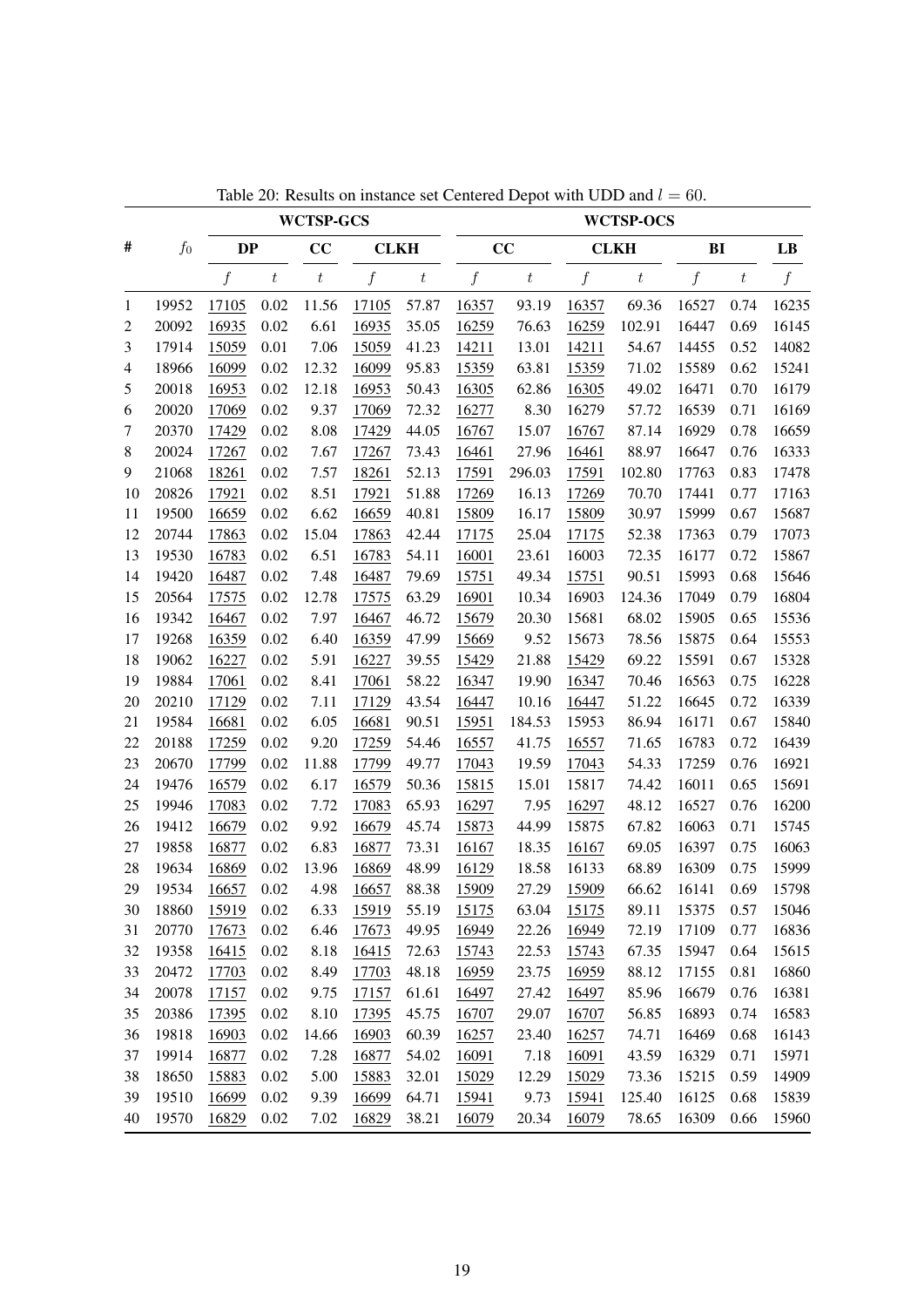|         |       |           |                  |                  | <b>WCTSP-GCS</b> |                  |                  |                  |                  | <b>WCTSP-OCS</b> |       |                  |                  |
|---------|-------|-----------|------------------|------------------|------------------|------------------|------------------|------------------|------------------|------------------|-------|------------------|------------------|
| #       | $f_0$ | <b>DP</b> |                  | CC               |                  | <b>CLKH</b>      |                  | CC               |                  | <b>CLKH</b>      | BI    |                  | LB               |
|         |       | $f\,$     | $\boldsymbol{t}$ | $\boldsymbol{t}$ | $\boldsymbol{f}$ | $\boldsymbol{t}$ | $\boldsymbol{f}$ | $\boldsymbol{t}$ | $\boldsymbol{f}$ | $\boldsymbol{t}$ | $f\$  | $\boldsymbol{t}$ | $\boldsymbol{f}$ |
| 1       | 28374 | 24449     | 0.03             | 10.32            | 24449            | 146.71           | 23485            | 18.18            | 23487            | 138.75           | 23721 | 1.58             | 23367            |
| 2       | 26506 | 22751     | 0.03             | 12.65            | 22751            | 66.95            | 21681            | 33.62            | 21681            | 89.20            | 21945 | 1.37             | 21549            |
| 3       | 26932 | 23039     | 0.03             | 7.55             | 23039            | 49.31            | 22089            | 124.77           | 22089            | 100.77           | 22363 | 1.33             | 21959            |
| 4       | 26794 | 22667     | 0.03             | 13.52            | 22669            | 65.83            | 21721            | 12.98            | 21721            | 79.04            | 22017 | 1.31             | 21614            |
| 5       | 26106 | 22205     | 0.03             | 10.39            | 22205            | 52.57            | 21155            | 20.64            | 21155            | 119.15           | 21437 | 1.23             | 21030            |
| 6       | 26374 | 22573     | 0.03             | 9.57             | 22573            | 68.40            | 21595            | 21.31            | 21595            | 77.17            | 21889 | 1.29             | 21468            |
| 7       | 26994 | 23097     | 0.03             | 16.98            | 23097            | 72.48            | 22071            | 17.84            | 22073            | 100.53           | 22357 | 1.42             | 21951            |
| $\,8\,$ | 26738 | 22919     | 0.03             | 12.79            | 22919            | 87.88            | 21843            | 124.61           | 21843            | 97.68            | 22099 | 1.37             | 21724            |
| 9       | 25530 | 21811     | 0.02             | 7.27             | 21811            | 44.75            | 20899            | 15.51            | 20903            | 127.94           | 21189 | 1.16             | 20784            |
| 10      | 27608 | 23691     | 0.03             | 11.04            | 23691            | 79.04            | 22721            | 21.31            | 22723            | 134.34           | 22975 | 1.45             | 22602            |
| 11      | 26458 | 22689     | 0.03             | 12.20            | 22689            | 52.98            | 21551            | 108.49           | 21551            | 115.62           | 21829 | 1.35             | 21431            |
| 12      | 27020 | 22917     | 0.03             | 12.10            | 22917            | 125.81           | 21999            | 25.04            | 22001            | 136.53           | 22273 | 1.40             | 21875            |
| 13      | 26298 | 22417     | 0.03             | 12.43            | 22417            | 67.96            | 21369            | 12.93            | 21369            | 85.15            | 21617 | 1.37             | 21248            |
| 14      | 27896 | 23845     | 0.03             | 19.08            | 23845            | 78.24            | 22865            | 4113.51          | 22865            | 89.78            | 23107 | 1.50             | 22738            |
| 15      | 25474 | 21669     | 0.02             | 8.01             | 21669            | 68.98            | 20573            | 78.21            | 20573            | 58.53            | 20815 | 1.18             | 20431            |
| 16      | 26728 | 22879     | 0.03             | 15.60            | 22879            | 73.15            | 21973            | 44.19            | 21973            | 106.62           | 22213 | 1.37             | 21852            |
| 17      | 26452 | 22597     | 0.03             | 11.15            | 22597            | 115.39           | 21611            | 181.73           | 21611            | 88.20            | 21901 | 1.32             | 21483            |
| 18      | 26450 | 22583     | 0.02             | 30.30            | 22585            | 59.23            | 21559            | 115.73           | 21561            | 73.77            | 21871 | 1.24             | 21445            |
| 19      | 25706 | 21859     | 0.03             | 7.46             | 21859            | 54.12            | 20907            | 13.09            | 20907            | 125.21           | 21173 | 1.25             | 20785            |
| 20      | 25894 | 22093     | 0.03             | 10.45            | 22093            | 130.04           | 21061            | 35.39            | 21061            | 104.33           | 21319 | 1.24             | 20928            |
| 21      | 25958 | 22061     | 0.02             | 12.82            | 22061            | 70.04            | 21139            | 93.64            | 21139            | 102.97           | 21395 | 1.21             | 21010            |
| 22      | 28060 | 24135     | 0.03             | 13.75            | 24135            | 66.52            | 23119            | 33.49            | 23119            | 95.53            | 23381 | 1.57             | 23011            |
| 23      | 26256 | 22499     | 0.03             | 10.30            | 22499            | 51.14            | 21459            | 115.85           | 21461            | 86.76            | 21725 | 1.32             | 21353            |
| 24      | 25716 | 22029     | 0.03             | 8.18             | 22029            | 83.60            | 20953            | 21.97            | 20953            | 69.83            | 21279 | 1.20             | 20819            |
| 25      | 25652 | 21729     | 0.02             | 7.65             | 21729            | 59.54            | 20675            | 95.34            | 20675            | 83.29            | 20945 | 1.17             | 20550            |
| 26      | 26786 | 22909     | 0.03             | 14.53            | 22909            | 58.59            | 21839            | 61.89            | 21839            | 96.84            | 22145 | 1.37             | 21711            |
| 27      | 26152 | 22247     | 0.03             | 16.45            | 22247            | 68.16            | 21265            | 42.51            | 21265            | 109.28           | 21547 | 1.33             | 21138            |
| 28      | 26454 | 22577     | 0.03             | 7.65             | 22577            | 72.99            | 21557            | 12.89            | 21557            | 136.43           | 21841 | 1.30             | 21414            |
| 29      | 27252 | 23261     | 0.03             | 15.57            | 23261            | 98.64            | 22203            | 10.74            | 22203            | 75.65            | 22463 | 1.35             | 22103            |
| 30      | 26890 | 23199     | 0.03             | 20.63            | 23199            | 69.86            | 22053            | 15.75            | 22053            | 128.49           | 22301 | 1.37             | 21940            |
| 31      | 27170 | 23189     | 0.03             | 7.01             | 23189            | 43.71            | 22191            | 31.55            | 22191            | 81.83            | 22461 | 1.38             | 22067            |
| 32      | 26508 | 22555     | 0.03             | 9.91             | 22555            | 59.26            | 21591            | 19.88            | 21591            | 90.03            | 21805 | 1.33             | 21477            |
| 33      | 25928 | 21975     | 0.03             | 7.98             | 21975            | 52.80            | 20999            | 33.89            | 21001            | 65.16            | 21235 | 1.31             | 20874            |
| 34      | 26184 | 22399     | 0.03             | 12.35            | 22399            | 55.37            | 21367            | 32.59            | 21367            | 94.51            | 21633 | 1.24             | 21252            |
| 35      | 24828 | 20939     | 0.02             | 5.71             | 20939            | 60.11            | 19963            | 14.78            | 19963            | 84.19            | 20239 | 1.07             | 19850            |
| 36      | 26496 | 22715     | 0.03             | 13.30            | 22715            | 73.86            | 21681            | 21.23            | 21685            | 59.46            | 21939 | 1.31             | 21552            |
| 37      | 26532 | 22553     | 0.03             | 10.13            | 22553            | 37.33            | 21619            | 9.26             | 21621            | 73.16            | 21887 | 1.28             | 21499            |
| 38      | 26026 | 22103     | 0.02             | 10.60            | 22105            | 54.08            | 21033            | 100.32           | 21033            | 85.21            | 21325 | 1.21             | 20914            |
| 39      | 26818 | 22837     | 0.03             | 8.80             | 22837            | 66.57            | 22005            | 36.81            | 22005            | 94.86            | 22247 | 1.34             | 21876            |
| 40      | 26708 | 22807     | 0.03             | 9.10             | 22807            | 84.78            | 21779            | 14.23            | 21779            | 77.48            | 22009 | 1.28             | 21677            |

Table 21: Results on instance set Centered Depot with UDD and  $l = 80$ .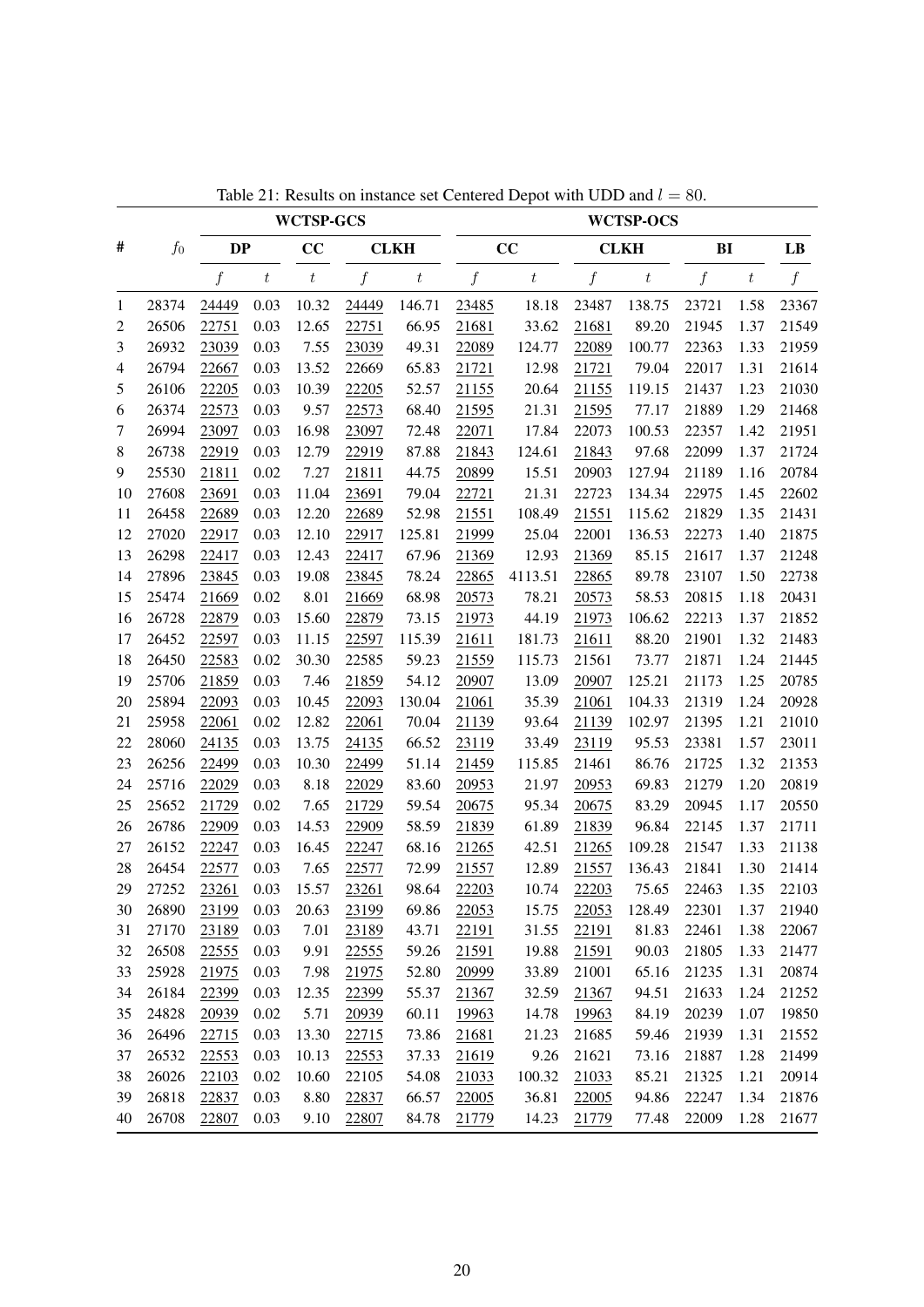|                |       |           |         | <b>WCTSP-GCS</b> |       |                  |       |         |       | <b>WCTSP-OCS</b> |                  |                  |       |
|----------------|-------|-----------|---------|------------------|-------|------------------|-------|---------|-------|------------------|------------------|------------------|-------|
| #              | $f_0$ | <b>DP</b> |         | CC               |       | <b>CLKH</b>      |       | CC      |       | <b>CLKH</b>      | BI               |                  | LB    |
|                |       | f         | $\it t$ | $t\,$            | f     | $\boldsymbol{t}$ | f     | $\it t$ | f     | $\boldsymbol{t}$ | $\boldsymbol{f}$ | $\boldsymbol{t}$ | f     |
| 1              | 31832 | 27169     | 0.03    | 16.74            | 27169 | 69.44            | 25861 | 72.12   | 25861 | 134.05           | 26269            | 1.94             | 25728 |
| 2              | 33994 | 29227     | 0.04    | 17.33            | 29227 | 85.65            | 28007 | 1176.28 | 28007 | 168.17           | 28295            | 2.41             | 27892 |
| 3              | 32744 | 28085     | 0.03    | 14.09            | 28085 | 65.03            | 26711 | 48.91   | 26713 | 108.22           | 27039            | 2.23             | 26583 |
| $\overline{4}$ | 35024 | 29849     | 0.04    | 21.03            | 29849 | 117.31           | 28719 | 64.76   | 28721 | 139.62           | 29043            | 2.42             | 28603 |
| 5              | 32814 | 27987     | 0.03    | 13.30            | 27987 | 74.68            | 26797 | 325.17  | 26799 | 93.92            | 27123            | 2.14             | 26648 |
| 6              | 33050 | 28215     | 0.03    | 11.10            | 28215 | 79.02            | 26867 | 58.43   | 26867 | 89.80            | 27157            | 2.15             | 26743 |
| 7              | 33574 | 28807     | 0.04    | 14.17            | 28807 | 87.81            | 27507 | 185.47  | 27507 | 136.82           | 27801            | 2.24             | 27390 |
| $\,8\,$        | 32352 | 27539     | 0.03    | 12.00            | 27539 | 69.23            | 26143 | 37.35   | 26145 | 110.50           | 26503            | 2.07             | 26010 |
| 9              | 32406 | 27759     | 0.03    | 29.06            | 27759 | 101.57           | 26409 | 25.62   | 26413 | 104.90           | 26731            | 2.11             | 26286 |
| 10             | 32376 | 27685     | 0.03    | 22.40            | 27685 | 87.72            | 26359 | 966.51  | 26359 | 107.03           | 26797            | 2.07             | 26216 |
| 11             | 32864 | 27891     | 0.03    | 13.22            | 27891 | 75.83            | 26627 | 20.98   | 26627 | 126.96           | 26977            | 1.95             | 26498 |
| 12             | 33446 | 28457     | 0.04    | 12.54            | 28467 | 76.39            | 27271 | 107.79  | 27271 | 127.06           | 27545            | 2.23             | 27138 |
| 13             | 32040 | 27187     | 0.03    | 12.14            | 27187 | 74.50            | 25807 | 89.61   | 25809 | 131.23           | 26175            | 2.00             | 25678 |
| 14             | 31932 | 27217     | 0.03    | 11.53            | 27217 | 70.59            | 25965 | 43.96   | 25967 | 84.64            | 26289            | 1.93             | 25831 |
| 15             | 32590 | 27963     | 0.03    | 11.38            | 27963 | 97.69            | 26599 | 69.17   | 26599 | 134.44           | 26917            | 2.13             | 26479 |
| 16             | 32550 | 27763     | 0.03    | 18.05            | 27763 | 99.24            | 26439 | 27.55   | 26439 | 82.24            | 26787            | 2.00             | 26330 |
| 17             | 32982 | 27969     | 0.03    | 9.29             | 27973 | 82.10            | 26895 | 67.06   | 26897 | 141.49           | 27229            | 2.00             | 26770 |
| 18             | 32728 | 27981     | 0.03    | 14.87            | 27981 | 54.53            | 26607 | 266.25  | 26609 | 137.28           | 26947            | 2.19             | 26489 |
| 19             | 32530 | 27697     | 0.03    | 10.61            | 27697 | 75.87            | 26423 | 133.76  | 26427 | 147.43           | 26737            | 2.10             | 26287 |
| 20             | 33722 | 28779     | 0.04    | 14.44            | 28779 | 102.47           | 27617 | 176.84  | 27617 | 185.11           | 27895            | 2.31             | 27485 |
| 21             | 33384 | 28755     | 0.04    | 18.14            | 28755 | 70.26            | 27507 | 34.78   | 27513 | 130.80           | 27871            | 2.27             | 27379 |
| 22             | 33266 | 28389     | 0.03    | 32.14            | 28389 | 95.02            | 27225 | 2756.20 | 27225 | 141.74           | 27569            | 2.18             | 27102 |
| 23             | 31900 | 27101     | 0.03    | 13.01            | 27101 | 75.40            | 25665 | 52.74   | 25665 | 81.96            | 26011            | 1.90             | 25552 |
| 24             | 33376 | 28387     | 0.03    | 19.01            | 28387 | 86.70            | 27163 | 85.36   | 27163 | 139.69           | 27519            | 2.09             | 27025 |
| 25             | 32320 | 27551     | 0.03    | 11.01            | 27551 | 85.26            | 26085 | 186.22  | 26087 | 79.70            | 26429            | 2.01             | 25934 |
| 26             | 33732 | 28867     | 0.03    | 21.35            | 28867 | 85.72            | 27663 | 2212.61 | 27665 | 109.39           | 27969            | 2.22             | 27517 |
| 27             | 33936 | 28991     | 0.04    | 13.02            | 28991 | 90.67            | 27731 | 108.56  | 27731 | 95.94            | 28049            | 2.33             | 27625 |
| 28             | 32332 | 27283     | 0.03    | 19.51            | 27283 | 92.49            | 26027 | 77.17   | 26029 | 82.37            | 26383            | 1.94             | 25903 |
| 29             | 31868 | 27011     | 0.03    | 24.16            | 27011 | 52.70            | 25785 | 182.34  | 25785 | 107.25           | 26099            | 1.87             | 25644 |
| 30             | 33292 | 28439     | 0.03    | 18.30            | 28439 | 71.81            | 27099 | 380.99  | 27099 | 117.86           | 27475            | 2.24             | 26976 |
| 31             | 34086 | 29145     | 0.04    | 12.16            | 29145 | 70.40            | 27941 | 43.85   | 27943 | 103.62           | 28277            | 2.37             | 27832 |
| 32             | 34356 | 29409     | 0.04    | 16.66            | 29409 | 123.64           | 28141 | 20.31   | 28141 | 129.23           | 28523            | 2.40             | 28025 |
| 33             | 32976 | 28067     | 0.03    | 11.65            | 28071 | 85.11            | 26701 | 44.37   | 26701 | 88.99            | 27039            | 2.16             | 26554 |
| 34             | 33728 | 28897     | 0.04    | 18.59            | 28897 | 68.96            | 27653 | 19.78   | 27653 | 112.90           | 27985            | 2.28             | 27545 |
| 35             | 33940 | 29149     | 0.03    | 12.78            | 29151 | 76.99            | 27817 | 65.65   | 27817 | 106.16           | 28147            | 2.20             | 27696 |
| 36             | 33484 | 28179     | 0.04    | 14.26            | 28179 | 66.13            | 27083 | 46.68   | 27083 | 113.72           | 27409            | 2.24             | 26958 |
| 37             | 32564 | 27641     | 0.03    | 10.94            | 27641 | 79.52            | 26461 | 60.56   | 26461 | 117.90           | 26773            | 1.94             | 26327 |
| 38             | 34130 | 28969     | 0.04    | 12.55            | 28969 | 100.60           | 27839 | 43.49   | 27839 | 141.32           | 28201            | 2.34             | 27724 |
| 39             | 33008 | 28113     | 0.03    | 17.52            | 28117 | 81.44            | 26889 | 21.25   | 26889 | 154.27           | 27209            | 2.06             | 26769 |
| 40             | 32834 | 28023     | 0.03    | 11.80            | 28023 | 69.88            | 26705 | 7200.00 | 26707 | 83.67            | 27045            | 2.02             | 26577 |

Table 22: Results on instance set Centered Depot with UDD and  $l = 100$ .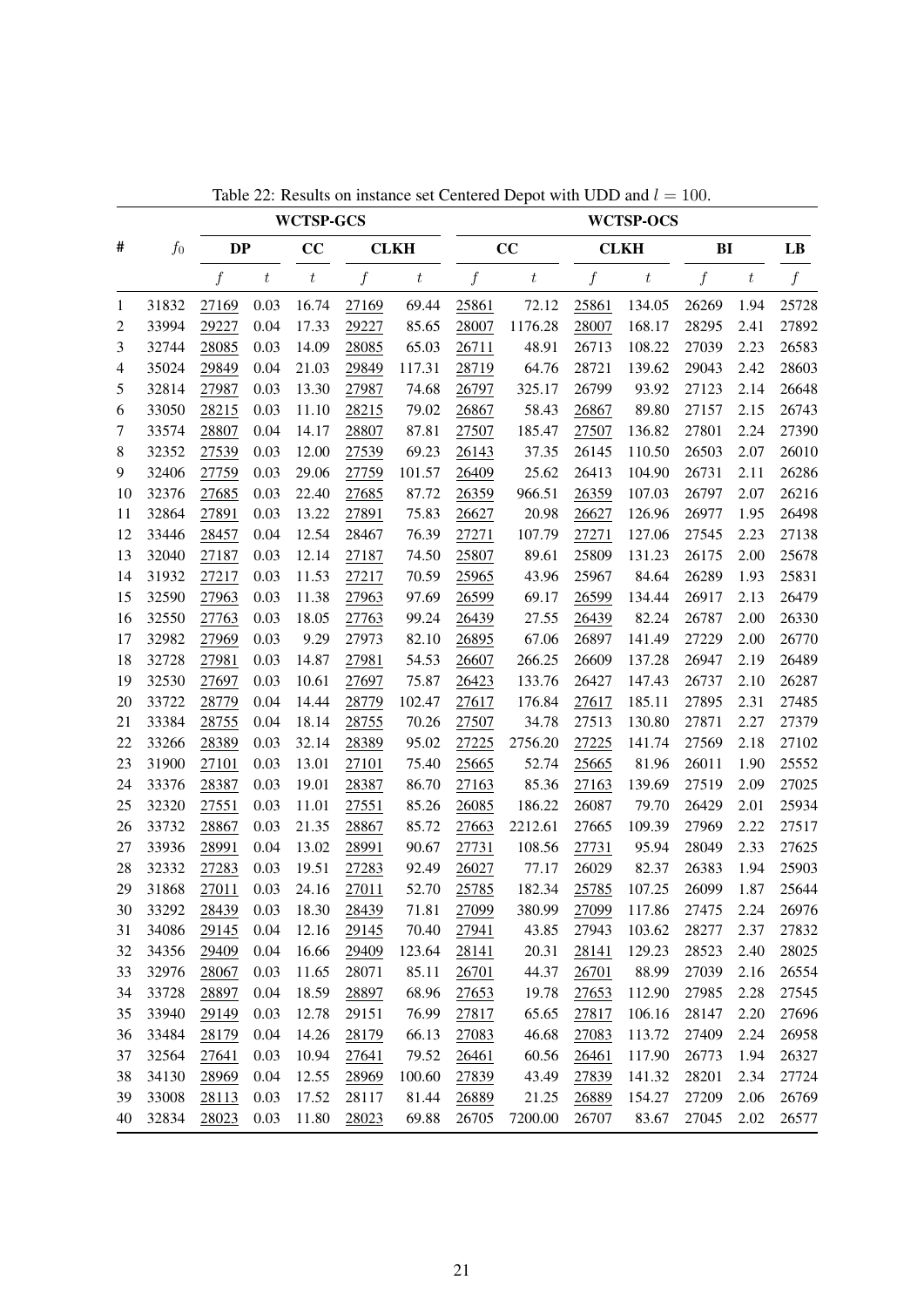|                |       |                  |                  | <b>WCTSP-GCS</b> |                  |                  |                  |                  |                  | <b>WCTSP-OCS</b> |                  |                  |                  |
|----------------|-------|------------------|------------------|------------------|------------------|------------------|------------------|------------------|------------------|------------------|------------------|------------------|------------------|
| #              | $f_0$ | DP               |                  | CC               |                  | <b>CLKH</b>      |                  | CC               |                  | <b>CLKH</b>      | BI               |                  | LB               |
|                |       | $\boldsymbol{f}$ | $\boldsymbol{t}$ | $\boldsymbol{t}$ | $\boldsymbol{f}$ | $\boldsymbol{t}$ | $\boldsymbol{f}$ | $\boldsymbol{t}$ | $\boldsymbol{f}$ | $\boldsymbol{t}$ | $\boldsymbol{f}$ | $\boldsymbol{t}$ | $\boldsymbol{f}$ |
| 1              | 5246  | 4343             | 0.01             | 5.01             | 4343             | 28.99            | 4083             | 3.25             | 4083             | 12.49            | 4171             | 0.07             | 3974             |
| 2              | 4824  | 3867             | 0.00             | 1.29             | 3867             | 9.88             | 3585             | 2.19             | 3585             | 12.37            | 3657             | 0.05             | 3472             |
| 3              | 5290  | 4419             | 0.01             | 2.44             | 4419             | 27.89            | 4117             | 2.87             | 4117             | 25.59            | 4199             | 0.07             | 4035             |
| $\overline{4}$ | 5458  | 4503             | 0.01             | 1.50             | 4503             | 8.94             | 4203             | 2.10             | 4203             | 11.59            | 4269             | 0.07             | 4115             |
| 5              | 5502  | 4473             | 0.01             | 1.40             | 4473             | 18.40            | 4261             | 5.85             | 4263             | 25.18            | 4319             | 0.07             | 4144             |
| 6              | 5398  | 4429             | 0.01             | 2.52             | 4429             | 8.14             | 4183             | 2.86             | 4183             | 28.09            | 4257             | 0.08             | 4092             |
| 7              | 4784  | 3913             | 0.01             | 1.64             | 3913             | 15.06            | 3627             | 15.60            | 3627             | 22.05            | 3725             | 0.06             | 3529             |
| 8              | 4768  | 3923             | 0.00             | 1.45             | 3923             | 10.77            | 3635             | 6.37             | 3635             | 23.71            | 3725             | 0.05             | 3515             |
| 9              | 5402  | 4407             | 0.01             | 2.34             | 4407             | 14.74            | 4155             | 32.22            | 4155             | 52.81            | 4219             | 0.08             | 4038             |
| 10             | 5036  | 4139             | 0.01             | 1.74             | 4139             | 18.64            | 3855             | 2.00             | 3855             | 14.54            | 3937             | 0.06             | 3769             |
| 11             | 5284  | 4387             | 0.00             | 3.15             | 4387             | 18.43            | 4113             | 14.55            | 4113             | 16.12            | 4191             | 0.06             | 3997             |
| 12             | 5682  | 4653             | 0.01             | 3.22             | 4653             | 19.00            | 4455             | 3.81             | 4455             | 36.75            | 4523             | 0.08             | 4364             |
| 13             | 5458  | 4533             | 0.01             | 1.73             | 4533             | 20.02            | 4273             | 10.37            | 4273             | 54.44            | 4331             | 0.08             | 4172             |
| 14             | 5116  | 4179             | 0.01             | 1.84             | 4179             | 6.97             | 3869             | 5.07             | 3869             | 25.98            | 3987             | 0.07             | 3762             |
| 15             | 4768  | 3839             | 0.00             | 1.59             | 3839             | 16.00            | 3597             | 1.47             | 3597             | 27.40            | 3685             | 0.05             | 3502             |
| 16             | 4748  | 3833             | 0.00             | 1.42             | 3833             | 6.01             | 3559             | 1.36             | 3559             | 8.93             | 3637             | 0.05             | 3454             |
| 17             | 5416  | 4495             | 0.01             | 2.22             | 4495             | 13.96            | 4169             | 3.99             | 4169             | 15.75            | 4257             | 0.06             | 4060             |
| 18             | 4842  | 3957             | 0.01             | 1.85             | 3957             | 9.10             | 3727             | 10.71            | 3727             | 22.71            | 3825             | 0.06             | 3599             |
| 19             | 5124  | 4075             | 0.01             | 1.69             | 4075             | 8.56             | 3893             | 2.14             | 3893             | 18.11            | 3977             | 0.06             | 3790             |
| 20             | 4990  | 4113             | 0.00             | 2.10             | 4113             | 18.06            | 3823             | 2.22             | 3823             | 16.15            | 3893             | 0.05             | 3720             |
| 21             | 5632  | 4643             | 0.01             | 2.70             | 4643             | 23.75            | 4383             | 20.12            | 4383             | 25.17            | 4453             | 0.07             | 4300             |
| 22             | 5150  | 4245             | 0.01             | 1.95             | 4245             | 14.80            | 4007             | 2.73             | 4007             | 18.24            | 4103             | 0.06             | 3896             |
| 23             | 4944  | 4023             | 0.00             | 1.69             | 4023             | 15.79            | 3797             | 1.74             | 3797             | 14.14            | 3841             | 0.05             | 3708             |
| 24             | 4738  | 3923             | 0.00             | 1.33             | 3923             | 13.78            | 3623             | 21.18            | 3623             | 19.67            | 3685             | 0.04             | 3497             |
| 25             | 5430  | 4597             | 0.01             | 3.06             | 4597             | 19.52            | 4227             | 17.25            | 4227             | 33.62            | 4287             | 0.07             | 4162             |
| 26             | 5032  | 4235             | 0.00             | 1.54             | 4235             | 14.33            | 3949             | 2.34             | 3949             | 17.20            | 4039             | 0.05             | 3839             |
| 27             | 5142  | 4217             | 0.01             | 2.04             | 4217             | 11.04            | 3979             | 5.08             | 3979             | 24.94            | 4019             | 0.06             | 3877             |
| 28             | 5076  | 4101             | 0.00             | 1.32             | 4101             | 15.14            | 3887             | 5.15             | 3887             | 34.36            | 3983             | 0.05             | 3771             |
| 29             | 4898  | 4003             | 0.00             | 2.47             | 4003             | 15.18            | 3693             | 2.39             | 3693             | 9.47             | 3773             | 0.05             | 3596             |
| 30             | 4964  | 4123             | 0.01             | 1.63             | 4123             | 11.45            | 3859             | 3.62             | 3859             | 19.86            | 3891             | 0.05             | 3742             |
| 31             | 4982  | 4041             | 0.00             | 1.48             | 4041             | 7.60             | 3709             | 1.91             | 3709             | 10.87            | 3785             | 0.05             | 3623             |
| 32             | 5124  | 4227             | 0.01             | 2.19             | 4227             | 17.96            | 3943             | 2.41             | 3943             | 23.05            | 4031             | 0.06             | 3850             |
| 33             | 4906  | 4085             | 0.01             | 2.19             | 4085             | 32.52            | 3779             | 1.78             | 3779             | 22.43            | 3863             | 0.06             | 3682             |
| 34             | 5350  | 4461             | 0.01             | 2.65             | 4461             | 35.41            | 4189             | 18.77            | 4189             | 27.22            | 4269             | 0.08             | 4051             |
| 35             | 5024  | 4173             | 0.00             | 1.78             | 4173             | 20.71            | 3881             | 7.11             | 3881             | 13.28            | 3987             | 0.05             | 3777             |
| 36             | 5016  | 4109             | 0.00             | 1.76             | 4109             | 9.66             | 3845             | 4.98             | 3845             | 22.43            | 3905             | 0.05             | 3743             |
| 37             | 4788  | 3995             | 0.01             | 2.76             | 3995             | 9.82             | 3673             | 3.63             | 3673             | 10.27            | 3753             | 0.06             | 3580             |
| 38             | 5230  | 4287             | 0.01             | 2.68             | 4287             | 16.11            | 4007             | 8.22             | 4007             | 37.08            | 4085             | 0.06             | 3887             |
| 39             | 5116  | 4161             | 0.01             | 1.89             | 4161             | 15.63            | 3945             | 10.17            | 3945             | 25.54            | 3999             | 0.06             | 3846             |
| 40             | 5432  | 4453             | 0.01             | 1.65             | 4453             | 18.06            | 4223             | 2.04             | 4223             | 16.17            | 4277             | 0.07             | 4118             |

Table 23: Results on instance set Centered Depot with CBD and  $l = 20$ .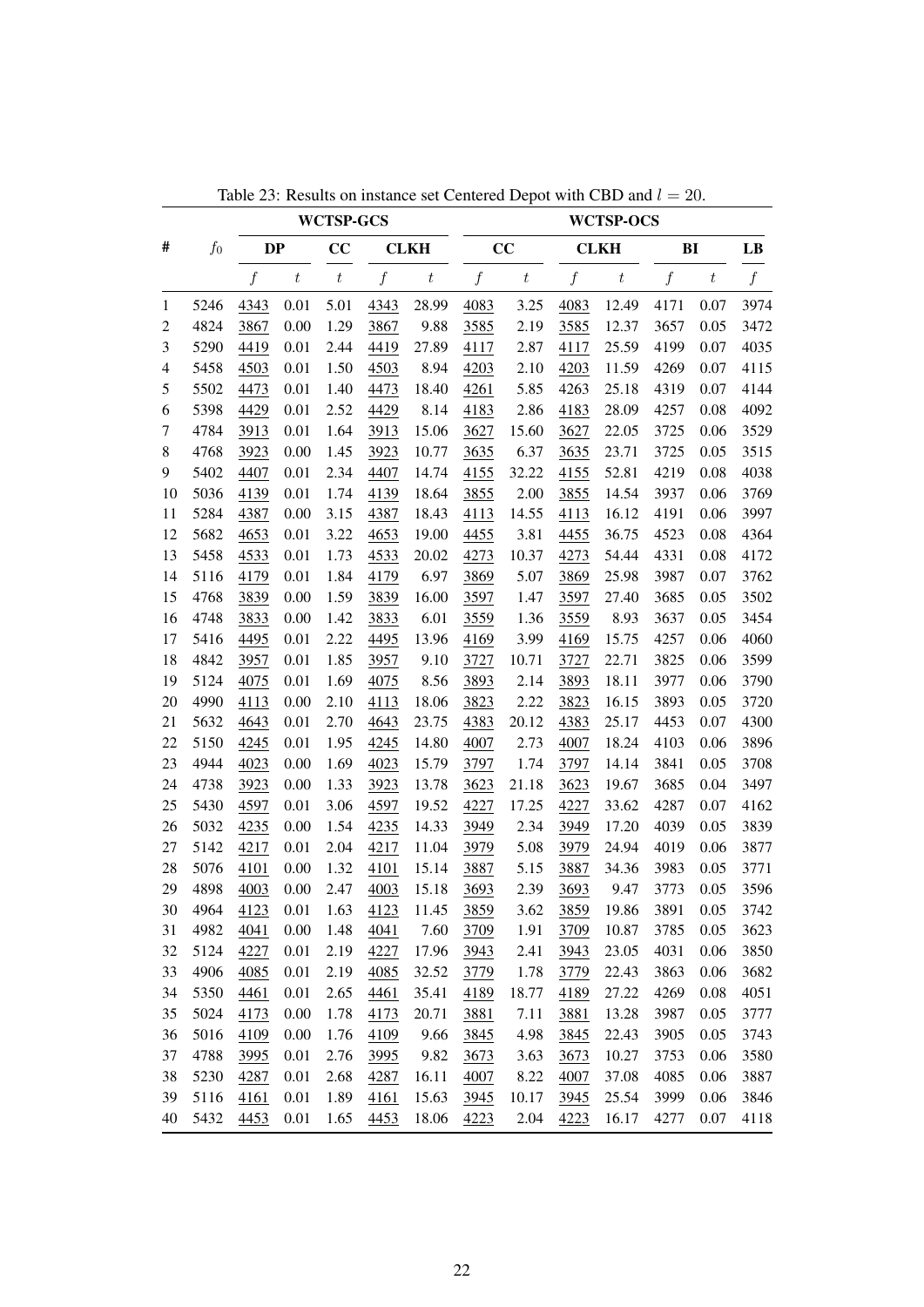|                          |       |                  |                  | <b>WCTSP-GCS</b> |                  |                  |                  |                  |                  | <b>WCTSP-OCS</b> |                  |                  |                  |
|--------------------------|-------|------------------|------------------|------------------|------------------|------------------|------------------|------------------|------------------|------------------|------------------|------------------|------------------|
| #                        | $f_0$ | <b>DP</b>        |                  | CC               |                  | <b>CLKH</b>      |                  | CC               |                  | <b>CLKH</b>      |                  | BI               | LB               |
|                          |       | $\boldsymbol{f}$ | $\boldsymbol{t}$ | $\boldsymbol{t}$ | $\boldsymbol{f}$ | $\boldsymbol{t}$ | $\boldsymbol{f}$ | $\boldsymbol{t}$ | $\boldsymbol{f}$ | $\boldsymbol{t}$ | $\boldsymbol{f}$ | $\boldsymbol{t}$ | $\boldsymbol{f}$ |
| $\mathbf{1}$             | 10294 | 8445             | 0.01             | 3.24             | 8445             | 22.60            | 7899             | 3.95             | 7899             | 38.71            | 8127             | 0.22             | 7789             |
| 2                        | 10876 | 8901             | 0.02             | 9.80             | 8901             | 24.23            | 8407             | 8.17             | 8407             | 49.96            | 8575             | 0.27             | 8308             |
| 3                        | 11038 | 9043             | 0.02             | 4.64             | 9043             | 21.24            | 8513             | 16.93            | 8513             | 37.79            | 8661             | 0.27             | 8399             |
| $\overline{\mathcal{A}}$ | 10506 | 8507             | 0.01             | 3.82             | 8507             | 25.62            | 7981             | 47.97            | 7981             | 62.71            | 8143             | 0.24             | 7872             |
| 5                        | 10394 | 8649             | 0.01             | 4.37             | 8649             | 28.18            | 7979             | 26.88            | 7979             | 53.39            | 8161             | 0.23             | 7857             |
| 6                        | 10134 | 8235             | 0.01             | 4.22             | 8235             | 24.82            | 7709             | 20.84            | 7709             | 36.28            | 7863             | 0.21             | 7593             |
| 7                        | 10742 | 8859             | 0.01             | 5.52             | 8859             | 19.49            | 8293             | 7.57             | 8293             | 26.96            | 8457             | 0.23             | 8172             |
| 8                        | 9908  | 8211             | 0.01             | 4.30             | 8211             | 33.28            | 7587             | 8.30             | 7587             | 62.99            | 7735             | 0.20             | 7459             |
| 9                        | 10168 | 8465             | 0.01             | 4.29             | 8465             | 30.82            | 7813             | 10.69            | 7813             | 39.94            | 7949             | 0.21             | 7700             |
| 10                       | 9834  | 8007             | 0.01             | 5.97             | 8007             | 31.05            | 7409             | 14.26            | 7409             | 48.99            | 7629             | 0.21             | 7308             |
| 11                       | 10724 | 8763             | 0.01             | 5.04             | 8763             | 38.32            | 8243             | 6.33             | 8243             | 48.17            | 8419             | 0.25             | 8127             |
| 12                       | 11016 | 8941             | 0.01             | 4.47             | 8941             | 24.88            | 8431             | 7.85             | 8431             | 58.93            | 8557             | 0.28             | 8314             |
| 13                       | 10442 | 8657             | 0.01             | 4.13             | 8657             | 19.55            | 8005             | 9.81             | 8005             | 35.50            | 8155             | 0.23             | 7883             |
| 14                       | 10344 | 8517             | 0.01             | 4.11             | 8517             | 33.35            | 7873             | 21.38            | 7873             | 24.62            | 8043             | 0.23             | 7755             |
| 15                       | 10780 | 8957             | 0.01             | 6.63             | 8957             | 31.39            | 8327             | 25.18            | 8327             | 51.06            | 8467             | 0.24             | 8210             |
| 16                       | 10864 | 8975             | 0.01             | 7.80             | 8975             | 28.58            | 8345             | 6.85             | 8345             | 28.62            | 8535             | 0.26             | 8224             |
| 17                       | 10206 | 8323             | 0.01             | 6.08             | 8323             | 30.71            | 7691             | 3.44             | 7691             | 28.50            | 7891             | 0.20             | 7585             |
| 18                       | 10106 | 8287             | 0.01             | 3.30             | 8287             | 19.59            | 7679             | 6.96             | 7679             | 40.60            | 7859             | 0.21             | 7554             |
| 19                       | 9940  | 8209             | 0.01             | 5.02             | 8209             | 17.97            | 7469             | 23.95            | 7469             | 22.46            | 7645             | 0.21             | 7367             |
| 20                       | 9480  | 7781             | 0.01             | 3.55             | 7781             | 21.90            | 7155             | 4.32             | 7155             | 45.73            | 7373             | 0.19             | 7065             |
| 21                       | 10822 | 8847             | 0.01             | 5.56             | 8847             | 31.52            | 8267             | 16.49            | 8267             | 45.79            | 8429             | 0.26             | 8165             |
| 22                       | 10710 | 8763             | 0.01             | 5.08             | 8763             | 24.99            | 8225             | 48.35            | 8227             | 72.71            | 8371             | 0.22             | 8095             |
| 23                       | 10298 | 8535             | 0.01             | 3.30             | 8535             | 16.50            | 7951             | 3.64             | 7951             | 37.08            | 8119             | 0.23             | 7853             |
| 24                       | 10522 | 8549             | 0.01             | 3.59             | 8549             | 29.95            | 7993             | 28.78            | 7993             | 58.87            | 8147             | 0.20             | 7870             |
| 25                       | 10592 | 8593             | 0.01             | 4.34             | 8593             | 19.44            | 8005             | 14.15            | 8005             | 37.75            | 8205             | 0.24             | 7877             |
| 26                       | 10428 | 8401             | 0.01             | 4.56             | 8401             | 17.47            | 7851             | 26.34            | 7851             | 36.78            | 8063             | 0.21             | 7733             |
| 27                       | 10832 | 8907             | 0.01             | 3.70             | 8907             | 26.86            | 8337             | 18.83            | 8337             | 64.99            | 8503             | 0.27             | 8228             |
| 28                       | 10230 | 8243             | 0.01             | 3.45             | 8243             | 16.89            | 7699             | 10.22            | 7699             | 42.57            | 7825             | 0.20             | 7580             |
| 29                       | 10342 | 8541             | 0.01             | 4.18             | 8541             | 23.10            | 7945             | 32.82            | 7945             | 40.50            | 8105             | 0.22             | 7831             |
| 30                       | 11030 | 9055             | 0.01             | 4.81             | 9055             | 32.63            | 8499             | 104.56           | 8499             | 71.44            | 8615             | 0.24             | 8393             |
| 31                       | 10640 | 8781             | 0.01             | 8.09             | 8781             | 26.11            | 8181             | 32.62            | 8183             | 41.34            | 8309             | 0.25             | 8057             |
| 32                       | 10450 | 8675             | 0.01             | 5.86             | 8675             | 29.78            | 8009             | 27.73            | 8009             | 47.53            | 8177             | 0.25             | 7906             |
| 33                       | 10336 | 8525             | $0.01\,$         | 3.55             | 8525             | 15.53            | 7843             | 11.78            | 7843             | 24.56            | 8007             | 0.21             | 7723             |
| 34                       | 9842  | 8149             | 0.01             | 2.61             | 8149             | 29.97            | 7493             | 14.08            | 7493             | 33.55            | 7665             | 0.19             | 7370             |
| 35                       | 10444 | 8485             | 0.01             | 6.10             | 8485             | 29.65            | 7955             | 4.87             | 7955             | 38.59            | 8147             | 0.24             | 7863             |
| 36                       | 9830  | 7891             | 0.01             | 2.78             | 7891             | 21.31            | 7337             | 4.88             | 7337             | 25.24            | 7543             | 0.21             | 7218             |
| 37                       | 10820 | 9075             | 0.01             | 5.96             | 9075             | 28.95            | 8459             | 7.26             | 8459             | 54.31            | 8603             | 0.27             | 8353             |
| 38                       | 10906 | 8955             | 0.01             | 6.94             | 8955             | 28.98            | 8333             | 100.01           | 8333             | 72.44            | 8527             | 0.23             | 8243             |
| 39                       | 10730 | 8835             | 0.01             | 4.55             | 8835             | 30.70            | 8211             | 7.77             | 8211             | 41.40            | 8399             | 0.25             | 8108             |
| 40                       | 11188 | 9261             | 0.02             | 4.01             | 9261             | 39.96            | 8599             | 4.88             | 8599             | 45.85            | 8775             | 0.28             | 8489             |

Table 24: Results on instance set Centered Depot with CBD and  $l = 40$ .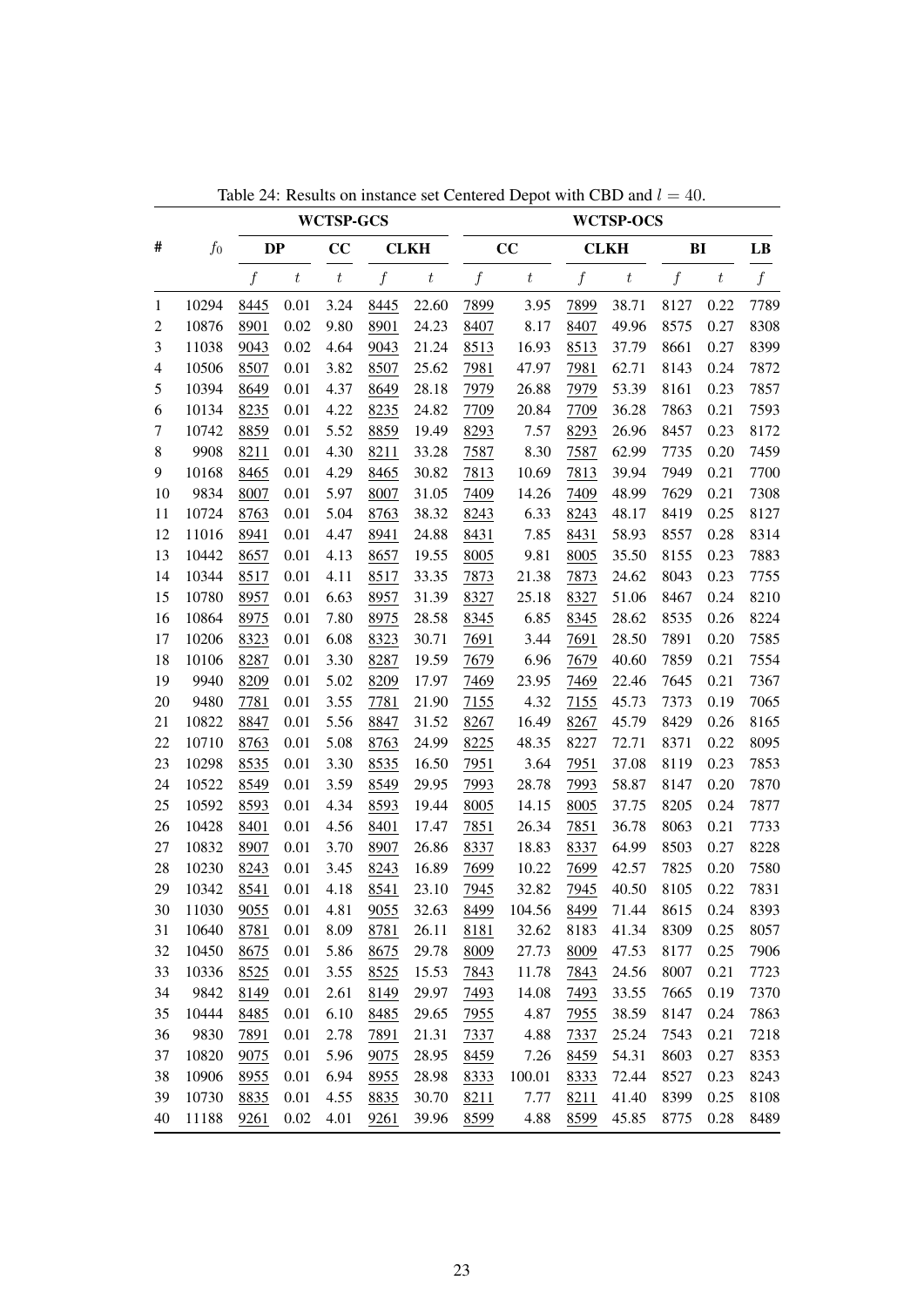|              |       |                  |          | <b>WCTSP-GCS</b> |                  |                  |                  |                  |                  | <b>WCTSP-OCS</b> |                  |                  |       |
|--------------|-------|------------------|----------|------------------|------------------|------------------|------------------|------------------|------------------|------------------|------------------|------------------|-------|
| #            | $f_0$ | <b>DP</b>        |          | CC               |                  | <b>CLKH</b>      |                  | CC               |                  | <b>CLKH</b>      | B <sub>I</sub>   |                  | LB    |
|              |       | $\boldsymbol{f}$ | $\,t\,$  | $\boldsymbol{t}$ | $\boldsymbol{f}$ | $\boldsymbol{t}$ | $\boldsymbol{f}$ | $\boldsymbol{t}$ | $\boldsymbol{f}$ | $\boldsymbol{t}$ | $\boldsymbol{f}$ | $\boldsymbol{t}$ | f     |
| $\mathbf{1}$ | 16160 | 13299            | 0.02     | 8.85             | 13299            | 76.65            | 12341            | 33.14            | 12341            | 55.74            | 12525            | 0.56             | 12216 |
| 2            | 15262 | 12369            | 0.02     | 6.44             | 12369            | 25.20            | 11527            | 81.48            | 11527            | 84.75            | 11795            | 0.49             | 11409 |
| 3            | 14468 | 11773            | 0.01     | 3.82             | 11773            | 41.82            | 10849            | 7.20             | 10851            | 43.78            | 11025            | 0.37             | 10721 |
| 4            | 14778 | 12091            | 0.02     | 5.92             | 12091            | 30.08            | 11141            | 44.27            | 11141            | 58.02            | 11449            | 0.45             | 11020 |
| 5            | 15510 | 12673            | 0.02     | 11.79            | 12675            | 34.59            | 11777            | 13.71            | 11777            | 43.24            | 12053            | 0.52             | 11683 |
| 6            | 15482 | 12809            | 0.02     | 10.55            | 12809            | 46.38            | 11745            | 83.13            | 11745            | 74.44            | 12001            | 0.53             | 11623 |
| 7            | 15656 | 12895            | 0.02     | 9.84             | 12895            | 42.09            | 11921            | 21.00            | 11929            | 45.91            | 12153            | 0.56             | 11821 |
| $\,8\,$      | 15232 | 12589            | 0.02     | 7.47             | 12589            | 125.65           | 11565            | 23.61            | 11565            | 105.60           | 11829            | 0.55             | 11443 |
| 9            | 16610 | 13609            | 0.02     | 7.23             | 13609            | 55.21            | 12781            | 47.45            | 12781            | 86.87            | 13011            | 0.62             | 12677 |
| 10           | 16242 | 13289            | 0.02     | 7.48             | 13289            | 33.69            | 12479            | 134.73           | 12479            | 72.00            | 12729            | 0.57             | 12364 |
| 11           | 15386 | 12533            | 0.02     | 5.43             | 12533            | 34.72            | 11601            | 23.86            | 11601            | 44.81            | 11835            | 0.48             | 11501 |
| 12           | 15806 | 12955            | 0.02     | 6.09             | 12955            | 59.07            | 11961            | 7.98             | 11961            | 53.89            | 12225            | 0.57             | 11842 |
| 13           | 15928 | 13033            | 0.02     | 12.52            | 13033            | 39.36            | 12105            | 9.71             | 12107            | 68.59            | 12321            | 0.52             | 12005 |
| 14           | 14806 | 12129            | 0.02     | 7.31             | 12129            | 35.09            | 11151            | 94.50            | 11153            | 59.80            | 11459            | 0.51             | 11037 |
| 15           | 15932 | 13199            | 0.02     | 8.59             | 13199            | 44.73            | 12157            | 15.12            | 12157            | 63.73            | 12461            | 0.59             | 12032 |
| 16           | 15076 | 12273            | 0.02     | 6.85             | 12273            | 33.91            | 11211            | 8.72             | 11211            | 46.59            | 11491            | 0.45             | 11124 |
| 17           | 14780 | 12059            | 0.02     | 7.41             | 12059            | 55.24            | 11119            | 8.73             | 11119            | 76.11            | 11337            | 0.46             | 11009 |
| 18           | 15684 | 12701            | 0.02     | 7.31             | 12701            | 25.70            | 11807            | 94.58            | 11807            | 67.32            | 12103            | 0.51             | 11700 |
| 19           | 15350 | 12615            | 0.02     | 8.65             | 12615            | 36.30            | 11597            | 56.94            | 11599            | 41.15            | 11845            | 0.55             | 11474 |
| 20           | 15572 | 12709            | 0.02     | 10.92            | 12709            | 36.97            | 11829            | 9.08             | 11829            | 45.67            | 12123            | 0.52             | 11722 |
| 21           | 15192 | 12577            | 0.02     | 8.58             | 12577            | 36.17            | 11591            | 15.86            | 11591            | 62.47            | 11841            | 0.51             | 11475 |
| 22           | 15756 | 12887            | 0.02     | 5.61             | 12887            | 42.49            | 12025            | 10.46            | 12025            | 52.96            | 12267            | 0.54             | 11920 |
| 23           | 16086 | 13191            | 0.02     | 7.86             | 13191            | 59.33            | 12307            | 10.11            | 12307            | 50.81            | 12553            | 0.58             | 12201 |
| 24           | 14996 | 12275            | 0.02     | 8.69             | 12275            | 40.92            | 11249            | 496.46           | 11251            | 50.06            | 11475            | 0.46             | 11127 |
| 25           | 15348 | 12637            | 0.02     | 8.36             | 12637            | 45.90            | 11691            | 49.21            | 11691            | 38.39            | 11941            | 0.56             | 11571 |
| 26           | 16248 | 13317            | 0.02     | 8.57             | 13317            | 38.30            | 12373            | 13.16            | 12373            | 59.76            | 12659            | 0.56             | 12238 |
| 27           | 15578 | 12785            | 0.02     | 8.12             | 12785            | 52.76            | 11833            | 7.14             | 11833            | 42.89            | 12127            | 0.54             | 11727 |
| 28           | 15510 | 12719            | 0.02     | 6.77             | 12719            | 32.02            | 11779            | 39.44            | 11779            | 63.07            | 12043            | 0.54             | 11660 |
| 29           | 15352 | 12585            | 0.02     | 12.39            | 12585            | 31.94            | 11613            | 51.41            | 11613            | 54.59            | 11851            | 0.51             | 11509 |
| 30           | 14246 | 11529            | 0.01     | 5.57             | 11529            | 37.00            | 10533            | 19.21            | 10533            | 54.36            | 10781            | 0.42             | 10408 |
| 31           | 16002 | 13129            | 0.02     | 10.70            | 13129            | 43.25            | 12259            | 8.92             | 12259            | 54.41            | 12501            | 0.57             | 12119 |
| 32           | 16006 | 13089            | $0.02\,$ | 7.79             | 13097            | 35.31            | 12137            | 10.86            | 12137            | 48.47            | 12333            | 0.49             | 12022 |
| 33           | 15742 | 13083            | 0.02     | 8.68             | 13083            | 73.93            | 12107            | 55.29            | 12107            | 69.17            | 12333            | 0.55             | 11987 |
| 34           | 15766 | 12905            | 0.02     | 6.17             | 12905            | 36.67            | 12045            | 13.33            | 12045            | 48.78            | 12333            | 0.55             | 11917 |
| 35           | 15638 | 12881            | 0.02     | 11.78            | 12881            | 37.01            | 11881            | 47.82            | 11883            | 82.60            | 12119            | 0.55             | 11778 |
| 36           | 15402 | 12519            | 0.02     | 6.36             | 12519            | 40.63            | 11663            | 21.06            | 11663            | 100.47           | 11941            | 0.50             | 11538 |
| 37           | 15646 | 12885            | 0.02     | 7.67             | 12885            | 45.37            | 11853            | 1169.76          | 11853            | 66.89            | 12161            | 0.53             | 11744 |
| 38           | 14688 | 11943            | 0.01     | 4.74             | 11943            | 29.67            | 10897            | 16.43            | 10897            | 65.07            | 11191            | 0.43             | 10780 |
| 39           | 16032 | 13241            | 0.02     | 8.86             | 13241            | 57.46            | 12311            | 33.60            | 12311            | 80.63            | 12565            | 0.55             | 12192 |
| 40           | 15334 | 12423            | 0.02     | 6.49             | 12433            | 42.47            | 11509            | 14.06            | 11511            | 75.14            | 11743            | 0.49             | 11387 |

Table 25: Results on instance set Centered Depot with CBD and  $l = 60$ .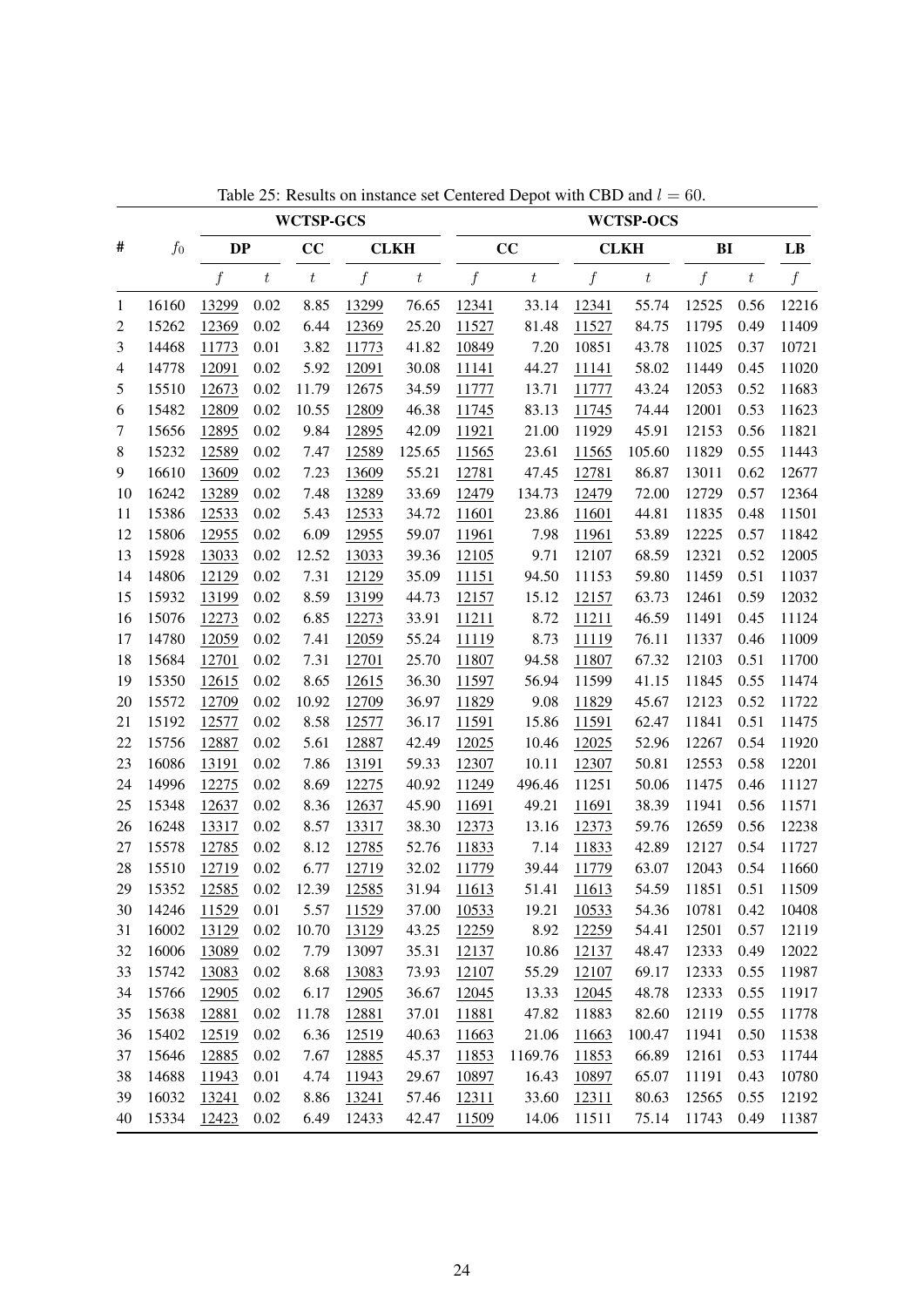|        |       |              |                  | <b>WCTSP-GCS</b> |              |                  |                  |                  |       | <b>WCTSP-OCS</b> |       |         |       |
|--------|-------|--------------|------------------|------------------|--------------|------------------|------------------|------------------|-------|------------------|-------|---------|-------|
| #      | $f_0$ | <b>DP</b>    |                  | CC               | <b>CLKH</b>  |                  |                  | CC               |       | <b>CLKH</b>      | BI    |         | LB    |
|        |       | f            | $\boldsymbol{t}$ | $\boldsymbol{t}$ | f            | $\boldsymbol{t}$ | $\boldsymbol{f}$ | $\boldsymbol{t}$ | f     | $t\,$            | f     | $\,t\,$ | f     |
| 1      | 22022 | 18157        | 0.03             | 9.55             | 18169        | 58.85            | 16879            | 37.56            | 16879 | 68.59            | 17175 | 1.18    | 16767 |
| 2      | 21086 | 17249        | 0.03             | 9.88             | 17253        | 33.80            | 16083            | 17.13            | 16083 | 81.49            | 16447 | 1.05    | 15955 |
| 3      | 20836 | 16979        | 0.03             | 11.00            | 16979        | 37.16            | 15731            | 50.12            | 15731 | 112.62           | 16057 | 1.03    | 15618 |
| 4      | 21160 | 17351        | 0.02             | 11.03            | 17351        | 41.16            | 16035            | 127.02           | 16037 | 106.66           | 16395 | 1.03    | 15920 |
| 5      | 20614 | 16851        | 0.02             | 12.11            | 16855        | 44.02            | 15489            | 14.36            | 15489 | 108.53           | 15813 | 0.95    | 15383 |
| 6      | 20528 | 16777        | 0.02             | 10.97            | 16777        | 48.24            | 15527            | 140.25           | 15527 | 104.99           | 15869 | 0.97    | 15412 |
| 7      | 21586 | 17669        | 0.03             | 9.32             | 17669        | 43.48            | 16447            | 22.13            | 16447 | 38.83            | 16729 | 1.08    | 16326 |
| 8      | 21880 | 18033        | 0.03             | 14.90            | 18033        | 70.01            | 16753            | 46.84            | 16753 | 72.43            | 17095 | 1.08    | 16662 |
| 9      | 20072 | 16295        | 0.02             | 7.18             | 16295        | 50.32            | 15043            | 27.10            | 15045 | 87.12            | 15369 | 0.87    | 14934 |
| 10     | 21986 | 18113        | 0.03             | 10.46            | 18113        | 43.81            | 16791            | 25.12            | 16793 | 78.78            | 17101 | 1.18    | 16658 |
| 11     | 20516 | 16745        | 0.03             | 9.20             | 16745        | 58.58            | 15359            | 26.98            | 15359 | 56.45            | 15689 | 1.03    | 15233 |
| 12     | 22000 | 17915        | 0.03             | 13.04            | 17915        | 44.56            | 16795            | 7200.00          | 16791 | 68.76            | 17173 | 1.09    | 16677 |
| 13     | 20826 | 17083        | 0.02             | 9.49             | 17083        | 74.56            | 15887            | 108.69           | 15889 | 127.63           | 16229 | 1.06    | 15757 |
| 14     | 21860 | 17965        | 0.03             | 14.94            | 17965        | 36.92            | 16767            | 20.98            | 16767 | 68.57            | 17145 | 1.15    | 16645 |
| 15     | 21280 | 17429        | 0.02             | 8.35             | 17429        | 47.19            | 16119            | 132.41           | 16119 | 66.24            | 16455 | 0.91    | 16002 |
| 16     | 20776 | 17031        | 0.03             | 7.73             | 17033        | 45.94            | 15907            | 23.29            | 15907 | 96.83            | 16235 | 1.04    | 15791 |
| 17     | 21024 | 17183        | 0.03             | 8.94             | 17183        | 43.29            | 15939            | 149.80           | 15939 | 62.76            | 16335 | 1.02    | 15809 |
| 18     | 20384 | 16655        | 0.02             | 11.03            | 16655        | 44.37            | 15319            | 18.19            | 15321 | 49.73            | 15741 | 0.95    | 15210 |
| 19     | 20514 | 16867        | 0.02             | 10.54            | 16867        | 37.61            | 15585            | 13.48            | 15585 | 94.46            | 15969 | 0.94    | 15472 |
| 20     | 20342 | 16665        | 0.02             | 13.72            | 16665        | 40.44            | 15281            | 28.75            | 15285 | 74.83            | 15661 | 0.95    | 15174 |
| 21     | 20836 | 16831        | 0.02             | 10.70            | 16831        | 40.54            | 15639            | 14.92            | 15639 | 79.18            | 16023 | 0.93    | 15514 |
| 22     | 22274 | 18273        | 0.03             | 8.15             | 18273        | 45.35            | 17061            | 328.08           | 17063 | 72.42            | 17387 | 1.18    | 16951 |
| 23     | 20702 | 16927        | 0.02             | 9.41             | 16927        | 40.66            | 15631            | 44.90            | 15633 | 106.58           | 15963 | 1.00    | 15496 |
| 24     | 20406 | 16695        | 0.02             | 8.75             | 16695        | 38.44            | 15435            | 19.75            | 15435 | 74.11            | 15795 | 0.89    | 15318 |
| 25     | 19990 | 16333        | 0.02             | 7.65             | 16333        | 59.51            | 14981            | 23.29            | 14981 | 65.97            | 15313 | 0.89    | 14858 |
| 26     | 20760 | 17055        | 0.02             | 11.74            | 17055        | 50.64            | 15823            | 20.28            | 15823 | 54.36            | 16173 | 1.00    | 15715 |
| 27     | 21184 | 17385        | 0.02             | 15.57            | 17385        | 62.93            | 16039            | 26.04            | 16039 | 64.93            | 16361 | 1.02    | 15915 |
| 28     | 20022 | 16211        | 0.02             | 12.05            | 16211        | 48.32            | 14905            | 14.38            | 14905 | 60.71            | 15197 | 0.98    | 14760 |
| 29     | 20600 | 16847        | 0.03             | 7.77             | 16847        | 43.11            | 15579            | 170.12           | 15579 | 58.07            | 15971 | 1.03    | 15468 |
| 30     | 21174 | <u>17435</u> | 0.03             | 15.34            | <u>17435</u> | 47.53            | <u>16103</u>     | 13.38            | 16103 | 54.19            | 16469 | 1.05    | 15995 |
| 31     | 21112 | 17203        | 0.02             | 9.94             | 17203        | 47.71            | 15983            | 66.80            | 15985 | 97.44            | 16291 | 1.03    | 15860 |
| 32     | 20660 | 16881        | 0.02             | 10.38            | 16881        | 39.57            | 15615            | 21.65            | 15615 | 97.49            | 15985 | 1.00    | 15500 |
| 33     | 20298 | 16775        | 0.02             | 15.99            | 16775        | 53.17            | 15281            | 139.02           | 15283 | 70.27            | 15623 | 0.96    | 15163 |
| 34     | 20502 | 16771        | 0.02             | 9.70             | 16771        | 41.04            | 15497            | 3868.82          | 15497 | 104.58           | 15825 | 0.95    | 15354 |
| 35     | 19304 | 15801        | 0.02             | 10.59            | 15801        | 32.68            | 14367            | 20.02            | 14367 | 88.57            | 14771 | 0.81    | 14257 |
| 36     | 21020 | 17289        | 0.03             | 25.85            | 17293        | 41.86            | 16023            | 241.21           | 16029 | 66.34            | 16319 | 1.01    | 15890 |
| 37     | 20194 | 16581        | 0.02             | 11.39            | 16581        | 35.37            | 15195            | 66.55            | 15195 | 72.83            | 15555 | 0.98    | 15077 |
| 38     | 20404 | 16601        | 0.02             | 10.04            | 16601        | 47.66            | 15313            | 22.28            | 15313 | 79.60            | 15645 | 0.95    | 15202 |
| 39     | 20272 | 16661        | 0.02             | 11.29            | 16661        | 55.26            | 15367            | 23.21            | 15367 | 65.99            | 15681 | 1.02    | 15246 |
| $40\,$ | 20894 | 17025        | 0.02             | 8.44             | 17025        | 70.19            | 15687            | 103.84           | 15687 | 62.04            | 16037 | 0.96    | 15576 |

Table 26: Results on instance set Centered Depot with CBD and  $l = 80$ .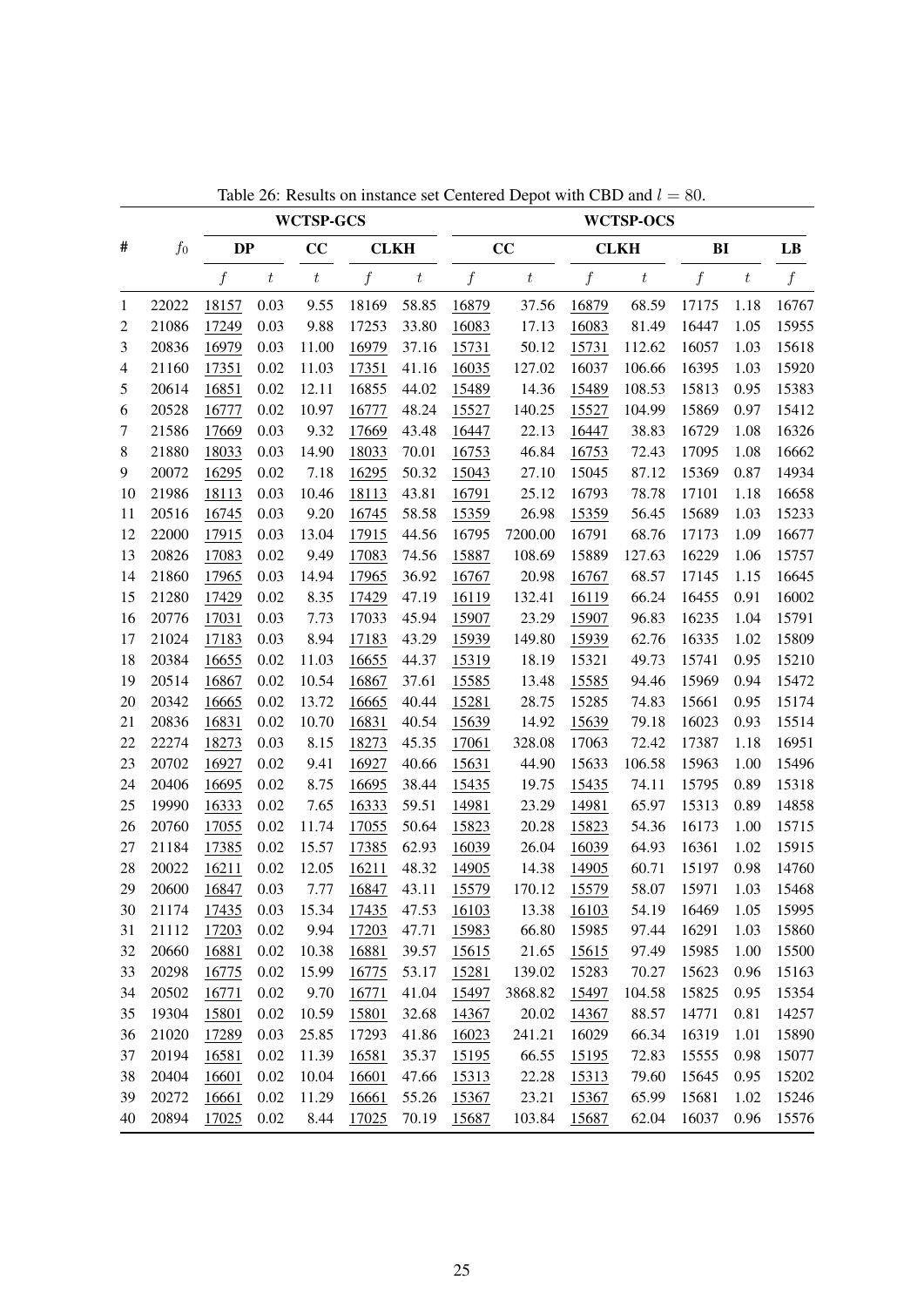|                |       |           |                  | <b>WCTSP-GCS</b> |                  |                  |                  |                  |                  | <b>WCTSP-OCS</b> |                  |                  |                  |
|----------------|-------|-----------|------------------|------------------|------------------|------------------|------------------|------------------|------------------|------------------|------------------|------------------|------------------|
| #              | $f_0$ | <b>DP</b> |                  | CC               | <b>CLKH</b>      |                  |                  | CC               |                  | <b>CLKH</b>      | BI               |                  | LB               |
|                |       | f         | $\boldsymbol{t}$ | $\boldsymbol{t}$ | $\boldsymbol{f}$ | $\boldsymbol{t}$ | $\boldsymbol{f}$ | $\boldsymbol{t}$ | $\boldsymbol{f}$ | $\it t$          | $\boldsymbol{f}$ | $\boldsymbol{t}$ | $\boldsymbol{f}$ |
| 1              | 25212 | 20505     | 0.04             | 13.47            | 20505            | 60.08            | 19017            | 636.85           | 19019            | 82.18            | 19447            | 1.54             | 18895            |
| $\mathfrak{2}$ | 26576 | 21745     | 0.03             | 16.83            | 21745            | 57.45            | 20139            | 338.64           | 20139            | 65.35            | 20599            | 1.87             | 20006            |
| 3              | 26040 | 21147     | 0.03             | 11.82            | 21147            | 68.19            | 19663            | 17.47            | 19663            | 90.62            | 20109            | 1.75             | 19543            |
| 4              | 26930 | 22113     | 0.04             | 15.94            | 22113            | 54.15            | 20583            | 20.47            | 20585            | 124.94           | 20957            | 1.95             | 20467            |
| 5              | 25198 | 20425     | 0.03             | 12.46            | 20425            | 63.35            | 18863            | 279.37           | 18865            | 90.55            | 19313            | 1.68             | 18737            |
| 6              | 25360 | 20605     | 0.03             | 29.85            | 20611            | 61.71            | 18989            | 83.99            | 18989            | 83.46            | 19439            | 1.67             | 18861            |
| 7              | 26434 | 21633     | 0.03             | 14.53            | 21633            | 77.89            | 20143            | 48.68            | 20143            | 84.59            | 20497            | 1.76             | 20023            |
| 8              | 24666 | 20081     | 0.03             | 12.41            | 20081            | 66.68            | 18477            | 117.73           | 18479            | 107.72           | 18897            | 1.58             | 18350            |
| 9              | 26328 | 21497     | 0.03             | 13.84            | 21497            | 74.86            | 19873            | 31.82            | 19875            | 79.91            | 20341            | 1.67             | 19758            |
| 10             | 25228 | 20625     | 0.03             | 10.53            | 20625            | 78.16            | 19011            | 41.85            | 19015            | 71.05            | 19469            | 1.60             | 18879            |
| 11             | 25638 | 21033     | 0.03             | 14.32            | 21033            | 77.28            | 19385            | 284.42           | 19385            | 64.74            | 19801            | 1.57             | 19267            |
| 12             | 26314 | 21453     | 0.03             | 13.51            | 21453            | 50.16            | 19991            | 83.70            | 19993            | 108.06           | 20373            | 1.81             | 19879            |
| 13             | 24642 | 20173     | 0.03             | 17.54            | 20173            | 62.38            | 18497            | 1383.14          | 18499            | 81.81            | 18949            | 1.54             | 18370            |
| 14             | 25712 | 20853     | 0.03             | 9.96             | 20865            | 52.30            | 19261            | 10.89            | 19261            | 45.68            | 19677            | 1.51             | 19139            |
| 15             | 25966 | 21319     | 0.03             | 30.05            | 21321            | 68.57            | 19677            | 450.79           | 19677            | 74.33            | 20135            | 1.70             | 19537            |
| 16             | 25670 | 21139     | 0.03             | 16.42            | 21141            | 58.29            | 19375            | 34.98            | 19375            | 68.46            | 19749            | 1.57             | 19256            |
| 17             | 25276 | 20719     | 0.03             | 13.66            | 20719            | 49.75            | 18999            | 7200.00          | 18999            | 81.15            | 19409            | 1.58             | 18874            |
| 18             | 26874 | 22175     | 0.03             | 12.75            | 22175            | 81.62            | 20585            | 174.58           | 20587            | 109.40           | 20927            | 1.74             | 20457            |
| 19             | 26186 | 21355     | 0.03             | 8.66             | 21355            | 97.20            | 19869            | 22.74            | 19869            | 84.86            | 20295            | 1.66             | 19763            |
| 20             | 26472 | 21641     | 0.03             | 13.60            | 21655            | 57.67            | 20145            | 109.15           | 20145            | 96.69            | 20551            | 1.80             | 20039            |
| 21             | 26510 | 21519     | 0.03             | 16.39            | 21519            | 60.75            | 20109            | 15.24            | 20109            | 87.43            | 20569            | 1.80             | 19975            |
| 22             | 26348 | 21381     | 0.03             | 33.31            | 21387            | 63.36            | 20003            | 48.26            | 20013            | 102.35           | 20429            | 1.78             | 19893            |
| 23             | 25676 | 21113     | 0.02             | 14.88            | 21113            | 60.57            | 19451            | 47.92            | 19451            | 75.98            | 19841            | 1.50             | 19347            |
| 24             | 26346 | 21663     | 0.03             | 13.63            | 21665            | 50.52            | 20011            | 84.59            | 20013            | 72.46            | 20389            | 1.67             | 19889            |
| 25             | 25218 | 20597     | 0.03             | 11.92            | 20597            | 56.60            | 18955            | 217.18           | 18955            | 78.11            | 19373            | 1.59             | 18849            |
| 26             | 27466 | 22335     | 0.03             | 13.13            | 22335            | 60.31            | 20941            | 95.04            | 20941            | 97.71            | 21339            | 1.77             | 20829            |
| 27             | 26094 | 21307     | 0.03             | 22.74            | 21307            | 61.82            | 19711            | 16.89            | 19715            | 112.37           | 20111            | 1.88             | 19581            |
| 28             | 25622 | 20865     | 0.03             | 12.51            | 20865            | 54.19            | 19119            | 18.36            | 19123            | 94.10            | 19523            | 1.55             | 19001            |
| 29             | 25528 | 20995     | 0.03             | 10.05            | 20995            | 44.18            | 19283            | 1042.27          | 19285            | 97.44            | 19685            | 1.51             | 19149            |
| 30             | 25732 | 21031     | 0.03             | 17.75            | 21031            | 51.90            | 19519            | 174.43           | 19519            | 105.53           | 19951            | 1.73             | 19393            |
| 31             | 27154 | 22309     | 0.03             | 29.84            | 22309            | 68.79            | 20783            | 128.36           | 20785            | 116.95           | 21159            | 1.91             | 20665            |
| 32             | 25854 | 21115     | 0.03             | 9.89             | 21117            | 52.94            | 19521            | 133.58           | 19521            | 83.31            | 19969            | 1.82             | 19401            |
| 33             | 26094 | 21435     | 0.03             | 16.19            | 21435            | 58.56            | 19793            | 42.28            | 19795            | 106.08           | 20211            | 1.69             | 19649            |
| 34             | 25696 | 20987     | 0.03             | 15.34            | 20987            | 54.36            | 19323            | 135.56           | 19323            | 87.38            | 19785            | 1.77             | 19189            |
| 35             | 25532 | 21039     | 0.03             | 13.92            | 21039            | 53.80            | 19243            | 127.71           | 19245            | 102.75           | 19645            | 1.67             | 19119            |
| 36             | 26710 | 21895     | 0.03             | 15.68            | 21901            | 75.39            | 20297            | 22.87            | 20297            | 69.40            | 20761            | 1.81             | 20182            |
| 37             | 25824 | 21125     | 0.03             | 18.64            | 21125            | 47.93            | 19563            | 166.74           | 19563            | 95.27            | 19985            | 1.53             | 19442            |
| 38             | 26320 | 21421     | 0.03             | 8.73             | 21421            | 51.36            | 20017            | 2069.90          | 20017            | 113.42           | 20421            | 1.83             | 19901            |
| 39             | 25132 | 20443     | 0.03             | 13.35            | 20443            | 69.51            | 18711            | 23.88            | 18711            | 119.59           | 19115            | 1.59             | 18595            |
| 40             | 25780 | 20827     | 0.03             | 17.91            | 20827            | 61.30            | 19333            | 56.92            | 19333            | 113.12           | 19771            | 1.61             | 19199            |

Table 27: Results on instance set Centered Depot with CBD and  $l = 100$ .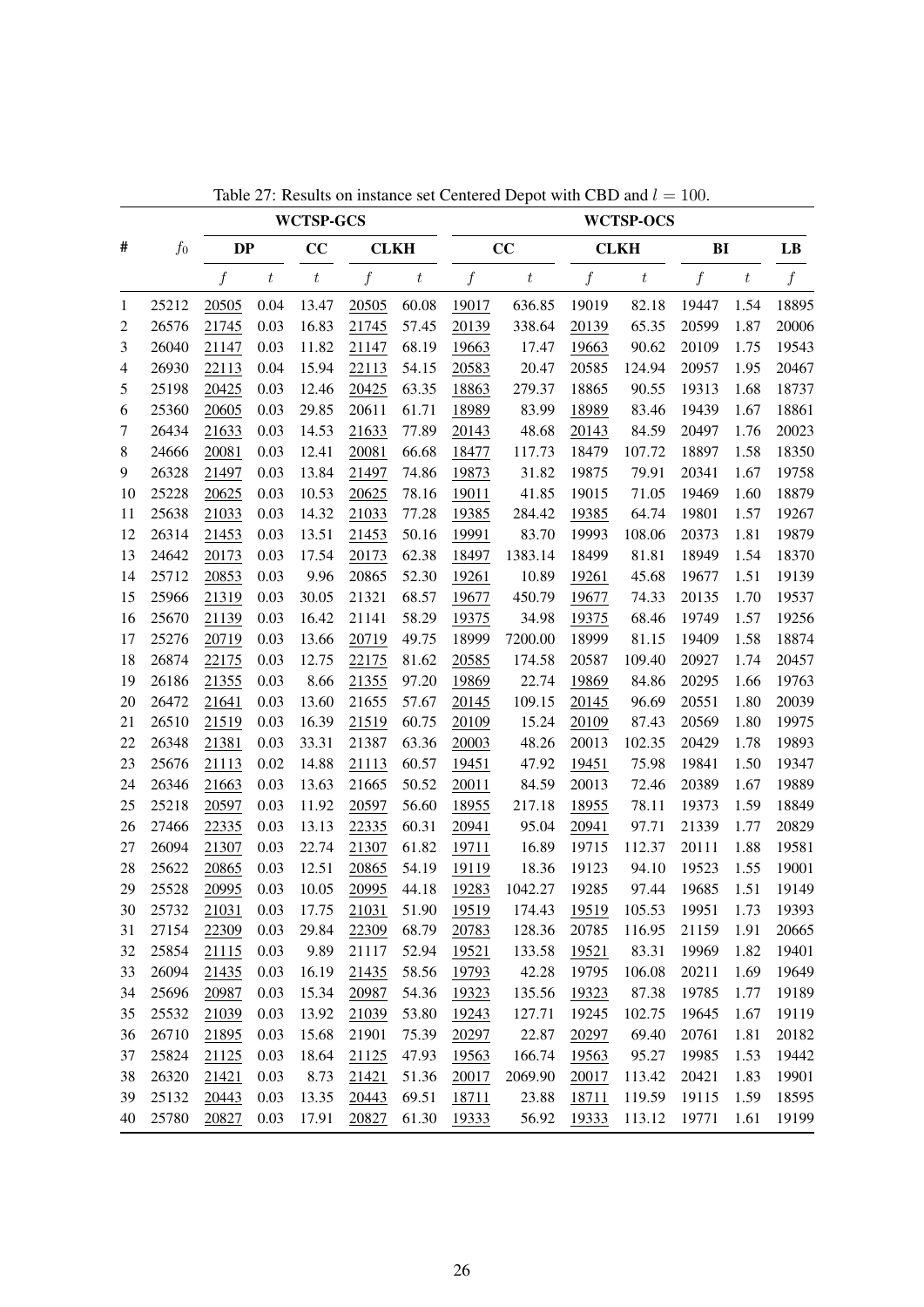|                |       |                  |                  | <b>WCTSP-GCS</b> |                  |                  |                  |                  |                  | <b>WCTSP-OCS</b> |                  |                  |                        |
|----------------|-------|------------------|------------------|------------------|------------------|------------------|------------------|------------------|------------------|------------------|------------------|------------------|------------------------|
| #              | $f_0$ | DP               |                  | CC               |                  | <b>CLKH</b>      |                  | CC               |                  | <b>CLKH</b>      | BI               |                  | $\mathbf{L}\mathbf{B}$ |
|                |       | $\boldsymbol{f}$ | $\boldsymbol{t}$ | $\boldsymbol{t}$ | $\boldsymbol{f}$ | $\boldsymbol{t}$ | $\boldsymbol{f}$ | $\boldsymbol{t}$ | $\boldsymbol{f}$ | $\boldsymbol{t}$ | $\boldsymbol{f}$ | $\boldsymbol{t}$ | $f_{\rm}$              |
| $\mathbf{1}$   | 8986  | 7879             | 0.03             | 5.25             | 7879             | 41.92            | 7713             | 3.98             | 7717             | 64.61            | 7779             | 0.31             | 7650                   |
| $\overline{c}$ | 8828  | 7769             | 0.03             | 3.86             | 7769             | 34.57            | 7631             | 11.18            | 7631             | 97.07            | 7697             | 0.30             | 7562                   |
| 3              | 8974  | 7881             | 0.03             | 5.72             | 7881             | 59.38            | 7729             | 14.18            | 7729             | 65.41            | 7799             | 0.32             | 7647                   |
| $\overline{4}$ | 9266  | 8181             | 0.03             | 12.41            | 8181             | 60.36            | 8023             | 5.98             | 8023             | 102.30           | 8079             | 0.33             | 7963                   |
| 5              | 9482  | 8377             | 0.04             | 6.10             | 8377             | 105.31           | 8231             | 17.26            | 8231             | 119.76           | 8271             | 0.41             | 8159                   |
| 6              | 9276  | 8151             | 0.03             | 7.08             | 8151             | 41.17            | 7999             | 10.92            | 7999             | 69.72            | 8041             | 0.38             | 7932                   |
| 7              | 8762  | 7611             | 0.03             | 4.26             | 7611             | 54.71            | 7455             | 8.26             | 7455             | 101.70           | 7499             | 0.28             | 7375                   |
| 8              | 9208  | 8041             | 0.03             | 9.53             | 8041             | 63.69            | 7903             | 13.56            | 7903             | 76.07            | 7957             | 0.32             | 7838                   |
| 9              | 9192  | 8095             | 0.03             | 4.21             | 8095             | 30.39            | 7939             | 15.43            | 7941             | 67.45            | 7999             | 0.33             | 7876                   |
| 10             | 8602  | 7551             | 0.02             | 3.22             | 7551             | 41.89            | 7379             | 12.31            | 7379             | 68.53            | 7445             | 0.28             | 7306                   |
| 11             | 9040  | 7967             | 0.03             | 5.61             | 7967             | 70.26            | 7809             | 4.84             | 7809             | 86.57            | 7863             | 0.32             | 7741                   |
| 12             | 9514  | 8419             | 0.03             | 9.58             | 8419             | 58.01            | 8247             | 7.16             | 8247             | 66.03            | 8301             | 0.38             | 8187                   |
| 13             | 9296  | 8185             | 0.03             | 6.31             | 8185             | 80.20            | 8021             | 6.68             | 8021             | 106.39           | 8095             | 0.39             | 7956                   |
| 14             | 8846  | 7791             | 0.03             | 7.51             | 7791             | 71.92            | 7581             | 8.74             | 7581             | 98.11            | 7645             | 0.31             | 7517                   |
| 15             | 8556  | 7549             | 0.02             | 5.56             | 7549             | 67.18            | 7371             | 4.65             | 7371             | 29.89            | 7415             | 0.25             | 7302                   |
| 16             | 8842  | 7781             | 0.03             | 10.30            | 7781             | 59.46            | 7629             | 11.67            | 7629             | 67.51            | 7685             | 0.27             | 7564                   |
| 17             | 8920  | 7743             | 0.03             | 3.70             | 7743             | 71.24            | 7655             | 5.16             | 7657             | 82.07            | 7715             | 0.29             | 7591                   |
| 18             | 8742  | 7661             | 0.03             | 6.13             | 7665             | 43.69            | 7487             | 8.88             | 7487             | 75.29            | 7545             | 0.29             | 7416                   |
| 19             | 8834  | 7747             | 0.03             | 5.41             | 7747             | 85.59            | 7567             | 66.31            | 7567             | 90.19            | 7605             | 0.29             | 7502                   |
| 20             | 8750  | 7707             | 0.03             | 11.20            | 7707             | 61.53            | 7537             | 6.68             | 7537             | 61.86            | 7591             | 0.31             | 7473                   |
| 21             | 8874  | 7705             | 0.03             | 8.20             | 7705             | 87.13            | 7557             | 6.18             | 7557             | 108.75           | 7581             | 0.34             | 7494                   |
| 22             | 8868  | 7779             | 0.03             | 5.05             | 7779             | 60.81            | 7591             | 13.22            | 7593             | 59.14            | 7685             | 0.30             | 7534                   |
| 23             | 8570  | 7535             | 0.02             | 5.68             | 7535             | 63.21            | 7359             | 5.11             | 7359             | 49.33            | 7399             | 0.25             | 7295                   |
| 24             | 8592  | 7491             | $0.02\,$         | 8.65             | 7491             | 52.57            | 7327             | 13.28            | 7327             | 50.35            | 7369             | 0.27             | 7254                   |
| 25             | 8930  | 7849             | 0.03             | 2.80             | 7849             | 50.31            | 7691             | 588.86           | 7691             | 78.79            | 7751             | 0.29             | 7624                   |
| 26             | 8774  | 7683             | 0.02             | 7.44             | 7683             | 59.88            | 7465             | 4.01             | 7465             | 39.66            | 7539             | 0.27             | 7408                   |
| 27             | 8792  | 7603             | 0.02             | 3.22             | 7603             | 47.90            | 7441             | 4.26             | 7441             | 64.20            | 7507             | 0.29             | 7375                   |
| 28             | 8724  | 7565             | 0.02             | 3.75             | 7565             | 35.35            | 7415             | 55.92            | 7415             | 74.22            | 7449             | 0.27             | 7344                   |
| 29             | 8542  | 7465             | 0.02             | 9.59             | 7465             | 106.53           | 7293             | 27.97            | 7293             | 97.75            | 7337             | 0.27             | 7222                   |
| 30             | 8770  | 7655             | $0.02\,$         | 6.41             | 7655             | 61.98            | 7515             | 291.59           | 7515             | 64.60            | 7573             | 0.26             | 7439                   |
| 31             | 8910  | 7861             | 0.03             | 6.89             | 7861             | 57.51            | 7667             | 8.32             | 7667             | 46.06            | 7717             | 0.30             | 7604                   |
| 32             | 9106  | 8097             | 0.03             | 9.64             | 8097             | 80.52            | 7911             | 99.99            | 7911             | 88.80            | 7961             | 0.33             | 7833                   |
| 33             | 9136  | 8095             | 0.03             | 9.55             | 8095             | 104.13           | 7941             | 22.16            | 7941             | 81.52            | 7997             | 0.35             | 7879                   |
| 34             | 8854  | 7783             | 0.03             | 4.51             | 7783             | 30.63            | 7621             | 7.25             | 7621             | 65.03            | 7675             | 0.34             | 7558                   |
| 35             | 8692  | 7655             | 0.02             | 3.78             | 7655             | 26.50            | 7497             | 94.97            | 7497             | 75.00            | 7549             | 0.27             | 7425                   |
| 36             | 8660  | 7501             | 0.03             | 14.19            | 7501             | 72.19            | 7339             | 8.24             | 7339             | 88.64            | 7383             | 0.30             | 7278                   |
| 37             | 9024  | 7873             | 0.03             | 4.61             | 7873             | 35.63            | 7717             | 25.02            | 7717             | 58.89            | 7785             | 0.31             | 7666                   |
| 38             | 8746  | 7689             | 0.03             | 5.40             | 7689             | 72.07            | 7527             | 12.79            | 7527             | 60.92            | 7565             | 0.27             | 7457                   |
| 39             | 9034  | 7941             | 0.03             | 4.60             | 7941             | 61.23            | 7753             | 34.14            | 7753             | 44.84            | 7799             | 0.28             | 7690                   |
| 40             | 9256  | 8175             | 0.03             | 5.41             | 8175             | 88.34            | 7979             | 7.03             | 7979             | 55.96            | 7997             | 0.34             | 7910                   |

Table 28: Results on instance set Large Orders with UDD and  $l = 20$ .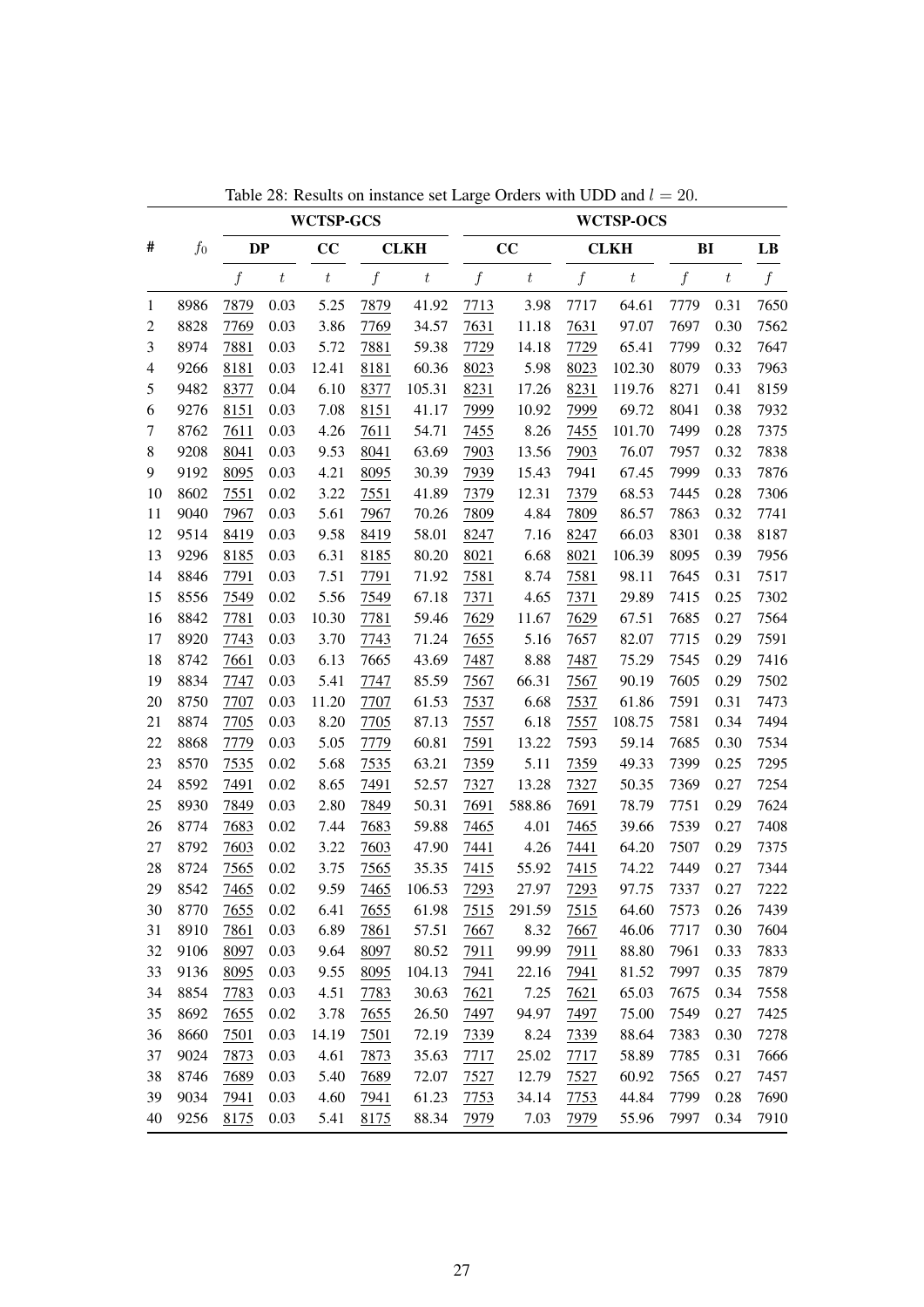|                |       |           |         | <b>WCTSP-GCS</b> |              |                  |       |                  |       | <b>WCTSP-OCS</b> |                  |                  |       |
|----------------|-------|-----------|---------|------------------|--------------|------------------|-------|------------------|-------|------------------|------------------|------------------|-------|
| #              | $f_0$ | <b>DP</b> |         | CC               |              | <b>CLKH</b>      |       | CC               |       | <b>CLKH</b>      | BI               |                  | LB    |
|                |       | f         | $\,t\,$ | $\boldsymbol{t}$ | f            | $\boldsymbol{t}$ | f     | $\boldsymbol{t}$ | f     | $\boldsymbol{t}$ | $\boldsymbol{f}$ | $\boldsymbol{t}$ | f     |
| 1              | 18248 | 15875     | 0.06    | 10.28            | 15877        | 85.06            | 15549 | 21.29            | 15549 | 139.10           | 15633            | 1.15             | 15470 |
| 2              | 18424 | 16073     | 0.07    | 20.52            | 16073        | 119.86           | 15725 | 52.42            | 15725 | 222.86           | 15835            | 1.30             | 15656 |
| 3              | 18234 | 16105     | 0.07    | 81.27            | 16105        | 136.27           | 15675 | 28.47            | 15675 | 124.16           | 15783            | 1.23             | 15597 |
| $\overline{4}$ | 18018 | 15829     | 0.06    | 20.92            | 15829        | 125.20           | 15429 | 1449.14          | 15429 | 200.85           | 15545            | 1.16             | 15346 |
| 5              | 17788 | 15575     | 0.05    | 30.10            | 15577        | 95.99            | 15203 | 13.50            | 15203 | 118.32           | 15321            | 1.05             | 15130 |
| 6              | 17986 | 15749     | 0.06    | 23.68            | 15755        | 64.35            | 15397 | 21.02            | 15397 | 76.84            | 15513            | 1.06             | 15339 |
| 7              | 17498 | 15377     | 0.05    | 25.44            | 15379        | 116.63           | 14975 | 27.05            | 14975 | 110.23           | 15123            | 1.01             | 14901 |
| $\,8\,$        | 17274 | 15085     | 0.05    | 12.85            | 15087        | 81.42            | 14701 | 12.15            | 14701 | 119.33           | 14845            | 0.99             | 14631 |
| 9              | 17768 | 15591     | 0.06    | 15.87            | 15591        | 72.38            | 15245 | 43.44            | 15247 | 124.62           | 15341            | 1.03             | 15158 |
| 10             | 18406 | 16167     | 0.06    | 78.18            | 16177        | 110.22           | 15827 | 220.89           | 15827 | 131.97           | 15937            | 1.12             | 15751 |
| 11             | 18480 | 16231     | 0.07    | 13.41            | 16231        | 102.37           | 15871 | 38.73            | 15873 | 133.12           | 15989            | 1.27             | 15793 |
| 12             | 18354 | 16163     | 0.06    | 34.78            | 16167        | 89.29            | 15807 | 64.65            | 15807 | 149.90           | 15927            | 1.21             | 15729 |
| 13             | 17806 | 15591     | 0.06    | 25.47            | 15591        | 144.36           | 15199 | 25.19            | 15199 | 173.83           | 15291            | 1.08             | 15121 |
| 14             | 17700 | 15523     | 0.06    | 36.92            | 15531        | 155.45           | 15127 | 16.14            | 15127 | 132.65           | 15241            | 1.09             | 15054 |
| 15             | 18254 | 16037     | 0.06    | 8.52             | 16037        | 103.11           | 15665 | 215.19           | 15667 | 140.13           | 15765            | 1.18             | 15592 |
| 16             | 17714 | 15553     | 0.06    | 22.17            | 15553        | 81.19            | 15163 | 17.62            | 15163 | 131.68           | 15279            | 1.11             | 15079 |
| 17             | 17234 | 15051     | 0.05    | 35.26            | 15051        | 75.48            | 14671 | 264.19           | 14671 | 188.08           | 14803            | 0.96             | 14595 |
| 18             | 17634 | 15421     | 0.05    | 16.77            | 15425        | 79.91            | 15043 | 27.18            | 15043 | 98.25            | 15159            | 0.97             | 14964 |
| 19             | 17686 | 15443     | 0.05    | 17.60            | 15443        | 96.96            | 15089 | 21.85            | 15089 | 114.11           | 15185            | 0.94             | 15018 |
| 20             | 17910 | 15663     | 0.06    | 31.34            | 15673        | 104.94           | 15283 | 376.75           | 15283 | 157.14           | 15381            | 1.06             | 15181 |
| 21             | 18174 | 15963     | 0.06    | 36.41            | 15963        | 93.29            | 15577 | 82.72            | 15579 | 142.84           | 15675            | 1.11             | 15498 |
| 22             | 17968 | 15667     | 0.06    | 25.43            | 15667        | 115.28           | 15347 | 45.48            | 15347 | 161.66           | 15477            | 1.06             | 15272 |
| 23             | 17950 | 15687     | 0.05    | 21.92            | 15687        | 67.32            | 15331 | 39.71            | 15333 | 114.58           | 15457            | 1.03             | 15269 |
| 24             | 17890 | 15655     | 0.05    | 24.92            | 15655        | 74.22            | 15255 | 218.61           | 15255 | 138.09           | 15387            | 1.06             | 15184 |
| 25             | 18046 | 15873     | 0.06    | 10.14            | 15873        | 111.16           | 15509 | 25.76            | 15509 | 153.71           | 15615            | 1.11             | 15430 |
| 26             | 18334 | 16131     | 0.06    | 46.57            | 16135        | 136.80           | 15747 | 721.33           | 15747 | 178.89           | 15861            | 1.19             | 15677 |
| 27             | 18262 | 16057     | 0.06    | 15.32            | 16057        | 104.97           | 15753 | 63.64            | 15753 | 196.20           | 15847            | 1.12             | 15673 |
| 28             | 17448 | 15257     | 0.05    | 20.56            | 15257        | 119.09           | 14869 | 15.91            | 14869 | 49.34            | 14985            | 0.99             | 14782 |
| 29             | 17838 | 15593     | 0.05    | 18.55            | 15593        | 95.81            | 15203 | 278.48           | 15205 | 130.56           | 15349            | 1.05             | 15101 |
| 30             | 17312 | 15271     | 0.06    | 20.89            | 15275        | 139.46           | 14877 | 65.18            | 14877 | 176.46           | 14997            | 1.09             | 14794 |
| 31             | 17816 | 15623     | 0.06    | 19.86            | 15623        | 118.92           | 15215 | 185.14           | 15215 | 114.20           | 15301            | 1.14             | 15134 |
| 32             | 17458 | 15195     | 0.05    | 13.88            | 15195        | 113.31           | 14853 | 878.44           | 14853 | 162.26           | 14991            | 1.06             | 14769 |
| 33             | 17002 | 14925     | 0.05    | 17.36            | 14925        | 68.81            | 14505 | 50.04            | 14505 | 138.78           | 14623            | 0.93             | 14413 |
| 34             | 17902 | 15817     | 0.05    | 39.00            | 15817        | 139.67           | 15431 | 774.61           | 15433 | 184.46           | 15577            | 1.04             | 15352 |
| 35             | 18230 | 15955     | 0.06    | 18.81            | 15955        | 83.01            | 15649 | 35.14            | 15653 | 115.84           | 15737            | 1.08             | 15587 |
| 36             | 18292 | 16061     | 0.06    | 39.45            | <u>16061</u> | 77.17            | 15713 | 278.48           | 15713 | 159.61           | 15841            | 1.14             | 15639 |
| 37             | 18626 | 16335     | 0.06    | 29.61            | 16335        | 117.08           | 15997 | 45.62            | 15997 | 153.95           | 16121            | 1.21             | 15921 |
| 38             | 18368 | 16049     | 0.06    | 15.21            | 16049        | 88.38            | 15689 | 76.72            | 15693 | 68.51            | 15805            | 1.17             | 15619 |
| 39             | 18456 | 16067     | 0.06    | 12.81            | 16069        | 76.22            | 15753 | 19.09            | 15753 | 138.85           | 15895            | 1.24             | 15679 |
| 40             | 17782 | 15453     | 0.06    | 36.46            | 15461        | 81.26            | 15093 | 24.65            | 15093 | 126.31           | 15229            | 1.15             | 15026 |

Table 29: Results on instance set Large Orders with UDD and  $l = 40$ .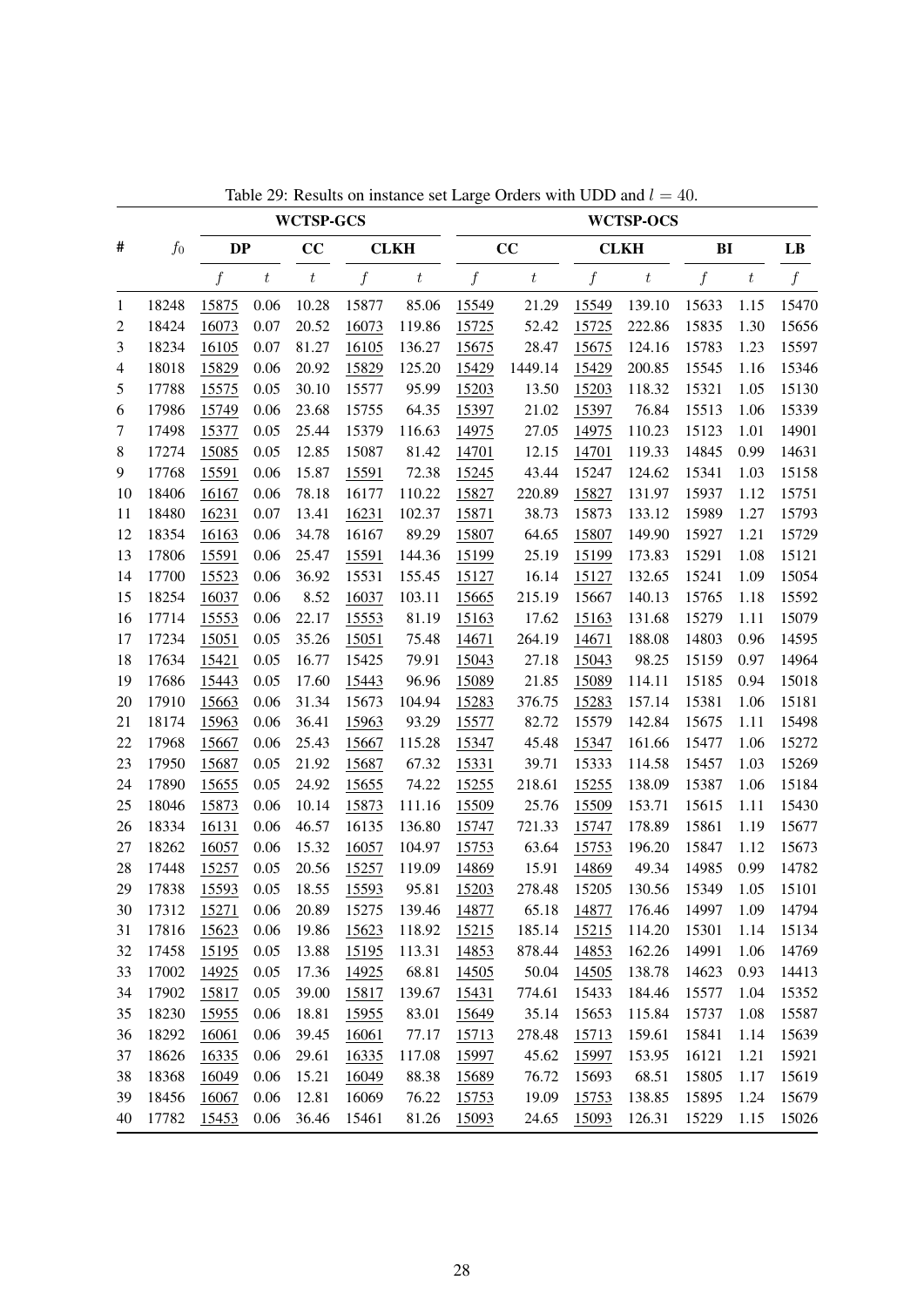|    |       |                  |                  | <b>WCTSP-GCS</b> |       |                  |                  |                  |                  | <b>WCTSP-OCS</b> |                  |       |                |
|----|-------|------------------|------------------|------------------|-------|------------------|------------------|------------------|------------------|------------------|------------------|-------|----------------|
| #  | $f_0$ | <b>DP</b>        |                  | CC               |       | <b>CLKH</b>      |                  | CC               |                  | <b>CLKH</b>      | B <sub>I</sub>   |       | LB             |
|    |       | $\boldsymbol{f}$ | $\boldsymbol{t}$ | $\boldsymbol{t}$ | f     | $\boldsymbol{t}$ | $\boldsymbol{f}$ | $\boldsymbol{t}$ | $\boldsymbol{f}$ | $\boldsymbol{t}$ | $\boldsymbol{f}$ | $t\,$ | $\overline{f}$ |
| 1  | 27088 | 23575            | 0.09             | 51.78            | 23577 | 167.68           | 23047            | 7200.00          | 23049            | 224.99           | 23241            | 2.57  | 22969          |
| 2  | 26036 | 22559            | 0.07             | 32.14            | 22559 | 117.84           | 22023            | 187.90           | 22023            | 173.90           | 22205            | 2.10  | 21941          |
| 3  | 25420 | 22039            | 0.07             | 17.01            | 22039 | 180.59           | 21447            | 42.33            | 21449            | 167.61           | 21593            | 1.97  | 21365          |
| 4  | 26382 | 23081            | 0.08             | 34.29            | 23081 | 156.95           | 22555            | 1210.61          | 22555            | 216.64           | 22743            | 2.34  | 22466          |
| 5  | 27224 | 23807            | 0.09             | 26.52            | 23811 | 119.47           | 23245            | 44.40            | 23247            | 197.39           | 23449            | 2.53  | 23168          |
| 6  | 27420 | 24025            | 0.09             | 17.77            | 24029 | 134.49           | 23515            | 49.18            | 23517            | 159.01           | 23735            | 2.67  | 23438          |
| 7  | 27666 | 24209            | 0.09             | 53.55            | 24215 | 182.89           | 23625            | 29.16            | 23629            | 191.28           | 23801            | 2.77  | 23557          |
| 8  | 27568 | 24163            | 0.10             | 69.07            | 24163 | 163.62           | 23647            | 263.30           | 23653            | 244.76           | 23803            | 2.87  | 23570          |
| 9  | 28116 | 24641            | 0.10             | 31.47            | 24641 | 121.56           | 24127            | 549.04           | 24127            | 150.45           | 24301            | 2.93  | 24058          |
| 10 | 27226 | 23973            | 0.09             | 68.21            | 23985 | 165.38           | 23381            | 188.11           | 23385            | 205.87           | 23547            | 2.53  | 23280          |
| 11 | 27506 | 24011            | 0.09             | 17.99            | 24011 | 130.38           | 23467            | 33.20            | 23467            | 202.46           | 23665            | 2.60  | 23400          |
| 12 | 27706 | 24439            | 0.09             | 27.75            | 24439 | 157.26           | 23887            | 62.31            | 23891            | 251.54           | 24063            | 2.71  | 23807          |
| 13 | 26840 | 23649            | 0.09             | 26.71            | 23649 | 143.64           | 23017            | 39.69            | 23019            | 239.96           | 23187            | 2.50  | 22931          |
| 14 | 26854 | 23607            | 0.09             | 59.31            | 23607 | 181.83           | 22993            | 182.92           | 22995            | 296.55           | 23151            | 2.60  | 22901          |
| 15 | 26776 | 23405            | 0.09             | 22.19            | 23405 | 145.61           | 22855            | 88.36            | 22857            | 183.33           | 23025            | 2.55  | 22783          |
| 16 | 26268 | 22883            | 0.08             | 18.96            | 22883 | 111.81           | 22313            | 666.50           | 22313            | 187.13           | 22529            | 2.28  | 22223          |
| 17 | 26472 | 23149            | 0.08             | 39.32            | 23149 | 159.80           | 22527            | 86.42            | 22529            | 211.19           | 22703            | 2.33  | 22451          |
| 18 | 26594 | 23223            | 0.09             | 88.30            | 23223 | 153.11           | 22683            | 43.01            | 22689            | 209.04           | 22853            | 2.57  | 22590          |
| 19 | 27362 | 24027            | 0.09             | 87.63            | 24027 | 134.09           | 23477            | 43.13            | 23481            | 226.62           | 23619            | 2.69  | 23397          |
| 20 | 27028 | 23675            | 0.09             | 174.90           | 23677 | 168.23           | 23117            | 32.01            | 23119            | 209.81           | 23275            | 2.49  | 23037          |
| 21 | 26742 | 23499            | 0.09             | 60.33            | 23507 | 147.63           | 22915            | 150.89           | 22915            | 162.60           | 23049            | 2.49  | 22839          |
| 22 | 27498 | 24133            | 0.09             | 17.59            | 24133 | 104.92           | 23547            | 507.69           | 23547            | 188.76           | 23711            | 2.70  | 23455          |
| 23 | 27162 | 23921            | 0.08             | 36.82            | 23921 | 165.62           | 23317            | 31.87            | 23321            | 236.75           | 23509            | 2.49  | 23237          |
| 24 | 27010 | 23561            | 0.09             | 24.82            | 23561 | 164.35           | 23071            | 1605.00          | 23075            | 274.23           | 23231            | 2.53  | 22983          |
| 25 | 26652 | 23385            | 0.09             | 74.99            | 23385 | 163.32           | 22841            | 5412.14          | 22843            | 243.67           | 23023            | 2.73  | 22760          |
| 26 | 27018 | 23593            | 0.09             | 28.70            | 23595 | 143.49           | 23043            | 179.72           | 23043            | 164.87           | 23209            | 2.64  | 22955          |
| 27 | 26738 | 23437            | 0.09             | 83.37            | 23437 | 150.43           | 22923            | 77.49            | 22929            | 176.12           | 23101            | 2.66  | 22842          |
| 28 | 27044 | 23757            | 0.09             | 63.45            | 23757 | 178.85           | 23153            | 65.25            | 23153            | 239.58           | 23321            | 2.56  | 23073          |
| 29 | 26596 | 23123            | 0.08             | 16.92            | 23123 | 136.72           | 22579            | 34.90            | 22585            | 124.40           | 22781            | 2.19  | 22509          |
| 30 | 27078 | 23521            | 0.08             | 29.29            | 23521 | 106.36           | 23023            | 159.87           | 23029            | 177.96           | 23193            | 2.44  | 22945          |
| 31 | 27190 | 23647            | 0.09             | 119.13           | 23647 | 180.88           | 23155            | 59.52            | 23159            | 151.77           | 23331            | 2.52  | 23078          |
| 32 | 27522 | 24227            | 0.09             | 52.89            | 24235 | 164.34           | 23663            | 41.22            | 23663            | 141.36           | 23839            | 2.57  | 23583          |
| 33 | 27374 | 23929            | 0.09             | 19.28            | 23937 | 163.40           | 23409            | 26.75            | 23411            | 195.08           | 23575            | 2.78  | 23326          |
| 34 | 26974 | 23521            | 0.09             | 70.67            | 23521 | 169.27           | 22975            | 34.94            | 22975            | 152.24           | 23129            | 2.71  | 22899          |
| 35 | 27194 | 23871            | 0.09             | 35.69            | 23871 | 204.61           | 23309            | 353.93           | 23309            | 237.77           | 23465            | 2.56  | 23216          |
| 36 | 26978 | 23641            | 0.08             | 34.86            | 23641 | 150.52           | 23065            | 70.33            | 23065            | 178.23           | 23223            | 2.50  | 22971          |
| 37 | 26168 | 22749            | 0.08             | 46.88            | 22749 | 143.19           | 22165            | 26.49            | 22169            | 190.47           | 22377            | 2.25  | 22082          |
| 38 | 26588 | 23157            | 0.08             | 21.39            | 23157 | 165.70           | 22601            | 66.10            | 22603            | 222.10           | 22757            | 2.24  | 22534          |
| 39 | 27076 | 23697            | 0.08             | 33.32            | 23697 | 113.05           | 23171            | 3038.82          | 23173            | 144.30           | 23375            | 2.44  | 23087          |
| 40 | 26872 | 23577            | 0.08             | 22.32            | 23577 | 134.09           | 23003            | 41.51            | 23003            | 212.81           | 23183            | 2.53  | 22913          |

Table 30: Results on instance set Large Orders with UDD and  $l = 60$ .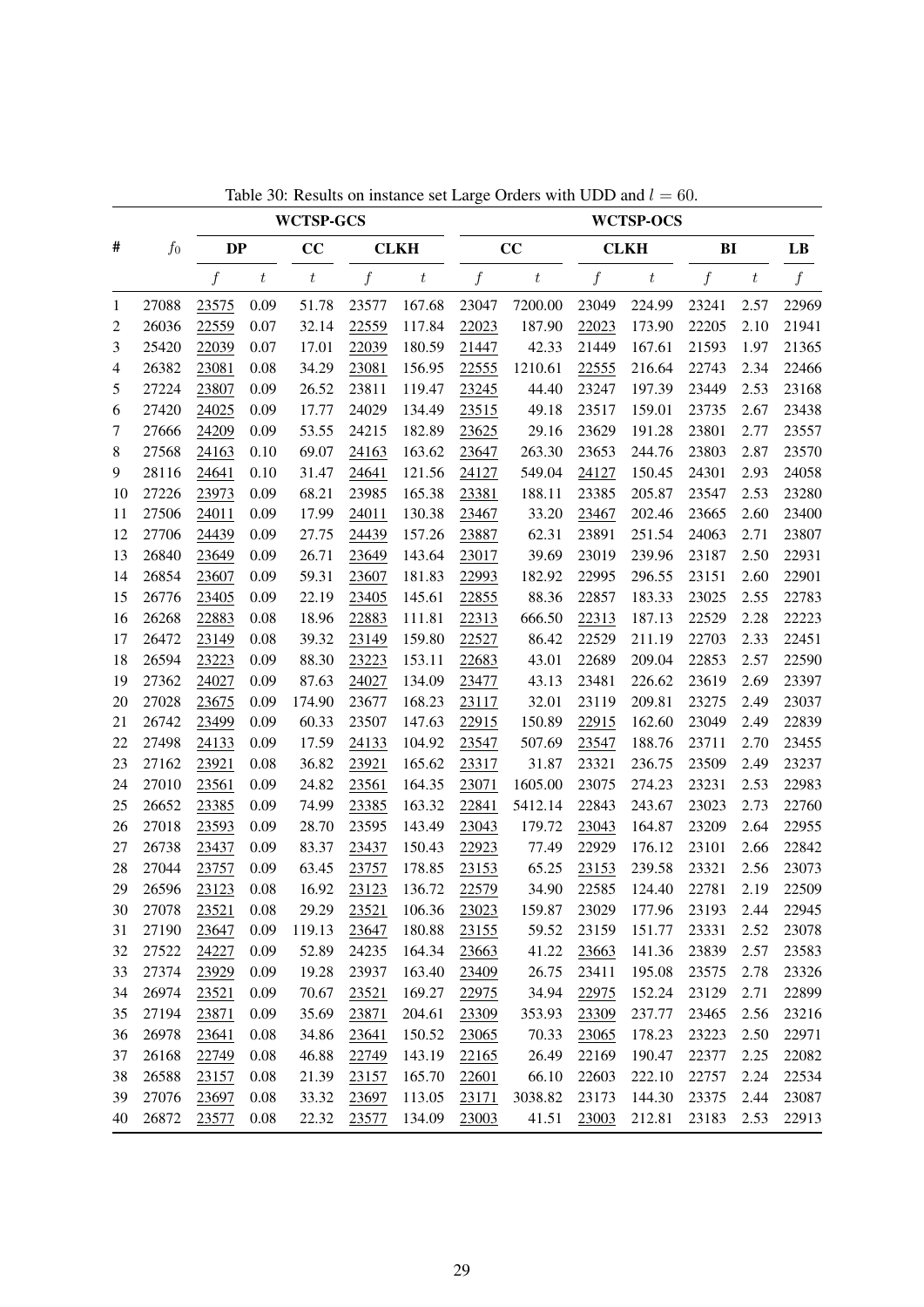|    |         |                  |                  | <b>WCTSP-GCS</b> |                  |                  |                  |                  |                  | <b>WCTSP-OCS</b> |                  |       |                |
|----|---------|------------------|------------------|------------------|------------------|------------------|------------------|------------------|------------------|------------------|------------------|-------|----------------|
| #  | $f_{0}$ | <b>DP</b>        |                  | CC               |                  | <b>CLKH</b>      |                  | CC               |                  | <b>CLKH</b>      | B <sub>I</sub>   |       | LB             |
|    |         | $\boldsymbol{f}$ | $\boldsymbol{t}$ | $\boldsymbol{t}$ | $\boldsymbol{f}$ | $\boldsymbol{t}$ | $\boldsymbol{f}$ | $\boldsymbol{t}$ | $\boldsymbol{f}$ | $\boldsymbol{t}$ | $\boldsymbol{f}$ | $t\,$ | $\overline{f}$ |
| 1  | 36746   | 32277            | 0.13             | 37.53            | 32293            | 170.96           | 31571            | 70.22            | 31573            | 273.06           | 31801            | 5.81  | 31492          |
| 2  | 36188   | 31683            | 0.12             | 163.70           | 31683            | 235.57           | 30865            | 552.75           | 30869            | 255.62           | 31099            | 5.23  | 30774          |
| 3  | 36318   | 31713            | 0.12             | 44.30            | 31713            | 199.01           | 30959            | 53.57            | 30967            | 272.90           | 31189            | 5.15  | 30872          |
| 4  | 35718   | 31155            | 0.11             | 55.82            | 31161            | 287.43           | 30421            | 69.52            | 30423            | 271.07           | 30643            | 4.93  | 30341          |
| 5  | 35368   | 30977            | 0.11             | 100.30           | 30977            | 243.30           | 30205            | 354.55           | 30205            | 298.16           | 30433            | 4.85  | 30115          |
| 6  | 36302   | 31823            | 0.12             | 40.15            | 31823            | 213.38           | 31011            | 67.64            | 31015            | 317.23           | 31215            | 5.27  | 30919          |
| 7  | 36226   | 31765            | 0.13             | 88.44            | 31765            | 260.66           | 30953            | 74.89            | 30961            | 307.97           | 31221            | 5.44  | 30877          |
| 8  | 35402   | 30965            | 0.11             | 107.68           | 30965            | 191.92           | 30211            | 70.26            | 30211            | 251.70           | 30447            | 4.89  | 30126          |
| 9  | 35994   | 31543            | 0.11             | 81.80            | 31543            | 204.43           | 30749            | 178.13           | 30759            | 377.80           | 31019            | 4.96  | 30668          |
| 10 | 36508   | 31865            | 0.12             | 140.28           | 31869            | 199.32           | 31145            | 52.89            | 31151            | 294.43           | 31395            | 5.51  | 31071          |
| 11 | 36308   | 31685            | 0.12             | 64.09            | 31685            | 225.11           | 30977            | 62.04            | 30981            | 301.43           | 31207            | 5.40  | 30879          |
| 12 | 36396   | 31659            | 0.12             | 61.56            | 31659            | 144.03           | 30975            | 340.20           | 30987            | 220.61           | 31197            | 5.46  | 30886          |
| 13 | 36510   | 32001            | 0.13             | 55.52            | 32005            | 184.75           | 31257            | 920.62           | 31261            | 278.64           | 31465            | 5.64  | 31172          |
| 14 | 36220   | 31739            | 0.12             | 67.60            | 31739            | 165.68           | 30973            | 107.40           | 30983            | 287.97           | 31193            | 5.20  | 30872          |
| 15 | 35614   | 31183            | 0.11             | 59.78            | 31183            | 193.64           | 30435            | 3619.77          | 30439            | 262.17           | 30669            | 4.89  | 30338          |
| 16 | 36432   | 32161            | 0.12             | 138.22           | 32165            | 195.49           | 31369            | 549.47           | 31375            | 285.74           | 31583            | 5.23  | 31283          |
| 17 | 35890   | 31359            | 0.11             | 45.75            | 31359            | 187.61           | 30559            | 37.54            | 30567            | 254.76           | 30785            | 4.91  | 30474          |
| 18 | 35494   | 30963            | 0.11             | 108.45           | 30963            | 181.57           | 30229            | 132.52           | 30233            | 269.40           | 30427            | 4.78  | 30141          |
| 19 | 35096   | 30755            | 0.11             | 272.99           | 30757            | 195.34           | 29947            | 159.06           | 29955            | 311.97           | 30201            | 4.83  | 29859          |
| 20 | 35626   | 31157            | 0.11             | 197.60           | 31157            | 187.54           | 30387            | 2315.24          | 30389            | 336.01           | 30613            | 4.71  | 30318          |
| 21 | 36594   | 31915            | 0.12             | 35.11            | 31915            | 187.23           | 31239            | 145.61           | 31241            | 246.50           | 31463            | 5.39  | 31155          |
| 22 | 36696   | 32193            | 0.13             | 38.92            | 32193            | 238.79           | 31397            | 136.79           | 31403            | 270.51           | 31617            | 5.60  | 31314          |
| 23 | 35170   | 30817            | 0.11             | 28.85            | 30817            | 224.48           | 30069            | 7200.00          | 30069            | 305.76           | 30291            | 4.76  | 29974          |
| 24 | 35064   | 30679            | 0.10             | 47.60            | 30679            | 232.61           | 29937            | 410.25           | 29941            | 256.70           | 30169            | 4.50  | 29841          |
| 25 | 35482   | 31019            | 0.11             | 40.54            | 31019            | 190.17           | 30223            | 297.50           | 30231            | 302.57           | 30457            | 4.82  | 30146          |
| 26 | 35844   | 31307            | 0.12             | 86.57            | 31307            | 224.63           | 30481            | 64.38            | 30483            | 258.64           | 30743            | 5.12  | 30382          |
| 27 | 35972   | 31535            | 0.12             | 41.87            | 31535            | 205.44           | 30795            | 121.65           | 30797            | 352.30           | 31043            | 5.28  | 30703          |
| 28 | 36490   | 31817            | 0.12             | 116.44           | 31825            | 189.67           | 31085            | 93.70            | 31089            | 236.56           | 31331            | 5.17  | 30995          |
| 29 | 36346   | 31715            | 0.12             | 91.96            | 31727            | 185.16           | 30941            | 50.79            | 30943            | 243.83           | 31187            | 5.24  | 30863          |
| 30 | 36742   | 32143            | 0.12             | 116.94           | 32143            | 195.02           | 31417            | 52.83            | 31423            | 338.12           | 31643            | 5.38  | 31330          |
| 31 | 36686   | 32009            | 0.12             | 146.74           | 32015            | 162.94           | 31275            | 224.25           | 31277            | 227.81           | 31499            | 5.25  | 31184          |
| 32 | 36008   | 31505            | 0.11             | 92.19            | 31505            | 197.41           | 30789            | 70.13            | 30799            | 327.66           | 31015            | 5.07  | 30714          |
| 33 | 35388   | 30867            | 0.11             | 48.15            | 30867            | 179.53           | 30087            | 214.19           | 30093            | 296.75           | 30325            | 4.95  | 29986          |
| 34 | 35468   | 31087            | 0.10             | 34.84            | 31091            | 164.40           | 30335            | 118.58           | 30335            | 215.75           | 30597            | 4.46  | 30257          |
| 35 | 34882   | 30225            | 0.10             | 62.32            | 30229            | 145.13           | 29537            | 76.03            | 29539            | 227.50           | 29767            | 4.62  | 29442          |
| 36 | 36362   | 31633            | 0.11             | 43.29            | 31637            | 198.15           | 30851            | 139.83           | 30853            | 229.81           | 31067            | 5.06  | 30767          |
| 37 | 36066   | 31527            | 0.11             | 47.12            | 31527            | 215.17           | 30835            | 7200.00          | 30825            | 278.27           | 31035            | 4.79  | 30730          |
| 38 | 35872   | 31431            | 0.11             | 231.73           | 31431            | 170.15           | 30697            | 4561.55          | 30707            | 378.20           | 30937            | 4.89  | 30612          |
| 39 | 36286   | 31859            | 0.11             | 137.65           | 31871            | 202.30           | 31083            | 31.16            | 31087            | 282.76           | 31349            | 4.98  | 31006          |
| 40 | 36970   | 32407            | 0.13             | 48.96            | 32409            | 207.69           | 31663            | 53.92            | 31671            | 373.08           | 31873            | 5.50  | 31577          |

Table 31: Results on instance set Large Orders with UDD and  $l = 80$ .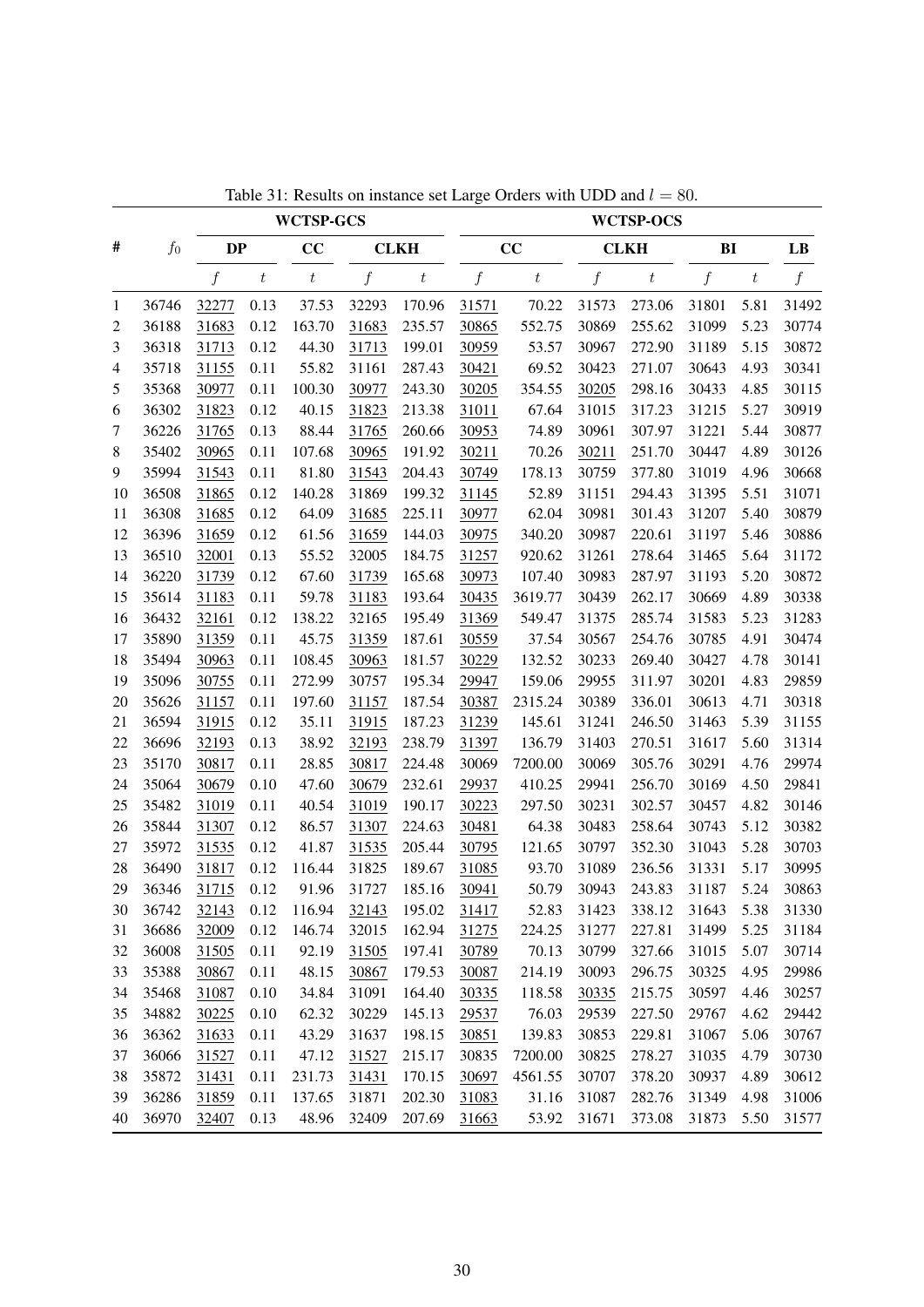|    |         |                  |                  | <b>WCTSP-GCS</b> |       |                  |                  |                  |                  | <b>WCTSP-OCS</b> |                  |       |                |
|----|---------|------------------|------------------|------------------|-------|------------------|------------------|------------------|------------------|------------------|------------------|-------|----------------|
| #  | $f_{0}$ | <b>DP</b>        |                  | CC               |       | <b>CLKH</b>      |                  | CC               |                  | <b>CLKH</b>      | B <sub>I</sub>   |       | LB             |
|    |         | $\boldsymbol{f}$ | $\boldsymbol{t}$ | $\boldsymbol{t}$ | f     | $\boldsymbol{t}$ | $\boldsymbol{f}$ | $\boldsymbol{t}$ | $\boldsymbol{f}$ | $\boldsymbol{t}$ | $\boldsymbol{f}$ | $t\,$ | $\overline{f}$ |
| 1  | 45192   | 39527            | 0.14             | 221.98           | 39527 | 267.36           | 38619            | 145.30           | 38621            | 303.28           | 38891            | 8.75  | 38531          |
| 2  | 45652   | 39965            | 0.16             | 70.51            | 39965 | 184.89           | 39065            | 226.36           | 39071            | 376.58           | 39313            | 9.49  | 38972          |
| 3  | 45732   | 40089            | 0.16             | 95.68            | 40089 | 222.49           | 39081            | 118.60           | 39091            | 334.36           | 39391            | 9.54  | 38991          |
| 4  | 45820   | 40131            | 0.15             | 67.89            | 40131 | 244.12           | 39189            | 113.25           | 39193            | 437.12           | 39443            | 9.32  | 39115          |
| 5  | 45400   | 39611            | 0.14             | 156.18           | 39611 | 311.81           | 38705            | 83.15            | 38711            | 315.36           | 38991            | 8.68  | 38644          |
| 6  | 45578   | 39785            | 0.15             | 40.84            | 39785 | 205.70           | 38855            | 7200.00          | 38843            | 442.98           | 39151            | 8.94  | 38757          |
| 7  | 45118   | 39391            | 0.14             | 135.18           | 39391 | 209.80           | 38339            | 109.81           | 38341            | 340.06           | 38629            | 8.78  | 38246          |
| 8  | 44106   | 38545            | 0.14             | 117.22           | 38545 | 261.89           | 37549            | 523.50           | 37551            | 390.32           | 37833            | 8.60  | 37454          |
| 9  | 44488   | 38891            | 0.14             | 81.14            | 38893 | 280.75           | 37829            | 7200.00          | 37833            | 305.51           | 38113            | 8.51  | 37758          |
| 10 | 44878   | 39031            | 0.13             | 141.90           | 39031 | 255.51           | 38165            | 389.27           | 38167            | 321.19           | 38461            | 8.35  | 38070          |
| 11 | 44520   | 38779            | 0.14             | 70.49            | 38779 | 209.98           | 37811            | 7200.00          | 37811            | 286.21           | 38119            | 8.52  | 37716          |
| 12 | 44066   | 38447            | 0.14             | 78.27            | 38447 | 233.13           | 37503            | 498.83           | 37509            | 289.38           | 37777            | 8.52  | 37417          |
| 13 | 44056   | 38499            | 0.13             | 167.97           | 38503 | 272.35           | 37493            | 126.99           | 37493            | 342.85           | 37819            | 7.90  | 37402          |
| 14 | 44024   | 38457            | 0.13             | 84.58            | 38457 | 251.28           | 37517            | 336.93           | 37525            | 285.11           | 37821            | 8.15  | 37436          |
| 15 | 44288   | 38635            | 0.14             | 130.59           | 38641 | 194.11           | 37733            | 773.36           | 37743            | 327.21           | 38019            | 8.44  | 37646          |
| 16 | 44512   | 38879            | 0.13             | 292.08           | 38881 | 242.08           | 37991            | 95.58            | 38015            | 329.61           | 38259            | 8.12  | 37911          |
| 17 | 44700   | 39189            | 0.14             | 176.40           | 39193 | 210.72           | 38275            | 301.93           | 38287            | 427.49           | 38571            | 8.58  | 38191          |
| 18 | 44662   | 39033            | 0.14             | 78.76            | 39033 | 257.56           | 38077            | 984.65           | 38081            | 411.48           | 38411            | 8.64  | 38000          |
| 19 | 45082   | 39507            | 0.15             | 219.21           | 39507 | 285.22           | 38567            | 758.08           | 38579            | 363.49           | 38835            | 9.06  | 38467          |
| 20 | 45274   | 39633            | 0.16             | 285.19           | 39639 | 292.26           | 38677            | 142.95           | 38687            | 247.35           | 38973            | 9.24  | 38579          |
| 21 | 45206   | 39453            | 0.15             | 121.36           | 39453 | 239.99           | 38541            | 7200.00          | 38541            | 375.52           | 38829            | 9.11  | 38435          |
| 22 | 44812   | 39013            | 0.13             | 151.20           | 39021 | 285.69           | 38163            | 71.71            | 38165            | 321.70           | 38445            | 8.22  | 38080          |
| 23 | 44632   | 38881            | 0.14             | 361.21           | 38883 | 239.76           | 37867            | 182.27           | 37875            | 275.29           | 38159            | 7.99  | 37778          |
| 24 | 44150   | 38539            | 0.14             | 121.02           | 38539 | 204.62           | 37627            | 79.89            | 37637            | 360.67           | 37927            | 8.25  | 37526          |
| 25 | 44754   | 39069            | 0.15             | 140.15           | 39079 | 242.82           | 38089            | 3213.60          | 38097            | 355.14           | 38353            | 8.58  | 38003          |
| 26 | 45656   | 39811            | 0.16             | 92.65            | 39833 | 234.71           | 38901            | 6926.96          | 38901            | 346.79           | 39167            | 9.37  | 38808          |
| 27 | 44742   | 39119            | 0.14             | 51.20            | 39119 | 215.48           | 38207            | 111.85           | 38211            | 299.03           | 38521            | 8.63  | 38128          |
| 28 | 43568   | 38009            | 0.13             | 80.62            | 38009 | 271.13           | 37015            | 375.15           | 37019            | 347.25           | 37311            | 7.71  | 36915          |
| 29 | 44326   | 38795            | 0.13             | 298.93           | 38795 | 246.71           | 37809            | 2629.73          | 37817            | 236.93           | 38117            | 8.26  | 37719          |
| 30 | 44734   | 39069            | 0.15             | 496.08           | 39073 | 242.61           | 38231            | 192.70           | 38241            | 393.16           | 38549            | 9.01  | 38144          |
| 31 | 45586   | 40037            | 0.16             | 136.52           | 40065 | 288.16           | 39083            | 314.60           | 39089            | 461.22           | 39383            | 9.61  | 38994          |
| 32 | 45334   | 39833            | 0.15             | 269.57           | 39835 | 226.50           | 38891            | 7200.00          | 38893            | 445.20           | 39139            | 9.25  | 38800          |
| 33 | 44816   | 39177            | 0.15             | 65.51            | 39177 | 211.08           | 38215            | 96.54            | 38227            | 282.00           | 38533            | 8.97  | 38127          |
| 34 | 45554   | 39849            | 0.15             | 60.29            | 39851 | 249.68           | 38913            | 6040.08          | 38925            | 350.61           | 39187            | 8.99  | 38821          |
| 35 | 45440   | 39795            | 0.15             | 79.96            | 39821 | 280.31           | 38813            | 7200.00          | 38809            | 347.70           | 39095            | 9.14  | 38714          |
| 36 | 44738   | 39183            | 0.14             | 122.16           | 39183 | 222.06           | 38315            | 7200.00          | 38325            | 391.05           | 38591            | 8.48  | 38233          |
| 37 | 45202   | 39325            | 0.14             | 191.99           | 39325 | 204.84           | 38417            | 7200.00          | 38419            | 364.90           | 38691            | 8.86  | 38321          |
| 38 | 45238   | 39429            | 0.15             | 82.12            | 39429 | 257.26           | 38527            | 52.79            | 38533            | 347.69           | 38835            | 8.88  | 38449          |
| 39 | 44482   | 38863            | 0.14             | 397.18           | 38863 | 291.44           | 37931            | 1106.37          | 37933            | 416.98           | 38209            | 8.28  | 37850          |
| 40 | 44444   | 38867            | 0.13             | 132.21           | 38877 | 259.14           | 37895            | 92.24            | 37907            | 272.96           | 38207            | 8.01  | 37812          |

Table 32: Results on instance set Large Orders with UDD and  $l = 100$ .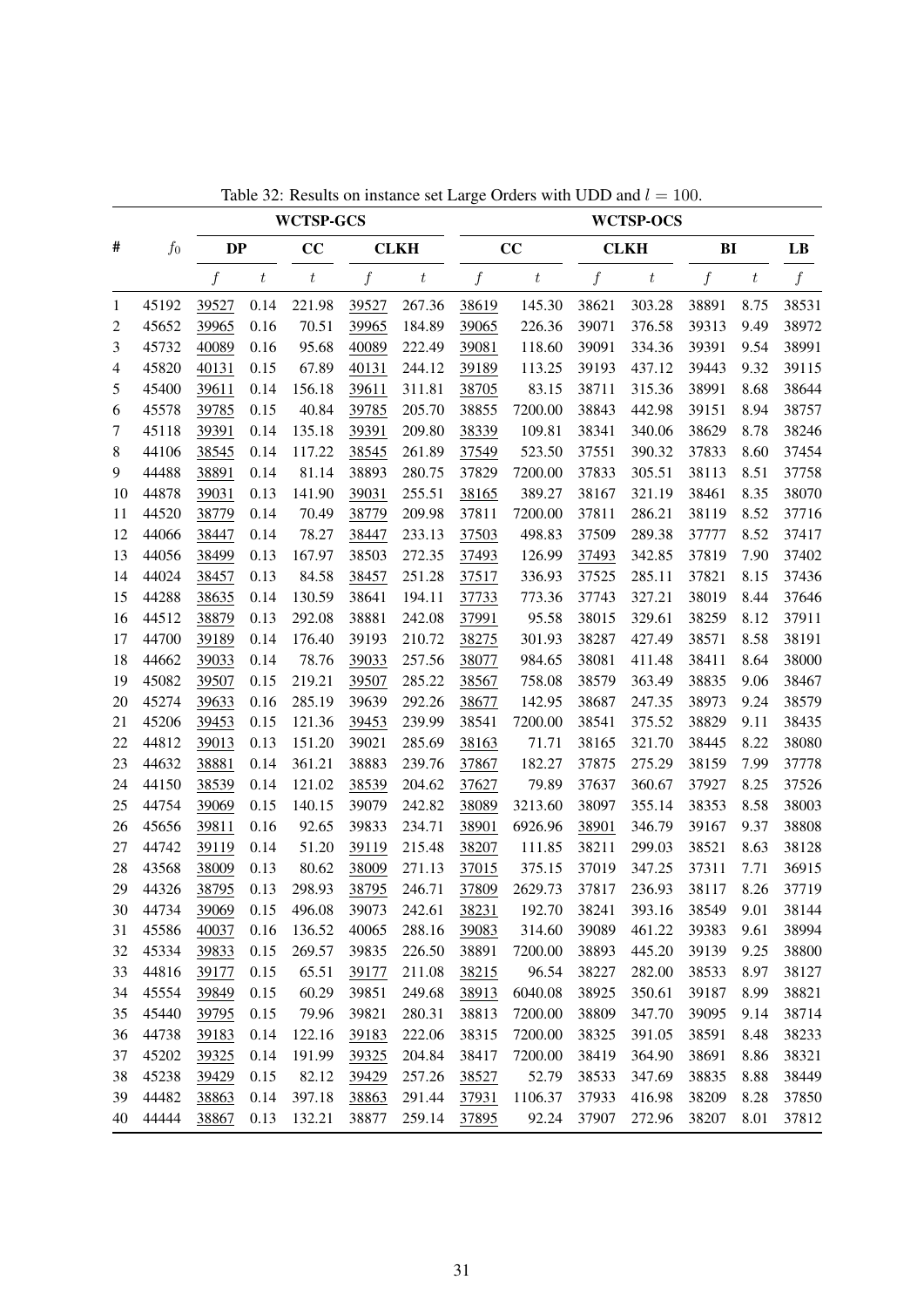|                          |       |                  |                  | <b>WCTSP-GCS</b> |                  |                  |                  |                  |                  | <b>WCTSP-OCS</b> |                  |       |                  |
|--------------------------|-------|------------------|------------------|------------------|------------------|------------------|------------------|------------------|------------------|------------------|------------------|-------|------------------|
| #                        | $f_0$ | <b>DP</b>        |                  | CC               |                  | <b>CLKH</b>      |                  | CC               |                  | <b>CLKH</b>      | BI               |       | LB               |
|                          |       | $\boldsymbol{f}$ | $\boldsymbol{t}$ | $\boldsymbol{t}$ | $\boldsymbol{f}$ | $\boldsymbol{t}$ | $\boldsymbol{f}$ | $\boldsymbol{t}$ | $\boldsymbol{f}$ | $\boldsymbol{t}$ | $\boldsymbol{f}$ | $t\,$ | $\boldsymbol{f}$ |
| $\mathbf{1}$             | 6652  | 5761             | 0.02             | 4.68             | 5761             | 76.11            | 5569             | 6.18             | 5569             | 47.79            | 5613             | 0.21  | 5494             |
| $\overline{c}$           | 6732  | 5755             | 0.02             | 9.73             | 5755             | 38.10            | 5593             | 15.11            | 5593             | 37.81            | 5649             | 0.21  | 5534             |
| 3                        | 7192  | 6195             | 0.03             | 4.02             | 6195             | 63.07            | 6035             | 14.83            | 6035             | 46.31            | 6099             | 0.25  | 5981             |
| $\overline{\mathcal{A}}$ | 7046  | 6087             | 0.03             | 5.48             | 6091             | 45.75            | 5915             | 3.13             | 5915             | 28.18            | 5963             | 0.25  | 5865             |
| 5                        | 7090  | 6191             | 0.03             | 20.95            | 6191             | 113.07           | 6013             | 88.20            | 6013             | 90.40            | 6057             | 0.27  | 5946             |
| 6                        | 6768  | 5815             | 0.03             | 5.81             | 5815             | 34.87            | 5699             | 20.56            | 5699             | 100.97           | 5743             | 0.25  | 5633             |
| 7                        | 6400  | 5485             | 0.02             | 6.22             | 5485             | 41.87            | 5311             | 4.18             | 5311             | 59.93            | 5373             | 0.19  | 5257             |
| $\,8\,$                  | 6772  | 5833             | 0.03             | 4.70             | 5833             | 38.42            | 5697             | 21.11            | 5697             | 96.36            | 5737             | 0.22  | 5646             |
| 9                        | 7120  | 6087             | 0.03             | 5.74             | 6087             | 45.71            | 5961             | 4.19             | 5961             | 47.67            | 5999             | 0.25  | 5909             |
| 10                       | 6776  | 5769             | 0.02             | 3.29             | 5775             | 35.38            | 5617             | 9.91             | 5617             | 36.49            | 5671             | 0.21  | 5560             |
| 11                       | 7314  | 6327             | 0.03             | 3.57             | 6327             | 61.03            | 6227             | 27.64            | 6227             | 81.46            | 6253             | 0.25  | 6173             |
| 12                       | 7168  | 6251             | 0.03             | 3.92             | 6251             | 104.78           | 6079             | 89.03            | 6079             | 67.31            | 6123             | 0.26  | 6015             |
| 13                       | 6922  | 6011             | 0.03             | 3.53             | 6011             | 37.00            | 5877             | 6.64             | 5877             | 40.73            | 5919             | 0.25  | 5822             |
| 14                       | 6594  | 5675             | 0.02             | 3.38             | 5675             | 48.18            | 5541             | 6.07             | 5541             | 68.57            | 5581             | 0.20  | 5478             |
| 15                       | 6272  | 5261             | 0.02             | 3.17             | 5261             | 75.00            | 5111             | 24.05            | 5111             | 63.18            | 5149             | 0.18  | 5057             |
| 16                       | 6780  | 5771             | 0.02             | 5.66             | 5771             | 65.24            | 5623             | 3.96             | 5623             | 48.70            | 5663             | 0.19  | 5568             |
| 17                       | 6690  | 5749             | 0.02             | 3.32             | 5749             | 39.52            | 5571             | 5.47             | 5571             | 43.46            | 5629             | 0.21  | 5520             |
| 18                       | 6698  | 5731             | 0.03             | 3.38             | 5731             | 72.29            | 5589             | 3.55             | 5589             | 60.06            | 5611             | 0.20  | 5541             |
| 19                       | 6588  | 5657             | 0.02             | 4.42             | 5657             | 100.73           | 5509             | 4.18             | 5509             | 55.53            | 5551             | 0.19  | 5441             |
| 20                       | 6948  | 5973             | 0.02             | 5.37             | 5977             | 51.45            | 5821             | 7.73             | 5821             | 91.07            | 5873             | 0.22  | 5760             |
| 21                       | 7248  | 6181             | 0.03             | 4.58             | 6181             | 62.52            | 6045             | 42.61            | 6045             | 87.32            | 6083             | 0.24  | 5993             |
| 22                       | 6794  | 5823             | 0.02             | 5.82             | 5823             | 79.68            | 5689             | 23.97            | 5689             | 71.00            | 5753             | 0.20  | 5623             |
| 23                       | 6478  | 5575             | 0.02             | 3.24             | 5575             | 60.93            | 5405             | 4.29             | 5405             | 38.43            | 5445             | 0.17  | 5337             |
| 24                       | 6646  | 5673             | 0.02             | 3.24             | 5673             | 45.46            | 5513             | 4.84             | 5513             | 40.96            | 5569             | 0.19  | 5462             |
| 25                       | 6880  | 5973             | 0.02             | 4.89             | 5973             | 42.91            | 5775             | 6.50             | 5775             | 47.04            | 5817             | 0.20  | 5723             |
| 26                       | 6688  | 5749             | 0.02             | 4.22             | 5749             | 61.02            | 5619             | 8.18             | 5619             | 83.25            | 5655             | 0.20  | 5559             |
| 27                       | 6758  | 5873             | 0.02             | 3.84             | 5873             | 106.19           | 5691             | 4.54             | 5691             | 52.77            | 5715             | 0.20  | 5630             |
| 28                       | 6678  | 5801             | 0.02             | 4.69             | 5801             | 42.26            | 5627             | 38.25            | 5627             | 80.75            | 5661             | 0.19  | 5560             |
| 29                       | 6688  | 5743             | 0.02             | 3.36             | 5757             | 38.42            | 5597             | 4.22             | 5597             | 50.63            | 5641             | 0.20  | 5544             |
| 30                       | 6632  | 5677             | 0.02             | 3.76             | 5677             | 55.46            | 5547             | 4.65             | 5547             | 38.42            | 5581             | 0.18  | 5476             |
| 31                       | 6952  | 5977             | 0.02             | 4.04             | 5977             | 73.93            | 5841             | 77.48            | 5841             | 39.19            | 5889             | 0.19  | 5791             |
| 32                       | 6796  | 5907             | 0.03             | 6.87             | 5907             | 37.68            | 5767             | 7.44             | 5767             | 65.87            | 5815             | 0.21  | 5716             |
| 33                       | 6760  | 5875             | 0.03             | 7.44             | 5875             | 67.84            | 5745             | 9.55             | 5745             | 64.50            | 5793             | 0.24  | 5673             |
| 34                       | 6932  | 5967             | 0.03             | 4.18             | 5967             | 79.08            | 5813             | 4.35             | 5813             | 49.99            | 5849             | 0.25  | 5763             |
| 35                       | 6790  | 5773             | 0.02             | 4.11             | 5773             | 67.60            | 5613             | 3.69             | 5613             | 39.56            | 5693             | 0.19  | 5558             |
| 36                       | 6618  | 5673             | 0.02             | 4.45             | 5673             | 36.13            | 5509             | 32.62            | 5509             | 53.78            | 5547             | 0.19  | 5459             |
| 37                       | 6728  | 5779             | 0.03             | 8.01             | 5779             | 46.57            | 5595             | 7.70             | 5595             | 43.47            | 5629             | 0.21  | 5529             |
| 38                       | 6652  | 5761             | 0.02             | 3.17             | 5761             | 33.91            | 5607             | 18.79            | 5607             | 28.62            | 5655             | 0.19  | 5533             |
| 39                       | 7002  | 6173             | 0.02             | 4.90             | 6173             | 90.84            | 5981             | 6.09             | 5981             | 68.56            | 6037             | 0.21  | 5920             |
| 40                       | 6858  | 5957             | 0.03             | 5.43             | 5957             | 105.78           | 5765             | 6.32             | 5765             | 54.00            | 5821             | 0.24  | 5695             |

Table 33: Results on instance set Large Orders with CBD and  $l = 20$ .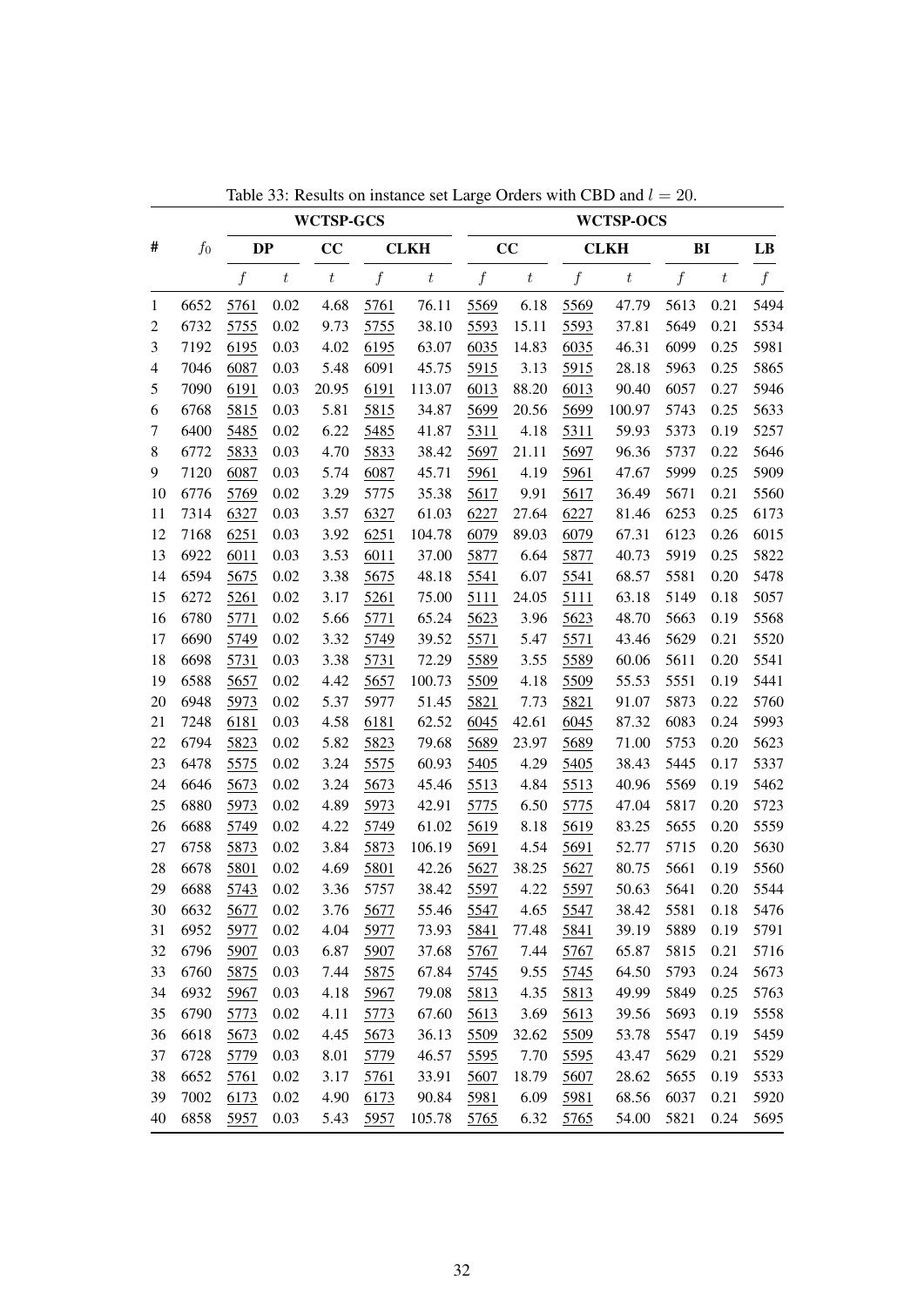|    |       |              |                  | <b>WCTSP-GCS</b> |                  |                  |                  |         |                  | <b>WCTSP-OCS</b> |                  |       |                        |
|----|-------|--------------|------------------|------------------|------------------|------------------|------------------|---------|------------------|------------------|------------------|-------|------------------------|
| #  | $f_0$ | <b>DP</b>    |                  | CC               |                  | <b>CLKH</b>      |                  | CC      |                  | <b>CLKH</b>      | BI               |       | $\mathbf{L}\mathbf{B}$ |
|    |       | f            | $\boldsymbol{t}$ | $\boldsymbol{t}$ | $\boldsymbol{f}$ | $\boldsymbol{t}$ | $\boldsymbol{f}$ | $\,t\,$ | $\boldsymbol{f}$ | $\boldsymbol{t}$ | $\boldsymbol{f}$ | $\,t$ | f                      |
| 1  | 13956 | 11983        | 0.06             | 11.12            | 11983            | 79.94            | 11693            | 63.45   | 11695            | 120.87           | 11771            | 0.86  | 11615                  |
| 2  | 14398 | 12401        | 0.07             | 12.13            | 12401            | 141.85           | 12059            | 26.98   | 12059            | 98.92            | 12183            | 0.95  | 12001                  |
| 3  | 14244 | 12293        | 0.06             | 14.46            | 12293            | 104.00           | 11955            | 20.81   | 11955            | 83.32            | 12053            | 0.89  | 11892                  |
| 4  | 13664 | 11829        | 0.06             | 14.47            | 11829            | 114.24           | 11497            | 12.02   | 11497            | 133.81           | 11621            | 0.82  | 11433                  |
| 5  | 13676 | 11707        | 0.05             | 11.45            | 11707            | 60.82            | 11399            | 23.75   | 11399            | 88.38            | 11487            | 0.77  | 11344                  |
| 6  | 13854 | 11811        | 0.05             | 7.20             | 11811            | 69.42            | 11577            | 20.97   | 11577            | 126.67           | 11675            | 0.78  | 11508                  |
| 7  | 13726 | 11869        | 0.05             | 10.05            | 11869            | 85.58            | 11489            | 391.11  | 11489            | 127.45           | 11585            | 0.75  | 11423                  |
| 8  | 13674 | 11779        | 0.05             | 18.68            | 11779            | 74.21            | 11419            | 29.17   | 11419            | 157.04           | 11517            | 0.74  | 11333                  |
| 9  | 13380 | 11487        | 0.05             | 21.93            | 11487            | 81.19            | 11175            | 21.46   | 11175            | 108.07           | 11247            | 0.75  | 11104                  |
| 10 | 13520 | 11659        | 0.05             | 14.60            | 11659            | 117.63           | 11295            | 19.22   | 11295            | 103.81           | 11407            | 0.83  | 11225                  |
| 11 | 14332 | 12459        | 0.06             | 14.44            | 12459            | 121.51           | 12131            | 13.29   | 12137            | 137.29           | 12235            | 0.94  | 12059                  |
| 12 | 13938 | 12093        | 0.06             | 16.68            | 12093            | 139.60           | 11725            | 18.17   | 11725            | 98.40            | 11819            | 0.86  | 11660                  |
| 13 | 13570 | 11649        | 0.05             | 9.96             | 11649            | 49.07            | 11319            | 38.12   | 11319            | 76.95            | 11427            | 0.79  | 11256                  |
| 14 | 13872 | 12055        | 0.05             | 12.75            | 12055            | 63.10            | 11677            | 18.20   | 11677            | 103.35           | 11793            | 0.82  | 11596                  |
| 15 | 13762 | 11891        | 0.06             | 11.59            | 11891            | 123.89           | 11473            | 17.73   | 11473            | 72.20            | 11559            | 0.87  | 11399                  |
| 16 | 13718 | 11853        | 0.05             | 9.20             | 11853            | 93.38            | 11515            | 25.32   | 11515            | 93.30            | 11603            | 0.82  | 11446                  |
| 17 | 13480 | 11599        | 0.05             | 8.89             | 11599            | 79.74            | 11267            | 118.31  | 11267            | 89.54            | 11373            | 0.71  | 11186                  |
| 18 | 13456 | 11673        | 0.05             | 8.15             | 11673            | 69.26            | 11327            | 27.27   | 11327            | 94.35            | 11415            | 0.73  | 11246                  |
| 19 | 12886 | 11047        | 0.04             | 16.06            | 11055            | 56.83            | 10709            | 273.57  | 10709            | 95.21            | 10833            | 0.69  | 10626                  |
| 20 | 13906 | 11951        | 0.05             | 10.91            | 11951            | 60.59            | 11645            | 22.76   | 11645            | 89.08            | 11753            | 0.77  | 11576                  |
| 21 | 14070 | 12195        | 0.05             | 10.36            | 12195            | 66.59            | 11885            | 484.49  | 11887            | 73.11            | 11979            | 0.86  | 11815                  |
| 22 | 13862 | 11971        | 0.05             | 7.77             | 11971            | 87.34            | 11633            | 11.36   | 11633            | 87.44            | 11749            | 0.80  | 11557                  |
| 23 | 13762 | 11847        | 0.05             | 7.67             | 11847            | 60.14            | 11535            | 14.70   | 11537            | 69.33            | 11631            | 0.75  | 11467                  |
| 24 | 13824 | 11823        | 0.05             | 7.81             | 11823            | 85.45            | 11493            | 12.61   | 11493            | 63.39            | 11593            | 0.79  | 11424                  |
| 25 | 13646 | 11711        | 0.06             | 12.03            | 11711            | 89.27            | 11377            | 45.03   | 11377            | 103.61           | 11485            | 0.79  | 11299                  |
| 26 | 13950 | 12005        | 0.06             | 19.01            | 12005            | 55.25            | 11701            | 88.59   | 11703            | 117.36           | 11805            | 0.85  | 11629                  |
| 27 | 13782 | 11779        | 0.06             | 12.54            | 11779            | 110.55           | 11469            | 26.66   | 11469            | 132.11           | 11575            | 0.83  | 11391                  |
| 28 | 13480 | 11637        | 0.05             | 10.12            | 11637            | 70.92            | 11287            | 20.03   | 11287            | 81.85            | 11377            | 0.74  | 11220                  |
| 29 | 14056 | 12077        | 0.05             | 16.82            | 12077            | 119.39           | 11751            | 11.07   | 11751            | 63.68            | 11847            | 0.83  | 11690                  |
| 30 | 13974 | <u>12089</u> | 0.05             | 19.47            | <u>12089</u>     | 95.50            | <u>11751</u>     | 11.87   | <u>11751</u>     | 72.29            | 11853            | 0.86  | 11697                  |
| 31 | 13782 | 11841        | 0.06             | 15.81            | 11843            | 119.71           | 11473            | 15.47   | 11475            | 94.70            | 11595            | 0.85  | 11414                  |
| 32 | 13740 | 11777        | 0.05             | 7.65             | 11777            | 80.42            | 11455            | 63.43   | 11455            | 105.22           | 11579            | 0.79  | 11381                  |
| 33 | 13554 | 11669        | 0.04             | 6.72             | 11669            | 55.99            | 11365            | 19.61   | 11365            | 79.58            | 11477            | 0.70  | 11288                  |
| 34 | 13502 | 11633        | 0.05             | 22.84            | 11639            | 117.37           | 11321            | 60.27   | 11321            | 98.38            | 11419            | 0.76  | 11250                  |
| 35 | 13210 | 11335        | 0.05             | 10.37            | 11335            | 91.68            | 10945            | 25.22   | 10947            | 133.75           | 11051            | 0.77  | 10865                  |
| 36 | 13620 | 11793        | 0.06             | 14.29            | 11793            | 88.28            | 11443            | 27.19   | 11445            | 132.15           | 11523            | 0.86  | 11369                  |
| 37 | 14256 | 12351        | 0.06             | 10.90            | 12351            | 106.87           | 12025            | 48.41   | 12027            | 105.49           | 12123            | 0.89  | 11951                  |
| 38 | 14432 | 12375        | 0.06             | 14.49            | 12375            | 59.07            | 12115            | 19.69   | 12115            | 94.09            | 12209            | 0.85  | 12048                  |
| 39 | 14382 | 12353        | 0.06             | 16.11            | 12355            | 67.92            | 12011            | 334.47  | 12013            | 100.58           | 12109            | 0.91  | 11950                  |
| 40 | 14106 | 12157        | 0.06             | 11.49            | 12157            | 67.97            | 11817            | 18.21   | 11817            | 96.71            | 11937            | 0.87  | 11759                  |

Table 34: Results on instance set Large Orders with CBD and  $l = 40$ .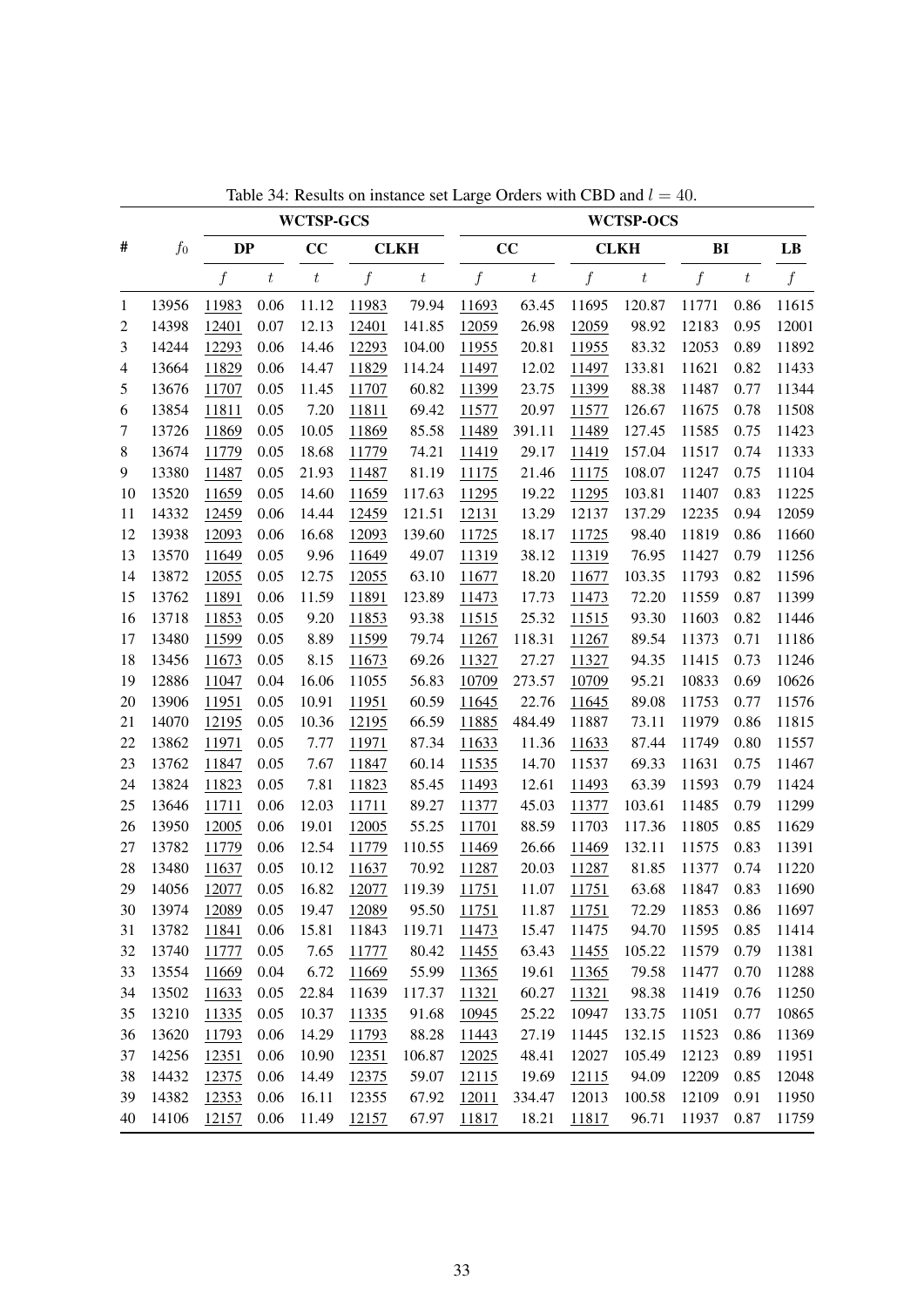|                | $f_0$ | <b>WCTSP-GCS</b> |         |                   |                  |                  | <b>WCTSP-OCS</b> |                  |       |                  |                  |                  |       |
|----------------|-------|------------------|---------|-------------------|------------------|------------------|------------------|------------------|-------|------------------|------------------|------------------|-------|
| #              |       | <b>DP</b>        |         | CC<br><b>CLKH</b> |                  | CC               |                  | <b>CLKH</b>      |       | BI               |                  | LB               |       |
|                |       | f                | $\,t\,$ | $\boldsymbol{t}$  | $\boldsymbol{f}$ | $\boldsymbol{t}$ | $\boldsymbol{f}$ | $\boldsymbol{t}$ | f     | $\boldsymbol{t}$ | $\boldsymbol{f}$ | $\boldsymbol{t}$ | f     |
| 1              | 20702 | 17903            | 0.08    | 18.57             | 17905            | 95.81            | 17333            | 41.70            | 17333 | 167.01           | 17491            | 1.89             | 17247 |
| $\overline{c}$ | 19652 | 16871            | 0.07    | 13.63             | 16871            | 72.42            | 16297            | 17.87            | 16297 | 108.86           | 16461            | 1.52             | 16213 |
| 3              | 19564 | 16749            | 0.06    | 10.96             | 16749            | 154.53           | 16145            | 39.55            | 16145 | 108.97           | 16333            | 1.49             | 16073 |
| 4              | 19910 | 17053            | 0.07    | 37.66             | 17053            | 112.78           | 16455            | 77.02            | 16455 | 185.33           | 16607            | 1.76             | 16394 |
| 5              | 20538 | 17719            | 0.08    | 20.67             | 17719            | 151.43           | 17227            | 3405.69          | 17227 | 137.72           | 17369            | 1.92             | 17147 |
| 6              | 20612 | 17657            | 0.09    | 13.11             | 17657            | 80.60            | 17133            | 40.11            | 17135 | 154.75           | 17271            | 2.00             | 17063 |
| 7              | 20502 | 17609            | 0.09    | 37.72             | 17609            | 147.67           | 17049            | 52.42            | 17049 | 154.34           | 17193            | 2.02             | 16968 |
| 8              | 20700 | 17859            | 0.09    | 25.15             | 17859            | 167.21           | 17323            | 42.83            | 17325 | 163.82           | 17443            | 2.12             | 17256 |
| 9              | 21188 | 18383            | 0.09    | 22.48             | 18383            | 165.60           | 17885            | 121.82           | 17885 | 180.23           | 18015            | 2.16             | 17813 |
| 10             | 20670 | 17827            | 0.08    | 15.83             | 17829            | 89.51            | 17311            | 290.57           | 17313 | 149.10           | 17447            | 1.87             | 17238 |
| 11             | 20968 | 18047            | 0.08    | 37.09             | 18047            | 91.99            | 17531            | 132.34           | 17531 | 100.88           | 17675            | 1.93             | 17464 |
| 12             | 21164 | 18165            | 0.09    | 15.29             | 18165            | 84.10            | 17681            | 132.81           | 17681 | 122.74           | 17825            | 2.08             | 17607 |
| 13             | 20604 | 17783            | 0.08    | 28.65             | 17783            | 172.11           | 17217            | 55.60            | 17219 | 165.22           | 17343            | 1.83             | 17148 |
| 14             | 20110 | 17335            | 0.08    | 39.83             | 17339            | 174.80           | 16733            | 32.53            | 16735 | 162.90           | 16895            | 1.99             | 16666 |
| 15             | 20418 | 17493            | 0.08    | 17.76             | 17493            | 148.97           | 17013            | 18.26            | 17015 | 140.54           | 17179            | 1.89             | 16956 |
| 16             | 20158 | 17317            | 0.07    | 15.00             | 17317            | 151.26           | 16791            | 259.81           | 16791 | 117.15           | 16959            | 1.68             | 16727 |
| 17             | 20114 | 17251            | 0.07    | 30.32             | 17251            | 149.79           | 16715            | 29.83            | 16715 | 96.49            | 16883            | 1.75             | 16644 |
| 18             | 20608 | 17639            | 0.08    | 21.23             | 17641            | 90.18            | 17133            | 23.79            | 17133 | 116.49           | 17279            | 1.92             | 17066 |
| 19             | 20502 | 17661            | 0.09    | 25.25             | 17661            | 95.96            | 17101            | 459.32           | 17101 | 205.32           | 17247            | 1.93             | 17019 |
| 20             | 20840 | 17923            | 0.08    | 28.88             | 17923            | 124.71           | 17437            | 289.75           | 17441 | 116.25           | 17601            | 1.87             | 17365 |
| 21             | 20290 | 17557            | 0.08    | 23.08             | 17557            | 119.79           | 16967            | 26.11            | 16969 | 108.96           | 17125            | 1.88             | 16901 |
| 22             | 21088 | 18237            | 0.09    | 21.52             | 18237            | 142.98           | 17755            | 7200.00          | 17755 | 182.49           | 17891            | 1.98             | 17678 |
| 23             | 20608 | 17647            | 0.08    | 23.63             | 17647            | 154.15           | 17191            | 36.74            | 17193 | 179.77           | 17335            | 1.86             | 17113 |
| 24             | 20194 | 17355            | 0.08    | 38.56             | 17355            | 128.57           | 16859            | 413.78           | 16859 | 162.86           | 16985            | 1.85             | 16789 |
| 25             | 20964 | 18003            | 0.08    | 33.14             | 18003            | 151.07           | 17499            | 28.88            | 17499 | 158.29           | 17651            | 2.04             | 17420 |
| 26             | 20968 | 18169            | 0.08    | 38.71             | 18171            | 125.54           | 17593            | 63.88            | 17595 | 130.71           | 17729            | 2.02             | 17519 |
| 27             | 20688 | 17913            | 0.09    | 23.74             | 17913            | 186.87           | 17357            | 25.40            | 17357 | 160.92           | 17493            | 2.01             | 17284 |
| 28             | 20400 | 17503            | 0.08    | 25.06             | 17503            | 125.43           | 16967            | 94.28            | 16969 | 150.26           | 17089            | 1.94             | 16893 |
| 29             | 19638 | 16803            | 0.07    | 21.55             | 16803            | 102.86           | 16215            | 13.79            | 16215 | 125.03           | 16359            | 1.72             | 16148 |
| 30             | 19848 | 17007            | 0.08    | 29.53             | 17007            | 82.90            | 16411            | 28.80            | 16411 | 134.55           | 16587            | 1.83             | 16337 |
| 31             | 21060 | 18161            | 0.08    | 30.99             | 18161            | 87.56            | 17669            | 20.82            | 17669 | 121.86           | 17813            | 1.93             | 17604 |
| 32             | 20942 | 18011            | 0.08    | 24.47             | 18011            | 94.01            | 17527            | 37.18            | 17527 | 120.90           | 17667            | 1.95             | 17460 |
| 33             | 20948 | 18045            | 0.09    | 31.08             | 18045            | 215.63           | 17561            | 34.84            | 17561 | 183.29           | 17699            | 2.09             | 17495 |
| 34             | 20560 | 17799            | 0.09    | 19.49             | 17799            | 105.90           | 17267            | 31.47            | 17269 | 146.04           | 17411            | 1.98             | 17194 |
| 35             | 20812 | 17963            | 0.08    | 18.03             | 17963            | 161.51           | 17441            | 2255.16          | 17445 | 208.98           | 17593            | 1.93             | 17368 |
| 36             | 20504 | 17503            | 0.08    | 15.14             | 17503            | 115.37           | 17089            | 7200.00          | 17089 | 146.26           | 17231            | 1.95             | 17016 |
| 37             | 20046 | 17137            | 0.07    | 36.08             | 17147            | 111.28           | 16567            | 29.91            | 16569 | 120.66           | 16723            | 1.73             | 16492 |
| 38             | 20532 | 17503            | 0.07    | 14.13             | 17509            | 142.96           | 16947            | 30.86            | 16947 | 117.22           | 17111            | 1.73             | 16877 |
| 39             | 20568 | 17621            | 0.08    | 20.53             | 17625            | 130.95           | 17149            | 16.89            | 17149 | 150.53           | 17285            | 1.91             | 17074 |
| 40             | 20898 | 17967            | 0.08    | 15.65             | 17967            | 88.95            | 17437            | 3180.71          | 17437 | 166.16           | 17583            | 1.88             | 17372 |

Table 35: Results on instance set Large Orders with CBD and  $l = 60$ .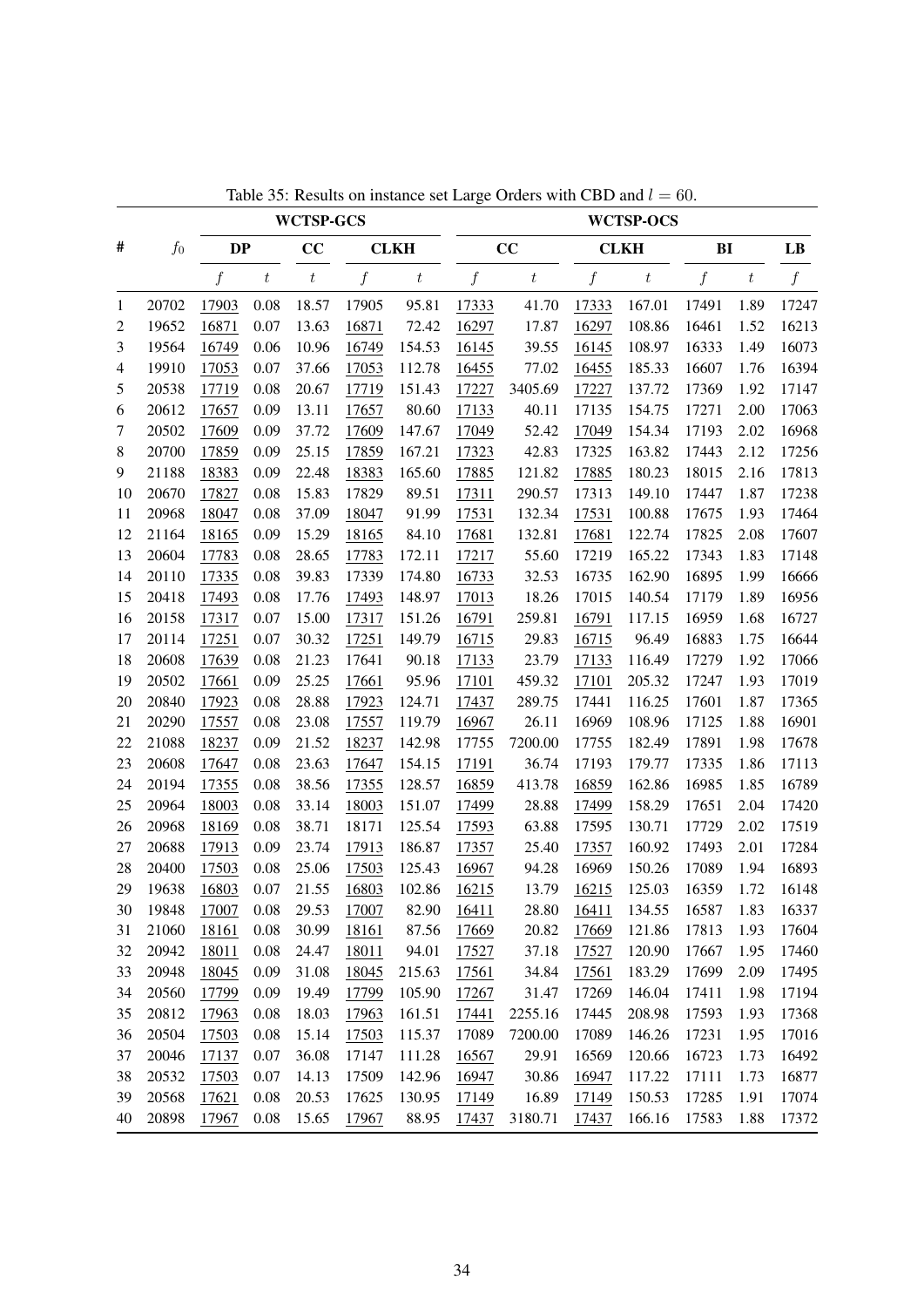|              | $f_0$ | <b>WCTSP-GCS</b> |                  |                   |                  |         | <b>WCTSP-OCS</b> |                  |                  |                  |                  |       |                |
|--------------|-------|------------------|------------------|-------------------|------------------|---------|------------------|------------------|------------------|------------------|------------------|-------|----------------|
| #            |       | <b>DP</b>        |                  | CC<br><b>CLKH</b> |                  | CC      |                  | <b>CLKH</b>      |                  | B <sub>I</sub>   |                  | LB    |                |
|              |       | $\boldsymbol{f}$ | $\boldsymbol{t}$ | $\boldsymbol{t}$  | $\boldsymbol{f}$ | $\,t\,$ | $\boldsymbol{f}$ | $\boldsymbol{t}$ | $\boldsymbol{f}$ | $\boldsymbol{t}$ | $\boldsymbol{f}$ | $t\,$ | $\overline{f}$ |
| $\mathbf{1}$ | 27902 | 24065            | 0.12             | 72.19             | 24065            | 190.01  | 23373            | 158.74           | 23377            | 265.28           | 23557            | 4.38  | 23287          |
| 2            | 27382 | 23473            | 0.11             | 44.67             | 23473            | 115.48  | 22807            | 7200.00          | 22807            | 173.12           | 22989            | 4.08  | 22718          |
| 3            | 27274 | 23365            | 0.11             | 20.96             | 23365            | 108.08  | 22745            | 2042.32          | 22745            | 232.71           | 22951            | 3.96  | 22674          |
| 4            | 27554 | 23765            | 0.10             | 67.40             | 23765            | 178.31  | 23011            | 66.66            | 23017            | 160.81           | 23197            | 3.84  | 22951          |
| 5            | 27034 | 23113            | 0.10             | 25.09             | 23113            | 180.87  | 22461            | 34.90            | 22461            | 144.58           | 22645            | 3.72  | 22386          |
| 6            | 27750 | 23925            | 0.11             | 59.32             | 23929            | 196.27  | 23169            | 3390.38          | 23173            | 191.09           | 23337            | 3.99  | 23082          |
| 7            | 28102 | 24249            | 0.12             | 31.77             | 24261            | 198.73  | 23577            | 42.84            | 23577            | 212.03           | 23761            | 4.21  | 23506          |
| $8\,$        | 28250 | 24321            | 0.10             | 67.18             | 24321            | 161.78  | 23643            | 109.57           | 23649            | 170.98           | 23851            | 3.65  | 23573          |
| 9            | 27772 | 23969            | 0.11             | 26.11             | 23969            | 108.75  | 23297            | 83.42            | 23299            | 272.72           | 23491            | 3.80  | 23215          |
| 10           | 28134 | 24235            | 0.12             | 30.88             | 24235            | 172.91  | 23549            | 7200.00          | 23547            | 146.56           | 23711            | 4.25  | 23471          |
| 11           | 28128 | 24173            | 0.11             | 110.24            | 24173            | 187.72  | 23467            | 7200.00          | 23465            | 227.43           | 23653            | 4.17  | 23386          |
| 12           | 28236 | 24275            | 0.11             | 33.06             | 24277            | 186.51  | 23559            | 258.16           | 23559            | 259.61           | 23763            | 4.20  | 23479          |
| 13           | 27742 | 23827            | 0.12             | 74.78             | 23829            | 148.05  | 23165            | 216.96           | 23165            | 211.37           | 23361            | 4.25  | 23070          |
| 14           | 28056 | 24187            | 0.11             | 52.51             | 24203            | 124.73  | 23453            | 203.79           | 23453            | 173.38           | 23635            | 3.85  | 23376          |
| 15           | 27738 | 23823            | 0.10             | 26.70             | 23823            | 179.44  | 23089            | 42.66            | 23089            | 157.84           | 23297            | 3.74  | 23023          |
| 16           | 27804 | 23905            | 0.11             | 41.45             | 23905            | 209.02  | 23289            | 509.03           | 23291            | 208.13           | 23515            | 4.04  | 23229          |
| 17           | 26972 | 23197            | 0.10             | 35.31             | 23197            | 132.25  | 22399            | 7200.00          | 22399            | 196.27           | 22599            | 3.86  | 22318          |
| 18           | 27264 | 23413            | 0.10             | 20.36             | 23413            | 179.76  | 22753            | 1036.40          | 22753            | 127.75           | 22929            | 3.58  | 22675          |
| 19           | 27052 | 23251            | 0.10             | 20.30             | 23251            | 194.39  | 22501            | 61.77            | 22503            | 179.14           | 22713            | 3.73  | 22415          |
| 20           | 27082 | 23253            | 0.10             | 60.97             | 23253            | 169.23  | 22569            | 118.11           | 22575            | 194.23           | 22799            | 3.61  | 22484          |
| 21           | 28004 | 24169            | 0.11             | 87.64             | 24169            | 188.39  | 23477            | 44.19            | 23479            | 184.33           | 23659            | 4.14  | 23400          |
| 22           | 27948 | 24161            | 0.12             | 41.56             | 24161            | 120.19  | 23455            | 369.12           | 23455            | 215.78           | 23641            | 4.23  | 23368          |
| 23           | 27210 | 23403            | 0.10             | 53.91             | 23403            | 201.74  | 22731            | 943.50           | 22731            | 166.08           | 22917            | 3.71  | 22654          |
| 24           | 26864 | 23011            | 0.10             | 24.42             | 23021            | 191.03  | 22265            | 524.35           | 22265            | 169.07           | 22461            | 3.48  | 22189          |
| 25           | 27108 | 23161            | 0.10             | 39.79             | 23165            | 132.66  | 22447            | 98.61            | 22447            | 170.61           | 22635            | 3.64  | 22381          |
| 26           | 27724 | 23899            | 0.11             | 20.96             | 23899            | 233.91  | 23289            | 265.28           | 23289            | 209.34           | 23475            | 3.91  | 23213          |
| 27           | 27406 | 23625            | 0.11             | 34.57             | 23625            | 206.59  | 22953            | 159.79           | 22955            | 207.85           | 23135            | 3.89  | 22877          |
| 28           | 26970 | 23075            | 0.11             | 61.55             | 23077            | 182.67  | 22465            | 410.64           | 22465            | 276.29           | 22661            | 3.77  | 22391          |
| 29           | 27722 | 23731            | 0.11             | 32.22             | 23731            | 232.24  | 23089            | 519.76           | 23089            | 194.06           | 23265            | 4.00  | 23006          |
| 30           | 28174 | 24313            | 0.11             | 43.97             | 24313            | 139.00  | 23651            | 1317.62          | 23655            | 199.86           | 23857            | 4.03  | 23586          |
| 31           | 27496 | 23621            | 0.11             | 23.49             | 23621            | 147.20  | 22893            | 328.55           | 22897            | 177.34           | 23091            | 3.96  | 22820          |
| 32           | 27468 | 23605            | 0.10             | 31.97             | 23605            | 166.76  | 22935            | 76.31            | 22939            | 225.34           | 23129            | 3.74  | 22855          |
| 33           | 27158 | 23349            | 0.10             | 34.17             | 23359            | 119.77  | 22641            | 59.30            | 22641            | 143.50           | 22857            | 3.76  | 22555          |
| 34           | 26554 | 22709            | 0.09             | 58.10             | 22709            | 179.19  | 21933            | 70.42            | 21935            | 154.62           | 22179            | 3.41  | 21854          |
| 35           | 26808 | 23053            | 0.10             | 24.13             | 23053            | 119.49  | 22409            | 5189.33          | 22409            | 203.89           | 22559            | 3.52  | 22340          |
| 36           | 27442 | 23595            | 0.10             | 36.69             | 23595            | 167.47  | 22809            | 1970.76          | 22815            | 193.49           | 23015            | 3.85  | 22725          |
| 37           | 26814 | 22939            | 0.10             | 40.47             | 22939            | 167.54  | 22187            | 57.24            | 22187            | 118.83           | 22379            | 3.68  | 22124          |
| 38           | 27116 | 23245            | 0.11             | 43.96             | 23245            | 133.20  | 22561            | 211.23           | 22561            | 207.00           | 22725            | 3.84  | 22488          |
| 39           | 27154 | 23305            | 0.10             | 29.18             | 23309            | 149.10  | 22619            | 7200.00          | 22625            | 225.51           | 22815            | 3.88  | 22534          |
| 40           | 28232 | 24399            | 0.11             | 27.45             | 24399            | 172.30  | 23757            | 76.61            | 23757            | 203.17           | 23931            | 4.22  | 23679          |

Table 36: Results on instance set Large Orders with CBD and  $l = 80$ .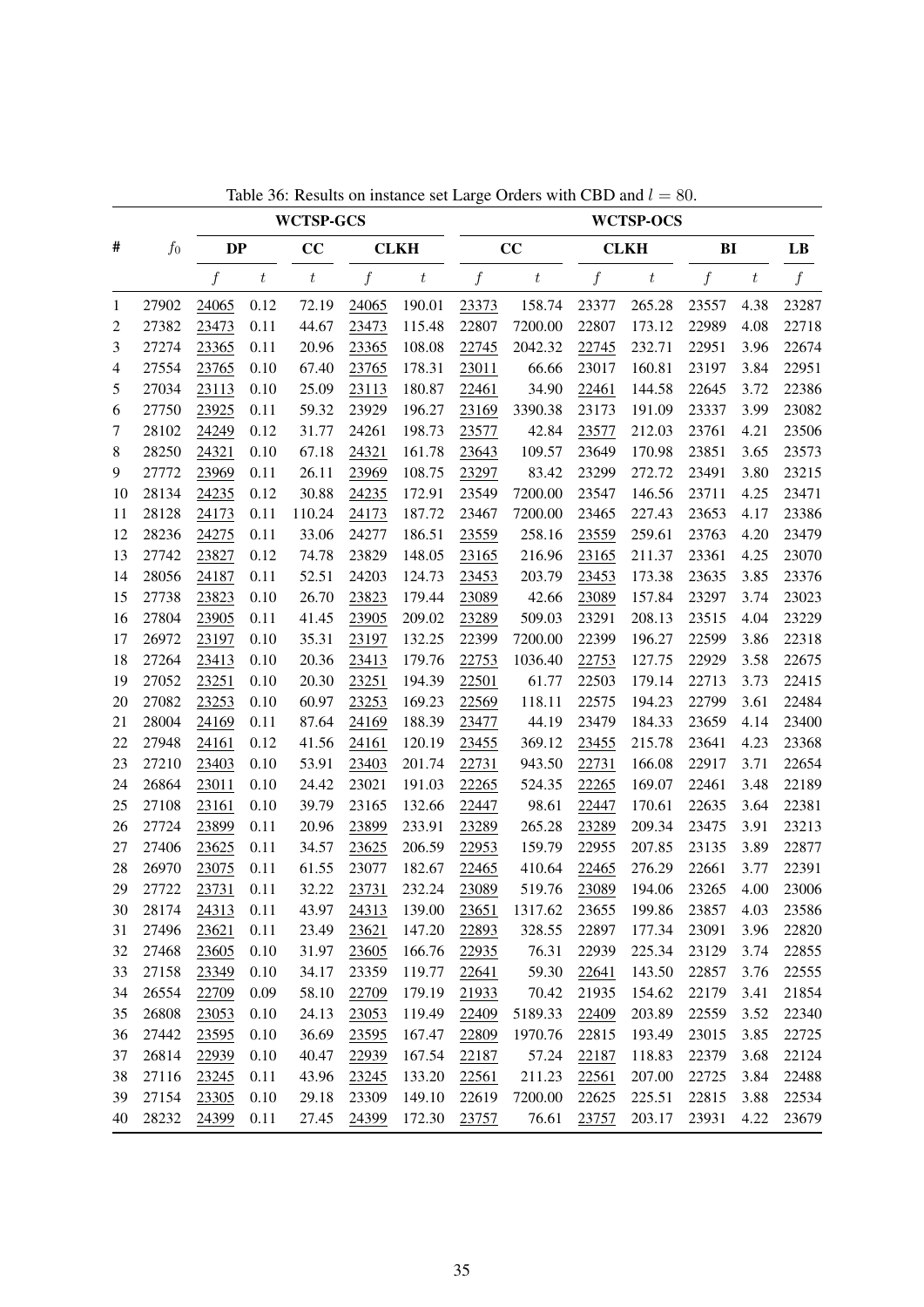<span id="page-67-0"></span>

|    | $f_{0}$ | <b>WCTSP-GCS</b> |                  |                   |                  |                  | <b>WCTSP-OCS</b> |                  |                  |                  |                  |       |                  |
|----|---------|------------------|------------------|-------------------|------------------|------------------|------------------|------------------|------------------|------------------|------------------|-------|------------------|
| #  |         | <b>DP</b>        |                  | CC<br><b>CLKH</b> |                  |                  | CC               |                  | <b>CLKH</b>      |                  | B <sub>I</sub>   |       | LB               |
|    |         | $\boldsymbol{f}$ | $\boldsymbol{t}$ | $\boldsymbol{t}$  | $\boldsymbol{f}$ | $\boldsymbol{t}$ | $\boldsymbol{f}$ | $\boldsymbol{t}$ | $\boldsymbol{f}$ | $\boldsymbol{t}$ | $\boldsymbol{f}$ | $t\,$ | $\boldsymbol{f}$ |
| 1  | 34070   | 29233            | 0.13             | 74.50             | 29233            | 244.08           | 28345            | 94.39            | 28349            | 229.53           | 28599            | 6.95  | 28256            |
| 2  | 34560   | 29645            | 0.14             | 54.85             | 29649            | 252.86           | 28835            | 309.55           | 28841            | 358.95           | 29069            | 7.41  | 28736            |
| 3  | 35020   | 30133            | 0.15             | 81.75             | 30133            | 239.71           | 29265            | 600.47           | 29273            | 292.32           | 29497            | 7.91  | 29182            |
| 4  | 34206   | 29439            | 0.14             | 58.72             | 29441            | 311.75           | 28513            | 7200.00          | 28513            | 290.67           | 28745            | 7.53  | 28428            |
| 5  | 33354   | 28523            | 0.13             | 36.46             | 28523            | 144.77           | 27695            | 6078.72          | 27697            | 257.51           | 27937            | 6.85  | 27619            |
| 6  | 34514   | 29613            | 0.13             | 97.21             | 29613            | 237.88           | 28787            | 7200.00          | 28787            | 352.36           | 29031            | 7.17  | 28711            |
| 7  | 33998   | 29077            | 0.13             | 38.46             | 29081            | 218.28           | 28215            | 2405.48          | 28221            | 233.25           | 28463            | 6.92  | 28121            |
| 8  | 34224   | 29381            | 0.13             | 36.08             | 29381            | 198.90           | 28411            | 247.95           | 28415            | 225.92           | 28645            | 6.71  | 28331            |
| 9  | 34036   | 29373            | 0.12             | 37.04             | 29375            | 193.24           | 28447            | 236.76           | 28449            | 222.81           | 28745            | 6.66  | 28371            |
| 10 | 33628   | 28955            | 0.12             | 55.96             | 28957            | 153.29           | 28011            | 382.89           | 28013            | 246.46           | 28253            | 6.39  | 27931            |
| 11 | 34532   | 29555            | 0.13             | 50.34             | 29555            | 191.49           | 28745            | 512.49           | 28745            | 210.42           | 28995            | 6.99  | 28681            |
| 12 | 33552   | 28851            | 0.13             | 127.95            | 28851            | 168.23           | 27873            | 104.75           | 27875            | 225.47           | 28101            | 6.67  | 27793            |
| 13 | 33558   | 28729            | 0.12             | 32.69             | 28729            | 212.93           | 27827            | 261.42           | 27827            | 253.98           | 28057            | 6.13  | 27737            |
| 14 | 34508   | 29679            | 0.13             | 38.31             | 29679            | 145.69           | 28799            | 68.02            | 28807            | 228.67           | 29059            | 6.60  | 28719            |
| 15 | 34018   | 29173            | 0.13             | 53.85             | 29173            | 154.82           | 28193            | 7178.56          | 28199            | 210.95           | 28457            | 6.77  | 28107            |
| 16 | 33758   | 29003            | 0.13             | 141.78            | 29011            | 153.26           | 28049            | 493.00           | 28055            | 200.14           | 28329            | 6.38  | 27967            |
| 17 | 34292   | 29545            | 0.13             | 31.89             | 29567            | 147.16           | 28669            | 171.23           | 28677            | 195.42           | 28929            | 6.84  | 28607            |
| 18 | 34882   | 30111            | 0.13             | 64.37             | 30111            | 177.63           | 29227            | 120.21           | 29227            | 224.13           | 29447            | 7.04  | 29155            |
| 19 | 34574   | 29829            | 0.14             | 126.97            | 29829            | 177.67           | 28975            | 3053.92          | 28977            | 265.86           | 29227            | 7.30  | 28901            |
| 20 | 34920   | 30039            | 0.15             | 94.49             | 30039            | 249.42           | 29175            | 3391.71          | 29177            | 240.37           | 29417            | 7.60  | 29086            |
| 21 | 34704   | 30035            | 0.14             | 49.21             | 30035            | 218.80           | 29105            | 131.43           | 29107            | 278.17           | 29337            | 7.49  | 29027            |
| 22 | 34296   | 29469            | 0.13             | 101.32            | 29469            | 181.08           | 28597            | 281.55           | 28605            | 247.44           | 28855            | 6.71  | 28514            |
| 23 | 34670   | 29869            | 0.12             | 60.76             | 29869            | 149.19           | 28941            | 199.78           | 28945            | 189.86           | 29211            | 6.40  | 28868            |
| 24 | 34132   | 29537            | 0.13             | 71.01             | 29537            | 162.87           | 28607            | 141.10           | 28611            | 253.32           | 28847            | 6.66  | 28530            |
| 25 | 34464   | 29635            | 0.13             | 237.55            | 29641            | 134.80           | 28763            | 1051.04          | 28769            | 231.27           | 29013            | 6.89  | 28682            |
| 26 | 35422   | 30519            | 0.14             | 66.16             | 30519            | 260.46           | 29733            | 840.90           | 29735            | 290.10           | 29963            | 7.53  | 29648            |
| 27 | 34458   | 29623            | 0.13             | 48.76             | 29627            | 159.65           | 28723            | 49.96            | 28727            | 253.39           | 28977            | 7.11  | 28640            |
| 28 | 34318   | 29431            | 0.12             | 38.88             | 29431            | 133.12           | 28521            | 929.94           | 28523            | 206.55           | 28787            | 6.15  | 28457            |
| 29 | 34148   | 29475            | 0.12             | 45.87             | 29477            | 167.50           | 28603            | 7200.00          | 28607            | 234.80           | 28829            | 6.77  | 28515            |
| 30 | 34532   | 29795            | 0.14             | 51.92             | 29795            | 213.35           | 28905            | 201.73           | 28909            | 267.07           | 29173            | 7.51  | 28821            |
| 31 | 34950   | 30057            | 0.15             | 76.71             | 30059            | 240.73           | 29161            | 1585.24          | 29161            | 294.24           | 29433            | 7.78  | 29077            |
| 32 | 34726   | 29869            | 0.14             | 59.57             | 29869            | 246.45           | 29017            | 7200.00          | 29023            | 279.22           | 29251            | 7.22  | 28948            |
| 33 | 34048   | 29253            | 0.14             | 135.43            | 29253            | 258.53           | 28255            | 292.89           | 28259            | 239.04           | 28503            | 7.06  | 28161            |
| 34 | 34098   | 29215            | 0.14             | 58.04             | 29215            | 218.97           | 28333            | 7200.00          | 28339            | 261.42           | 28575            | 7.12  | 28246            |
| 35 | 34628   | 29755            | 0.14             | 100.53            | 29755            | 174.66           | 28853            | 4731.69          | 28853            | 207.35           | 29075            | 7.15  | 28782            |
| 36 | 35186   | 30287            | 0.13             | 35.77             | 30287            | 194.87           | 29455            | 2437.09          | 29457            | 258.77           | 29661            | 6.90  | 29374            |
| 37 | 34510   | 29741            | 0.13             | 41.42             | 29747            | 152.66           | 28869            | 1567.49          | 28871            | 309.19           | 29127            | 6.96  | 28797            |
| 38 | 33898   | 29129            | 0.14             | 102.92            | 29129            | 186.00           | 28181            | 344.65           | 28187            | 237.71           | 28433            | 7.02  | 28089            |
| 39 | 33402   | 28503            | 0.12             | 52.30             | 28503            | 142.43           | 27543            | 156.54           | 27543            | 204.58           | 27757            | 6.70  | 27466            |
| 40 | 33678   | 28941            | 0.12             | 28.08             | 28949            | 126.40           | 28031            | 127.80           | 28035            | 205.03           | 28295            | 6.35  | 27962            |

Table 37: Results on instance set Large Orders with CBD and  $l = 100$ .